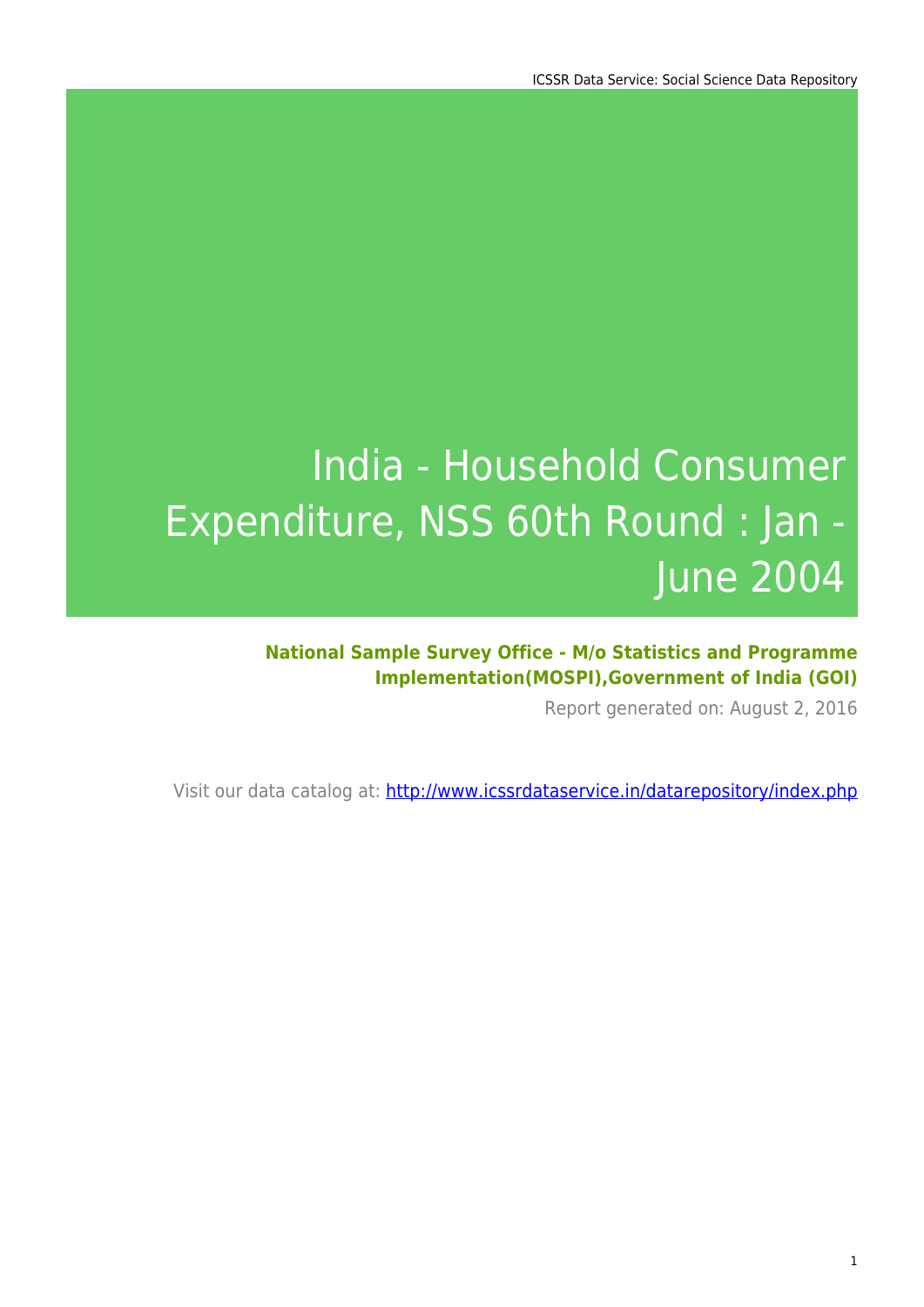#### **Overview**

#### **Identification**

ID NUMBER DDI-IND-MOSPI-NSSO-60Rnd-Sch1-Jan-June2004

#### **Version**

VERSION DESCRIPTION V1.0; Re-organised anonymised dataset for public distribution.

PRODUCTION DATE 2012-11-11

#### **Overview**

#### **ABSTRACT**

The National Sample Survey Organisation (NSSO) has been carrying out All-India surveys on consumer expenditure. While some of these smaller-scale surveys are spread over a full year and others over six months only, the quinquennial (full-scale) surveys have all been of a full year's duration. Household consumer expenditure is measured as the expenditure incurred by a household on domestic account during a specified period, called reference period. It includes the imputed values of goods and services, which are not purchased but procured otherwise for consumption. In other words, it is the sum total of monetary values of all the items (i.e. goods and services) consumed by the household on domestic account during the reference period. Any expenditure incurred towards the productive enterprises of the households is also excluded from household consumer expenditure. To minimise recall errors, a very detailed item classification is adopted to collect information, including items of food, items of fuel, items of clothing, bedding and footwear, items of educational and medical expenses, items of durable goods and other items. The schedule has also collected some other household particulars including age, sex and educational level etc. of each household member.

KIND OF DATA Sample survey data [ssd]

UNITS OF ANALYSIS Randomly selected households based on sampling procedure and members of the household

#### **Scope**

#### NOTES

Schedule 1.0 of the 60th NSS round consists of the following blocks:

Block 0: Descriptive identification of sample household: This block is meant for recording descriptive identification particulars of a sample household.

Block 1: Identification of sample household

Block 2: Particulars of field operation: The identity of the Investigator, Assistant Superintendent and Superintendent associated, date of survey/inspection/scrutiny of schedules, despatch, etc., has been recorded in this block against the appropriate items in the relevant columns.

Block 3: Household characteristics:

Characteristics which are mainly intended to be used to classify the households for tabulation has been recorded in this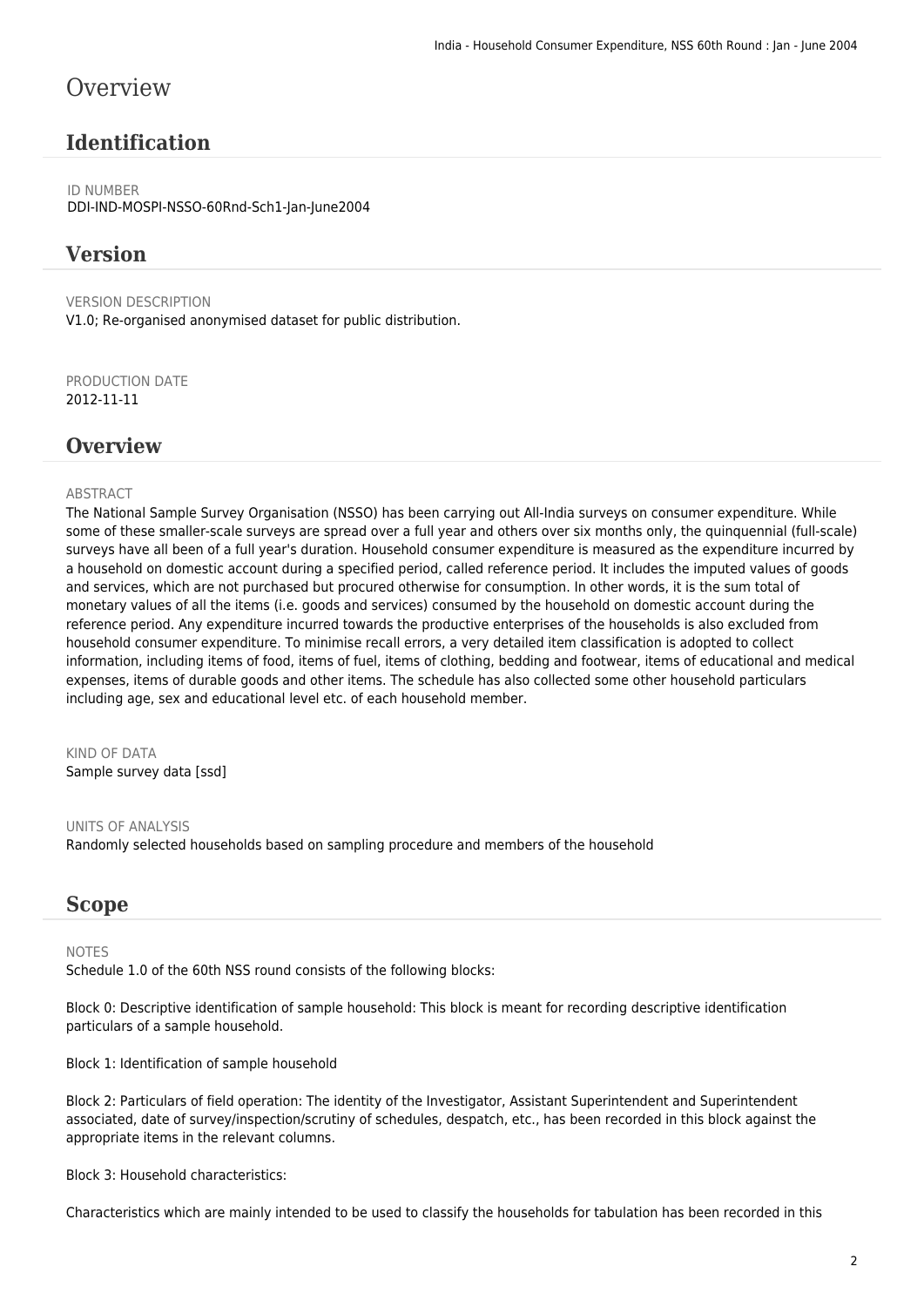block.

Block 4: Demographic and other particulars of household members: All members of the sample household have been listed in this block. Demographic particulars (viz., relation to head, sex, age, marital status and general education) and number of meals taken have been recorded for each member using one line for one member.

Block 5: Consumption of cereals, pulses, milk, sugar and salt during the last 30 days. Information on an item has been recorded only if it is consumed.

Block 6: Consumption of edible oil, egg, fish and meat, vegetables, fruits, spices, beverages and processed food and pan, tobacco and intoxicants during the last 30/7 days. Information on an item has been recorded only if it is consumed.

Block 7: Consumption of fuel & light during the last 30 days. Information on an item has been recorded only if it is consumed.

Block 8: Consumption of clothing, bedding, etc. during the last 365 days. Expenditure has been recorded if it is incurred on any item during the reference period.

Block 9: Consumption of footwear during the last 365 days. Expenditure has been recorded if it is incurred on any item during the reference period.

Block 10: Expenditure on education and medical (institutional) goods and services during the last 365 days.

Block 11: Expenditure on miscellaneous goods and services including medical (non-institutional), rents and taxes during the last 30 days.

Block 12: Expenditure for purchase and construction (including repair and maintenance) of durable goods for domestic use during the last 30 days

#### **Coverage**

#### GEOGRAPHIC COVERAGE

The survey covered the whole of the Indian Union except (i) Leh (Ladakh) and Kargil districts of Jammu & Kashmir, (ii) interior villages of Nagaland situated beyond five kilometres of the bus route and (iii) villages in Andaman and Nicobar Islands which remain inaccessible throughout the year.

#### UNIVERSE

The survey used the interview method of data collection from a sample of randomly selected households and members of the household.

#### **Producers and Sponsors**

#### PRIMARY INVESTIGATOR(S)

| <b>Name</b>                   | <b>Affiliation</b>                                                            |
|-------------------------------|-------------------------------------------------------------------------------|
| National Sample Survey Office | M/o Statistics and Programme Implementation(MOSPI), Government of India (GOI) |

#### OTHER PRODUCER(S)

| <b>Name</b>                                | <b>Affiliation</b>            | Role                                                                                                                                                                                       |  |  |
|--------------------------------------------|-------------------------------|--------------------------------------------------------------------------------------------------------------------------------------------------------------------------------------------|--|--|
| Survey Design<br><b>Reearch Division</b>   | National Sample Survey Office | Questionnaire Desgn, Sampling<br>methodology, Survey Reports Questionnaire<br>Desgn, Sampling methodology, Survey<br>Reports Questionnaire Design, Sampling<br>methodology, Survey Reports |  |  |
| <b>Field Operations</b><br><b>Division</b> | National Sample Survey Office | Field Work                                                                                                                                                                                 |  |  |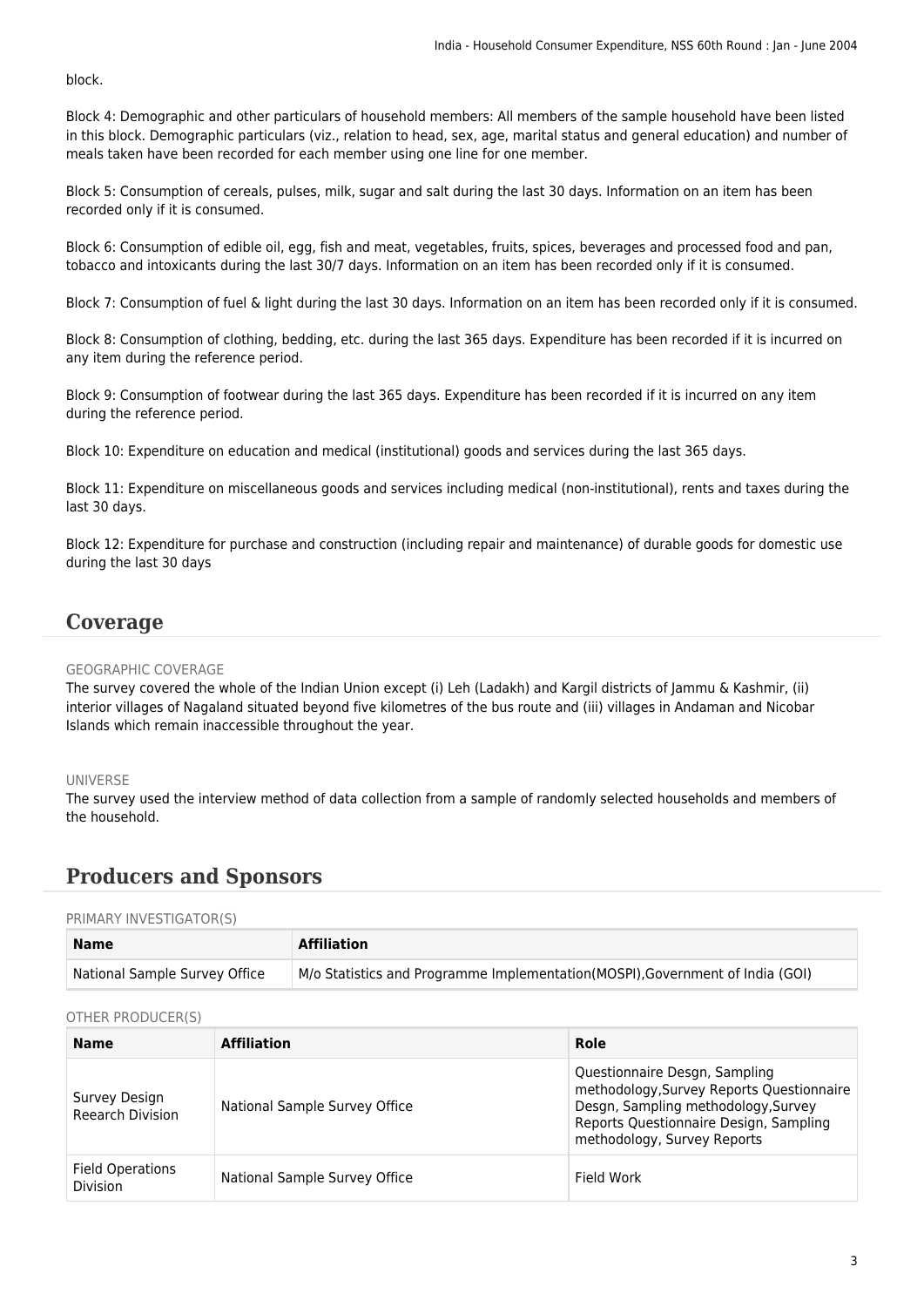| <b>Name</b>                        | <b>Affiliation</b>                                                               | Role                                |
|------------------------------------|----------------------------------------------------------------------------------|-------------------------------------|
| Data Processing<br><b>Division</b> | National Sample Survey Office                                                    | Data Processing                     |
| <b>Computer Centre</b>             | M/o Statistics and Programme<br>Implementation(MOSPI), Government of India (GOI) | <b>Tabulation and Dissemination</b> |

#### FUNDING

| <b>Name</b>                                    | <b>Abbreviation</b> | Role |
|------------------------------------------------|---------------------|------|
| M/o Statistics & Programme Implementation, GOI | <b>MOSPI</b>        |      |

#### OTHER ACKNOWLEDGEMENTS

| <b>Name</b>                         | <b>Affiliation</b> | Role                         |
|-------------------------------------|--------------------|------------------------------|
| Governing council and Working Group | <b>GOI</b>         | Finalisation of survey study |

#### **Metadata Production**

#### METADATA PRODUCED BY

| <b>Name</b>                 | Abbreviation   Affiliation |                                           | Role                       |
|-----------------------------|----------------------------|-------------------------------------------|----------------------------|
| Computer Centre   MOSPI, CC |                            | M/O Statistics & Programme Implementation | Documentation of the study |

DATE OF METADATA PRODUCTION 2012-11-11

DDI DOCUMENT VERSION Version 1.0 (Nov 2012)

DDI DOCUMENT ID DDI-IND-MOSPI-NSSO-60Rnd-Sch1-Jan-June2004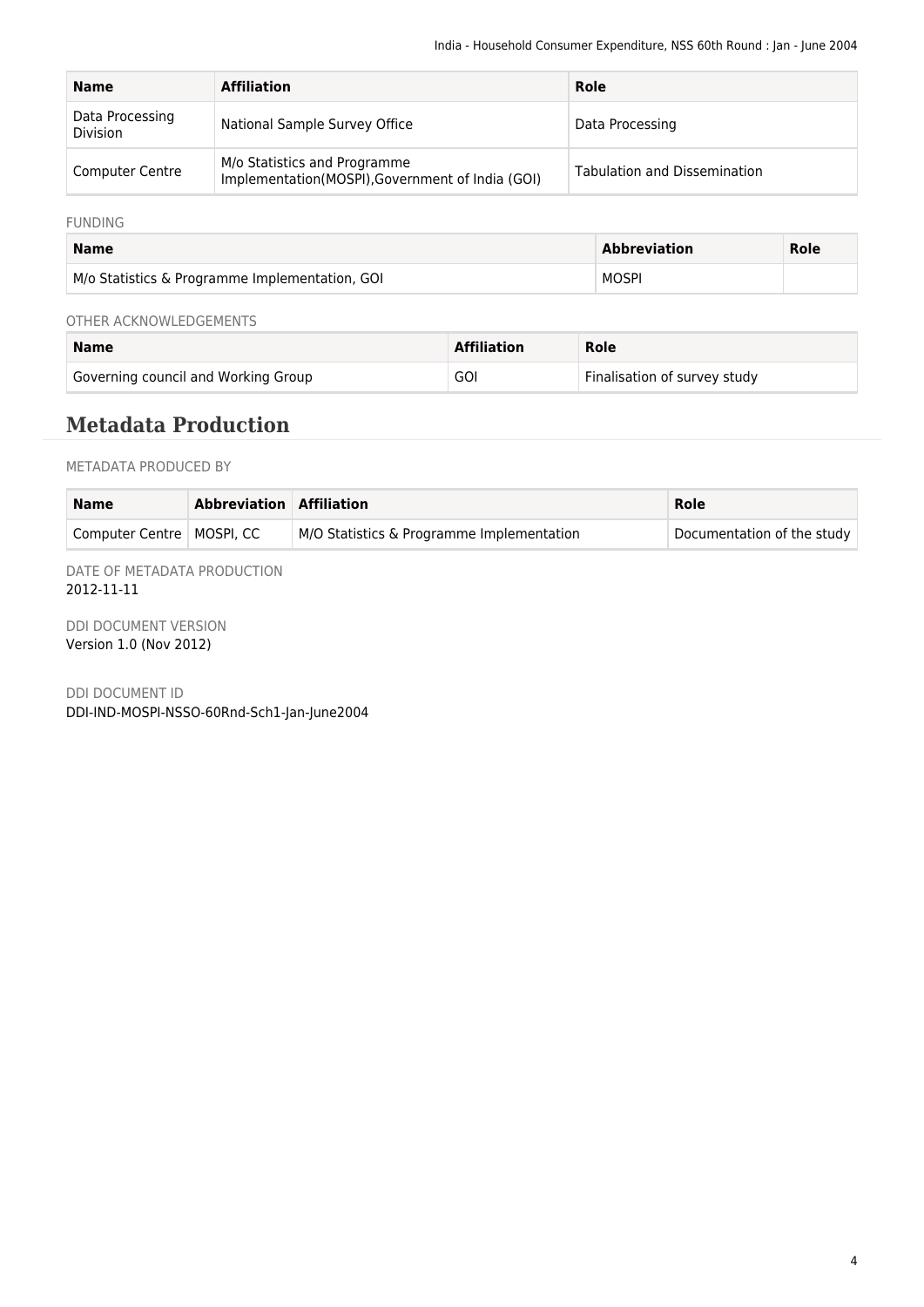# Sampling

#### **Sampling Procedure**

Outline of sample design: A stratified multi-stage design has been adopted for the 60th round survey. The first stage units (FSU) are the 1991 census villages in the rural sector and Urban Frame Survey (UFS) blocks in the urban sector. The ultimate stage units (USU) are households in both the sectors. In case of large villages/blocks requiring hamlet-group (hg)/sub-block (sb) formation, one intermediate stage has been the selection of two hgs/sbs from each FSU.

Sampling Frame for First Stage Units: For the rural sector, the list of Census 1991 villages (panchayat wards for Kerala) and Census 1981 villages for J & K constituted the sampling frame. For the urban sector, the list of latest available Urban Frame Survey (UFS) blocks was considered as the sampling frame.

Stratification

Rural sector: Two special strata will be formed at the State/ UT level, viz.

Stratum 1: all FSUs with population between 0 to 50 and Stratum 2: FSUs with population more than 15,000.

Special stratum 1 was formed if at least 50 such FSUs are found in a State/UT. Similarly, special stratum 2 was formed if at least 4 such FSUs are found in a State/UT. Otherwise, such FSUs were merged with the general strata.

Urban sector: In the urban sector, strata was formed within each NSS region on the basis of size class of towns as per Population Census 2001. The stratum numbers and their composition (within each region) are given below.

- stratum 1 : all towns with population less than 50,000 stratum 2 : all towns with population 50,000 or more but less than 2 lakhs stratum 3 : all towns with population 2 lakhs or more but less than 10 lakhs
- stratum 4, 5, 6,...: each town with population 10 lakhs or more

Total sample size (FSUs): 7612 FSUs were allocated at all-India level on the basis of investigator strength in different States/UTs for central sample and 8260 for state sample.

Allocation of total sample to States and UTs: The total number of sample FSUs is allocated to the States and UTs in proportion to provisional population as per Census 2001 subject to the availability of investigators ensuring more or less uniform work-load.

Selection of FSUs: FSUs were selected with Probability Proportional to Size With Replacement (PPSWR), size being the population as per Population Census 1991 in all the strata for rural sector except for stratum 1. In stratum 1 of rural sector and in all the strata of urban sector, selection was done using Simple Random Sampling Without Replacement (SRSWOR). Within each stratum, samples were drawn in the form of two independent sub-samples in both the rural and urban sectors.

#### **Deviations from Sample Design**

There was no deviation from the original sampling design.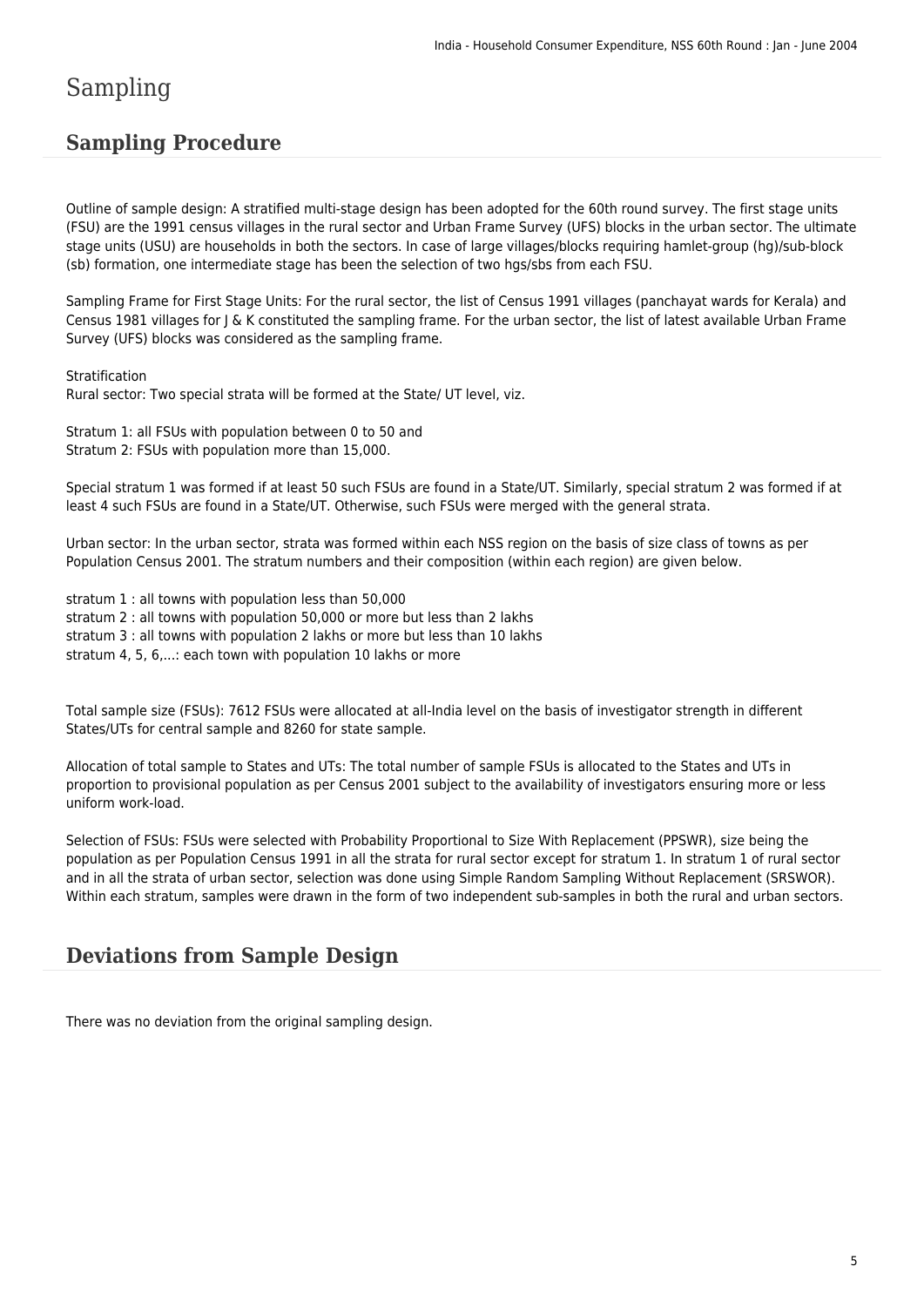# Questionnaires

#### **Overview**

Schedule 1.0 of the 60th NSS round consists of the following blocks:

Block 0: Descriptive identification of sample household: This block is meant for recording descriptive identification particulars of a sample household.

Block 1: Identification of sample household

Block 2: Particulars of field operation: The identity of the Investigator, Assistant Superintendent and Superintendent associated, date of survey/inspection/scrutiny of schedules, despatch, etc., has been recorded in this block against the appropriate items in the relevant columns.

Block 3: Household characteristics:

Characteristics which are mainly intended to be used to classify the households for tabulation has been recorded in this block.

Block 4: Demographic and other particulars of household members: All members of the sample household have been listed in this block. Demographic particulars (viz., relation to head, sex, age, marital status and general education) and number of meals taken have been recorded for each member using one line for one member.

Block 5: Consumption of cereals, pulses, milk, sugar and salt during the last 30 days. Information on an item has been recorded only if it is consumed.

Block 6: Consumption of edible oil, egg, fish and meat, vegetables, fruits, spices, beverages and processed food and pan, tobacco and intoxicants during the last 30/7 days. Information on an item has been recorded only if it is consumed.

Block 7: Consumption of fuel & light during the last 30 days. Information on an item has been recorded only if it is consumed.

Block 8: Consumption of clothing, bedding, etc. during the last 365 days. Expenditure has been recorded if it is incurred on any item during the reference period.

Block 9: Consumption of footwear during the last 365 days. Expenditure has been recorded if it is incurred on any item during the reference period.

Block 10: Expenditure on education and medical (institutional) goods and services during the last 365 days.

Block 11: Expenditure on miscellaneous goods and services including medical (non-institutional), rents and taxes during the last 30 days.

Block 12: Expenditure for purchase and construction (including repair and maintenance) of durable goods for domestic use during the last 30 days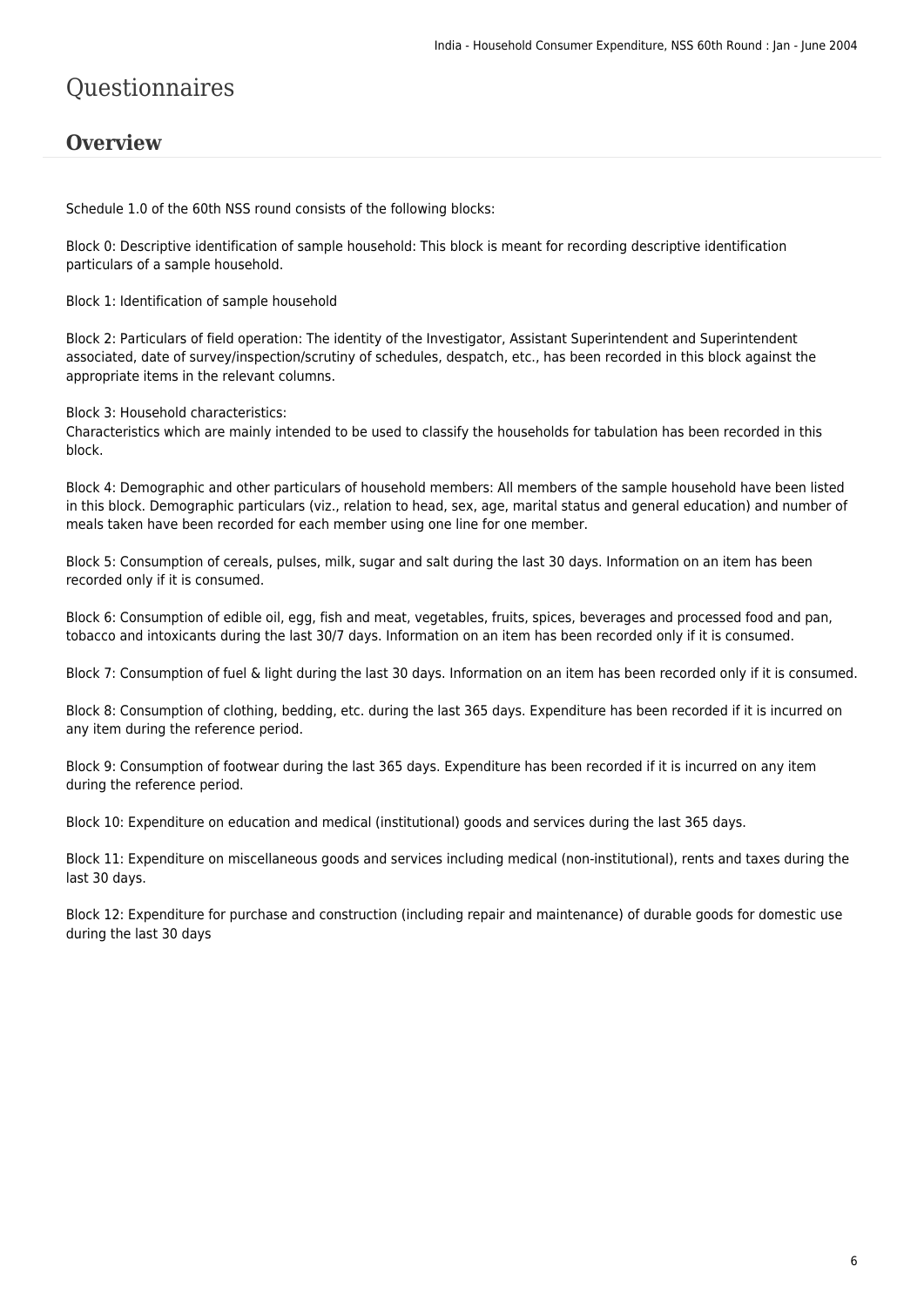# Data Collection

#### **Data Collection Dates**

| Start      | End        | Cycle       |
|------------|------------|-------------|
| 2004-01-01 | 2004-03-31 | Sub round 1 |
| 2004-04-01 | 2004-06-30 | Sub round 2 |

#### **Data Collection Mode**

Face-to-face [f2f]

#### **Questionnaires**

Schedule 1.0 of the 60th NSS round consists of the following blocks:

Block 0: Descriptive identification of sample household: This block is meant for recording descriptive identification particulars of a sample household.

Block 1: Identification of sample household

Block 2: Particulars of field operation: The identity of the Investigator, Assistant Superintendent and Superintendent associated, date of survey/inspection/scrutiny of schedules, despatch, etc., has been recorded in this block against the appropriate items in the relevant columns.

Block 3: Household characteristics:

Characteristics which are mainly intended to be used to classify the households for tabulation has been recorded in this block.

Block 4: Demographic and other particulars of household members: All members of the sample household have been listed in this block. Demographic particulars (viz., relation to head, sex, age, marital status and general education) and number of meals taken have been recorded for each member using one line for one member.

Block 5: Consumption of cereals, pulses, milk, sugar and salt during the last 30 days. Information on an item has been recorded only if it is consumed.

Block 6: Consumption of edible oil, egg, fish and meat, vegetables, fruits, spices, beverages and processed food and pan, tobacco and intoxicants during the last 30/7 days. Information on an item has been recorded only if it is consumed.

Block 7: Consumption of fuel & light during the last 30 days. Information on an item has been recorded only if it is consumed.

Block 8: Consumption of clothing, bedding, etc. during the last 365 days. Expenditure has been recorded if it is incurred on any item during the reference period.

Block 9: Consumption of footwear during the last 365 days. Expenditure has been recorded if it is incurred on any item during the reference period.

Block 10: Expenditure on education and medical (institutional) goods and services during the last 365 days.

Block 11: Expenditure on miscellaneous goods and services including medical (non-institutional), rents and taxes during the last 30 days.

Block 12: Expenditure for purchase and construction (including repair and maintenance) of durable goods for domestic use during the last 30 days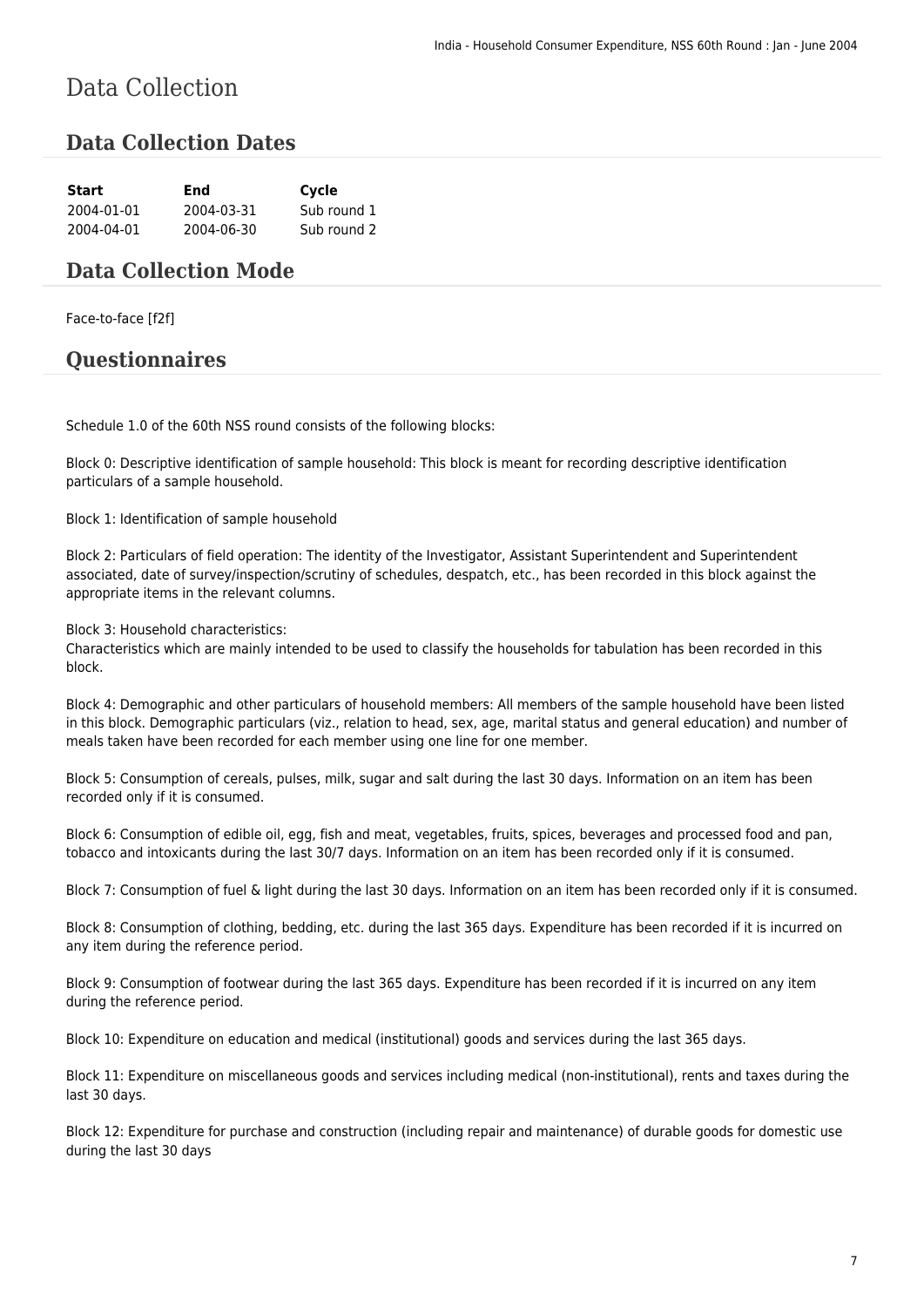# Data Processing

No content available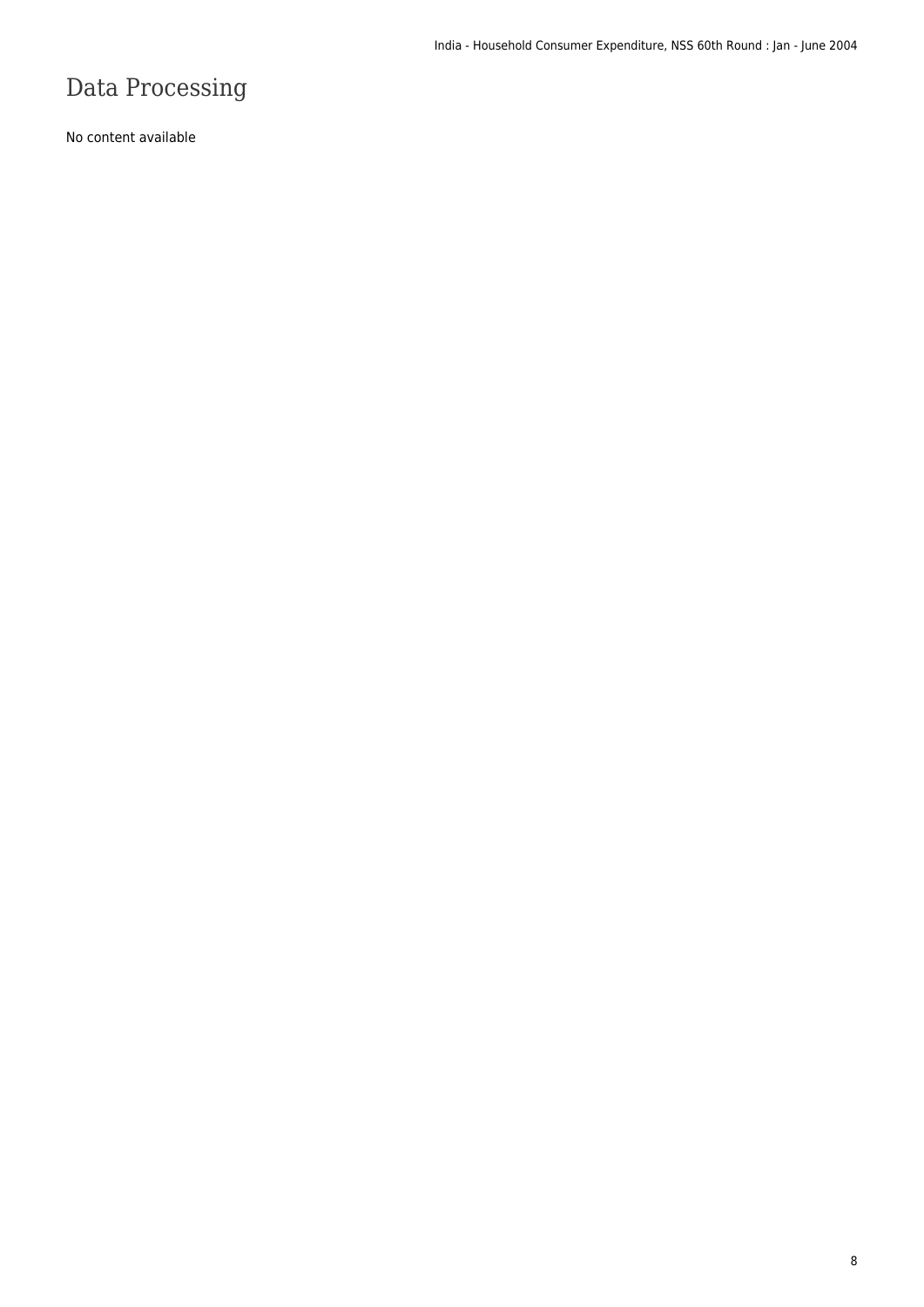# Data Appraisal

No content available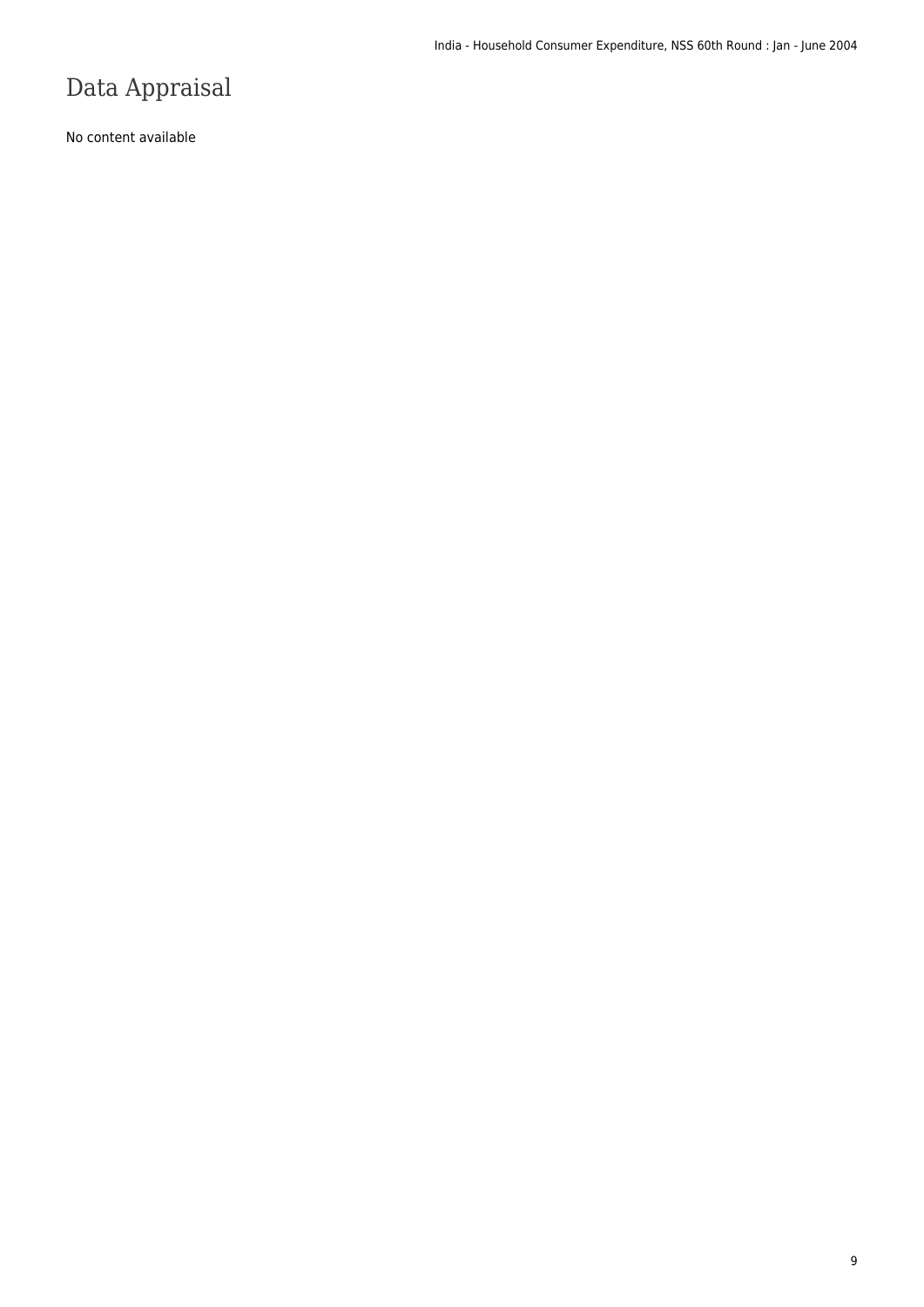# **File Description**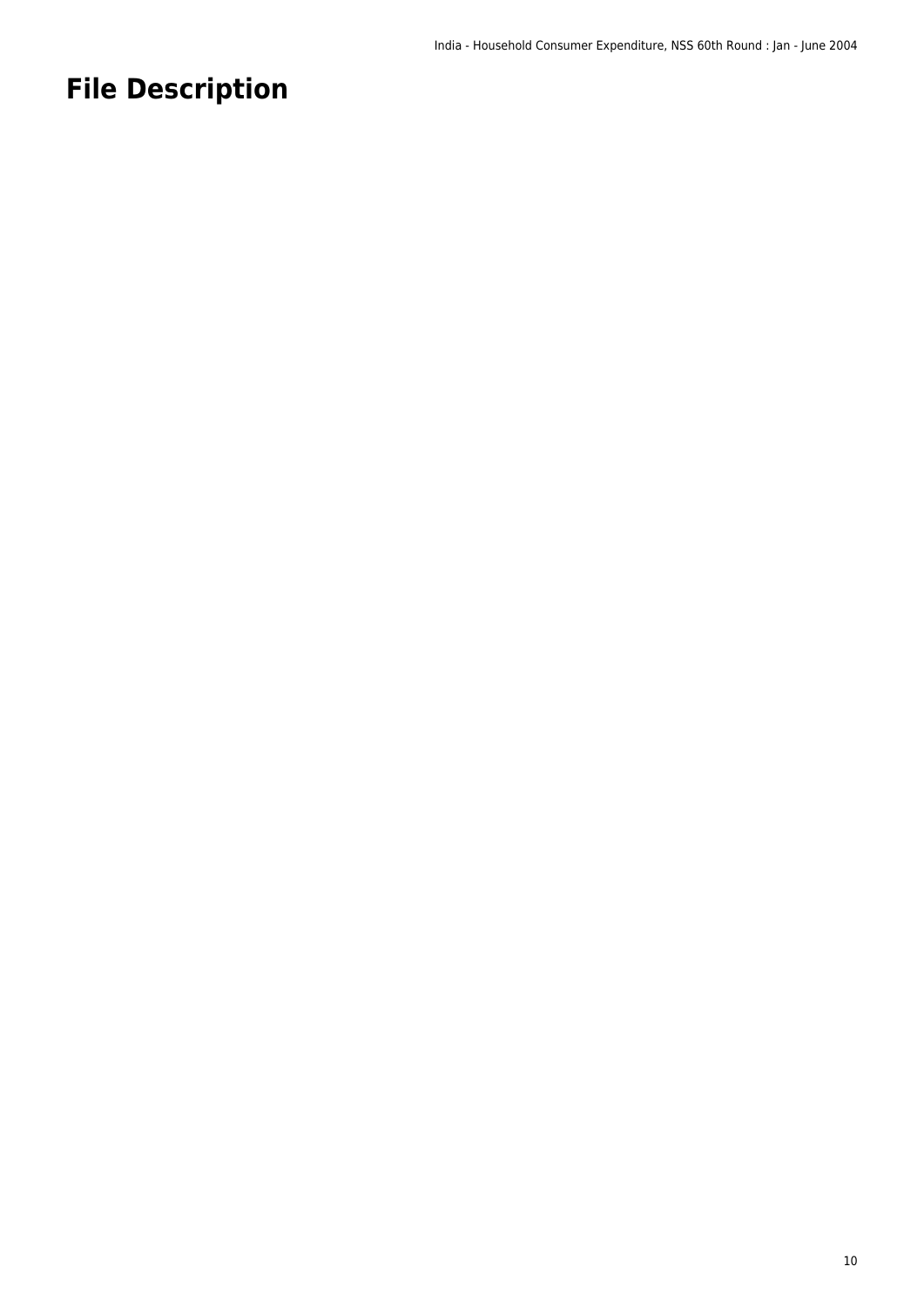# **Variable List**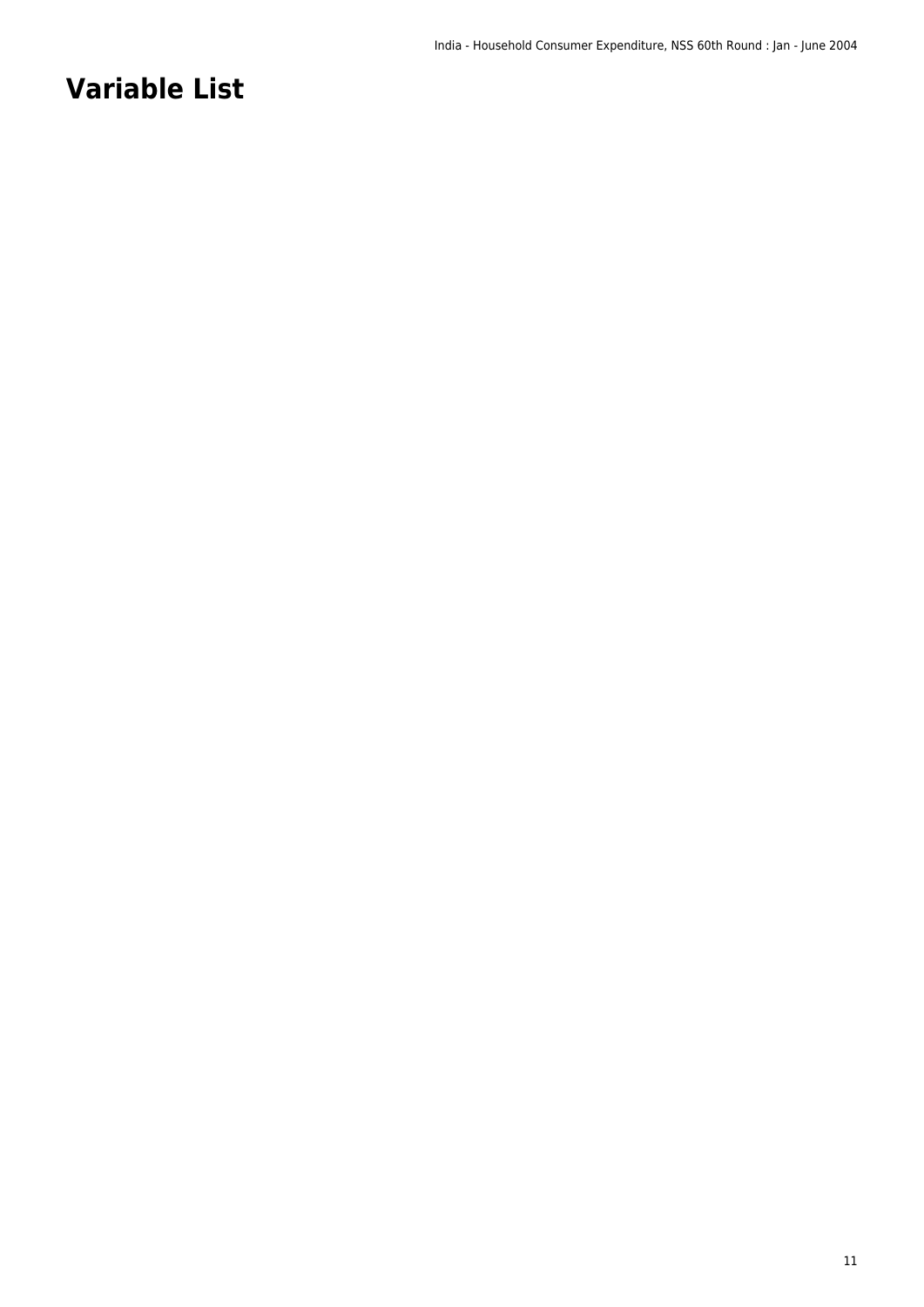# **Blocks 1,2\_ Identification of sample household**

| Content          | This file contains information regarding identification of sample household.                                   |
|------------------|----------------------------------------------------------------------------------------------------------------|
| Cases            | 29631                                                                                                          |
| Variable(s)      | 31                                                                                                             |
| <b>Structure</b> | Type: relational<br>Keys: HHID(Primary key - unique identifier for a household - FSU, Sch type, HG, SSS, HHNo) |
| Version          |                                                                                                                |
| Producer         |                                                                                                                |
| Missing Data     |                                                                                                                |

| ID              | <b>Name</b>                                                                                     | <b>Label</b>               | <b>Type</b> | <b>Format</b> | Question |
|-----------------|-------------------------------------------------------------------------------------------------|----------------------------|-------------|---------------|----------|
| V28             | <b>HHID</b><br>Primary key - unique identifier for a household - FSU, Sch<br>type, HG,SSS, HHNo |                            | discrete    | character     |          |
| V1              | CentreCodeRoundShift                                                                            | Centre code, Round, Shift  | discrete    | character     |          |
| V <sub>2</sub>  | Vill Blk Slno                                                                                   | LOT/FSU number             | discrete    | character     |          |
| V3              | Round                                                                                           | Round                      | discrete    | character     |          |
| V <sub>4</sub>  | ScheduleNumber                                                                                  | Schedule Number            | discrete    | character     |          |
| V <sub>5</sub>  | ScheduleType                                                                                    | Schedule Type              | discrete    | character     |          |
| V <sub>6</sub>  | Sample                                                                                          | Sample                     | discrete    | character     |          |
| V <sub>7</sub>  | Sector                                                                                          | Sector                     | discrete    | character     |          |
| V <sub>8</sub>  | St Region                                                                                       | State-Region               | discrete    | character     |          |
| V29             | State                                                                                           | State                      | discrete    | character     |          |
| V <sub>9</sub>  | <b>District</b>                                                                                 | <b>District</b>            | discrete    | character     |          |
| V10             | Stratum                                                                                         | Stratum Number             | discrete    | character     |          |
| V11             | SubRound                                                                                        | Sub-Round                  | discrete    | character     |          |
| V12             | SubSample                                                                                       | Sub-Sample                 | discrete    | character     |          |
| V13             | FODSubRegion                                                                                    | FOD Sub-Region             | discrete    | character     |          |
| V14             | HamletGroup_SubBlkNo                                                                            | Hamlet-Group/Sub-Block no. | discrete    | character     |          |
| V15             | Stage2 Stratum                                                                                  | Second Stage Stratum       | discrete    | character     |          |
| V16             | Hhold no                                                                                        | HHS No.                    | discrete    | character     |          |
| V17             | Lvl                                                                                             | Level                      | discrete    | character     |          |
| V18             | Informant Sino                                                                                  | Sl.No. of informant        | discrete    | character     |          |
| V19             | Resp Code                                                                                       | Response Code              | discrete    | character     |          |
| V20             | Survey_Code                                                                                     | Survey Code                | discrete    | character     |          |
| V <sub>21</sub> | Substn Code                                                                                     | <b>Substitution Code</b>   | discrete    | character     |          |
| V <sub>22</sub> | DateOfSurvey                                                                                    | Date of Survey             | discrete    | character     |          |
| V <sub>23</sub> | DateOfDespatch                                                                                  | Date of Despatch           | discrete    | character     |          |
| V <sub>24</sub> | <b>TimeToCanvass</b>                                                                            | Time to canvass(mins.)     | discrete    | character     |          |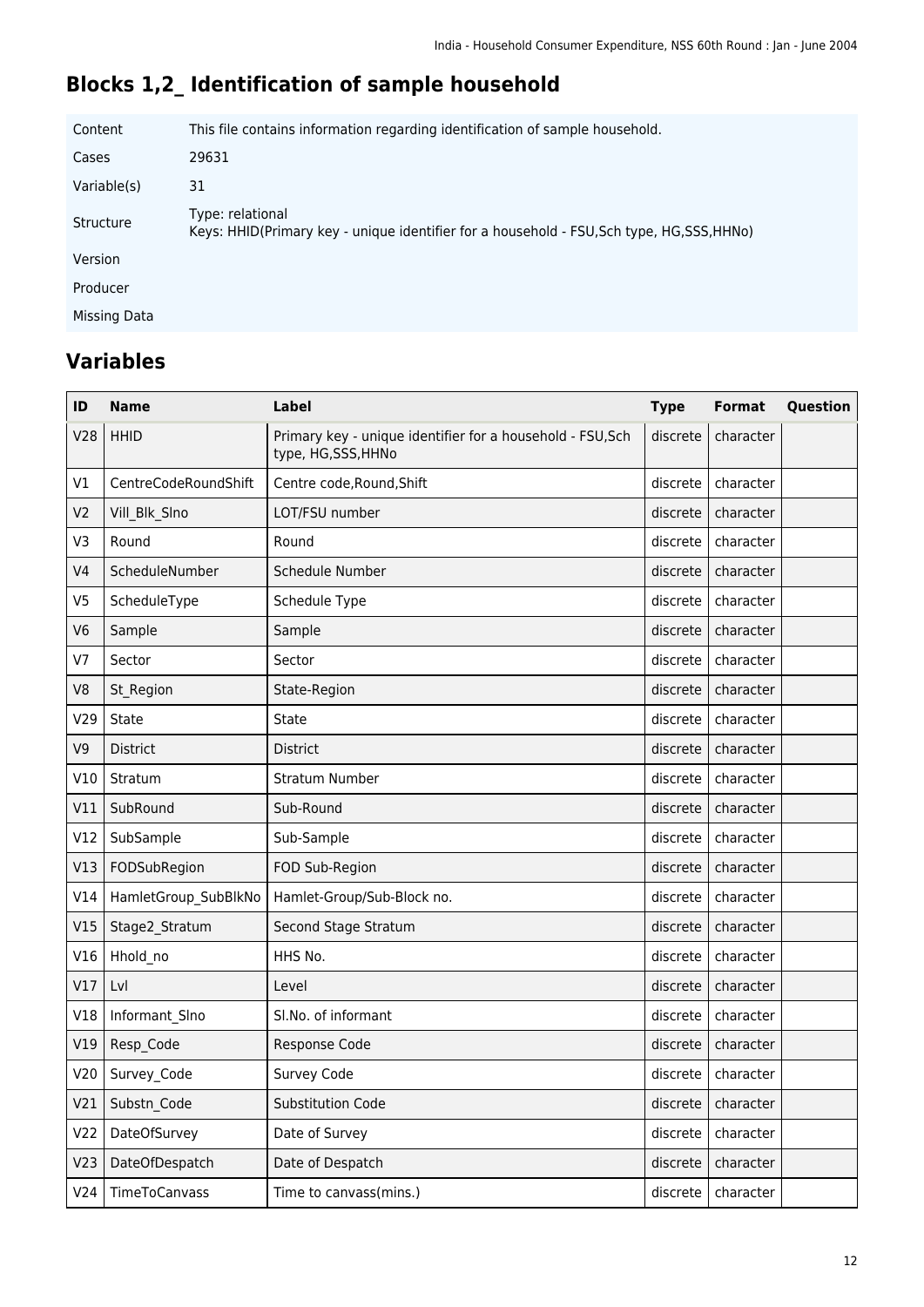India - Household Consumer Expenditure, NSS 60th Round : Jan - June 2004

| ID              | <b>Name</b>   | Label                      | <b>Type</b> | <b>Format</b>        | Question |
|-----------------|---------------|----------------------------|-------------|----------------------|----------|
| V <sub>25</sub> | <b>NSS</b>    | <b>NSS</b>                 |             | discrete   character |          |
|                 | $V26$   NSC   | <b>NSC</b>                 |             | discrete   character |          |
|                 | $V27$ MLT     | Multiplier                 | contin      | numeric              |          |
| V30             | Wgt SubSample | Sub sample Multiplier      | contin      | numeric              |          |
| V31             | Wgt Combined  | <b>Combined Multiplier</b> | contin      | numeric              |          |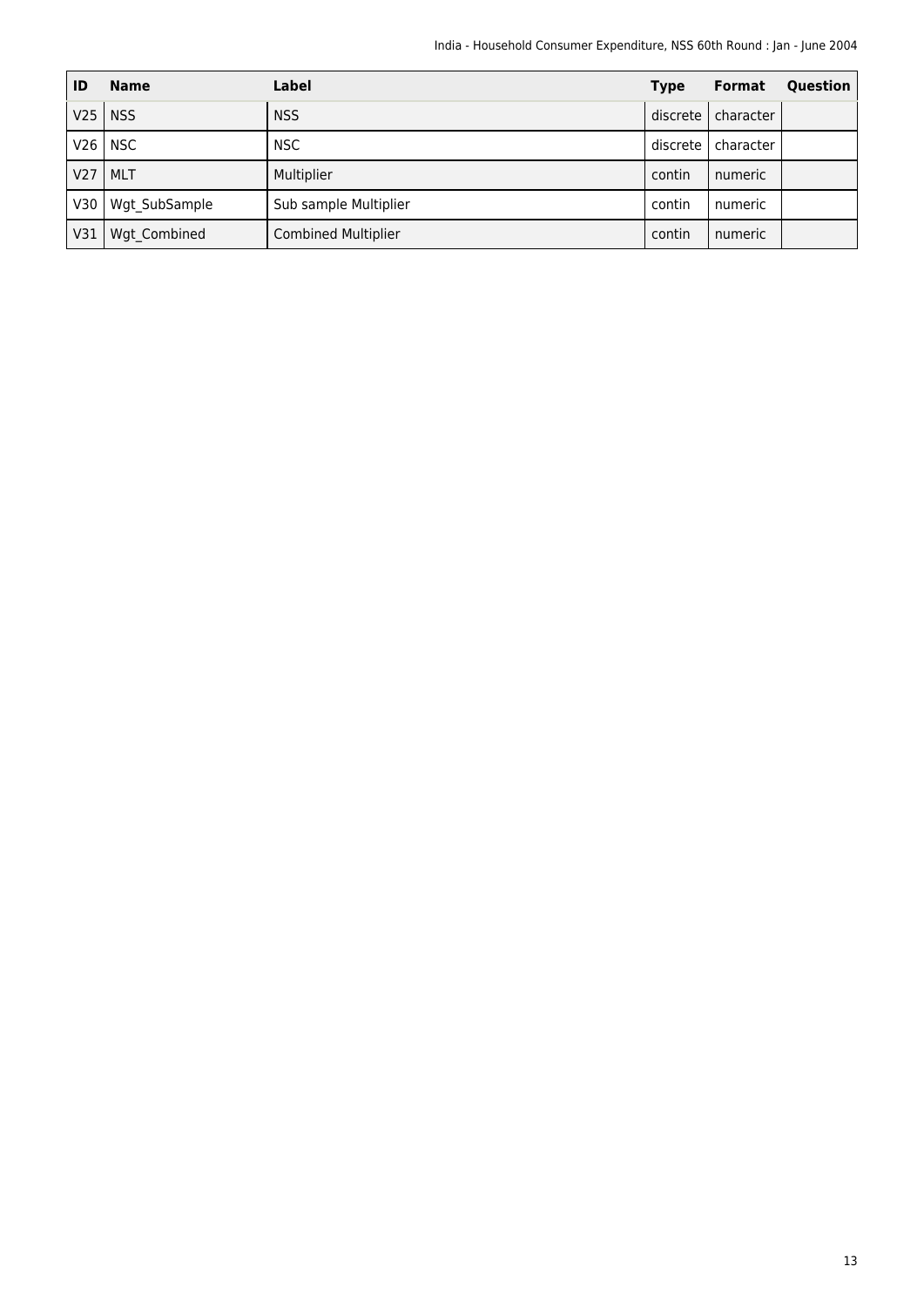# **Block 3\_Household Characteristics**

| Content      | This file contains information about household characteristics.                 |
|--------------|---------------------------------------------------------------------------------|
| Cases        | 29631                                                                           |
| Variable(s)  | 48                                                                              |
| Structure    | Type: relational<br>Keys: HHID(Primary key - unique identifier for a household) |
| Version      |                                                                                 |
| Producer     |                                                                                 |
| Missing Data |                                                                                 |

| ID              | <b>Name</b>          | <b>Label</b>                                       | <b>Type</b> | <b>Format</b> | Question                                        |
|-----------------|----------------------|----------------------------------------------------|-------------|---------------|-------------------------------------------------|
| V75             | <b>HHID</b>          | Primary key - unique identifier<br>for a household | discrete    | character     |                                                 |
| V32             | CentreCodeRoundShift | Centre code, Round, Shift                          | discrete    | character     |                                                 |
| V <sub>33</sub> | Vill Blk Slno        | LOT/FSU number                                     | discrete    | character     |                                                 |
| V34             | Round                | Round                                              | discrete    | character     |                                                 |
| V35             | ScheduleNumber       | Schedule Number                                    | discrete    | character     |                                                 |
| V36             | ScheduleType         | Schedule Type                                      | discrete    | character     |                                                 |
| V37             | Sample               | Sample                                             | discrete    | character     |                                                 |
| V38             | Sector               | Sector                                             | discrete    | character     |                                                 |
| V39             | St Region            | State-Region                                       | discrete    | character     |                                                 |
| V77             | State                | State                                              | discrete    | character     |                                                 |
| V40             | District             | District                                           | discrete    | character     |                                                 |
| V41             | Stratum              | Stratum Number                                     | discrete    | character     |                                                 |
| V42             | SubRound             | Sub-Round                                          | discrete    | character     |                                                 |
| V43             | SubSample            | Sub-Sample                                         | discrete    | character     |                                                 |
| V44             | FODSubRegion         | FOD Sub-Region                                     | discrete    | character     |                                                 |
| V45             | HamletGroup SubBlkNo | Hamlet-Group/Sub-Block no.                         | discrete    | character     |                                                 |
| V46             | Stage2 Stratum       | Second Stage Stratum                               | discrete    | character     |                                                 |
| V47             | Hhold no             | HHS No.                                            | discrete    | character     |                                                 |
| V48             | Lvl                  | Level                                              | discrete    | character     |                                                 |
| V49             | $B3_q1$              | Household Size                                     | contin      | numeric       | How many members are there in<br>the household? |
| V <sub>50</sub> | $B3_q2$              | NIC Code(5-digit)                                  | discrete    | character     | Which industry are the members<br>working in?   |
| V51             | $B3_q3$              | NCO Code(3-digit)                                  | discrete    | character     | Which occupation are the<br>members in?         |
| V <sub>52</sub> | $B3_q4$              | Household type                                     | discrete    | character     |                                                 |
| V76             | HH Type              | Household type with sector                         | discrete    | character     |                                                 |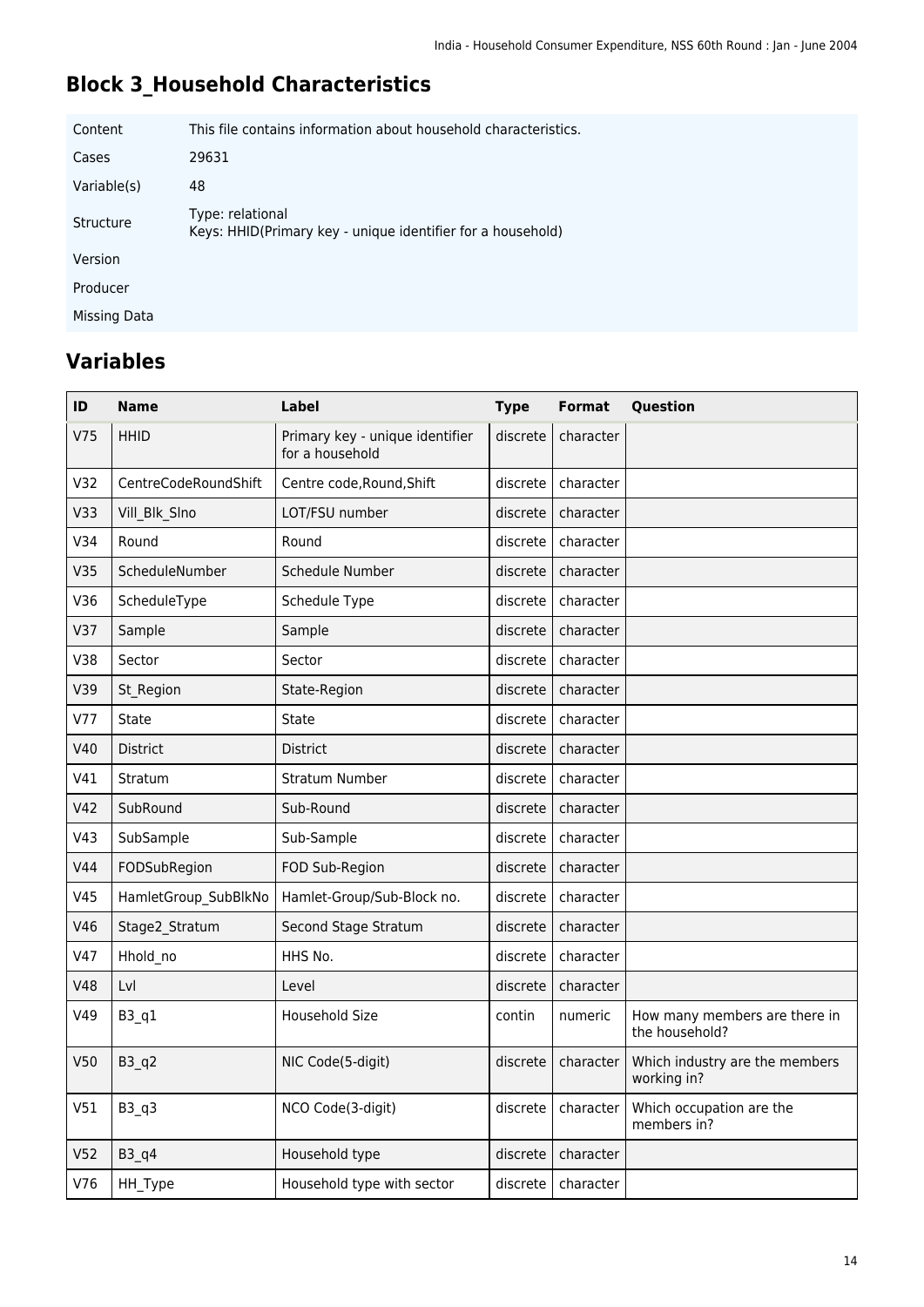| ID              | <b>Name</b> | Label                                    | <b>Type</b> | <b>Format</b> | Question                                                                                                                                                                                                                                                                                                                                                 |
|-----------------|-------------|------------------------------------------|-------------|---------------|----------------------------------------------------------------------------------------------------------------------------------------------------------------------------------------------------------------------------------------------------------------------------------------------------------------------------------------------------------|
| V <sub>53</sub> | $B3_q5$     | Religion                                 | discrete    | character     | Which religion does the household<br>belong to?                                                                                                                                                                                                                                                                                                          |
| V <sub>54</sub> | B3 q6       | Social Group                             | discrete    | character     | Which social group does the<br>household belong to?                                                                                                                                                                                                                                                                                                      |
| V <sub>55</sub> | B3 q7       | Land Possessed                           | discrete    | character     | How much land does the<br>household possess?                                                                                                                                                                                                                                                                                                             |
| V56             | B3 q8       | Dwelling unit                            | discrete    | character     | Do you own the dwelling unit? Or<br>is it hired or otherwise occupied?                                                                                                                                                                                                                                                                                   |
| V57             | B3 q9       | Type of Dwelling                         | discrete    | character     | What is the type of dwelling of the<br>household? Is it an independent<br>house or a flat or any other type<br>of dwelling?                                                                                                                                                                                                                              |
| V58             | B3 q10      | Type of Structure                        | discrete    | character     | What is the type of structure of<br>the dwelling?                                                                                                                                                                                                                                                                                                        |
| V59             | B3 q11      | Covered Area                             | contin      | numeric       | How much is the covered area of<br>the dwelling unit?                                                                                                                                                                                                                                                                                                    |
| V60             | B3 q12      | Cooking                                  | discrete    | character     | What is the primary source of<br>energy that is being used by the<br>household for cooking?                                                                                                                                                                                                                                                              |
| V61             | B3 q13      | Lighting                                 | discrete    | character     | What is the primary source of<br>energy that is being used by the<br>household for lighting?                                                                                                                                                                                                                                                             |
| V62             | B3_q14      | Hhld. Exp.-Purchase                      | contin      | numeric       | How much did the household<br>spend on purchases and other<br>cash payments made for its<br>members' needs during the last<br>30 days?                                                                                                                                                                                                                   |
| V63             | B3_q15      | Hhld. Exp.-Home-Produced<br><b>Stock</b> | contin      | numeric       | Did the household members use<br>any goods grown/produced by the<br>household for their own<br>consumption during the last 30<br>days? If so, how much? What was<br>the estimated value of such goods<br>consumed at ex farm/factory price?<br>Goods may be cereals, pulses,<br>vegetables, milk, firewood & chips,<br>cow dung, footwear, clothes, etc. |
| V64             | B3 q16      | Hhld. Exp.-Receipts in<br>Exchange       | contin      | numeric       | Whether the household consumed<br>any goods and services which<br>have been procured or received<br>against some goods or services of<br>the household during the last 30<br>days? What is the estimated value<br>of these goods and services at<br>local retail prices?                                                                                 |
| V65             | B3_q17      | Hhld. Exp.-Gifts and Loans               | contin      | numeric       | Whether any goods and services<br>were procured by way of gift or<br>loan for household consumption<br>during the last 30 days? What is<br>the estimated value of these<br>items at local retail prices? These<br>items may be items of food, pan,<br>tobacco and intoxicants, fuel and<br>light, clothing and footwear.                                 |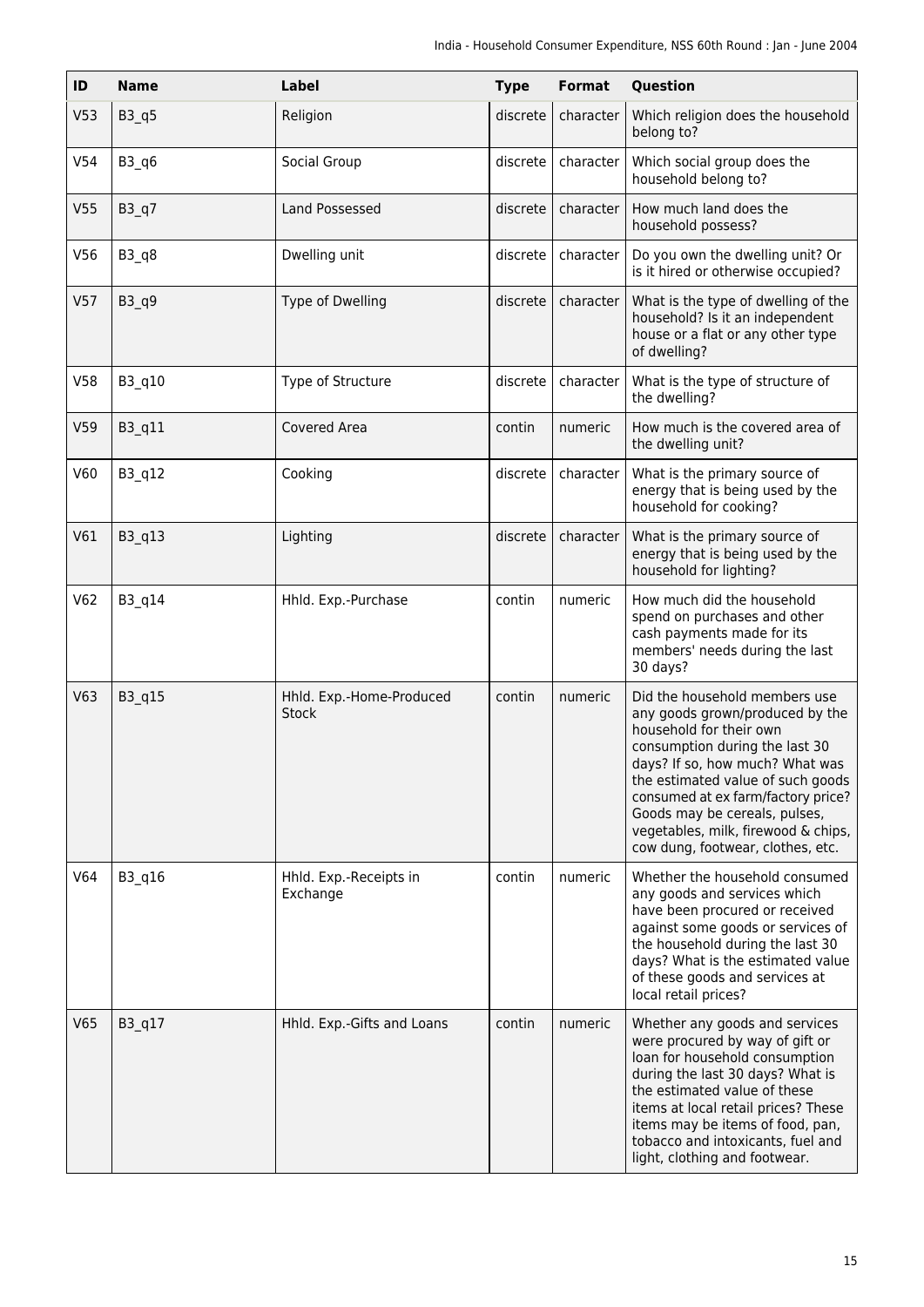| ID              | <b>Name</b>   | <b>Label</b>                        | <b>Type</b> | <b>Format</b> | Question                                                                                                                                                                                                                                                                                                |
|-----------------|---------------|-------------------------------------|-------------|---------------|---------------------------------------------------------------------------------------------------------------------------------------------------------------------------------------------------------------------------------------------------------------------------------------------------------|
| V66             | B3_q18        | Hhld. Exp.-Free Collection          | contin      | numeric       | Whether any item was procured<br>by the household through free<br>collection during the last 30 days<br>for its consumption? What is the<br>estimated value of these items at<br>local retail prices? Normally, such<br>items are firewood, cow dung,<br>vegetables, honey or other forest<br>products. |
| V67             | B3 q19        | Hhld. Exp.-Total                    | contin      | numeric       |                                                                                                                                                                                                                                                                                                         |
| <b>V68</b>      | B3_q20        | MPCE (Rs.0.00)                      | contin      | numeric       |                                                                                                                                                                                                                                                                                                         |
| V69             | B3_q21        | Performed any ceremony?             | discrete    | character     | Did the household perform any<br>ceremony during the last 30 days?                                                                                                                                                                                                                                      |
| V341            | B3 q22        | No. of meals served to<br>outsiders | contin      | numeric       | How many no. of meals were<br>served to non-household<br>members during the last 30 days?                                                                                                                                                                                                               |
| V71             | B3 q23        | Purchase from Ration etc.           | discrete    | character     | Did the household purchase any<br>cereal from ration/fair price shop<br>during the last 30 days?                                                                                                                                                                                                        |
| V72             | <b>NSS</b>    | <b>NSS</b>                          | discrete    | character     |                                                                                                                                                                                                                                                                                                         |
| V <sub>73</sub> | <b>NSC</b>    | <b>NSC</b>                          | discrete    | character     |                                                                                                                                                                                                                                                                                                         |
| V74             | <b>MLT</b>    | Multiplier                          | contin      | numeric       |                                                                                                                                                                                                                                                                                                         |
| V78             | Wgt SubSample | Sub sample Multiplier               | contin      | numeric       |                                                                                                                                                                                                                                                                                                         |
| V79             | Wgt Combined  | <b>Combined Multiplier</b>          | contin      | numeric       |                                                                                                                                                                                                                                                                                                         |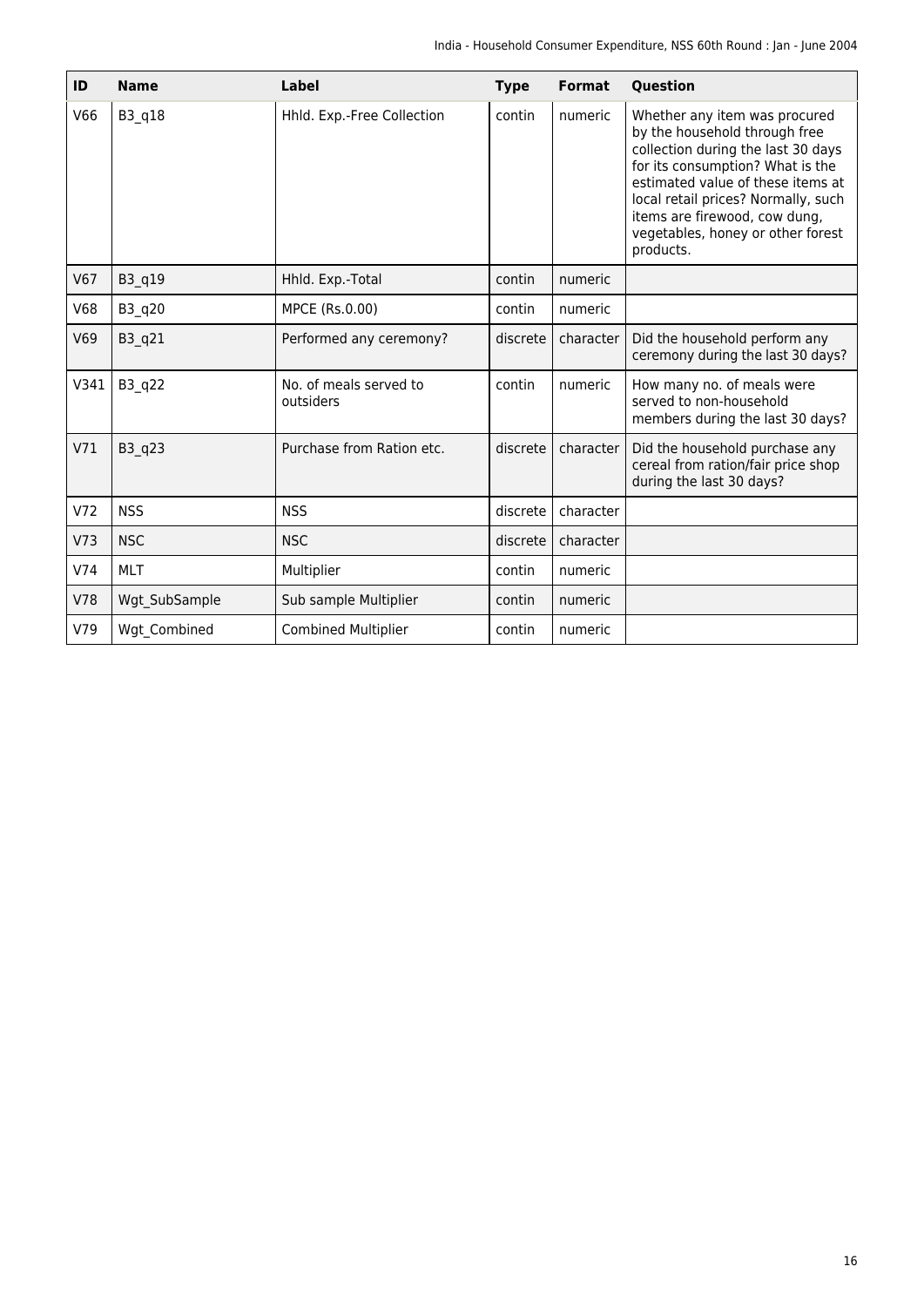# **Block 4\_Person records**

| Content      | This file contains information about demographic and other particulars of household members.                                              |
|--------------|-------------------------------------------------------------------------------------------------------------------------------------------|
| Cases        | 152669                                                                                                                                    |
| Variable(s)  | 38                                                                                                                                        |
| Structure    | Type: relational<br>Keys: Person key(Primary key - unique identifier for a member in the household), HHID(Key to identify a<br>household) |
| Version      |                                                                                                                                           |
| Producer     |                                                                                                                                           |
| Missing Data |                                                                                                                                           |

| ID         | <b>Name</b>          | Label                                                            | <b>Type</b> | <b>Format</b> | Question                                           |
|------------|----------------------|------------------------------------------------------------------|-------------|---------------|----------------------------------------------------|
| V114       | Person key           | Primary key - unique identifier for a<br>member in the household | discrete    | character     |                                                    |
| V113       | <b>HHID</b>          | Key to identify a household                                      | discrete    | character     |                                                    |
| <b>V80</b> | CentreCodeRoundShift | Centre code, Round, Shift                                        | discrete    | character     |                                                    |
| V81        | Vill_Blk_Slno        | LOT/FSU number                                                   | discrete    | character     |                                                    |
| <b>V82</b> | Round                | Round                                                            | discrete    | character     |                                                    |
| V83        | ScheduleNumber       | Schedule Number                                                  | discrete    | character     |                                                    |
| <b>V84</b> | ScheduleType         | Schedule Type                                                    | discrete    | character     |                                                    |
| <b>V85</b> | Sample               | Sample                                                           | discrete    | character     |                                                    |
| <b>V86</b> | Sector               | Sector                                                           | discrete    | character     |                                                    |
| <b>V87</b> | St_Region            | State-Region                                                     | discrete    | character     |                                                    |
| V115       | State                | State                                                            | discrete    | character     |                                                    |
| <b>V88</b> | District             | <b>District</b>                                                  | discrete    | character     |                                                    |
| V89        | Stratum              | <b>Stratum Number</b>                                            | discrete    | character     |                                                    |
| V90        | SubRound             | Sub-Round                                                        | discrete    | character     |                                                    |
| V91        | SubSample            | Sub-Sample                                                       | discrete    | character     |                                                    |
| V92        | FODSubRegion         | FOD Sub-Region                                                   | discrete    | character     |                                                    |
| V93        | HamletGroup SubBlkNo | Hamlet-Group/Sub-Block no.                                       | discrete    | character     |                                                    |
| V94        | Stage2 Stratum       | Second Stage Stratum                                             | discrete    | character     |                                                    |
| V95        | Hhold no             | HHS No.                                                          | discrete    | character     |                                                    |
| V96        | Lvl                  | Level                                                            | discrete    | character     |                                                    |
| V97        | $B4_q1$              | Person Srl No.                                                   | discrete    | character     |                                                    |
| V98        | $B4_q3$              | Relation                                                         | discrete    | character     | What is your relation to<br>head of the household? |
| V99        | B4_q4                | Sex                                                              | discrete    | character     | Sex of the member                                  |
| V100       | B4 q5                | Age                                                              | contin      | numeric       | Age of the member                                  |
| V101       | B4 q6                | <b>Marital Status</b>                                            | discrete    | character     | Marital status of the<br>member                    |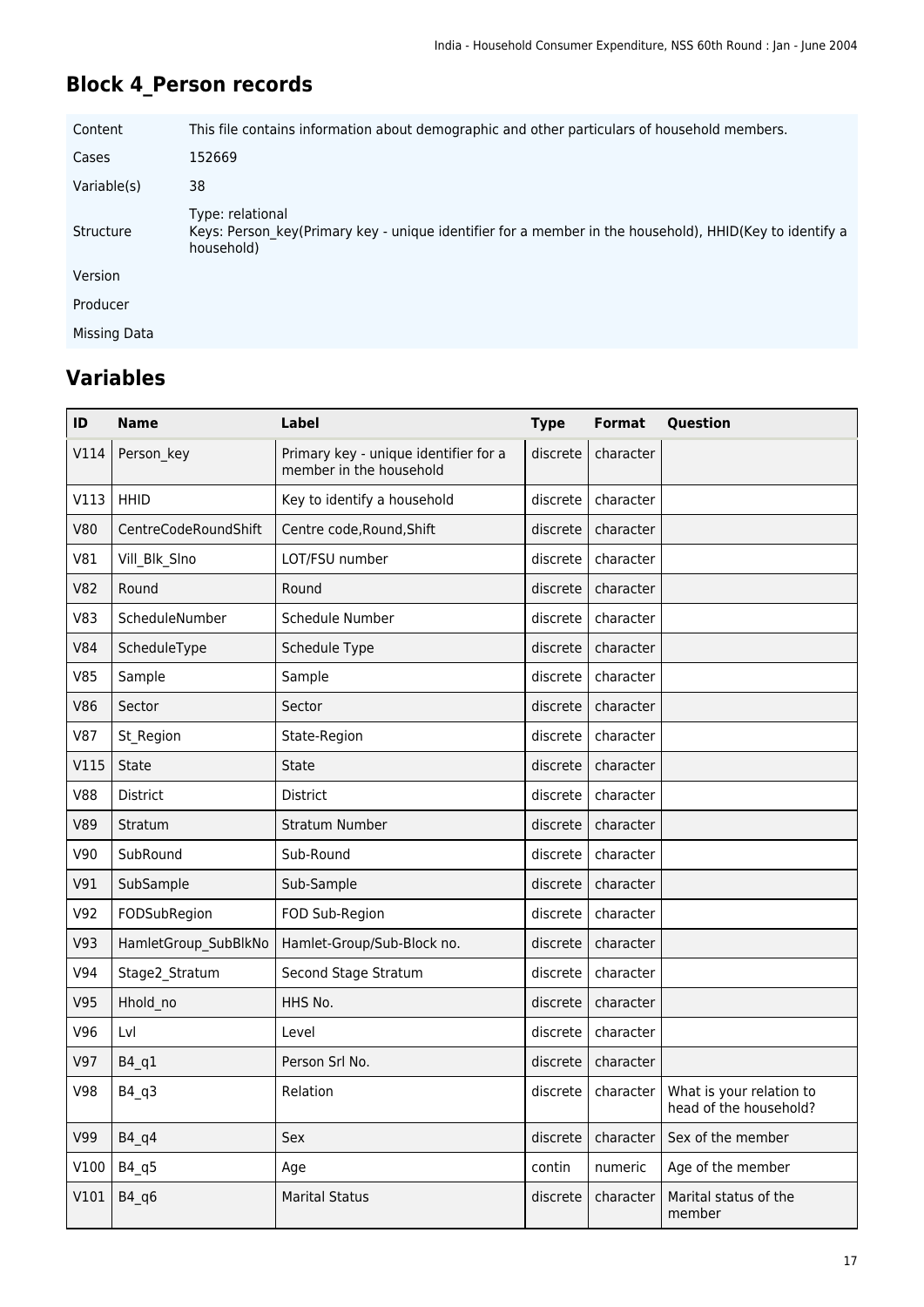| ID   | <b>Name</b>   | Label                      | <b>Type</b> | <b>Format</b> | Question                                                                                                                                         |
|------|---------------|----------------------------|-------------|---------------|--------------------------------------------------------------------------------------------------------------------------------------------------|
| V102 | B4 q7         | Education                  | discrete    | character     | Education of the member                                                                                                                          |
| V103 | $B4_q8$       | Days Stayed away           | contin      | numeric       | How many days a member<br>has stayed away from the<br>household?                                                                                 |
| V104 | B4 q9         | No. of Meals per day       | contin      | numeric       | How many meals do you<br>usually take in a day?                                                                                                  |
| V105 | B4 q10        | Meals (School)             | contin      | numeric       | If you or any member of the<br>household take meals free<br>of cost from school, balwadi<br>etc, then how many such<br>meals are taken in a day? |
| V106 | B4 q11        | Meals (Employer)           | contin      | numeric       | If you or any member of the<br>household take meals free<br>of cost from employer, then<br>how many such meals do<br>you take in a day?          |
| V107 | B4 q12        | Meals (Others)             | contin      | numeric       | If you or any member of the<br>household take meals free<br>of cost from others, then<br>how many such meals do<br>you take in a day?            |
| V108 | B4 q13        | Meals (Payment)            | contin      | numeric       | If you or any member of the<br>household take meals away<br>from home on payment,<br>then how many such meals<br>do you take?                    |
| V109 | B4 q14        | Meals(At Home)             | contin      | numeric       | How many meals are taken<br>at home in a day?                                                                                                    |
| V110 | <b>NSS</b>    | <b>NSS</b>                 | discrete    | character     |                                                                                                                                                  |
| V111 | <b>NSC</b>    | <b>NSC</b>                 | discrete    | character     |                                                                                                                                                  |
| V112 | <b>MLT</b>    | Multiplier                 | contin      | numeric       |                                                                                                                                                  |
| V116 | Wgt SubSample | Sub sample Multiplier      | contin      | numeric       |                                                                                                                                                  |
| V117 | Wgt_Combined  | <b>Combined Multiplier</b> | contin      | numeric       |                                                                                                                                                  |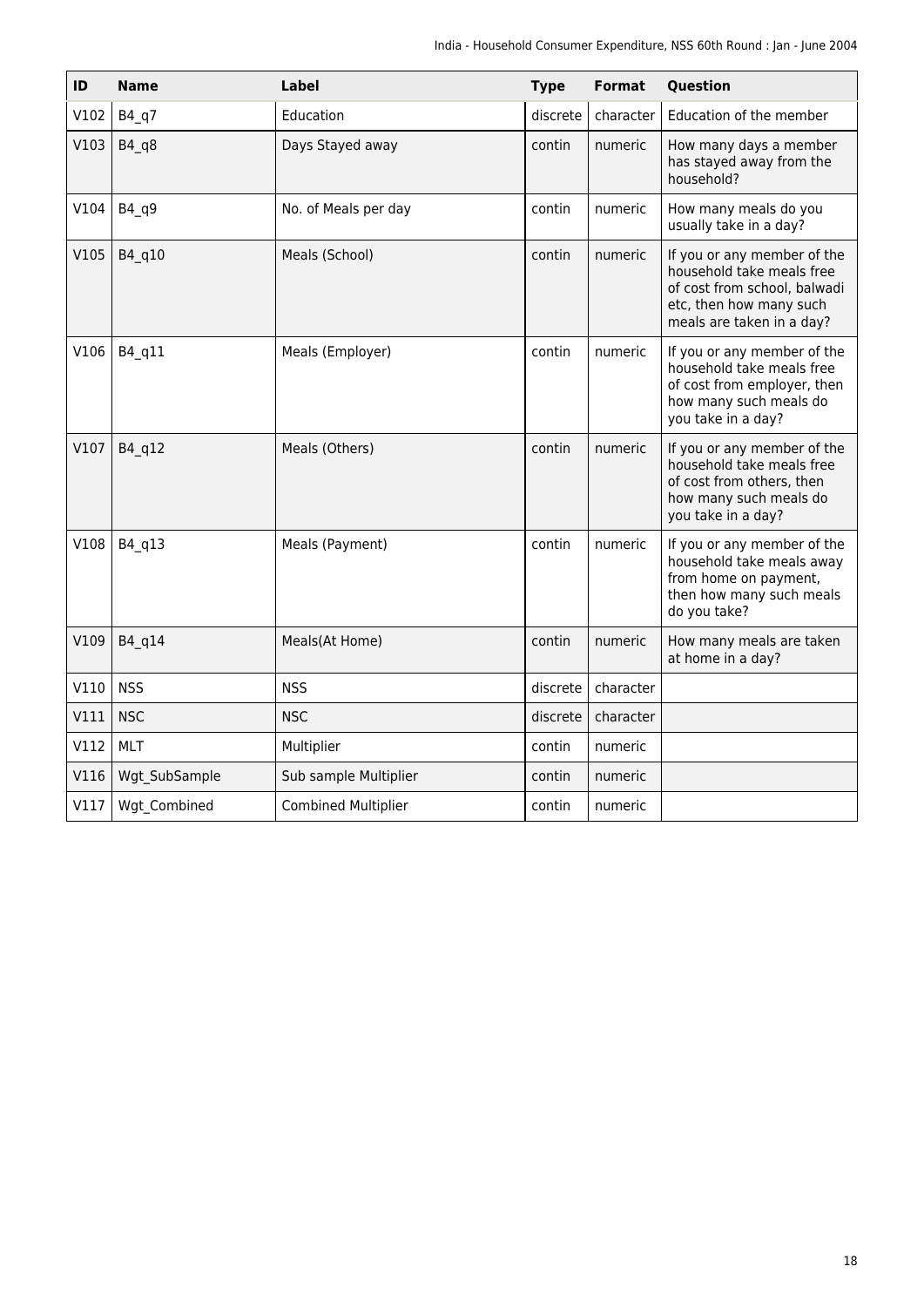### **Block 5\_Monthly household expenditure on cereals, pulses, milk, sugar and salt**

| Content      | This file contains information about monthly household expenditure on cereals, pulses, milk, sugar and<br>salt. |
|--------------|-----------------------------------------------------------------------------------------------------------------|
| Cases        | 395840                                                                                                          |
| Variable(s)  | 28                                                                                                              |
| Structure    | Type: relational<br>Keys: HHID(Key to identify a household)                                                     |
| Version      |                                                                                                                 |
| Producer     |                                                                                                                 |
| Missing Data |                                                                                                                 |

| ID   | <b>Name</b>          | Label                       | <b>Type</b> | <b>Format</b> | Question                                                                               |
|------|----------------------|-----------------------------|-------------|---------------|----------------------------------------------------------------------------------------|
| V142 | <b>HHID</b>          | Key to identify a household | discrete    | character     |                                                                                        |
| V118 | CentreCodeRoundShift | Centre code, Round, Shift   | discrete    | character     |                                                                                        |
| V119 | Vill Blk Slno        | LOT/FSU number              | discrete    | character     |                                                                                        |
| V120 | Round                | Round                       | discrete    | character     |                                                                                        |
| V121 | ScheduleNumber       | Schedule Number             | discrete    | character     |                                                                                        |
| V122 | ScheduleType         | Schedule Type               | discrete    | character     |                                                                                        |
| V123 | Sample               | Sample                      | discrete    | character     |                                                                                        |
| V124 | Sector               | Sector                      | discrete    | character     |                                                                                        |
| V125 | St Region            | State-Region                | discrete    | character     |                                                                                        |
| V143 | State                | <b>State</b>                | discrete    | character     |                                                                                        |
| V126 | <b>District</b>      | <b>District</b>             | discrete    | character     |                                                                                        |
| V127 | Stratum              | <b>Stratum Number</b>       | discrete    | character     |                                                                                        |
| V128 | SubRound             | Sub-Round                   | discrete    | character     |                                                                                        |
| V129 | SubSample            | Sub-Sample                  | discrete    | character     |                                                                                        |
| V130 | FODSubRegion         | FOD Sub-Region              | discrete    | character     |                                                                                        |
| V131 | HamletGroup_SubBlkNo | Hamlet-Group/Sub-Block no.  | discrete    | character     |                                                                                        |
| V132 | Stage2 Stratum       | Second Stage Stratum        | discrete    | character     |                                                                                        |
| V133 | Hhold_no             | HHS No.                     | discrete    | character     |                                                                                        |
| V134 | Lvl                  | Level                       | discrete    | character     |                                                                                        |
| V135 | $B5_q1$              | Block 5 Item Code           | discrete    | character     |                                                                                        |
| V136 | $B5_q3$              | Quantity (0.00)             | contin      | numeric       | How much quantity of the item was<br>consumed by the household in the<br>last 30 days? |
| V137 | $B5_q4$              | Value (Rs. 0.00)            | contin      | numeric       | What was the value of the items<br>consumed by the household in the<br>last 30 days?   |
| V138 | $B5_q5$              | Source Code                 | discrete    | character     | What was the source of obtaining the<br>item?                                          |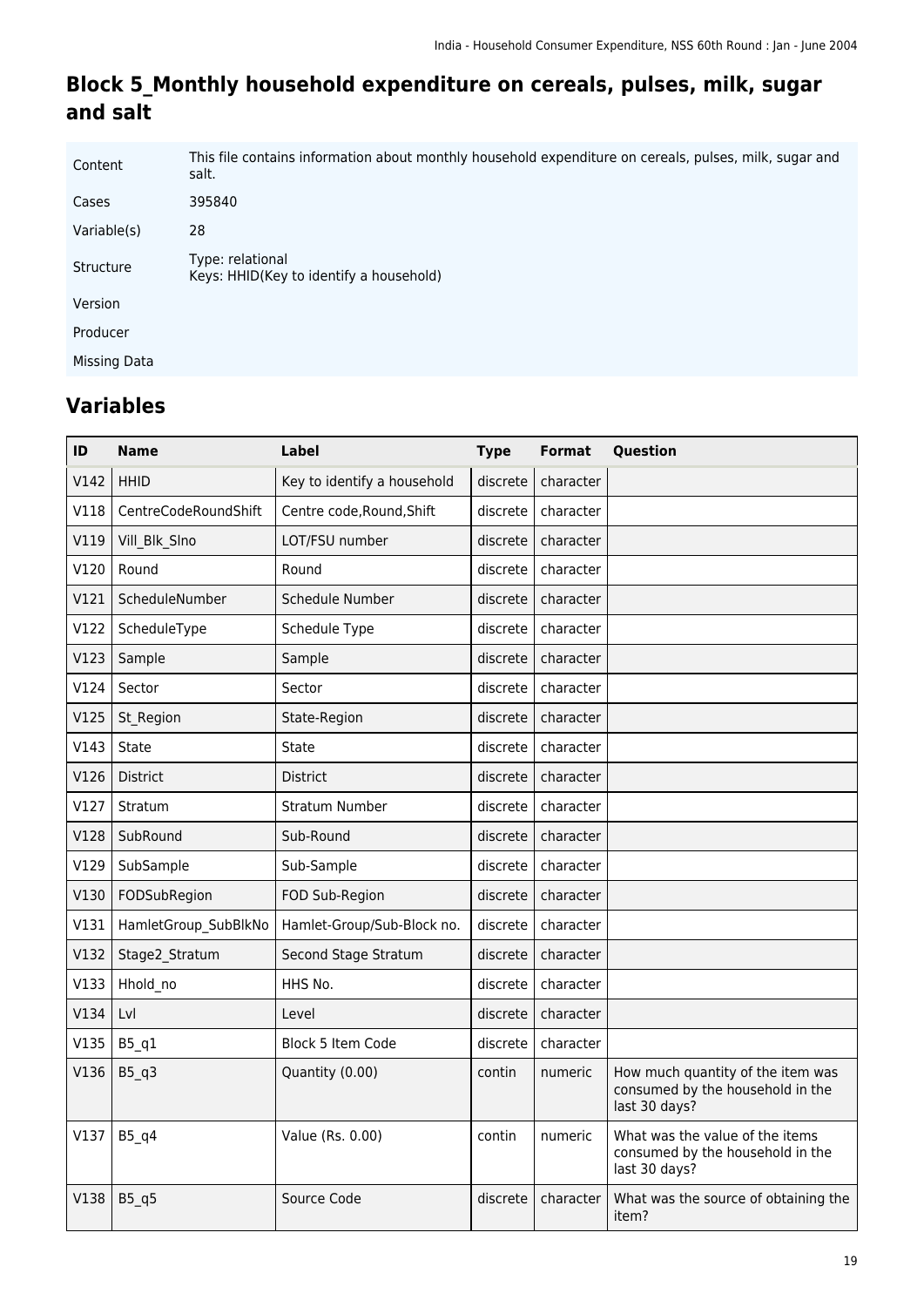India - Household Consumer Expenditure, NSS 60th Round : Jan - June 2004

| ID   | <b>Name</b>   | Label                      | <b>Type</b> | <b>Format</b> | <b>Question</b> |
|------|---------------|----------------------------|-------------|---------------|-----------------|
| V139 | <b>NSS</b>    | <b>NSS</b>                 | discrete    | character     |                 |
| V140 | <b>NSC</b>    | <b>NSC</b>                 | discrete    | character     |                 |
| V141 | <b>MLT</b>    | Multiplier                 | contin      | numeric       |                 |
| V144 | Wgt SubSample | Sub sample Multiplier      | contin      | numeric       |                 |
| V145 | Wgt Combined  | <b>Combined Multiplier</b> | contin      | numeric       |                 |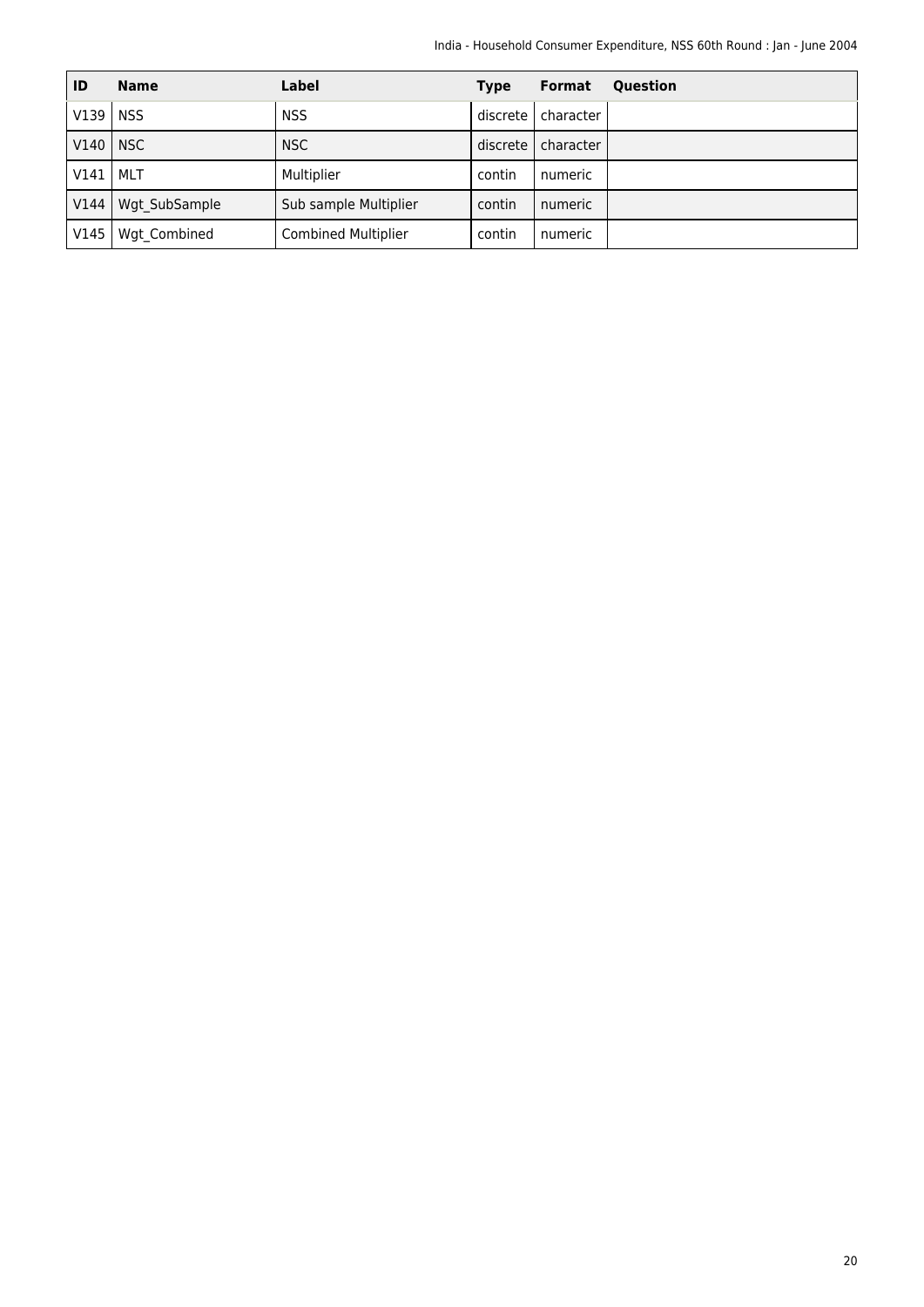### **Block 6\_Weekly consumption of edible oil, egg, fish and meat, vegetables, fruits, spices, beverages and processed food and pan, tobacco and intoxicants**

| Content      | This file contains information about weekly consumption of edible oil, egg, fish and meat, vegetables,<br>fruits, spices, beverages and processed food and pan, tobacco and intoxicants. |
|--------------|------------------------------------------------------------------------------------------------------------------------------------------------------------------------------------------|
| Cases        | 910195                                                                                                                                                                                   |
| Variable(s)  | 28                                                                                                                                                                                       |
| Structure    | Type: relational<br>Keys: HHID(Key to identify a household)                                                                                                                              |
| Version      |                                                                                                                                                                                          |
| Producer     |                                                                                                                                                                                          |
| Missing Data |                                                                                                                                                                                          |

| ID   | <b>Name</b>          | Label                       | <b>Type</b> | <b>Format</b> | Question                                                                              |
|------|----------------------|-----------------------------|-------------|---------------|---------------------------------------------------------------------------------------|
| V170 | HHID                 | Key to identify a household | discrete    | character     |                                                                                       |
| V146 | CentreCodeRoundShift | Centre code, Round, Shift   | discrete    | character     |                                                                                       |
| V147 | Vill_Blk_SIno        | LOT/FSU number              | discrete    | character     |                                                                                       |
| V148 | Round                | Round                       | discrete    | character     |                                                                                       |
| V149 | ScheduleNumber       | Schedule Number             | discrete    | character     |                                                                                       |
| V150 | ScheduleType         | Schedule Type               | discrete    | character     |                                                                                       |
| V151 | Sample               | Sample                      | discrete    | character     |                                                                                       |
| V152 | Sector               | Sector                      | discrete    | character     |                                                                                       |
| V153 | St Region            | State-Region                | discrete    | character     |                                                                                       |
| V171 | State                | State                       | discrete    | character     |                                                                                       |
| V154 | <b>District</b>      | <b>District</b>             | discrete    | character     |                                                                                       |
| V155 | Stratum              | <b>Stratum Number</b>       | discrete    | character     |                                                                                       |
| V156 | SubRound             | Sub-Round                   | discrete    | character     |                                                                                       |
| V157 | SubSample            | Sub-Sample                  | discrete    | character     |                                                                                       |
| V158 | FODSubRegion         | FOD Sub-Region              | discrete    | character     |                                                                                       |
| V159 | HamletGroup SubBlkNo | Hamlet-Group/Sub-Block no.  | discrete    | character     |                                                                                       |
| V160 | Stage2_Stratum       | Second Stage Stratum        | discrete    | character     |                                                                                       |
| V161 | Hhold no             | HHS No.                     | discrete    | character     |                                                                                       |
| V162 | Lvl                  | Level                       | discrete    | character     |                                                                                       |
| V163 | $B6_q1$              | <b>Block 6 Item Code</b>    | discrete    | character     |                                                                                       |
| V164 | $B6_q3$              | Quantity (0.00)             | contin      | numeric       | How much quantity of the item was<br>consumed by the household in the<br>last 7 days? |
| V165 | B6 q4                | Value (Rs. 0.00)            | contin      | numeric       | What was the value of the items<br>consumed by the household in the<br>last 7 days?   |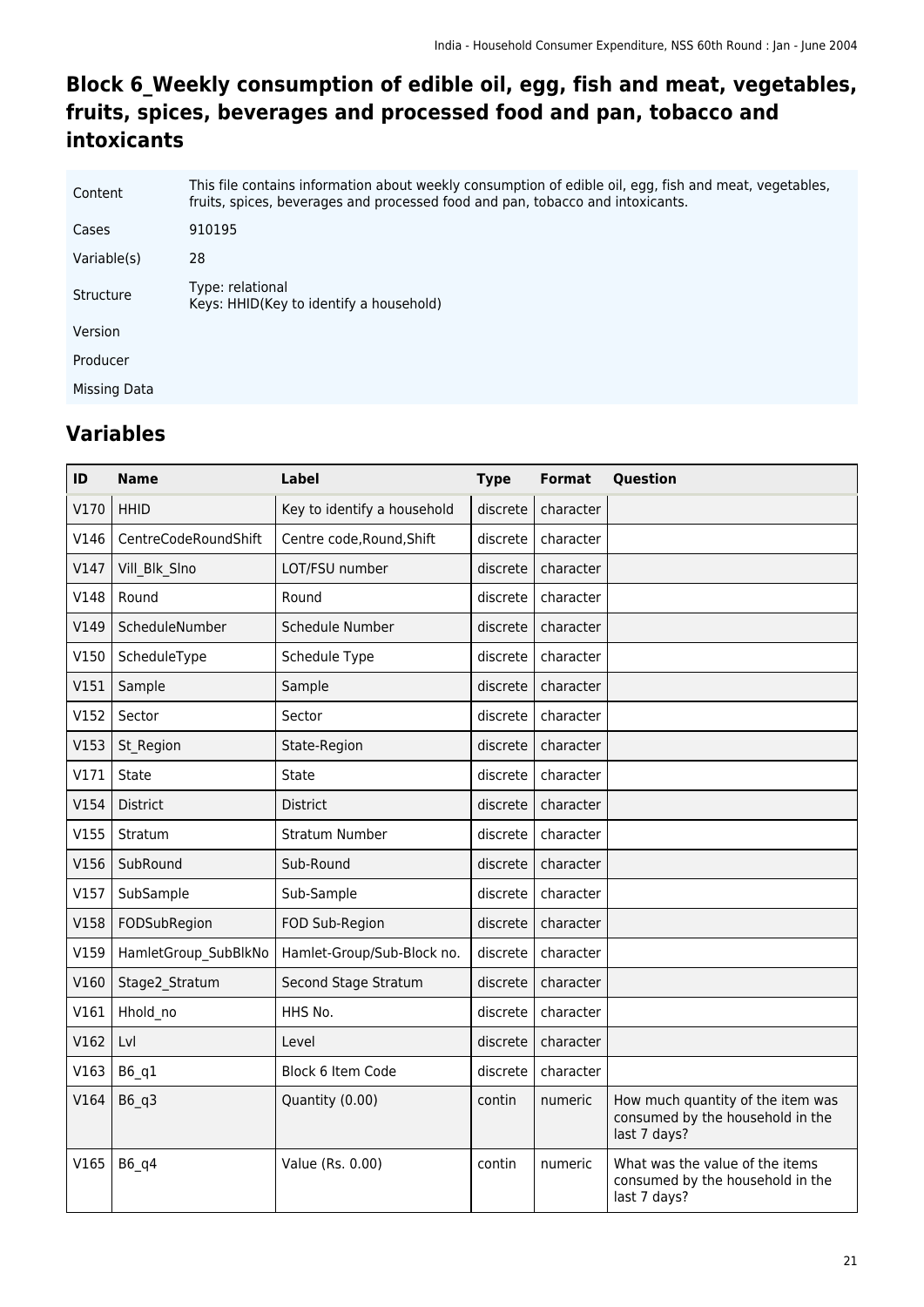| ID   | <b>Name</b>   | Label                      | <b>Type</b> | <b>Format</b> | Question                                      |
|------|---------------|----------------------------|-------------|---------------|-----------------------------------------------|
| V166 | B6 q5         | Source Code                | discrete    | character     | What was the source of obtaining the<br>item? |
| V167 | <b>NSS</b>    | <b>NSS</b>                 | discrete    | character     |                                               |
| V168 | <b>NSC</b>    | <b>NSC</b>                 | discrete    | character     |                                               |
| V169 | <b>MLT</b>    | Multiplier                 | contin      | numeric       |                                               |
| V172 | Wgt SubSample | Sub sample Multiplier      | contin      | numeric       |                                               |
| V173 | Wgt Combined  | <b>Combined Multiplier</b> | contin      | numeric       |                                               |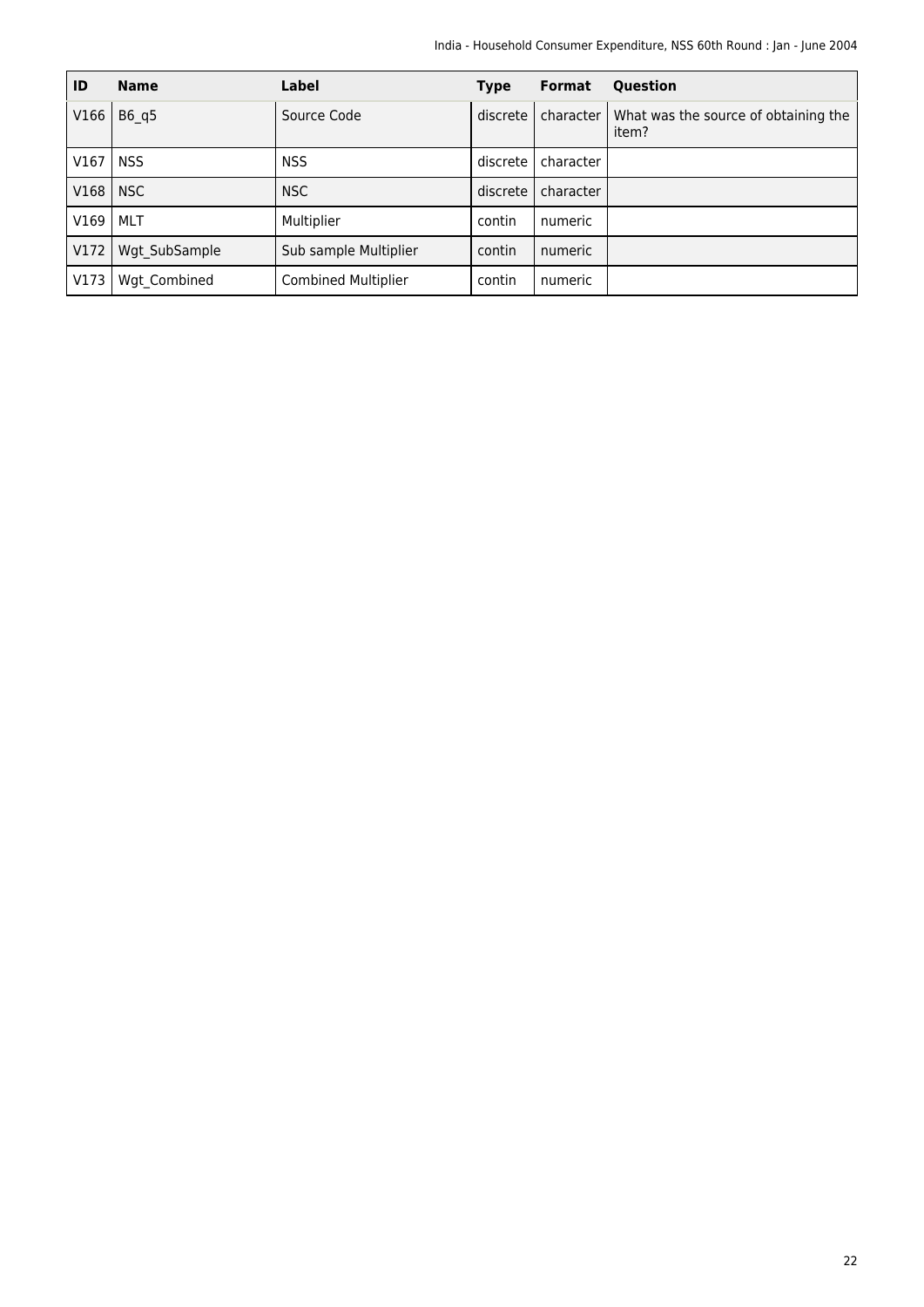### **Block 7\_Monthly consumption of fuel & light**

Content This file contains information about monthly consumption of fuel & light. Cases 149188 Variable(s) 28 Structure Type: relational Keys: HHID(Key to identify a household) Version Producer Missing Data

| ID   | <b>Name</b>          | Label                       | <b>Type</b> | Format    | Question                                                                               |
|------|----------------------|-----------------------------|-------------|-----------|----------------------------------------------------------------------------------------|
| V198 | <b>HHID</b>          | Key to identify a household | discrete    | character |                                                                                        |
| V174 | CentreCodeRoundShift | Centre code, Round, Shift   | discrete    | character |                                                                                        |
| V175 | Vill_Blk_SIno        | LOT/FSU number              | discrete    | character |                                                                                        |
| V176 | Round                | Round                       | discrete    | character |                                                                                        |
| V177 | ScheduleNumber       | Schedule Number             | discrete    | character |                                                                                        |
| V178 | ScheduleType         | Schedule Type               | discrete    | character |                                                                                        |
| V179 | Sample               | Sample                      | discrete    | character |                                                                                        |
| V180 | Sector               | Sector                      | discrete    | character |                                                                                        |
| V181 | St_Region            | State-Region                | discrete    | character |                                                                                        |
| V199 | State                | State                       | discrete    | character |                                                                                        |
| V182 | District             | <b>District</b>             | discrete    | character |                                                                                        |
| V183 | Stratum              | <b>Stratum Number</b>       | discrete    | character |                                                                                        |
| V184 | SubRound             | Sub-Round                   | discrete    | character |                                                                                        |
| V185 | SubSample            | Sub-Sample                  | discrete    | character |                                                                                        |
| V186 | FODSubRegion         | FOD Sub-Region              | discrete    | character |                                                                                        |
| V187 | HamletGroup SubBlkNo | Hamlet-Group/Sub-Block no.  | discrete    | character |                                                                                        |
| V188 | Stage2_Stratum       | Second Stage Stratum        | discrete    | character |                                                                                        |
| V189 | Hhold_no             | HHS No.                     | discrete    | character |                                                                                        |
| V190 | Lvl                  | Level                       | discrete    | character |                                                                                        |
| V191 | $B7_q1$              | Block 7 Item Code           | discrete    | character |                                                                                        |
| V192 | $B7_q3$              | Quantity (0.00)             | contin      | numeric   | How much quantity of the item was<br>consumed by the household in the<br>last 30 days? |
|      | $V193   B7_q4$       | Value (Rs. 0.00)            | contin      | numeric   | What was the value of the items<br>consumed by the household in the<br>last 30 days?   |
| V194 | B7 q5                | Source Code                 | discrete    | character | What was the source of obtaining the<br>item?                                          |
| V195 | <b>NSS</b>           | <b>NSS</b>                  | discrete    | character |                                                                                        |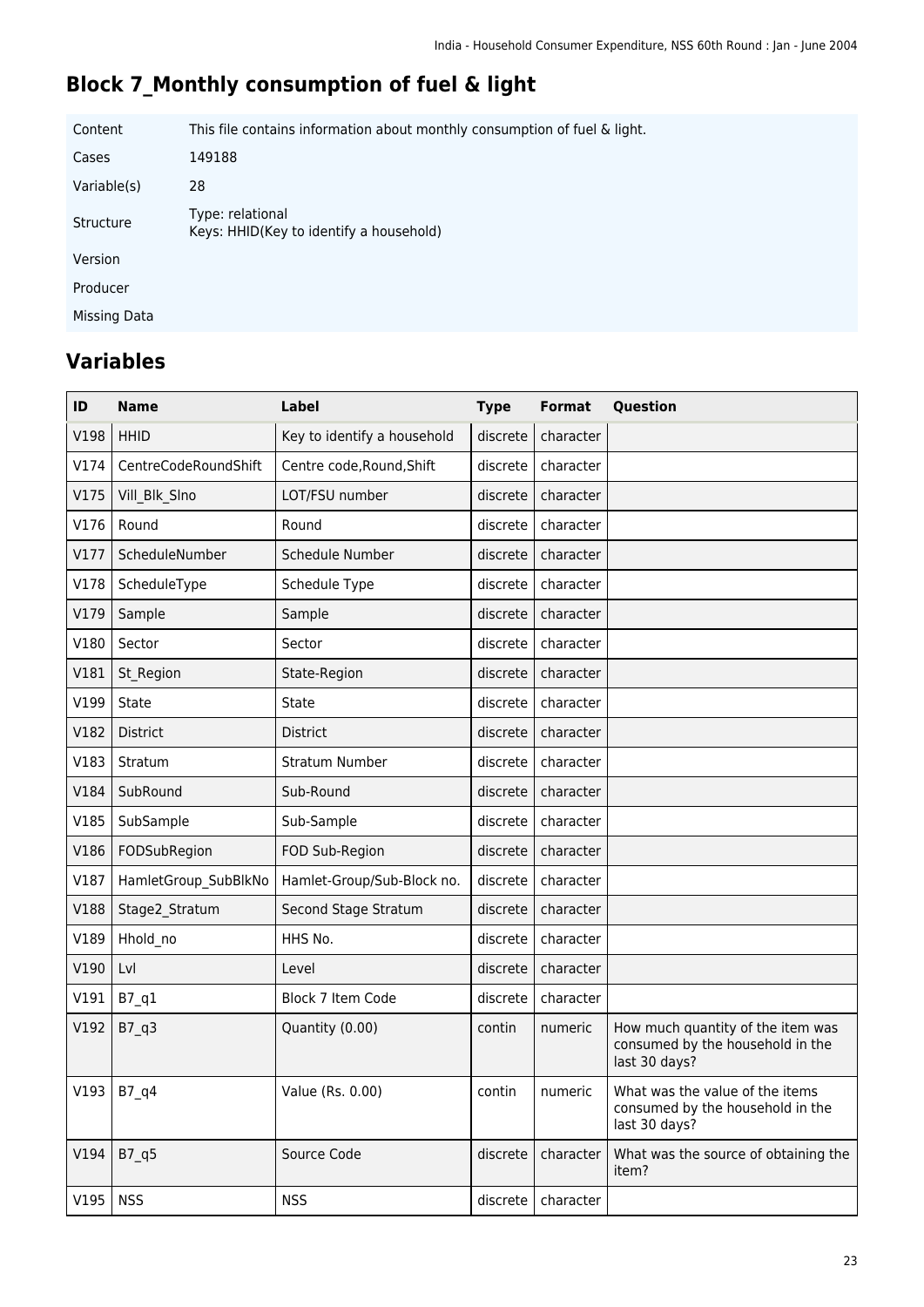| ID                                 | <b>Name</b>   | Label                      | <b>Type</b> | <b>Format</b>        | <b>Ouestion</b> |
|------------------------------------|---------------|----------------------------|-------------|----------------------|-----------------|
| V <sub>196</sub>   N <sub>SC</sub> |               | <b>NSC</b>                 |             | discrete   character |                 |
| V197                               | MLT           | Multiplier                 | contin      | numeric              |                 |
| V <sub>200</sub>                   | Wgt SubSample | Sub sample Multiplier      | contin      | numeric              |                 |
| V201                               | Wgt Combined  | <b>Combined Multiplier</b> | contin      | numeric              |                 |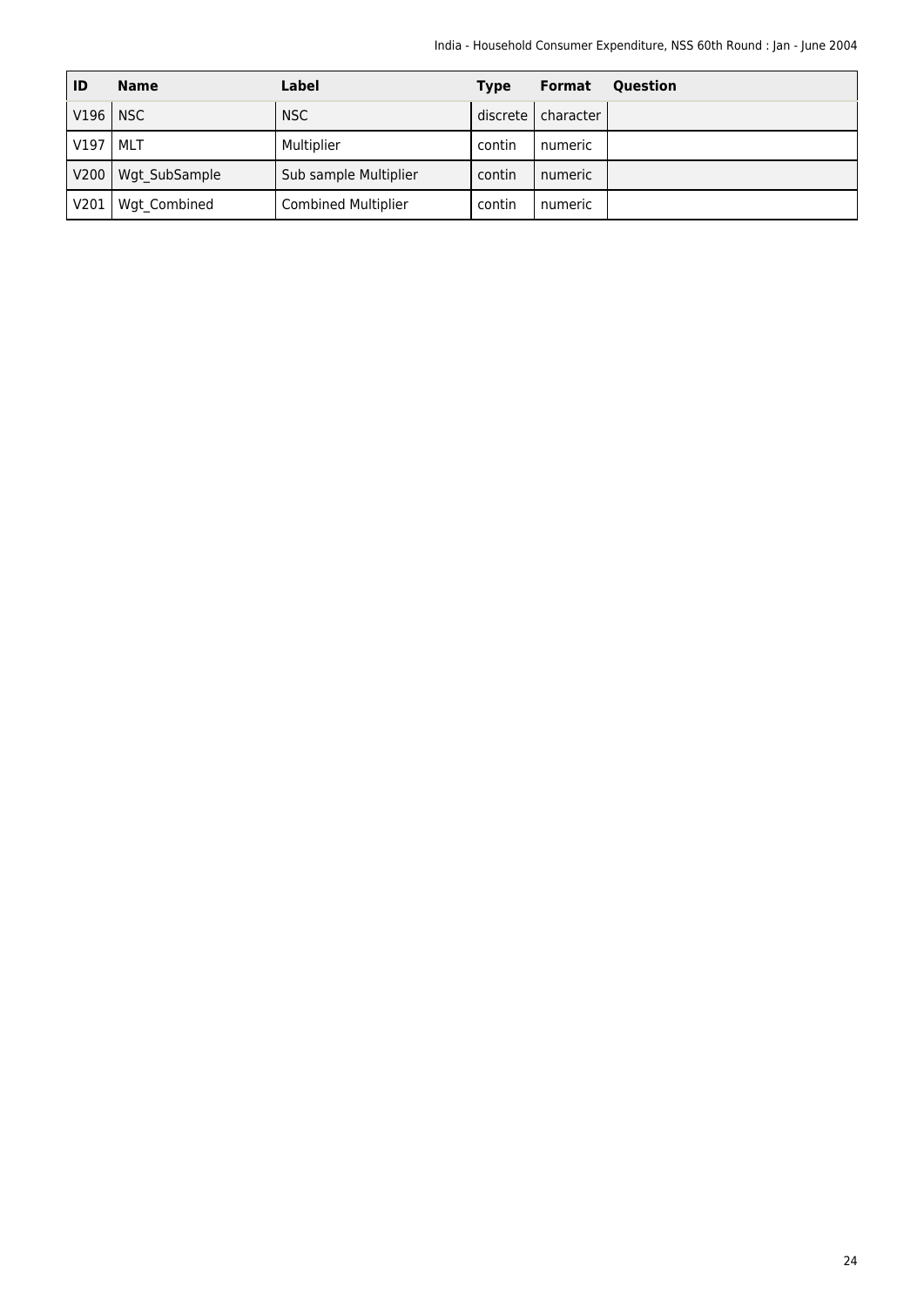### **Block 8\_Annual consumption of clothing**

Content This file contains information about annual consumption of clothing, bedding, etc. Cases 269037 Variable(s) 27 Structure Type: relational Keys: HHID(Key to identify a household) Version Producer Missing Data

| ID   | <b>Name</b>          | <b>Label</b>                | <b>Type</b> | <b>Format</b> | Question                                                                                |
|------|----------------------|-----------------------------|-------------|---------------|-----------------------------------------------------------------------------------------|
| V225 | HHID                 | Key to identify a household | discrete    | character     |                                                                                         |
| V202 | CentreCodeRoundShift | Centre code, Round, Shift   | discrete    | character     |                                                                                         |
| V203 | Vill_Blk_SIno        | LOT/FSU number              | discrete    | character     |                                                                                         |
| V204 | Round                | Round                       | discrete    | character     |                                                                                         |
| V205 | ScheduleNumber       | Schedule Number             | discrete    | character     |                                                                                         |
| V206 | ScheduleType         | Schedule Type               | discrete    | character     |                                                                                         |
| V207 | Sample               | Sample                      | discrete    | character     |                                                                                         |
| V208 | Sector               | Sector                      | discrete    | character     |                                                                                         |
| V209 | St Region            | State-Region                | discrete    | character     |                                                                                         |
| V226 | State                | State                       | discrete    | character     |                                                                                         |
| V210 | District             | <b>District</b>             | discrete    | character     |                                                                                         |
| V211 | Stratum              | <b>Stratum Number</b>       | discrete    | character     |                                                                                         |
| V212 | SubRound             | Sub-Round                   | discrete    | character     |                                                                                         |
| V213 | SubSample            | Sub-Sample                  | discrete    | character     |                                                                                         |
| V214 | FODSubRegion         | FOD Sub-Region              | discrete    | character     |                                                                                         |
| V215 | HamletGroup SubBlkNo | Hamlet-Group/Sub-Block no.  | discrete    | character     |                                                                                         |
| V216 | Stage2_Stratum       | Second Stage Stratum        | discrete    | character     |                                                                                         |
| V217 | Hhold_no             | HHS No.                     | discrete    | character     |                                                                                         |
| V218 | Lvl                  | Level                       | discrete    | character     |                                                                                         |
| V219 | $B8_q1$              | Block 8 Item Code           | discrete    | character     |                                                                                         |
| V220 | $B8_q3$              | Quantity (0.00)             | contin      | numeric       | How much quantity of the item was<br>consumed by the household in the<br>last 365 days? |
| V221 | $B8_qq4$             | Value (Rs. 0.00)            | contin      | numeric       | What was the value of the items<br>consumed by the household in the<br>last 365 days?   |
| V222 | <b>NSS</b>           | <b>NSS</b>                  | discrete    | character     |                                                                                         |
| V223 | <b>NSC</b>           | <b>NSC</b>                  | discrete    | character     |                                                                                         |
| V224 | <b>MLT</b>           | Multiplier                  | contin      | numeric       |                                                                                         |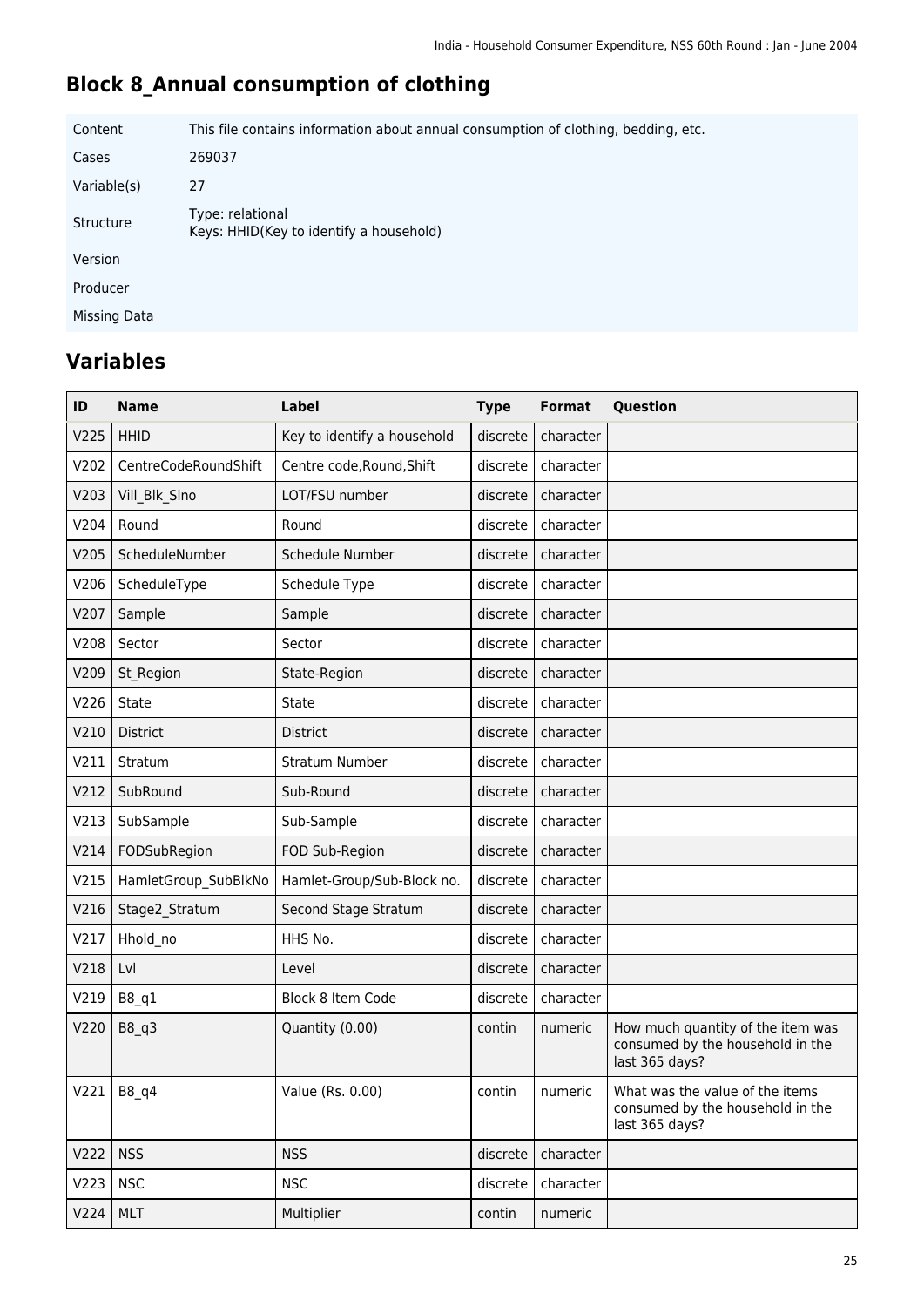| ID | <b>Name</b>          | Label                      | Type   | <b>Format</b> | <b>Ouestion</b> |
|----|----------------------|----------------------------|--------|---------------|-----------------|
|    | V227   Wgt SubSample | Sub sample Multiplier      | contin | numeric       |                 |
|    | V228   Wgt Combined  | <b>Combined Multiplier</b> | contin | numeric       |                 |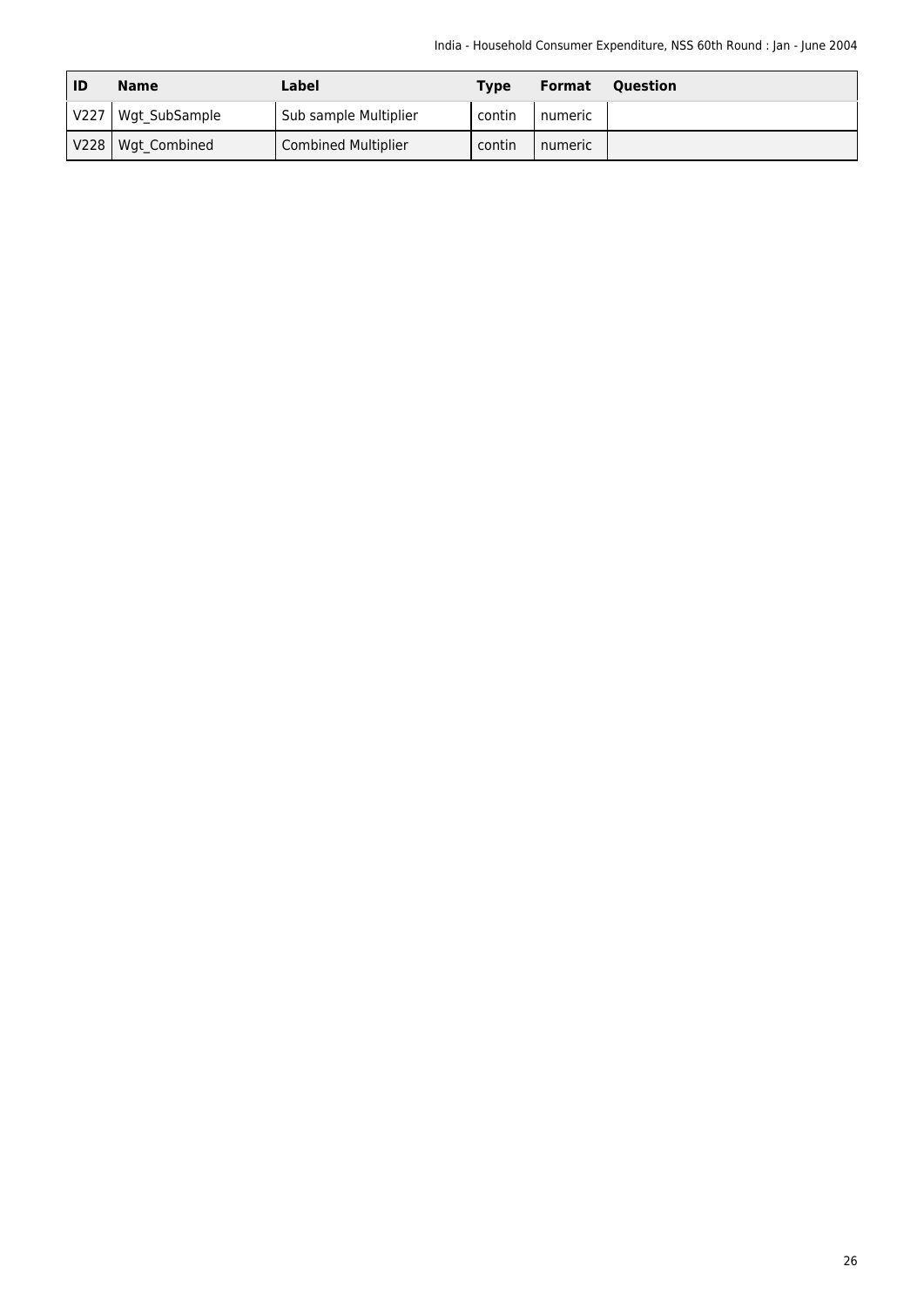### **Block 9\_Annual consumption of footwear**

Content This file contains information about annual consumption of footwear. Cases 88386 Variable(s) 27 Structure Type: relational Keys: HHID(Key to identify a household) Version Producer Missing Data

| ID   | <b>Name</b>          | Label                       | <b>Type</b> | <b>Format</b> | Question                                                                                |
|------|----------------------|-----------------------------|-------------|---------------|-----------------------------------------------------------------------------------------|
| V252 | HHID                 | Key to identify a household | discrete    | character     |                                                                                         |
| V229 | CentreCodeRoundShift | Centre code, Round, Shift   | discrete    | character     |                                                                                         |
| V230 | Vill Blk Slno        | LOT/FSU number              | discrete    | character     |                                                                                         |
| V231 | Round                | Round                       | discrete    | character     |                                                                                         |
| V232 | ScheduleNumber       | Schedule Number             | discrete    | character     |                                                                                         |
| V233 | ScheduleType         | Schedule Type               | discrete    | character     |                                                                                         |
| V234 | Sample               | Sample                      | discrete    | character     |                                                                                         |
| V235 | Sector               | Sector                      | discrete    | character     |                                                                                         |
| V236 | St Region            | State-Region                | discrete    | character     |                                                                                         |
| V253 | State                | State                       | discrete    | character     |                                                                                         |
| V237 | District             | <b>District</b>             | discrete    | character     |                                                                                         |
| V238 | Stratum              | <b>Stratum Number</b>       | discrete    | character     |                                                                                         |
| V239 | SubRound             | Sub-Round                   | discrete    | character     |                                                                                         |
| V240 | SubSample            | Sub-Sample                  | discrete    | character     |                                                                                         |
| V241 | FODSubRegion         | FOD Sub-Region              | discrete    | character     |                                                                                         |
| V242 | HamletGroup_SubBlkNo | Hamlet-Group/Sub-Block no.  | discrete    | character     |                                                                                         |
| V243 | Stage2_Stratum       | Second Stage Stratum        | discrete    | character     |                                                                                         |
| V244 | Hhold_no             | HHS No.                     | discrete    | character     |                                                                                         |
| V245 | Lvl                  | Level                       | discrete    | character     |                                                                                         |
| V246 | $B9_q1$              | Block 9 Item Code           | discrete    | character     |                                                                                         |
| V247 | $B9_q3$              | Quantity (0.00)             | contin      | numeric       | How much quantity of the item was<br>consumed by the household in the<br>last 365 days? |
|      | $V248$ B9_q4         | Value (Rs. 0.00)            | contin      | numeric       | What was the value of the items<br>consumed by the household in the<br>last 365 days?   |
| V249 | <b>NSS</b>           | <b>NSS</b>                  | discrete    | character     |                                                                                         |
| V250 | <b>NSC</b>           | <b>NSC</b>                  | discrete    | character     |                                                                                         |
| V251 | <b>MLT</b>           | Multiplier                  | contin      | numeric       |                                                                                         |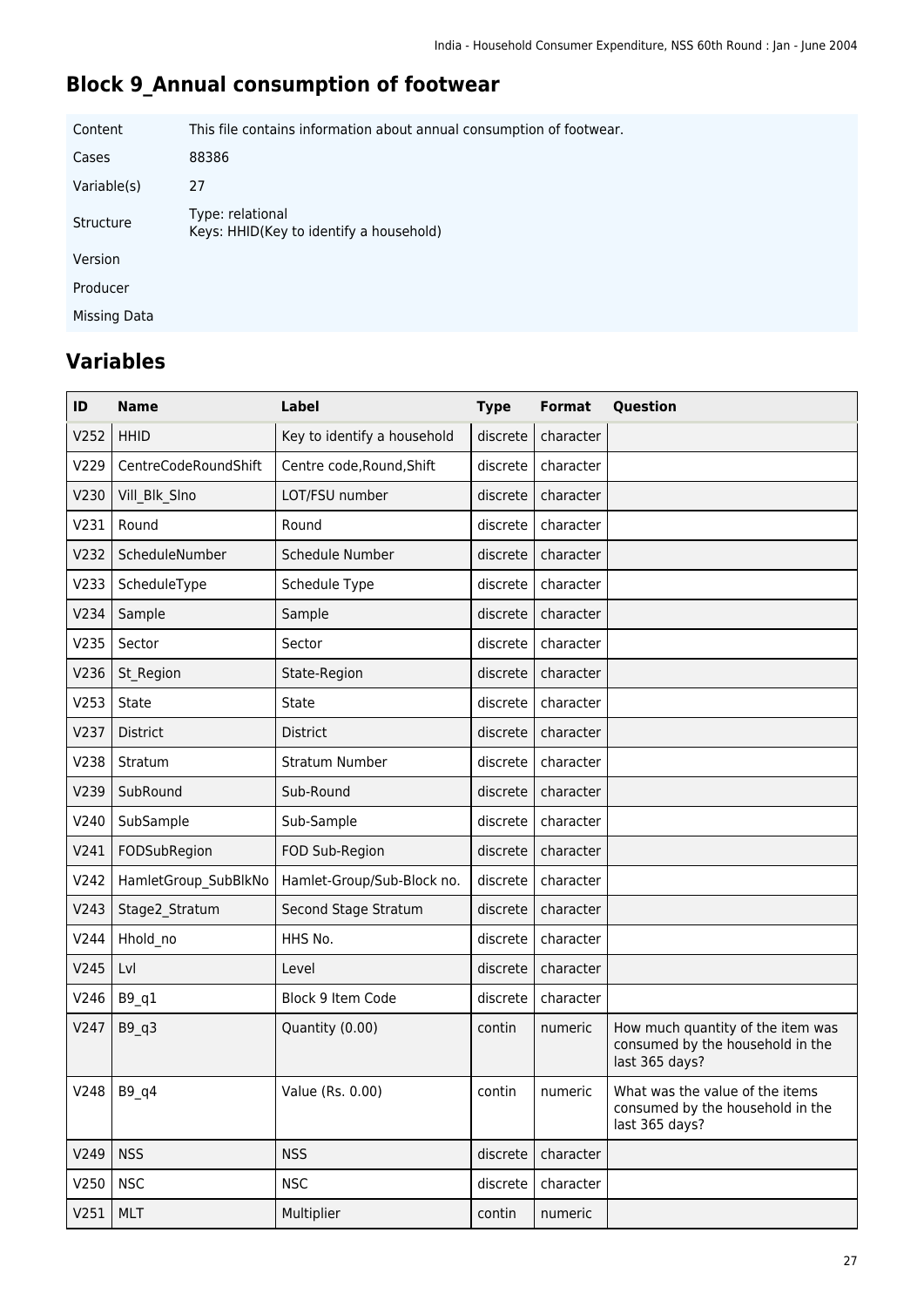| ID | <b>Name</b>          | Label                      | Type   | <b>Format</b> | <b>Ouestion</b> |
|----|----------------------|----------------------------|--------|---------------|-----------------|
|    | V254   Wgt SubSample | Sub sample Multiplier      | contin | numeric       |                 |
|    | V255   Wgt Combined  | <b>Combined Multiplier</b> | contin | numeric       |                 |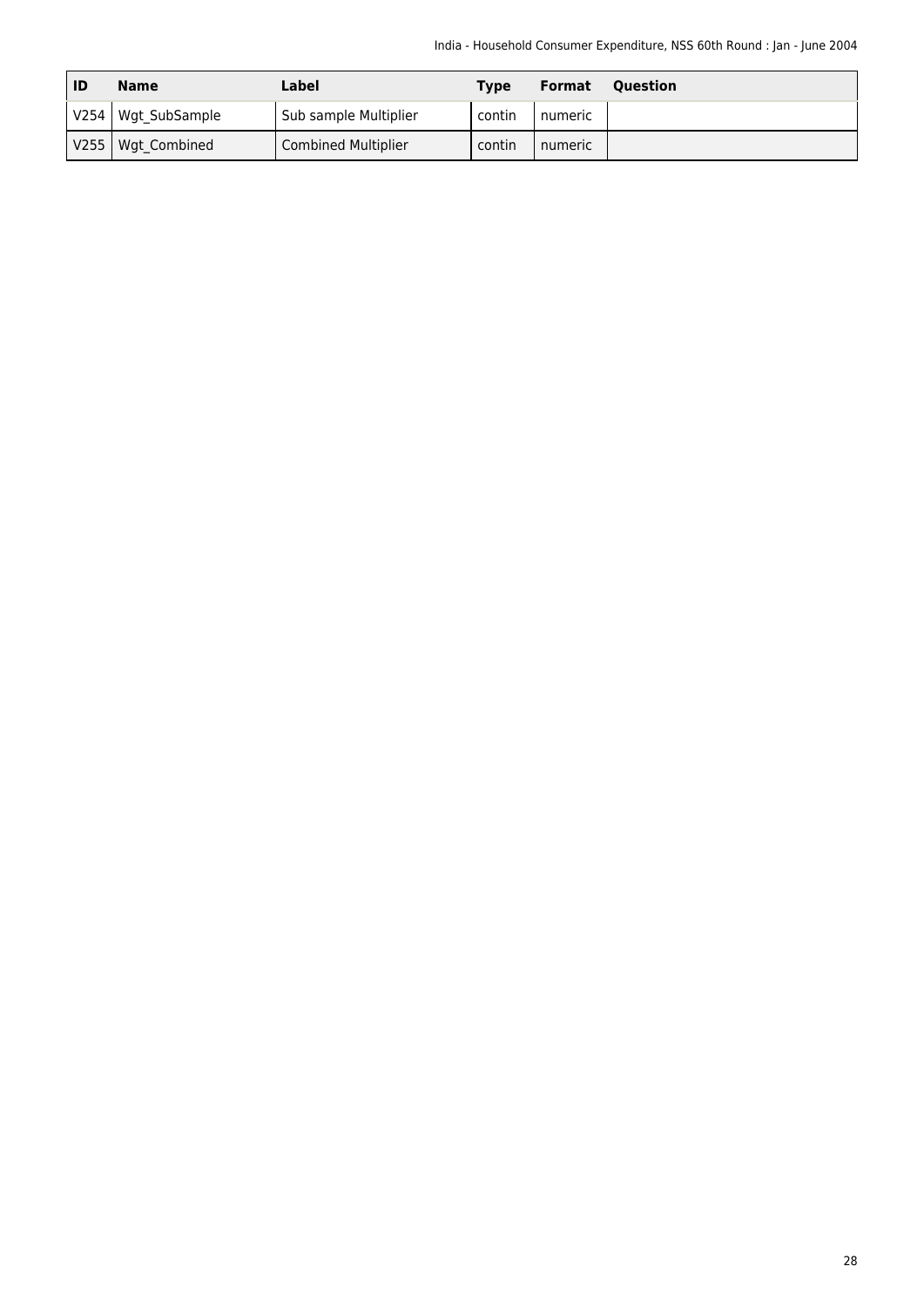### **Block 10\_Annual expenditure on education and medical (institutional) goods and services**

| Content      | This file contains information about annual expenditure on education and medical (institutional) goods<br>and services. |
|--------------|-------------------------------------------------------------------------------------------------------------------------|
| Cases        | 101674                                                                                                                  |
| Variable(s)  | 26                                                                                                                      |
| Structure    | Type: relational<br>Keys: HHID(Key to identify a household)                                                             |
| Version      |                                                                                                                         |
| Producer     |                                                                                                                         |
| Missing Data |                                                                                                                         |

| ID   | <b>Name</b>          | Label                       | <b>Type</b> | <b>Format</b> | Question                                                                              |
|------|----------------------|-----------------------------|-------------|---------------|---------------------------------------------------------------------------------------|
| V278 | <b>HHID</b>          | Key to identify a household | discrete    | character     |                                                                                       |
| V256 | CentreCodeRoundShift | Centre code, Round, Shift   | discrete    | character     |                                                                                       |
| V257 | Vill_Blk_Slno        | LOT/FSU number              | discrete    | character     |                                                                                       |
| V258 | Round                | Round                       | discrete    | character     |                                                                                       |
| V259 | ScheduleNumber       | Schedule Number             | discrete    | character     |                                                                                       |
| V260 | ScheduleType         | Schedule Type               | discrete    | character     |                                                                                       |
| V261 | Sample               | Sample                      | discrete    | character     |                                                                                       |
| V262 | Sector               | Sector                      | discrete    | character     |                                                                                       |
| V263 | St Region            | State-Region                | discrete    | character     |                                                                                       |
| V279 | State                | State                       | discrete    | character     |                                                                                       |
| V264 | District             | <b>District</b>             | discrete    | character     |                                                                                       |
| V265 | Stratum              | <b>Stratum Number</b>       | discrete    | character     |                                                                                       |
| V266 | SubRound             | Sub-Round                   | discrete    | character     |                                                                                       |
| V267 | SubSample            | Sub-Sample                  | discrete    | character     |                                                                                       |
| V268 | FODSubRegion         | FOD Sub-Region              | discrete    | character     |                                                                                       |
| V269 | HamletGroup SubBlkNo | Hamlet-Group/Sub-Block no.  | discrete    | character     |                                                                                       |
| V270 | Stage2 Stratum       | Second Stage Stratum        | discrete    | character     |                                                                                       |
| V271 | Hhold no             | HHS No.                     | discrete    | character     |                                                                                       |
| V272 | Lvl                  | Level                       | discrete    | character     |                                                                                       |
| V273 | B10_q1               | Block 10 Item Code          | discrete    | character     |                                                                                       |
| V274 | B10 q3               | Value (Rs. 0.00)            | contin      | numeric       | What was the value of the items<br>consumed by the household in the<br>last 365 days? |
| V275 | <b>NSS</b>           | <b>NSS</b>                  | discrete    | character     |                                                                                       |
| V276 | <b>NSC</b>           | <b>NSC</b>                  | discrete    | character     |                                                                                       |
| V277 | <b>MLT</b>           | Multiplier                  | contin      | numeric       |                                                                                       |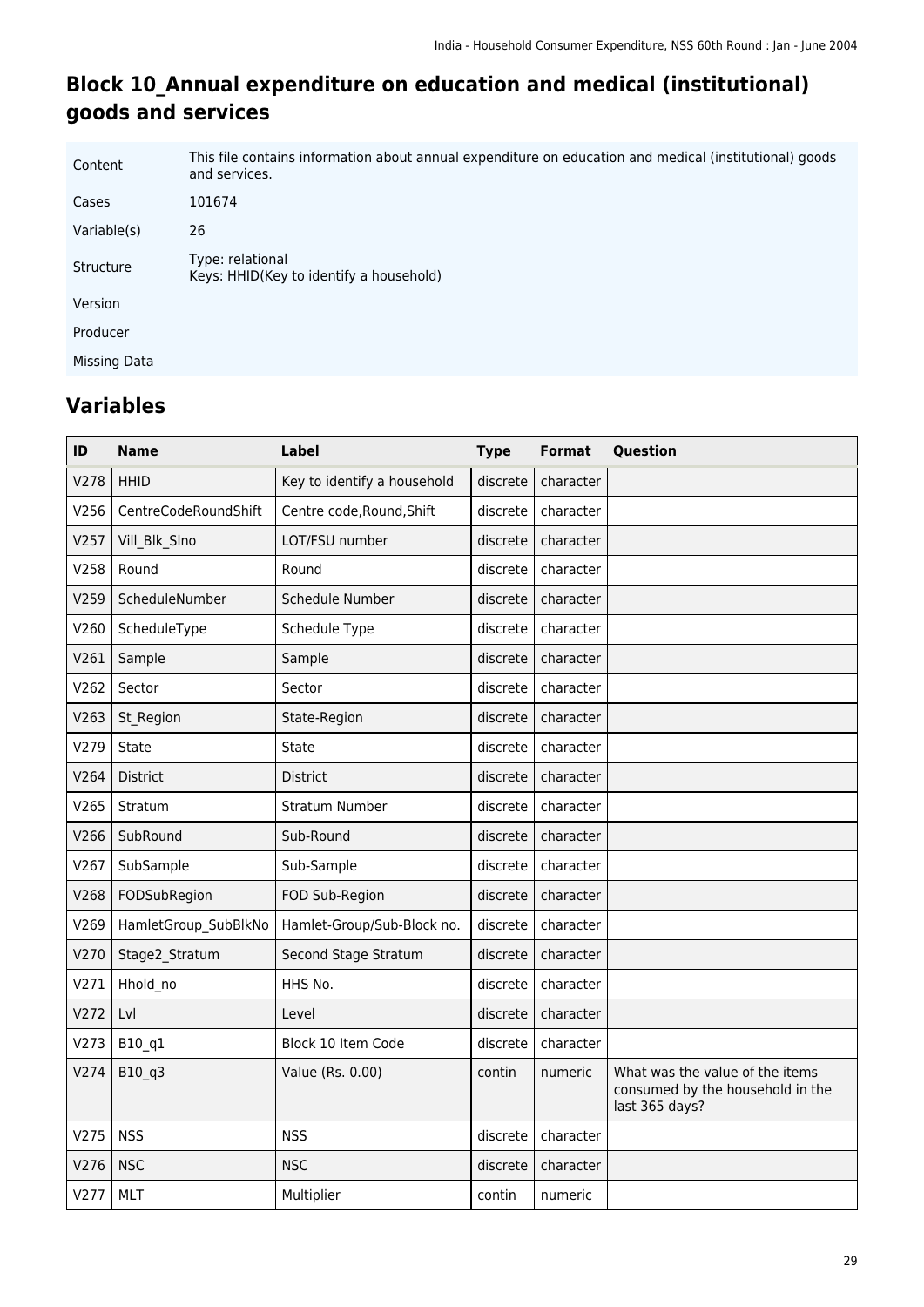| ID   | <b>Name</b>          | Label                      | Tvpe   | <b>Format</b> | <b>Ouestion</b> |
|------|----------------------|----------------------------|--------|---------------|-----------------|
|      | V280   Wgt SubSample | Sub sample Multiplier      | contin | numeric       |                 |
| V281 | Wgt Combined         | <b>Combined Multiplier</b> | contin | numeric       |                 |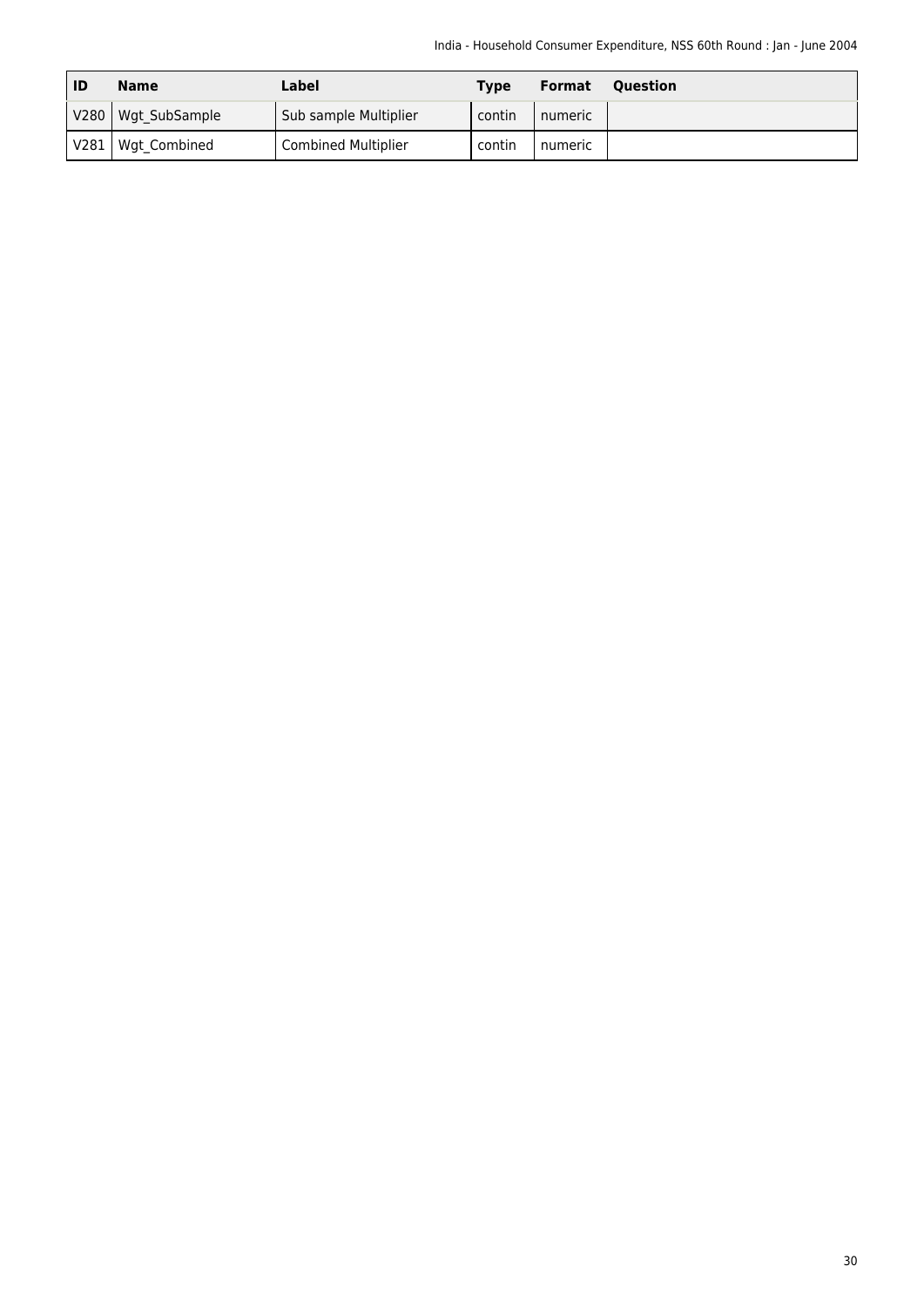### **Block 11\_Monthly expenditure on miscellaneous goods and services including medical (non-institutional), rents and taxes**

| Content      | This file contains information about monthly expenditure on miscellaneous goods and services including<br>medical (non-institutional), rents and taxes. |
|--------------|---------------------------------------------------------------------------------------------------------------------------------------------------------|
| Cases        | 575976                                                                                                                                                  |
| Variable(s)  | 26                                                                                                                                                      |
| Structure    | Type: relational<br>Keys: HHID(Key to identify a household)                                                                                             |
| Version      |                                                                                                                                                         |
| Producer     |                                                                                                                                                         |
| Missing Data |                                                                                                                                                         |

| ID   | <b>Name</b>          | Label                       | <b>Type</b> | <b>Format</b> | Question                                                                             |
|------|----------------------|-----------------------------|-------------|---------------|--------------------------------------------------------------------------------------|
| V304 | <b>HHID</b>          | Key to identify a household | discrete    | character     |                                                                                      |
| V282 | CentreCodeRoundShift | Centre code, Round, Shift   | discrete    | character     |                                                                                      |
| V283 | Vill_Blk_Slno        | LOT/FSU number              | discrete    | character     |                                                                                      |
| V284 | Round                | Round                       | discrete    | character     |                                                                                      |
| V285 | ScheduleNumber       | <b>Schedule Number</b>      | discrete    | character     |                                                                                      |
| V286 | ScheduleType         | Schedule Type               | discrete    | character     |                                                                                      |
| V287 | Sample               | Sample                      | discrete    | character     |                                                                                      |
| V288 | Sector               | Sector                      | discrete    | character     |                                                                                      |
| V289 | St Region            | State-Region                | discrete    | character     |                                                                                      |
| V305 | State                | State                       | discrete    | character     |                                                                                      |
| V290 | <b>District</b>      | <b>District</b>             | discrete    | character     |                                                                                      |
| V291 | Stratum              | <b>Stratum Number</b>       | discrete    | character     |                                                                                      |
| V292 | SubRound             | Sub-Round                   | discrete    | character     |                                                                                      |
| V293 | SubSample            | Sub-Sample                  | discrete    | character     |                                                                                      |
| V294 | FODSubRegion         | FOD Sub-Region              | discrete    | character     |                                                                                      |
| V295 | HamletGroup SubBlkNo | Hamlet-Group/Sub-Block no.  | discrete    | character     |                                                                                      |
| V296 | Stage2 Stratum       | Second Stage Stratum        | discrete    | character     |                                                                                      |
| V297 | Hhold_no             | HHS No.                     | discrete    | character     |                                                                                      |
| V298 | Lvl                  | Level                       | discrete    | character     |                                                                                      |
| V299 | $B11_q1$             | Block 11 Item Code          | discrete    | character     |                                                                                      |
| V300 | B11 q3               | Value (Rs. 0.00)            | contin      | numeric       | What was the value of the items<br>consumed by the household in the<br>last 30 days? |
| V301 | <b>NSS</b>           | <b>NSS</b>                  | discrete    | character     |                                                                                      |
| V302 | <b>NSC</b>           | <b>NSC</b>                  | discrete    | character     |                                                                                      |
| V303 | <b>MLT</b>           | Multiplier                  | contin      | numeric       |                                                                                      |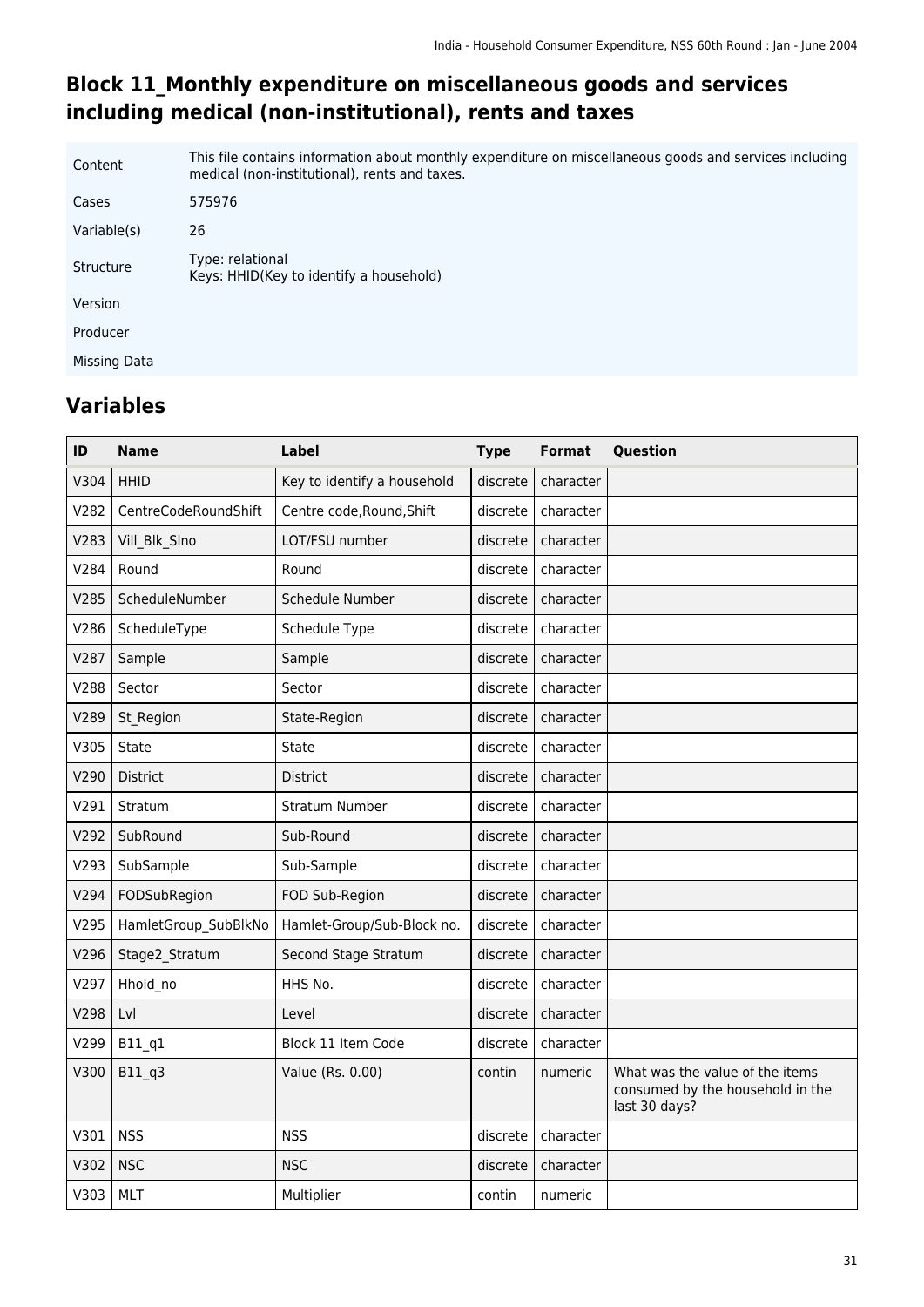| ID   | <b>Name</b>          | Label                      | Type   | <b>Format</b> | Ouestion |
|------|----------------------|----------------------------|--------|---------------|----------|
|      | V306   Wgt SubSample | Sub sample Multiplier      | contin | numeric       |          |
| V307 | Wgt Combined         | <b>Combined Multiplier</b> | contin | numeric       |          |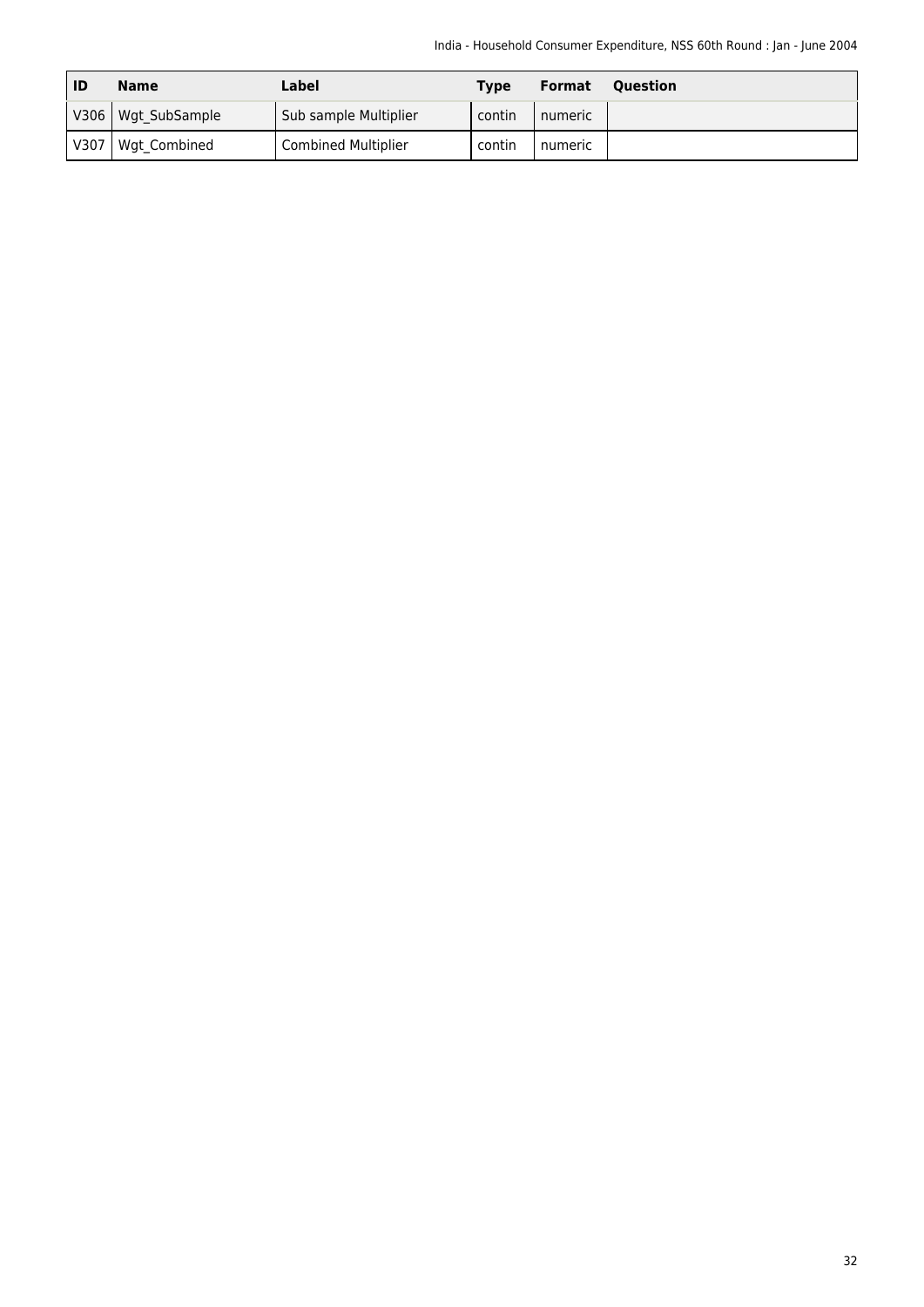### **Block 12\_Annual expenditure for purchase and construction (including repair and maintenance) of durable goods for domestic use**

| Content      | This file contains information about annual expenditure for purchase and construction (including repair<br>and maintenance) of durable goods for domestic use. |
|--------------|----------------------------------------------------------------------------------------------------------------------------------------------------------------|
| Cases        | 292692                                                                                                                                                         |
| Variable(s)  | 33                                                                                                                                                             |
| Structure    | Type: relational<br>Keys: HHID(Key to identify a household)                                                                                                    |
| Version      |                                                                                                                                                                |
| Producer     |                                                                                                                                                                |
| Missing Data |                                                                                                                                                                |

| ID   | <b>Name</b>          | Label                       | <b>Type</b> | <b>Format</b> | Question                                                                                                     |
|------|----------------------|-----------------------------|-------------|---------------|--------------------------------------------------------------------------------------------------------------|
| V337 | <b>HHID</b>          | Key to identify a household | discrete    | character     |                                                                                                              |
| V308 | CentreCodeRoundShift | Centre code, Round, Shift   | discrete    | character     |                                                                                                              |
| V309 | Vill_Blk_Slno        | LOT/FSU number              | discrete    | character     |                                                                                                              |
| V310 | Round                | Round                       | discrete    | character     |                                                                                                              |
| V311 | ScheduleNumber       | <b>Schedule Number</b>      | discrete    | character     |                                                                                                              |
| V312 | ScheduleType         | Schedule Type               | discrete    | character     |                                                                                                              |
| V313 | Sample               | Sample                      | discrete    | character     |                                                                                                              |
| V314 | Sector               | Sector                      | discrete    | character     |                                                                                                              |
| V315 | St Region            | State-Region                | discrete    | character     |                                                                                                              |
| V338 | State                | State                       | discrete    | character     |                                                                                                              |
| V316 | District             | District                    | discrete    | character     |                                                                                                              |
| V317 | Stratum              | <b>Stratum Number</b>       | discrete    | character     |                                                                                                              |
| V318 | SubRound             | Sub-Round                   | discrete    | character     |                                                                                                              |
| V319 | SubSample            | Sub-Sample                  | discrete    | character     |                                                                                                              |
| V320 | FODSubRegion         | FOD Sub-Region              | discrete    | character     |                                                                                                              |
| V321 | HamletGroup_SubBlkNo | Hamlet-Group/Sub-Block no.  | discrete    | character     |                                                                                                              |
| V322 | Stage2 Stratum       | Second Stage Stratum        | discrete    | character     |                                                                                                              |
| V323 | Hhold_no             | HHS No.                     | discrete    | character     |                                                                                                              |
| V324 | Lvl                  | Level                       | discrete    | character     |                                                                                                              |
| V325 | B12 q1               | Block 12 Item Code          | discrete    | character     |                                                                                                              |
| V326 | B12 q3               | No. In use                  | contin      | numeric       | How many durable items<br>are being used by the<br>household since last 365<br>days?                         |
| V327 | B12_q4               | No. of First-hand purchase  | contin      | numeric       | How many first hand<br>purchased durable items<br>are being used by the<br>household since last 365<br>days? |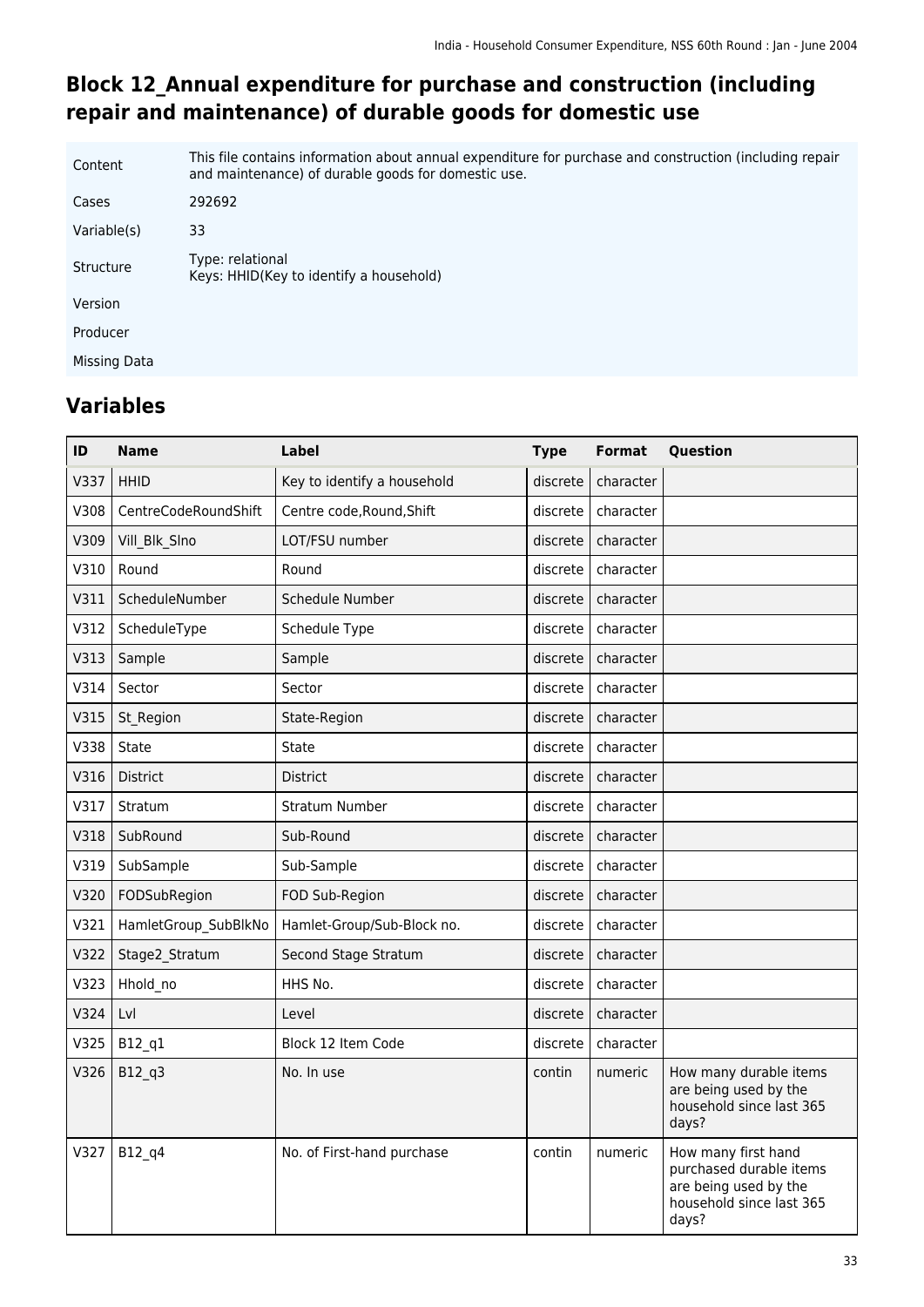| ID   | <b>Name</b>   | <b>Label</b>                           | <b>Type</b> | <b>Format</b> | Question                                                                                                         |
|------|---------------|----------------------------------------|-------------|---------------|------------------------------------------------------------------------------------------------------------------|
| V328 | B12_q5        | Whether Hire-purchase?                 | discrete    | character     | Whether the durable item<br>that is being used is hire<br>purchased by the household?                            |
| V329 | B12 q6        | Value of First-hand purchase           | contin      | numeric       | What was the value of the<br>first hand purchased item<br>consumed by the household<br>in the last 365 days?     |
| V330 | B12 q7        | Cost of Raw material, service & repair | contin      | numeric       | How much total cost did the<br>household bear on raw<br>materials, service and<br>repairs.                       |
| V331 | B12 q8        | No. of Second-hand purchase            | contin      | numeric       | How many second hand<br>purchased items are being<br>used by the household since<br>last 365 days?               |
| V332 | B12 q9        | Value of Second-hand purchase          | contin      | numeric       | What was the value of the<br>second hand purchased<br>item consumed by the<br>household in the last 365<br>days? |
| V333 | B12 q10       | <b>Total Expenditure</b>               | contin      | numeric       | How much total expenditure<br>was incurred by the<br>household in the last 365<br>days?                          |
| V334 | <b>NSS</b>    | <b>NSS</b>                             | discrete    | character     |                                                                                                                  |
| V335 | <b>NSC</b>    | <b>NSC</b>                             | discrete    | character     |                                                                                                                  |
| V336 | <b>MLT</b>    | Multiplier                             | contin      | numeric       |                                                                                                                  |
| V339 | Wgt SubSample | Sub sample Multiplier                  | contin      | numeric       |                                                                                                                  |
| V340 | Wgt Combined  | <b>Combined Multiplier</b>             | contin      | numeric       |                                                                                                                  |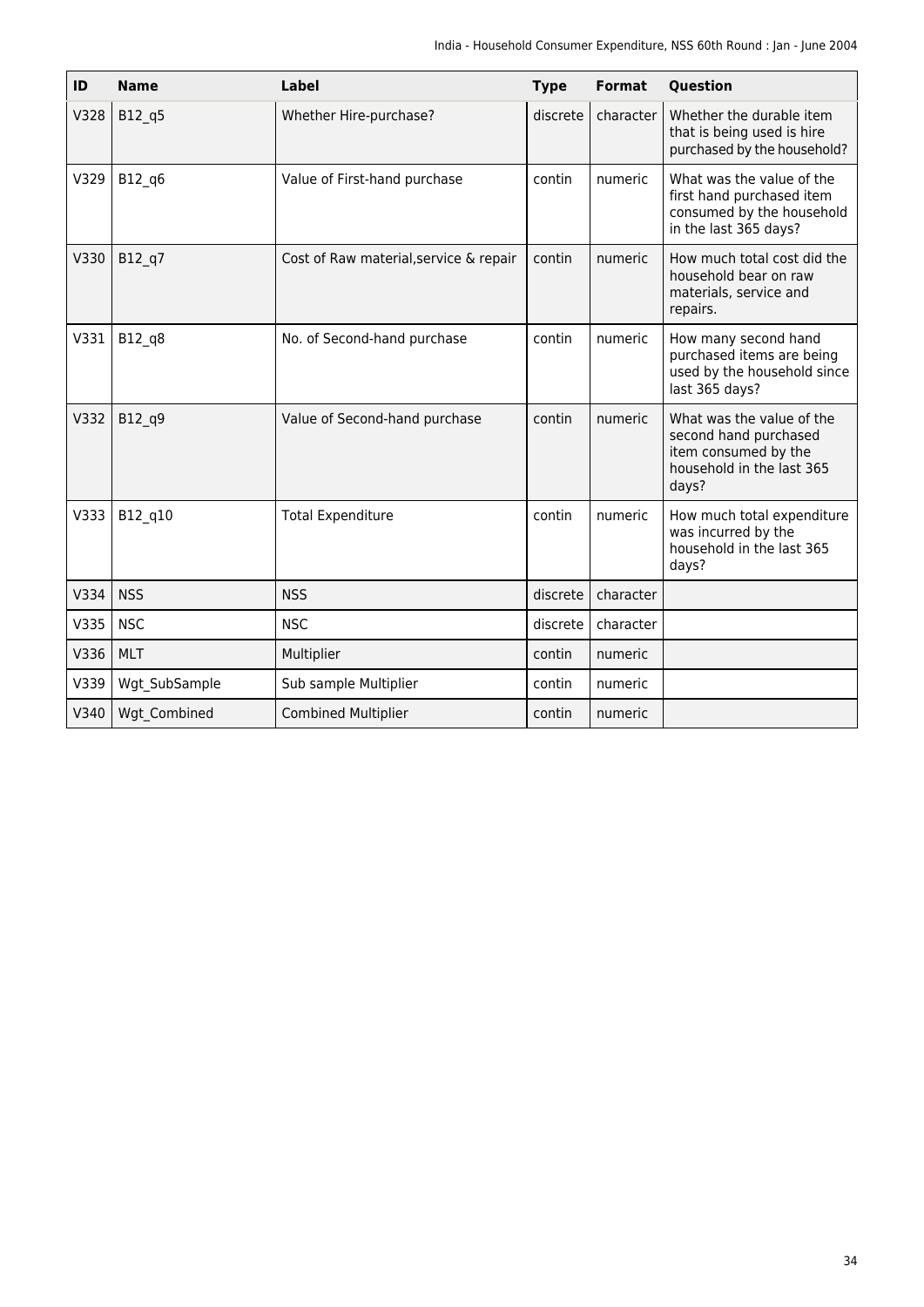India - Household Consumer Expenditure, NSS 60th Round : Jan - June 2004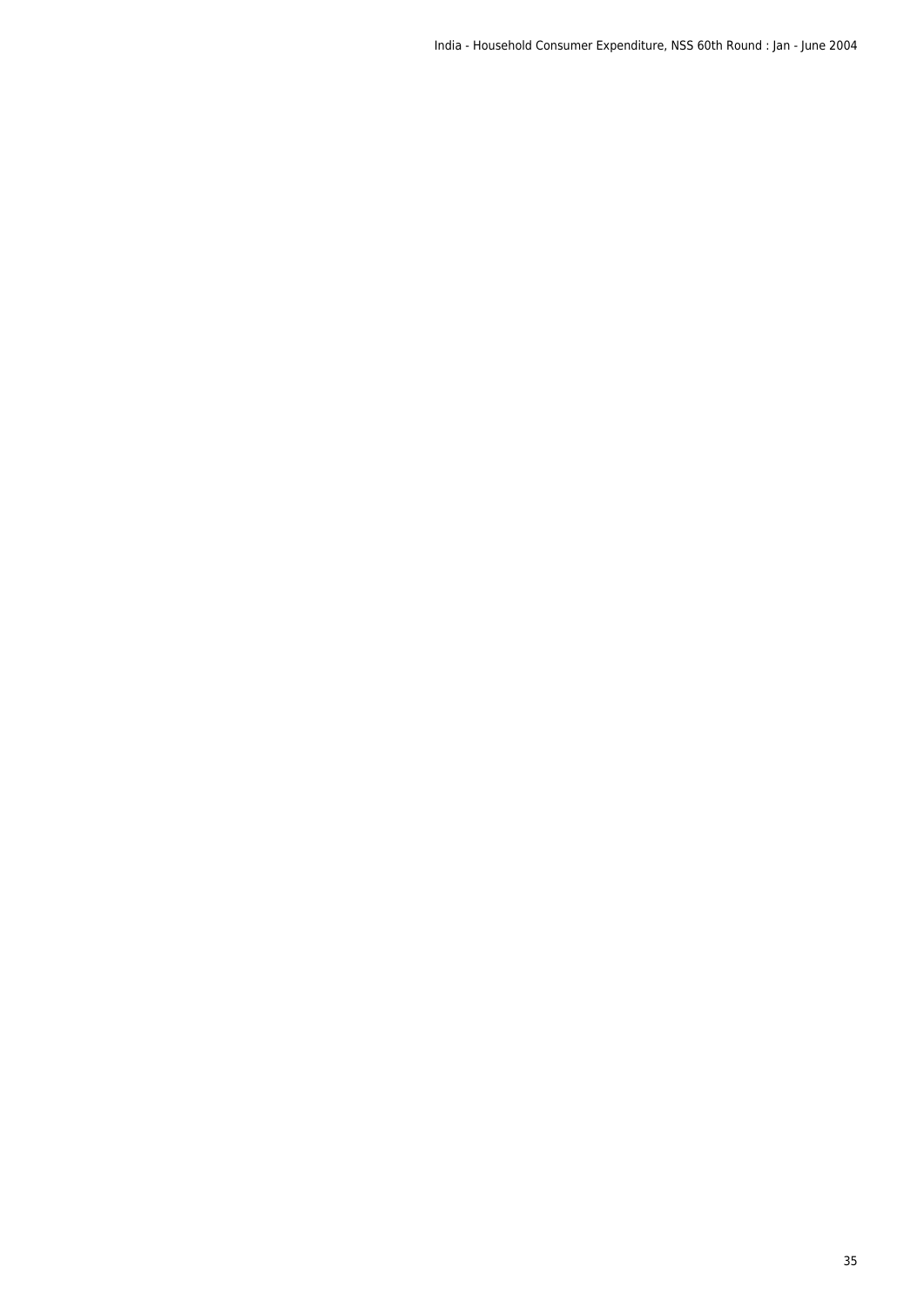#### Primary key - unique identifier for a household - FSU,Sch type, HG,SSS,HHNo (HHID) File: Blocks 1,2 Identification of sample household

#### **Overview**

Type: Discrete Format: character Width: 10

Valid cases: 29631 Invalid: 0

## Centre code,Round,Shift (CentreCodeRoundShift) File: Blocks 1,2 Identification of sample household

**Overview**

Type: Discrete Format: character Width: 3

Valid cases: 29631 Invalid: 0

### LOT/FSU number (Vill\_Blk\_Slno) File: Blocks 1,2 Identification of sample household

#### **Overview**

Type: Discrete Format: character Width: 5

Valid cases: 29631 Invalid: 0

#### **Description**

The first-stage units are census villages in the rural sector and the NSSO urban frame survey (UFS) blocks in the urban sector. This variable indicates the serial number assigned to such units.

# Round (Round) File: Blocks 1,2 Identification of sample household

#### **Overview**

Type: Discrete Format: character Width: 2

Valid cases: 29631 Invalid: 0

#### **Description**

Indicates the NSS round number of this survey.

### Schedule Number (ScheduleNumber) File: Blocks 1,2 Identification of sample household

#### **Overview**

Type: Discrete Format: character Width: 3

Valid cases: 29631 Invalid: 0

#### **Description**

Indicates the schedule number of this survey.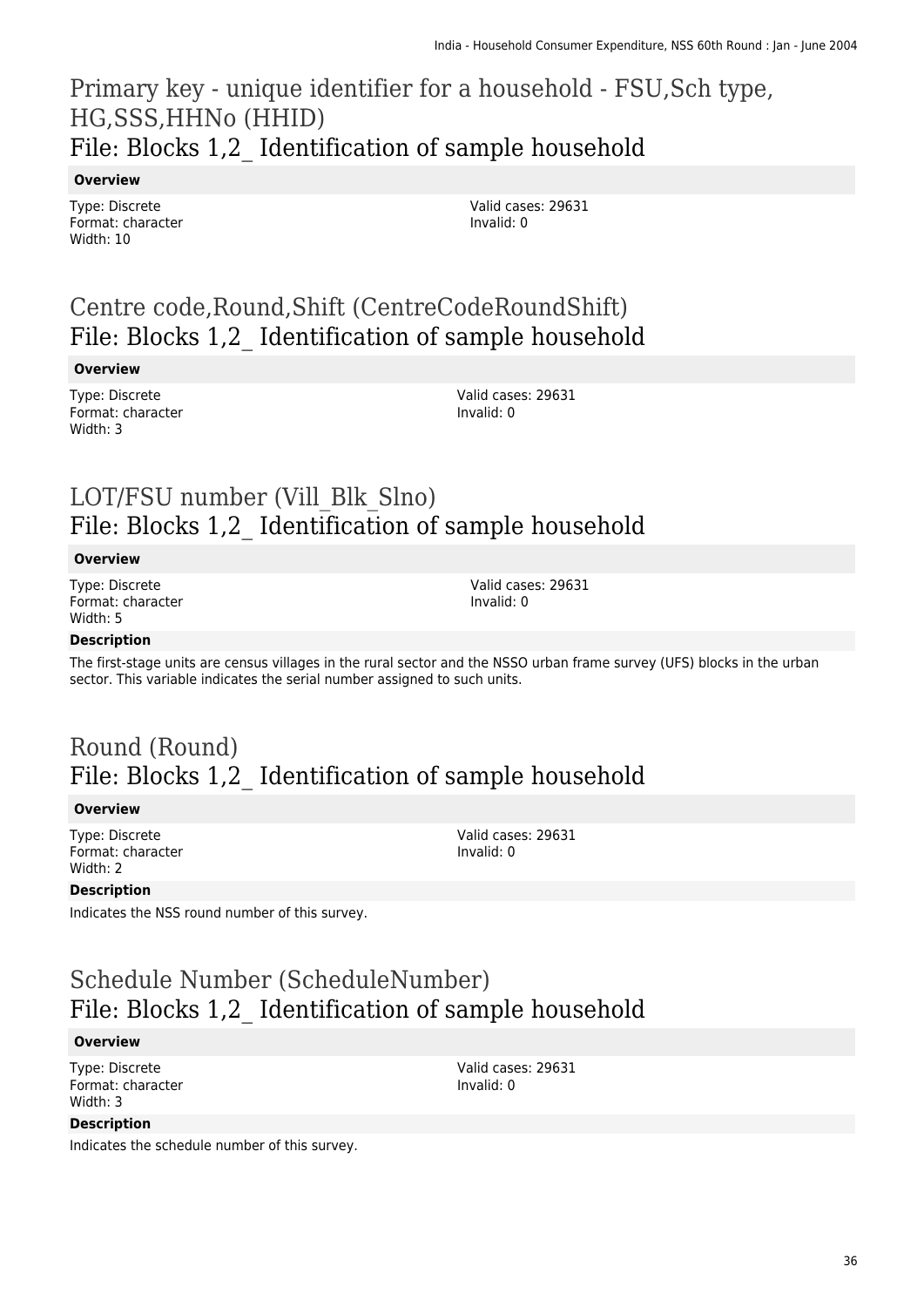# Schedule Type (ScheduleType) File: Blocks 1,2\_ Identification of sample household

### **Overview**

Type: Discrete Format: character Width: 1

Valid cases: 29631 Invalid: 0

# Sample (Sample) File: Blocks 1,2 Identification of sample household

### **Overview**

Type: Discrete Format: character Width: 1

Valid cases: 29631 Invalid: 0

# Sector (Sector) File: Blocks 1,2 Identification of sample household

### **Overview**

Type: Discrete Format: character Width: 1

Valid cases: 29631 Invalid: 0

### **Description**

Sector : A word used for the rural-urban demarcation.

# State-Region (St\_Region) File: Blocks 1,2 Identification of sample household

### **Overview**

Type: Discrete Format: character Width: 3

Valid cases: 29631 Invalid: 0

### **Description**

Regions are hierarchical domains of study below the level of State/ Union Territory in the NSS.

# State (State) File: Blocks 1,2 Identification of sample household

### **Overview**

Type: Discrete Format: character Width: 2

Valid cases: 29631 Invalid: 0

# District (District) File: Blocks 1,2 Identification of sample household **Overview**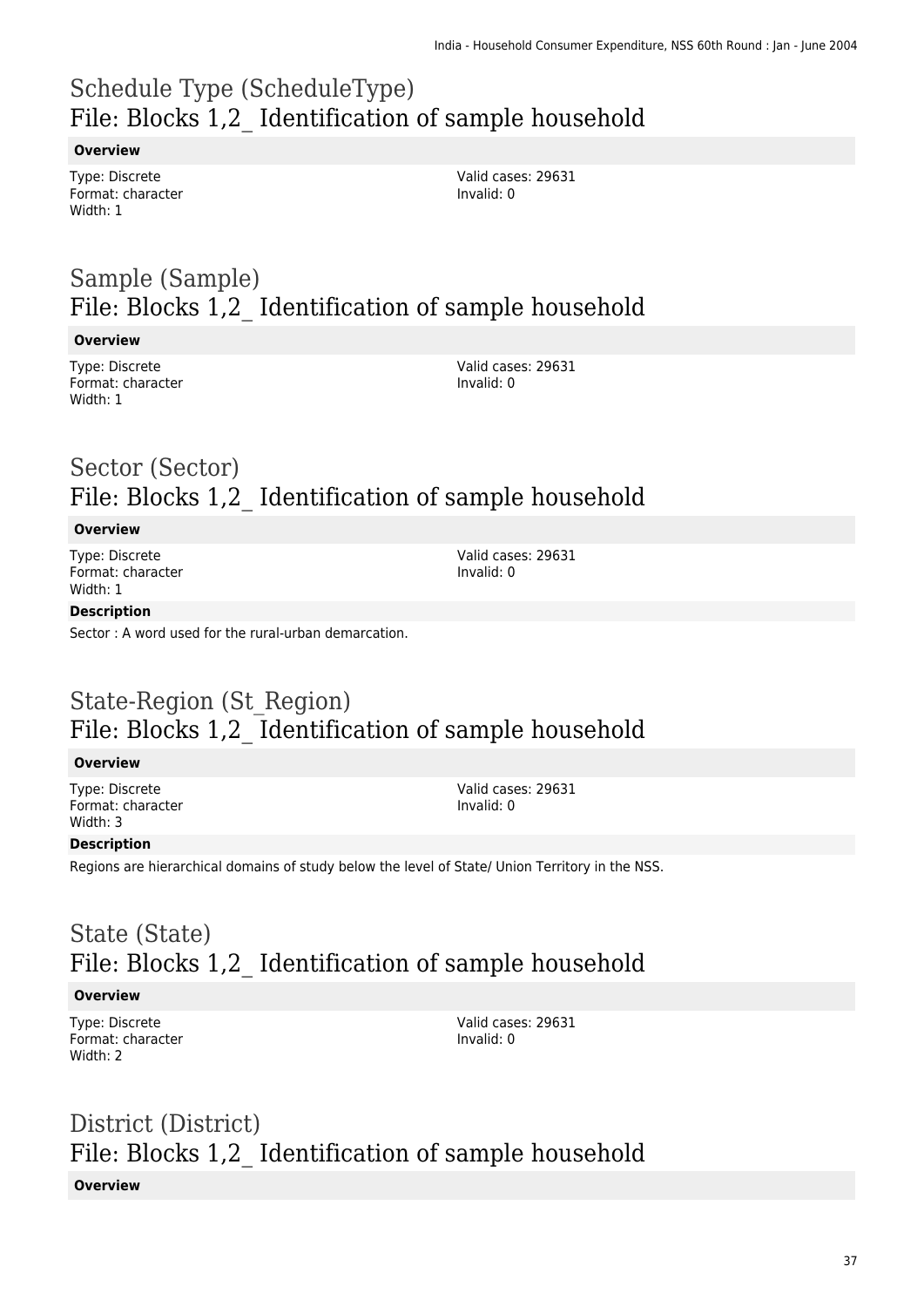# District (District) File: Blocks 1,2 Identification of sample household

Type: Discrete Format: character Width: 2

Valid cases: 29631 Invalid: 0

# Stratum Number (Stratum) File: Blocks 1,2 Identification of sample household

### **Overview**

Type: Discrete Format: character Width: 2

Valid cases: 29631 Invalid: 0

### **Description**

Within each district of a State/ UT, two basic strata were formed: (i) rural stratum comprising of all rural areas of the district and (ii) urban stratum comprising of all the urban areas of the district.

# Sub-Round (SubRound) File: Blocks 1,2 Identification of sample household

### **Overview**

Type: Discrete Format: character Width: 1

Valid cases: 29631 Invalid: 0

### **Description**

The survey period of six months of this round was divided into two sub-rounds of three months duration. Equal number of sample villages and blocks were allotted for survey in each of these sub-rounds.

# Sub-Sample (SubSample) File: Blocks 1,2 Identification of sample household

### **Overview**

Type: Discrete Format: character Width: 1

Valid cases: 29631 Invalid: 0

### **Description**

An important feature of the NSS sampling design is that the total sample of first stage units is drawn in the form of two or more independent and parallel samples, termed as interpenetrating sub-samples. Each sub- sample is drawn by the same sampling scheme and is capable of providing valid estimates of the population parameters. The comparison of sub-sample wise estimates shows the margin of uncertainty associated with the combined sample estimate.

Interpenetrating sub-samples have been used in NSS (i) to obtain valid estimates from each sub-round (season) of the survey round, and (ii) to ensure that Central and State samples for any State/ UT cover independent and equally valid samples of units.

The samples surveyed by the NSSO staff are termed as Central sample and the matched samples surveyed by State Government staff are termed as State sample.

# FOD Sub-Region (FODSubRegion) File: Blocks 1,2 Identification of sample household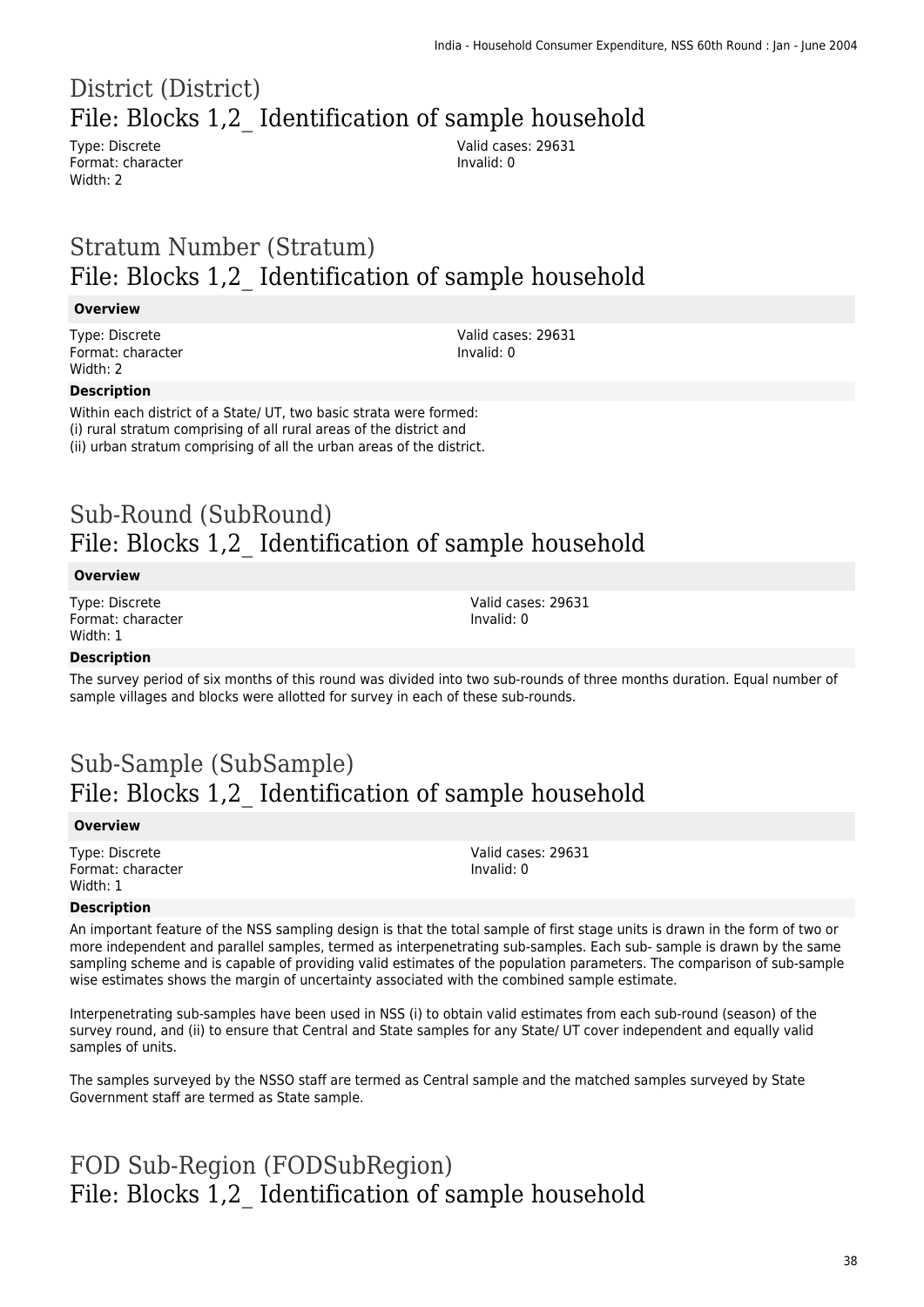# FOD Sub-Region (FODSubRegion) File: Blocks 1,2\_ Identification of sample household

### **Overview**

Type: Discrete Format: character Width: 4

Valid cases: 29631 Invalid: 0

# Hamlet-Group/Sub-Block no. (HamletGroup\_SubBlkNo) File: Blocks 1,2\_ Identification of sample household

### **Overview**

Type: Discrete Format: character Width: 1

Valid cases: 29631 Invalid: 0

# Second Stage Stratum (Stage2\_Stratum) File: Blocks 1,2 Identification of sample household

### **Overview**

Type: Discrete Format: character Width: 1

Valid cases: 29631 Invalid: 0

# HHS No. (Hhold\_no) File: Blocks 1,2 Identification of sample household

### **Overview**

Type: Discrete Format: character Width: 2

Valid cases: 29631 Invalid: 0

# Level (Lvl) File: Blocks 1,2 Identification of sample household

### **Overview**

Type: Discrete Format: character Width: 2

Valid cases: 29631 Invalid: 0

### Sl.No. of informant (Informant\_Slno) File: Blocks 1,2 Identification of sample household

### **Overview**

Type: Discrete Format: character Width: 2

Valid cases: 29607 Invalid: 0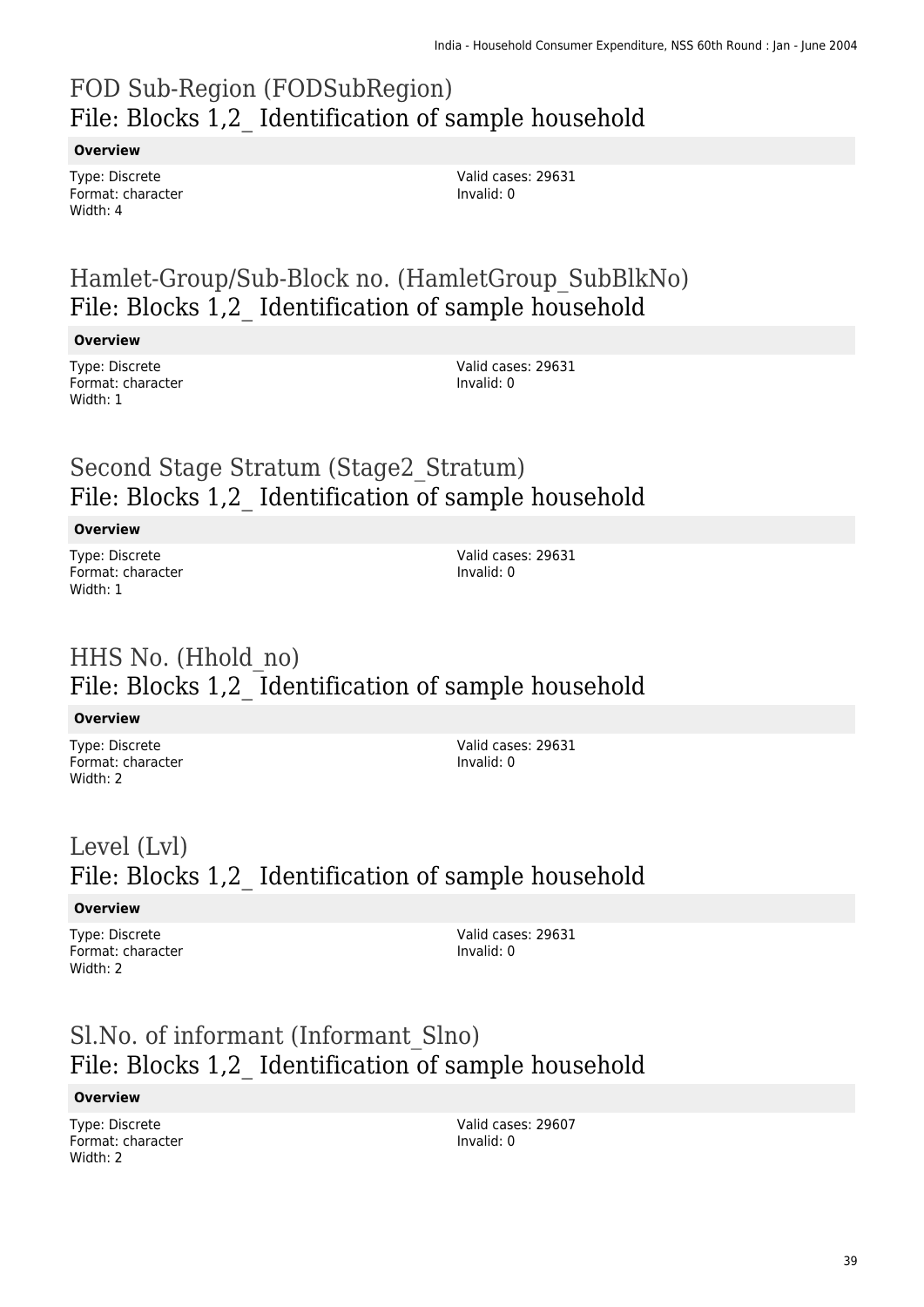# Response Code (Resp\_Code) File: Blocks 1,2 Identification of sample household

#### **Overview**

Type: Discrete Format: character Width: 1

#### Valid cases: 29625 Invalid: 0

### **Description**

The entry against this item has been made after collecting all the required information for all the items in the schedule. The entry has been in code on the basis of the impression formed by the investigator regarding overall quality of response of the informant and the informant's perception about the schedule.

#### **Interviewer instructions**

This item is to be filled-in after canvassing the schedule. The type of informant, considering his co-operation and capability in providing the required information, will be recorded against this item in terms of specified response codes.

# Survey Code (Survey\_Code) File: Blocks 1,2 Identification of sample household

#### **Overview**

Type: Discrete Format: character Width: 1

Valid cases: 29631 Invalid: 0

#### **Description**

The item records whether the originally selected household or a substitute household has been surveyed or no household could be surveyed. The entries have been made in terms of codes.

#### **Interviewer instructions**

Whether the originally selected sample household has been surveyed or a substituted household has been surveyed will be indicated against this item by recording '1', if it is the originally selected sample household, and '2', if it is the substituted one. If neither the originally selected household nor the substituted household can be surveyed i.e., if the sample household is a casualty, code '3' will be recorded. In such cases only blocks 0, 1, 2, 14 and 15 will be filled-in and on the top of the front page of the schedule the word 'CASUALTY' will be written and underlined.

### Substitution Code (Substn\_Code) File: Blocks 1,2 Identification of sample household

#### **Overview**

Type: Discrete Format: character Width: 1

Valid cases: 1059 Invalid: 0

#### **Description**

If the originally selected household could not be surveyed, irrespective of whether a substituted household could be surveyed or not, the reason for the one originally selected becoming a casualty has been recorded against this item in terms of codes.

#### **Interviewer instructions**

For an originally selected sample household which could not be surveyed, irrespective of whether a substituted household could be surveyed or not, the reason for not surveying the original household will be recorded against this item in code.

# Date of Survey (DateOfSurvey) File: Blocks 1,2 Identification of sample household

#### **Overview**

40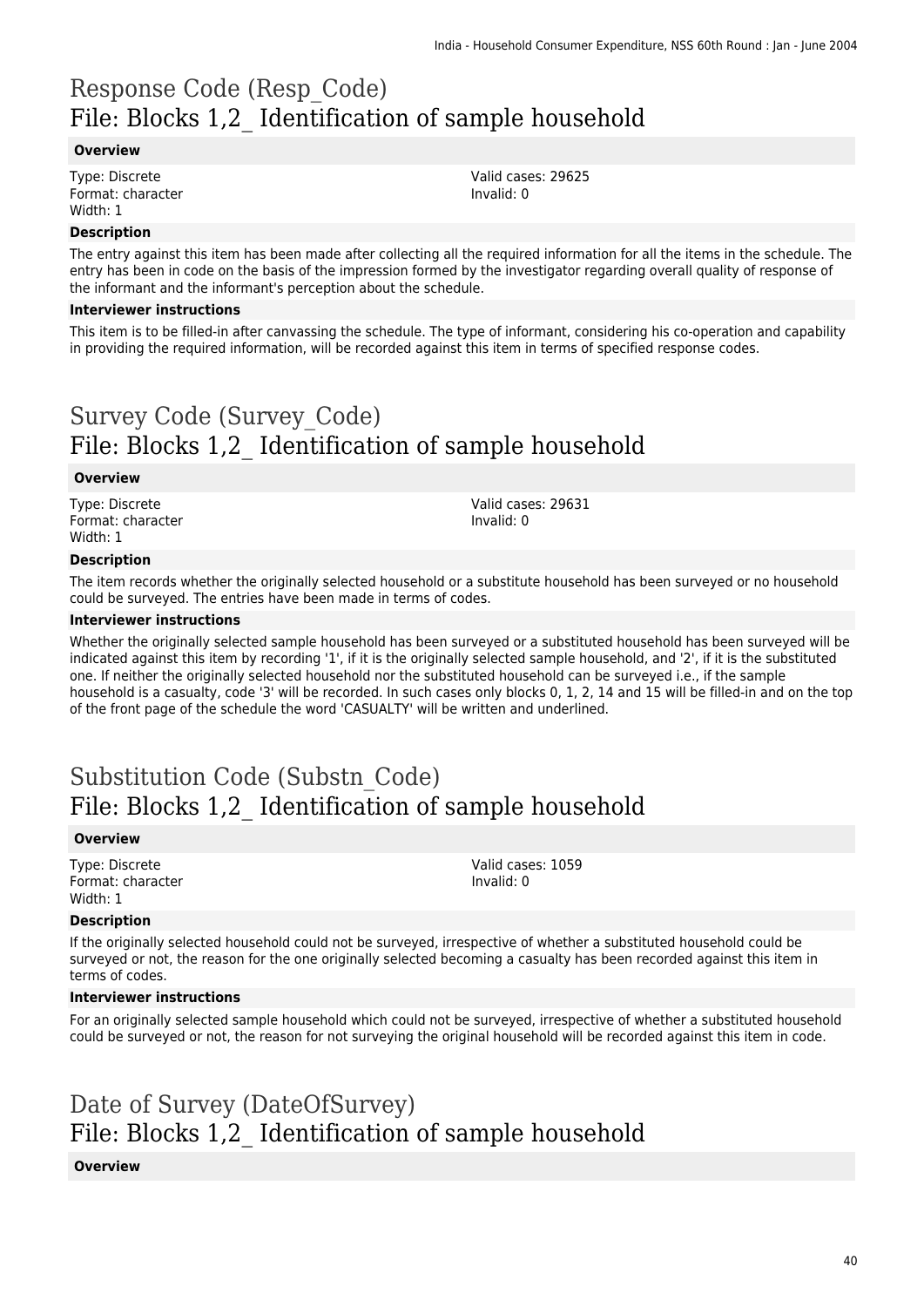### Date of Survey (DateOfSurvey) File: Blocks 1,2 Identification of sample household

Type: Discrete Format: character Width: 6

Valid cases: 29575 Invalid: 0

## Date of Despatch (DateOfDespatch) File: Blocks 1,2 Identification of sample household

### **Overview**

Type: Discrete Format: character Width: 6

Valid cases: 29517 Invalid: 0

## Time to canvass(mins.) (TimeToCanvass) File: Blocks 1,2 Identification of sample household

### **Overview**

Type: Discrete Format: character Width: 3

Valid cases: 29565 Invalid: 0

# NSS (NSS) File: Blocks 1,2 Identification of sample household

### **Overview**

Type: Discrete Format: character Width: 2

Valid cases: 29631 Invalid: 0

# NSC (NSC) File: Blocks 1,2\_ Identification of sample household

### **Overview**

Type: Discrete Format: character Width: 2

Valid cases: 29631 Invalid: 0

## Multiplier (MLT) File: Blocks 1,2 Identification of sample household

#### **Overview**

Type: Continuous Format: numeric Width: 9 Decimals: 2 Range: 9.75-245916 Valid cases: 29631 Invalid: 0 Minimum: 9.8 Maximum: 245916 Mean: 13418.1 Standard deviation: 14333.4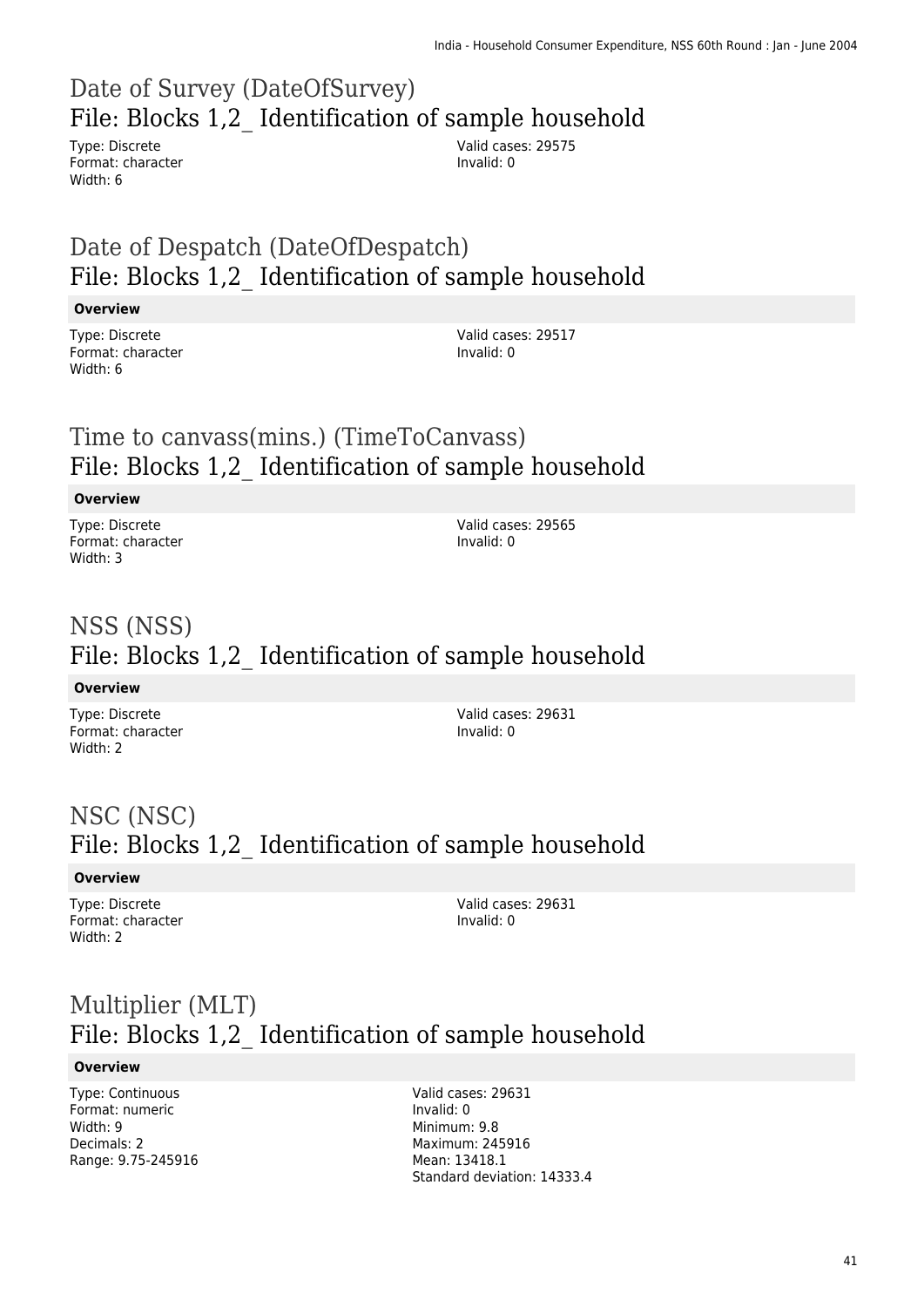# Sub sample Multiplier (Wgt\_SubSample) File: Blocks 1,2\_ Identification of sample household

### **Overview**

Type: Continuous Format: numeric Width: 7 Decimals: 2 Range: 0.0975-2459.16 Valid cases: 29631 Invalid: 0 Minimum: 0.1 Maximum: 2459.2 Mean: 134.2 Standard deviation: 143.3

# Combined Multiplier (Wgt\_Combined) File: Blocks 1,2\_ Identification of sample household

#### **Overview**

Type: Continuous Format: numeric Width: 7 Decimals: 2 Range: 0.04875-1229.58

Valid cases: 29631 Invalid: 0 Minimum: 0 Maximum: 1229.6 Mean: 67.1 Standard deviation: 71.7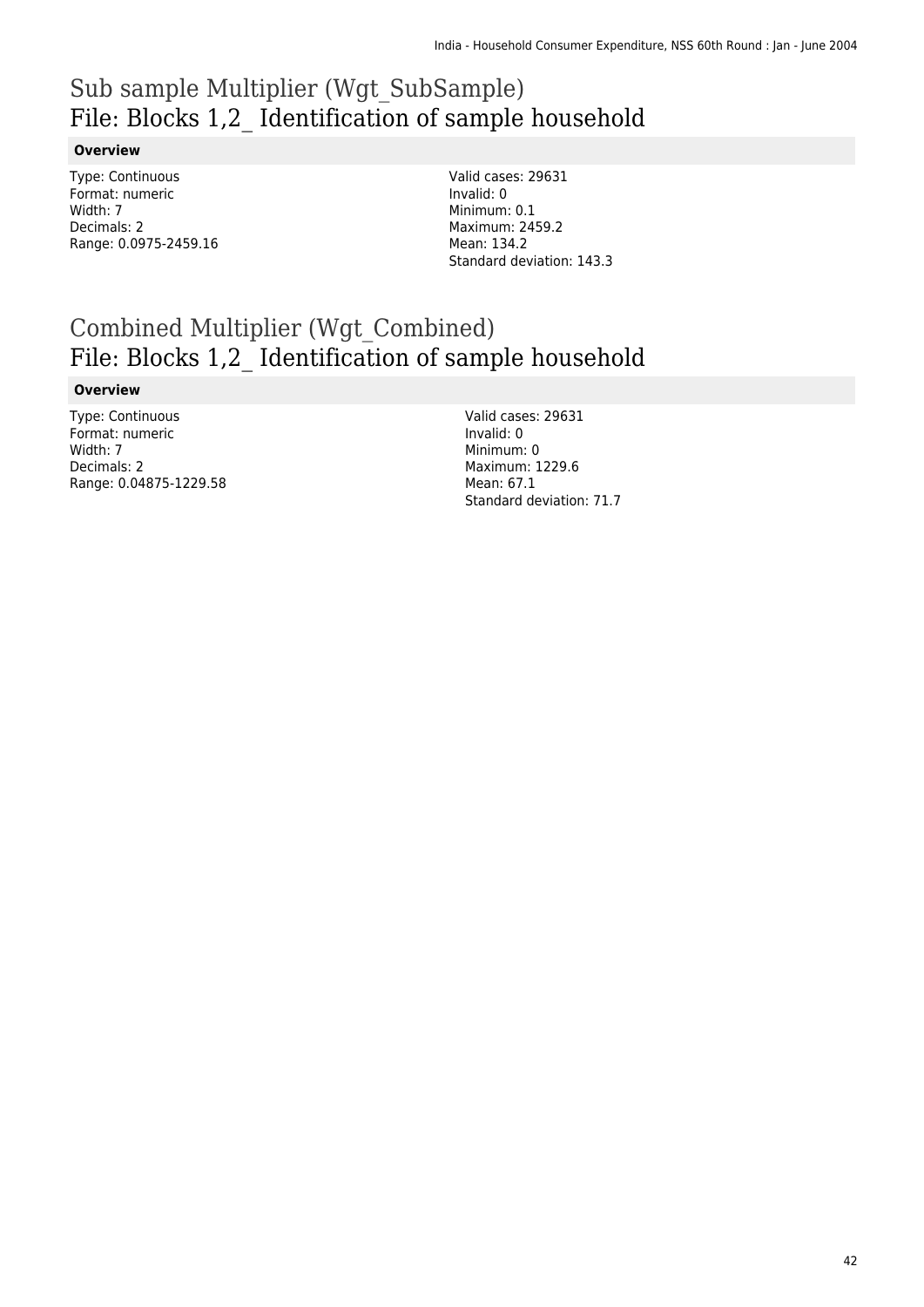# Primary key - unique identifier for a household (HHID) File: Block 3\_Household Characteristics

### **Overview**

Type: Discrete Format: character Width: 10

Valid cases: 29631 Invalid: 0

# Centre code,Round,Shift (CentreCodeRoundShift) File: Block 3\_Household Characteristics

### **Overview**

Type: Discrete Format: character Width: 3

Valid cases: 29631 Invalid: 0

# LOT/FSU number (Vill\_Blk\_Slno) File: Block 3\_Household Characteristics

### **Overview**

Type: Discrete Format: character Width: 5

Valid cases: 29631 Invalid: 0

### **Description**

The first-stage units are census villages in the rural sector and the NSSO urban frame survey (UFS) blocks in the urban sector. This variable indicates the serial number assigned to such units.

## Round (Round) File: Block 3\_Household Characteristics

### **Overview**

Type: Discrete Format: character Width: 2

### **Description**

Indicates the NSS round number of this survey.

# Schedule Number (ScheduleNumber) File: Block 3\_Household Characteristics

#### **Overview**

Type: Discrete Format: character Width: 3

Valid cases: 29631 Invalid: 0

Valid cases: 29631

Invalid: 0

### **Description**

Indicates the schedule number of this survey.

Schedule Type (ScheduleType) File: Block 3\_Household Characteristics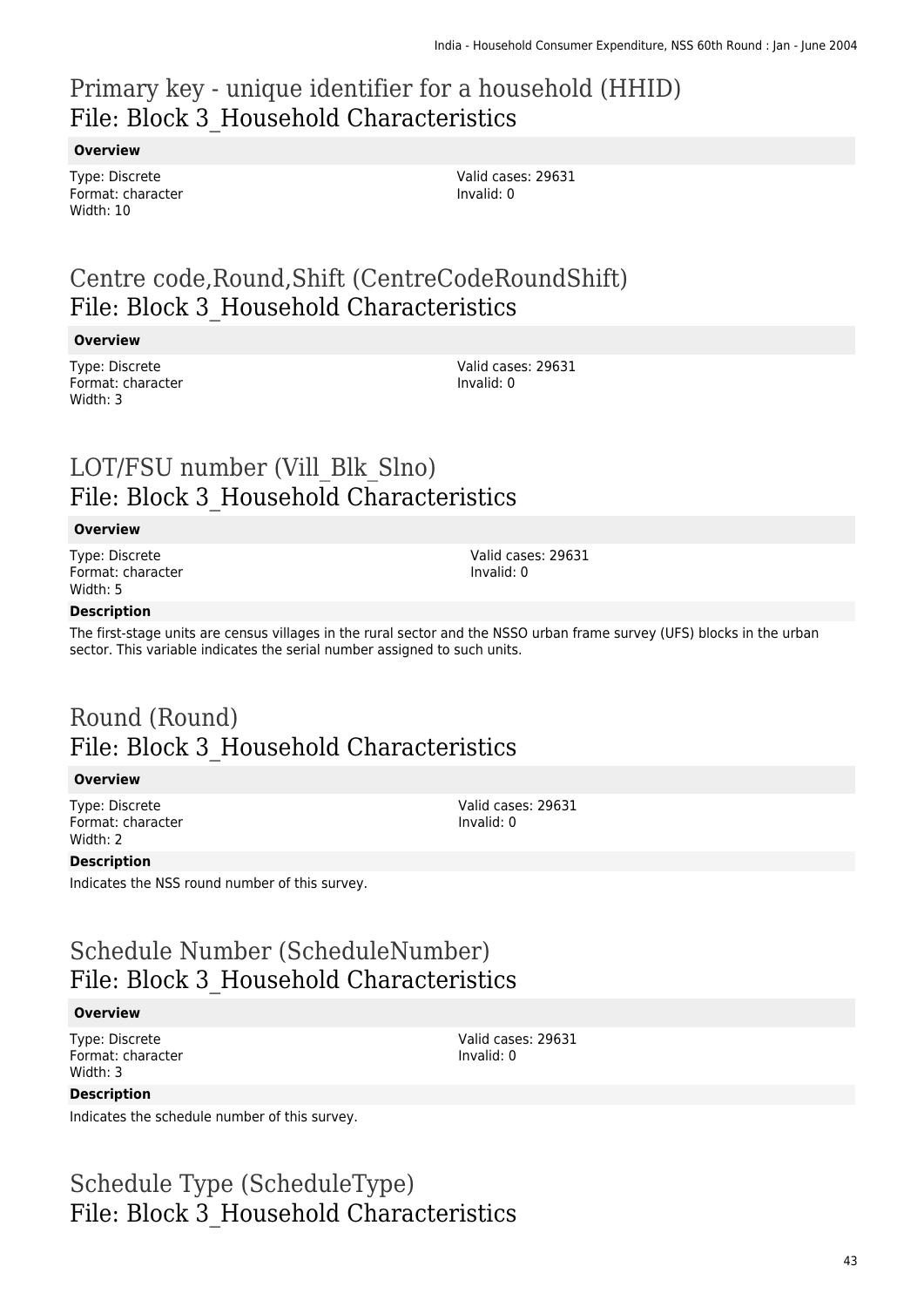## Schedule Type (ScheduleType) File: Block 3\_Household Characteristics

### **Overview**

Type: Discrete Format: character Width: 1

Valid cases: 29631 Invalid: 0

# Sample (Sample) File: Block 3\_Household Characteristics

### **Overview**

Type: Discrete Format: character Width: 1

Valid cases: 29631 Invalid: 0

# Sector (Sector) File: Block 3\_Household Characteristics

### **Overview**

Type: Discrete Format: character Width: 1

Valid cases: 29631 Invalid: 0

### **Description**

Sector : A word used for the rural-urban demarcation.

## State-Region (St\_Region) File: Block 3\_Household Characteristics

### **Overview**

Type: Discrete Format: character Width: 3

Valid cases: 29631 Invalid: 0

#### **Description**

Regions are hierarchical domains of study below the level of State/ Union Territory in the NSS.

### State (State) File: Block 3\_Household Characteristics

#### **Overview**

Type: Discrete Format: character Width: 2

Valid cases: 29631 Invalid: 0

# District (District) File: Block 3\_Household Characteristics

### **Overview**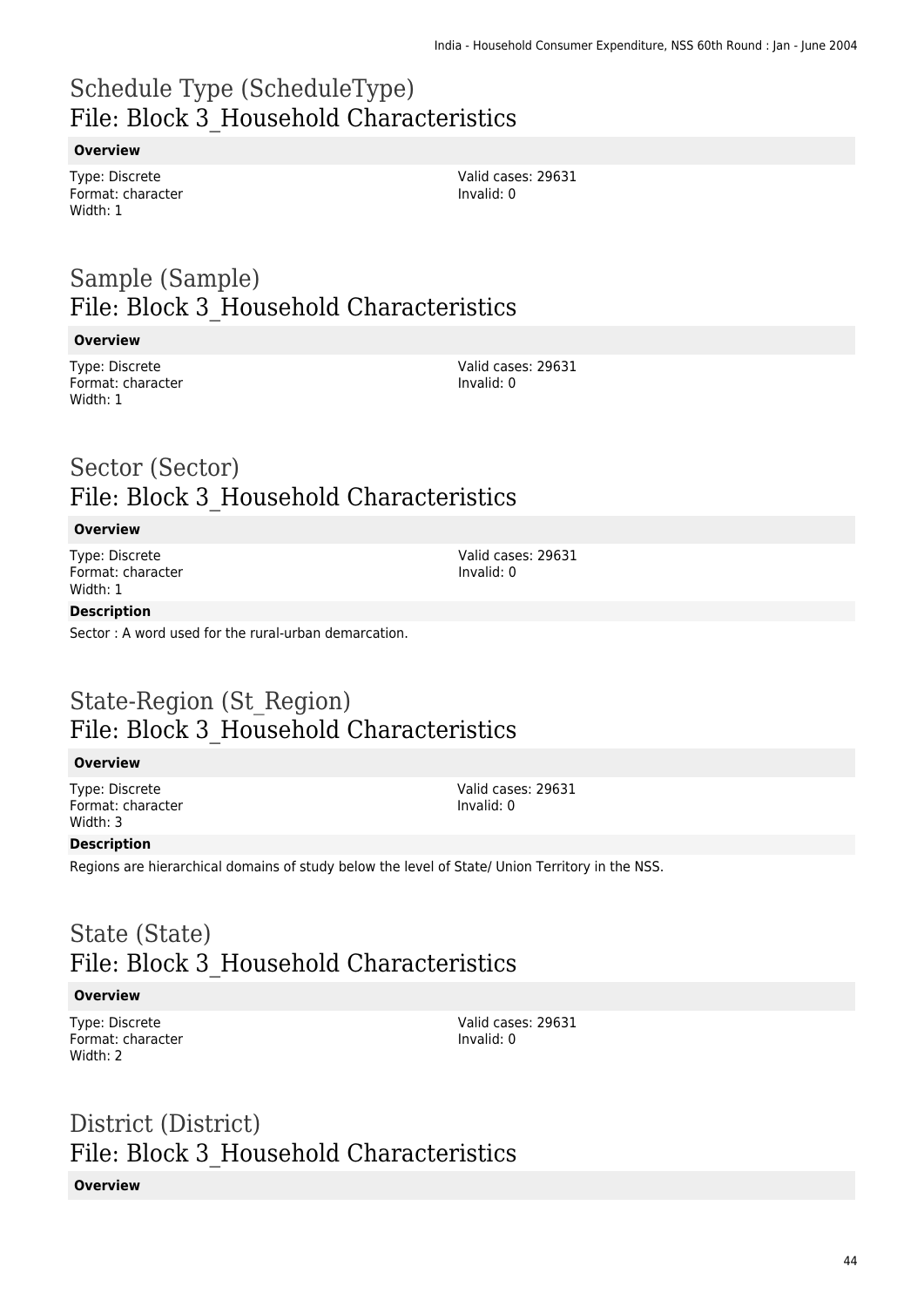# District (District) File: Block 3\_Household Characteristics

Type: Discrete Format: character Width: 2

Valid cases: 29631 Invalid: 0

Valid cases: 29631

Invalid: 0

# Stratum Number (Stratum) File: Block 3\_Household Characteristics

### **Overview**

Type: Discrete Format: character Width: 2

### **Description**

Within each district of a State/ UT, two basic strata were formed: (i) rural stratum comprising of all rural areas of the district and (ii) urban stratum comprising of all the urban areas of the district.

# Sub-Round (SubRound) File: Block 3\_Household Characteristics

### **Overview**

Type: Discrete Format: character Width: 1

Valid cases: 29631 Invalid: 0

### **Description**

The survey period of six months of this round was divided into two sub-rounds of three months duration. Equal number of sample villages and blocks were allotted for survey in each of these sub-rounds.

# Sub-Sample (SubSample) File: Block 3\_Household Characteristics

### **Overview**

Type: Discrete Format: character Width: 1

Valid cases: 29631 Invalid: 0

### **Description**

An important feature of the NSS sampling design is that the total sample of first stage units is drawn in the form of two or more independent and parallel samples, termed as interpenetrating sub-samples. Each sub- sample is drawn by the same sampling scheme and is capable of providing valid estimates of the population parameters. The comparison of sub-sample wise estimates shows the margin of uncertainty associated with the combined sample estimate.

Interpenetrating sub-samples have been used in NSS (i) to obtain valid estimates from each sub-round (season) of the survey round, and (ii) to ensure that Central and State samples for any State/ UT cover independent and equally valid samples of units.

The samples surveyed by the NSSO staff are termed as Central sample and the matched samples surveyed by State Government staff are termed as State sample.

# FOD Sub-Region (FODSubRegion) File: Block 3\_Household Characteristics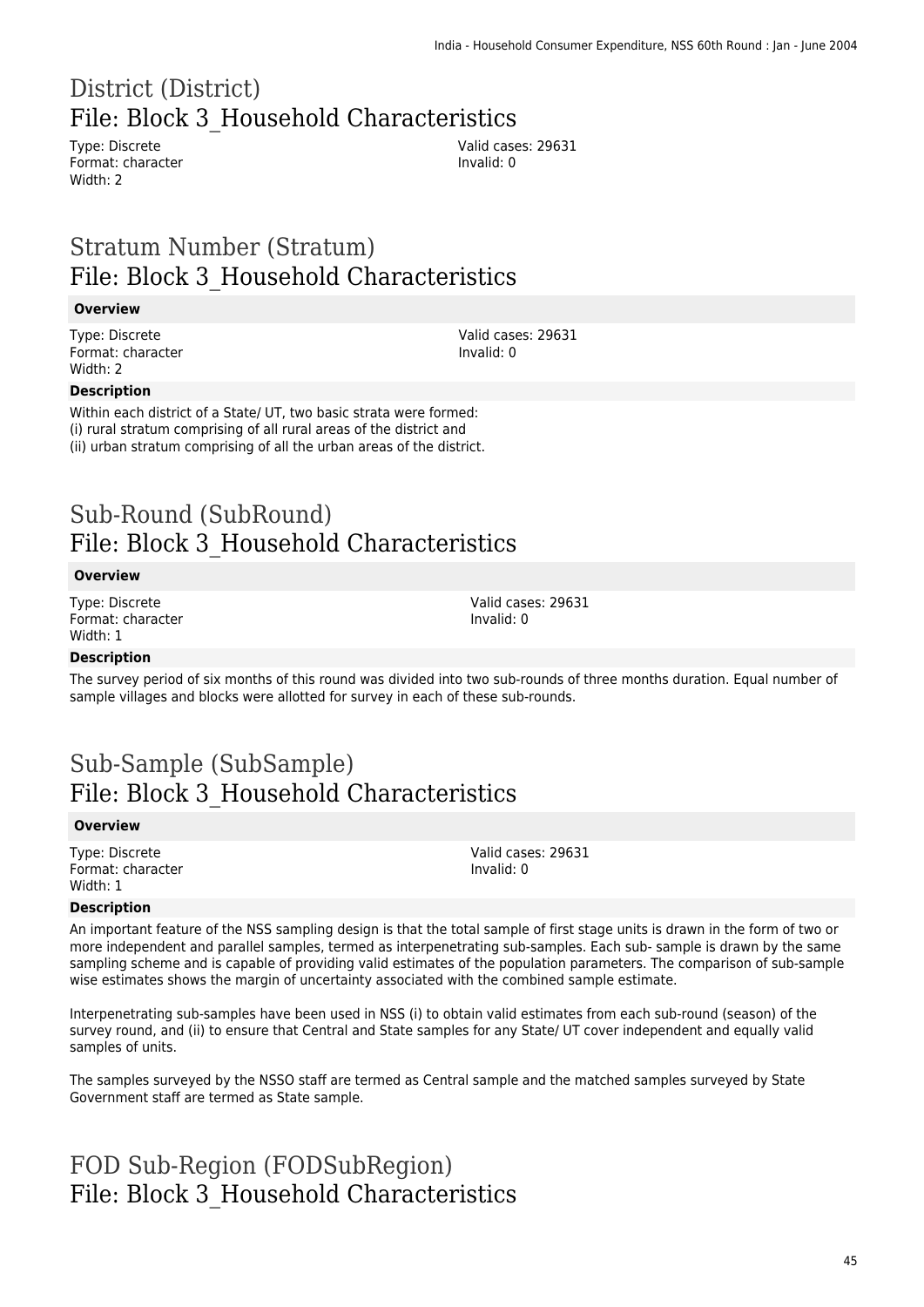## FOD Sub-Region (FODSubRegion) File: Block 3\_Household Characteristics

### **Overview**

Type: Discrete Format: character Width: 4

Valid cases: 29631 Invalid: 0

# Hamlet-Group/Sub-Block no. (HamletGroup\_SubBlkNo) File: Block 3\_Household Characteristics

### **Overview**

Type: Discrete Format: character Width: 1

Valid cases: 29631 Invalid: 0

## Second Stage Stratum (Stage2\_Stratum) File: Block 3\_Household Characteristics

### **Overview**

Type: Discrete Format: character Width: 1

Valid cases: 29631 Invalid: 0

## HHS No. (Hhold\_no) File: Block 3\_Household Characteristics

### **Overview**

Type: Discrete Format: character Width: 2

Valid cases: 29631 Invalid: 0

# Level (Lvl) File: Block 3\_Household Characteristics

### **Overview**

Type: Discrete Format: character Width: 2

Valid cases: 29631 Invalid: 0

# Household Size (B3\_q1) File: Block 3\_Household Characteristics

### **Overview**

Type: Continuous Format: numeric Width: 2 Decimals: 0 Range: 1-33

Valid cases: 29631 Invalid: 0 Minimum: 1 Maximum: 33 Mean: 5.2 Standard deviation: 2.9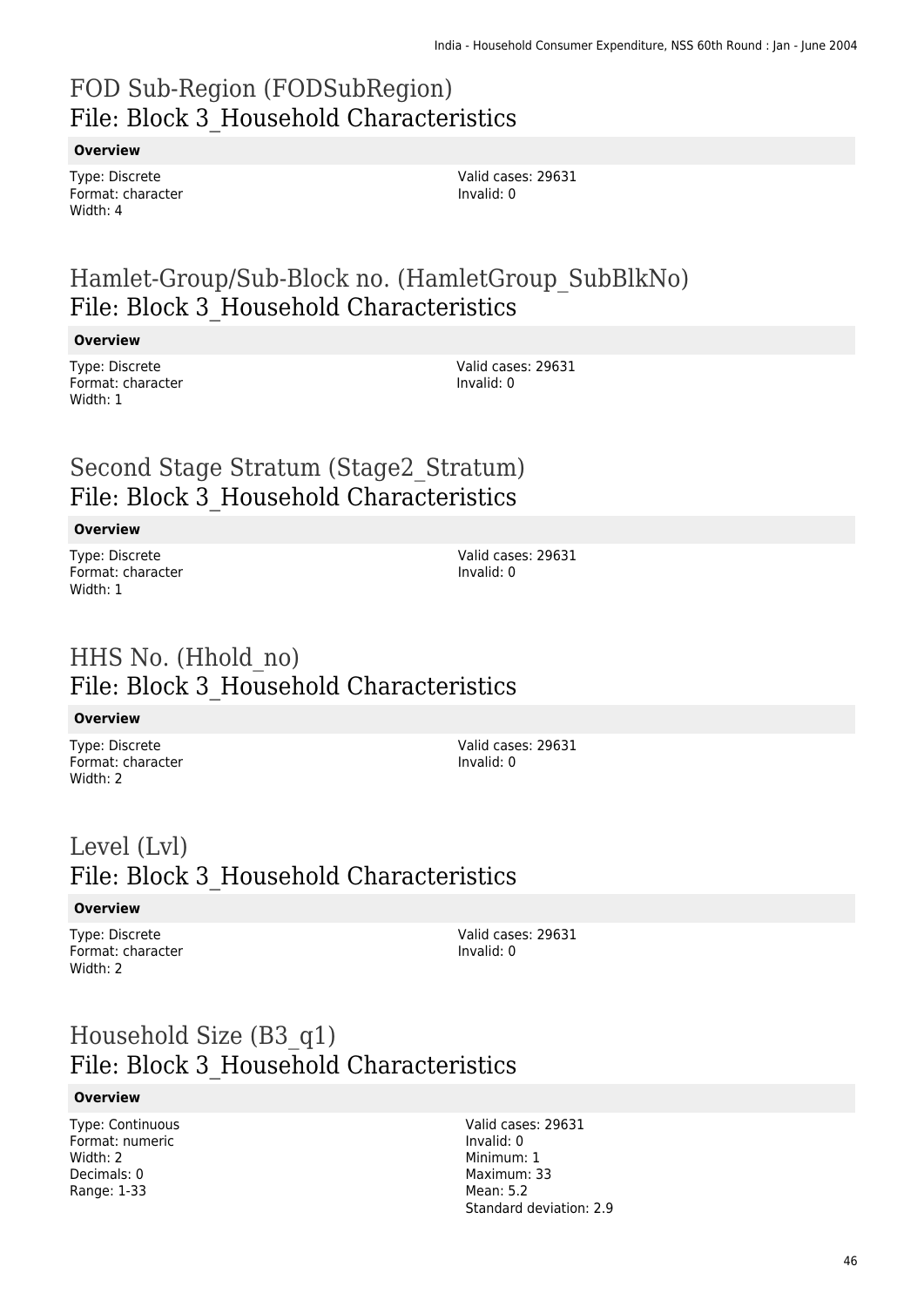# Household Size (B3\_q1) File: Block 3\_Household Characteristics

### **Description**

A group of persons normally living together and taking food from a common kitchen constitutes a household. The word "normally" means that temporary visitors are excluded but temporary stay-aways are included. Thus a son or daughter residing in a hostel for studies is excluded from the household of his/her parents, but a resident employee or resident domestic servant or paying guest (but not just a tenant in the house) is included in the employer/host's household. "Living together" is usually given more importance than "sharing food from a common kitchen" in drawing the boundaries of a household in case the two criteria are in conflict; however, in the special case of a person taking food with his family but sleeping elsewhere (say in a shop or a different house) due to space shortage, the household formed by such a person's family members is taken to include the person also. Each inmate of a mess, hotel, boarding and lodging house, hostel, etc. is considered as a single-member household except that a family living in a hotel (say) is considered as one household only; the same applies to residential staff of such establishments.

#### **Literal question**

How many members are there in the household?

#### **Interviewer instructions**

The size of the sample household i.e., the total number of persons normally residing together (i.e., under the same roof) and taking food from the same kitchen (including temporary stayaways and excluding temporary visitors) will be recorded against this item. This number will be same as the last serial number recorded in column 1 of block 4.

# NIC Code(5-digit) (B3\_q2) File: Block 3\_Household Characteristics

### **Overview**

Type: Discrete Format: character Width: 5

Valid cases: 27969 Invalid: 0

### **Literal question**

Which industry are the members working in?

### **Interviewer instructions**

The description of the principal household industry will be recorded in the space provided. The entry cell for item 2 has been split for recording each digit separately. The appropriate five-digit industry code of the NIC 1998 will be recorded here. For households deriving income from non-economic activities only, a dash (-) may be put against this item.

### NCO Code(3-digit) (B3\_q3) File: Block 3\_Household Characteristics

#### **Overview**

Type: Discrete Format: character Width: 3

Valid cases: 27958 Invalid: 0

#### **Literal question**

Which occupation are the members in?

#### **Interviewer instructions**

The description of the principal household occupation will be recorded in the space provided. The appropriate three-digit occupation code of the NCO 1968 is to be recorded in the entry cell which has been trisected for recording each digit separately. For households deriving income from non-economic activities only, a dash (-) may be put against this item.

# Household type (B3\_q4) File: Block 3\_Household Characteristics

#### **Overview**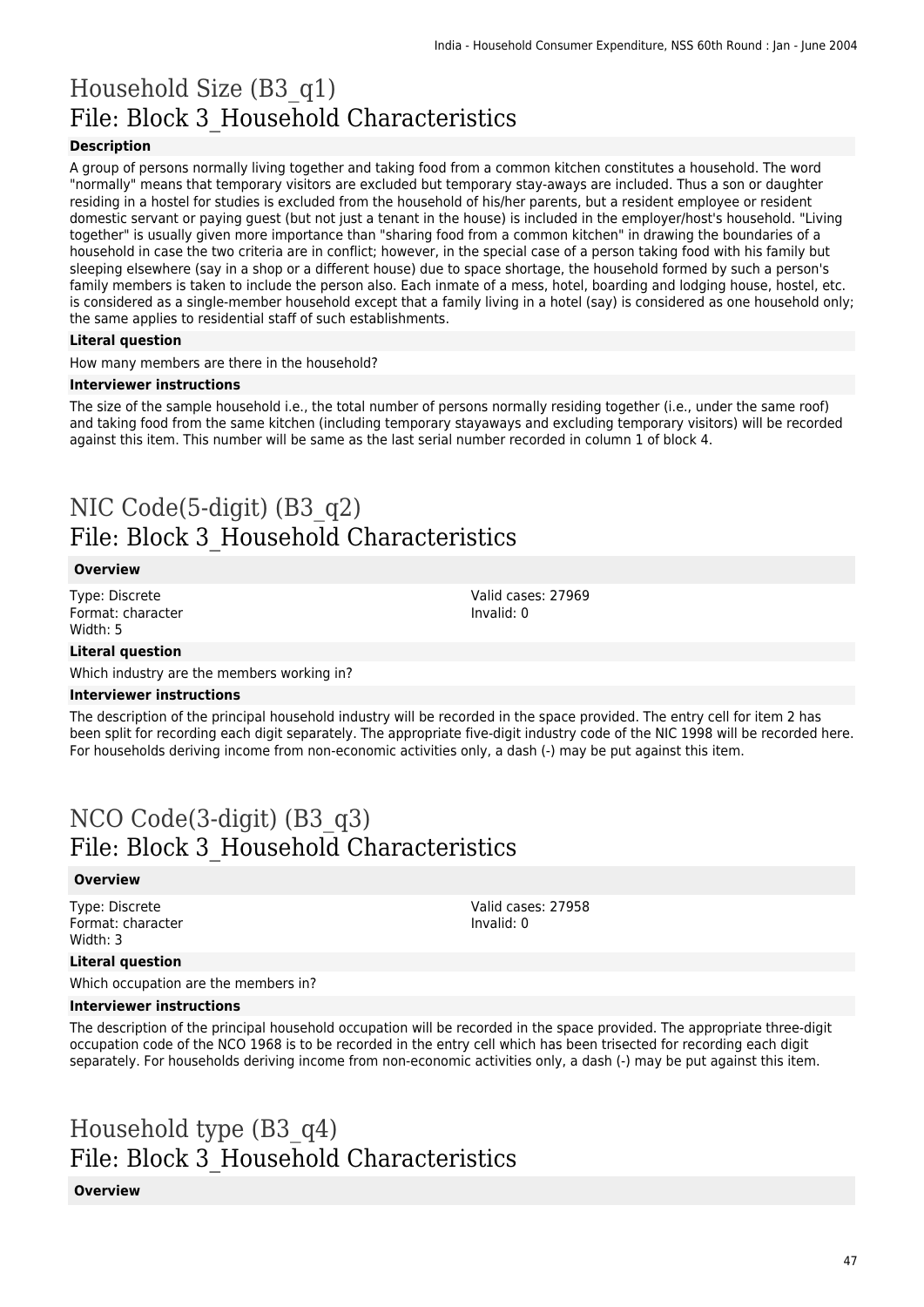# Household type (B3\_q4) File: Block 3\_Household Characteristics

Type: Discrete Format: character Width: 1

### **Interviewer instructions**

The household type code based on the means of livelihood of a household will be decided on the basis of the sources of the household's income during the 365 days preceding the date of survey. For this purpose, only the household's income (net income and not gross income) from economic activities will be considered; but the incomes of servants and paying guests will not be taken into account.

## Household type with sector (HH\_Type) File: Block 3\_Household Characteristics

#### **Overview**

Type: Discrete Format: character Width: 2

Valid cases: 29631 Invalid: 0

Valid cases: 29599

Invalid: 0

## Religion (B3\_q5) File: Block 3\_Household Characteristics

### **Overview**

Type: Discrete Format: character Width: 1

Valid cases: 29628 Invalid: 0

### **Literal question**

Which religion does the household belong to?

#### **Interviewer instructions**

The religion of the household will be recorded against this item in code. If different members of the household claim to belong to different religions, the religion of the head of the household will be considered as the religion of the household.

## Social Group (B3\_q6) File: Block 3\_Household Characteristics

#### **Overview**

Type: Discrete Format: character Width: 1

Valid cases: 29619 Invalid: 0

### **Literal question**

Which social group does the household belong to?

#### **Interviewer instructions**

Whether or not the household belongs to scheduled tribe, scheduled caste or other backward class will be indicated against this item in terms of the specified codes which are:

scheduled tribe - 1, scheduled caste - 2, other backward class - 3, others - 9.

Those who do not come under any one of the first three social groups will be assigned code 9, meant to cover all other categories. In case different members belong to different social groups, the group to which the head of the household belongs will be considered as the 'social group' of the household.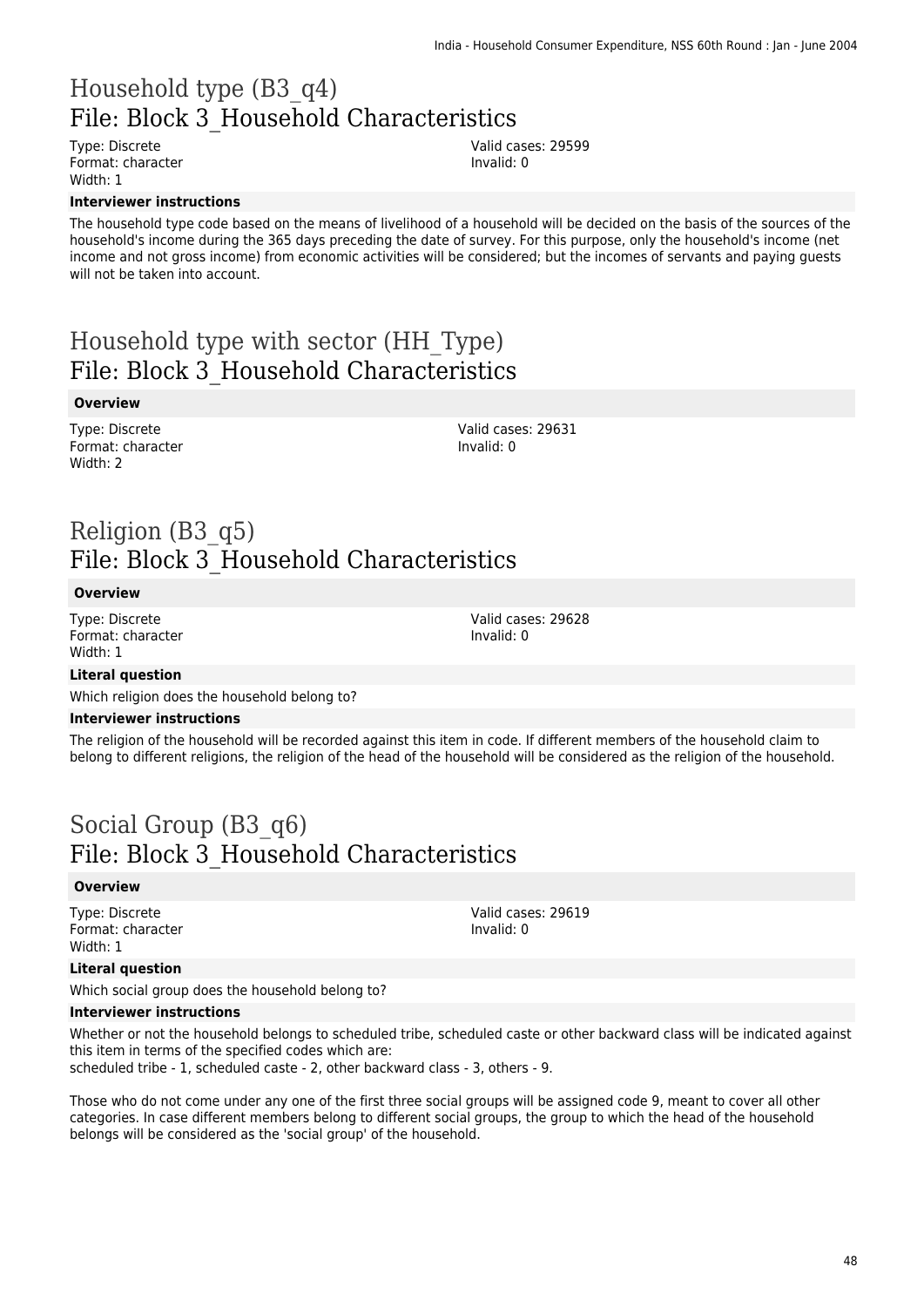# Land Possessed (B3\_q7) File: Block 3\_Household Characteristics

### **Overview**

Type: Discrete Format: character Width: 2

### **Literal question**

How much land does the household possess?

#### **Interviewer instructions**

The total land area possessed by the household as on the date of survey will be worked out and recorded against this item in code.

## Dwelling unit (B3\_q8) File: Block 3\_Household Characteristics

#### **Overview**

Type: Discrete Format: character Width: 1

Valid cases: 29623 Invalid: 0

#### **Description**

This item refers only to the dwelling unit or the actual residence of the sample household. The dwelling unit may be an entire structure or may be only a part of a structure.

#### **Literal question**

Do you own the dwelling unit? Or is it hired or otherwise occupied?

#### **Interviewer instructions**

This item refers only to the dwelling unit or the actual residence of the sample household. The dwelling unit may be the entire structure for one household or may be only a part of it. Accordingly, the investigator will ask the informant if it is owned, hired or otherwise occupied. If the occupant owns the dwelling unit, code 1 will be recorded against item 8. If it is taken on rent, code 2 will be entered and if it is occupied otherwise, code 9 will apply. However, if any household is found living under trees, bridges, in pipes, etc. it will not be treated as living in dwelling unit. For such households code 3 will be recorded. It may be noted that a dwelling unit constructed on a plot of land which is taken under long-term lease, usually 30 years or more, will be considered as being held under owner-like possession. Similarly, a dwelling unit itself possessed by a household under a long-term lease may be treated as under owner-like possession and code 1 will be applicable in such cases also.

# Type of Dwelling (B3\_q9) File: Block 3\_Household Characteristics

#### **Overview**

Type: Discrete Format: character Width: 1

Valid cases: 29598 Invalid: 0

#### **Literal question**

What is the type of dwelling of the household? Is it an independent house or a flat or any other type of dwelling?

#### **Interviewer instructions**

A dwelling unit may be in an independent house, a flat or of some other type. The appropriate code will be entered against the item.

# Type of Structure (B3\_q10) File: Block 3\_Household Characteristics

#### **Overview**

Valid cases: 28893 Invalid: 0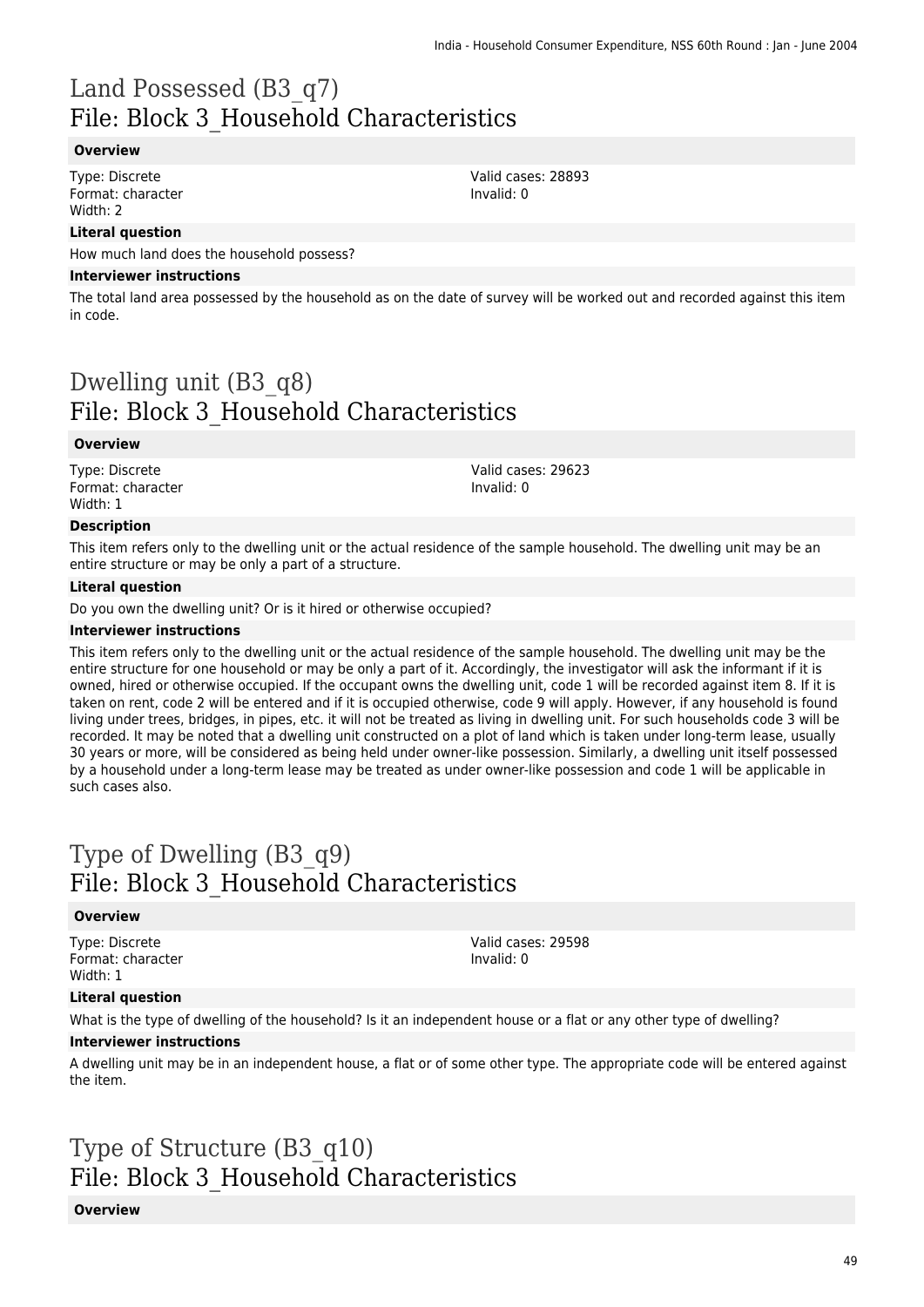# Type of Structure (B3\_q10) File: Block 3\_Household Characteristics

Type: Discrete Format: character Width: 1

Valid cases: 29248 Invalid: 0

### **Literal question**

What is the type of structure of the dwelling?

### **Interviewer instructions**

The structures have been classified into four categories, namely, pucca, semi-pucca, serviceable katcha, unserviceable katcha on the basis of materials used for construction. This item is to be filled in code.

# Covered Area (B3\_q11) File: Block 3\_Household Characteristics

#### **Overview**

Type: Continuous Format: numeric Width: 3 Decimals: 0 Range: 0-600

#### **Literal question**

How much is the covered area of the dwelling unit?

### **Interviewer instructions**

This will be the sum of the floor areas of all the rooms, kitchen, etc., and verandah of the building. The area will be recorded (to nearest integer) in square metre. The verandah will mean a roofed space adjacent to living/other rooms which is not walled from all sides. In other words, at least one side of such space is either open or walled only to some height or protected by grille, net, etc. If entry against item 10 is 5, a dash (-) may be put against this item.

# Cooking (B3\_q12) File: Block 3\_Household Characteristics

#### **Overview**

Type: Discrete Format: character Width: 2

Valid cases: 29618 Invalid: 0

#### **Literal question**

What is the primary source of energy that is being used by the household for cooking?

#### **Interviewer instructions**

Against these two items, the code corresponding to the primary source of energy that is used by the household for cooking and the primary source of energy used for lighting during last 30 days preceding the date of survey will be recorded. If more than one type of energy is utilised, the primary or principal one on the basis of its extent of use will have to be identified and the corresponding code will be noted in the appropriate box.

# Lighting  $(B3q13)$ File: Block 3\_Household Characteristics

#### **Overview**

Type: Discrete Format: character Width: 1

Valid cases: 29610 Invalid: 0

#### **Literal question**

What is the primary source of energy that is being used by the household for lighting?

Valid cases: 29538 Invalid: 93 Minimum: 0 Maximum: 600 Mean: 57.7 Standard deviation: 45.5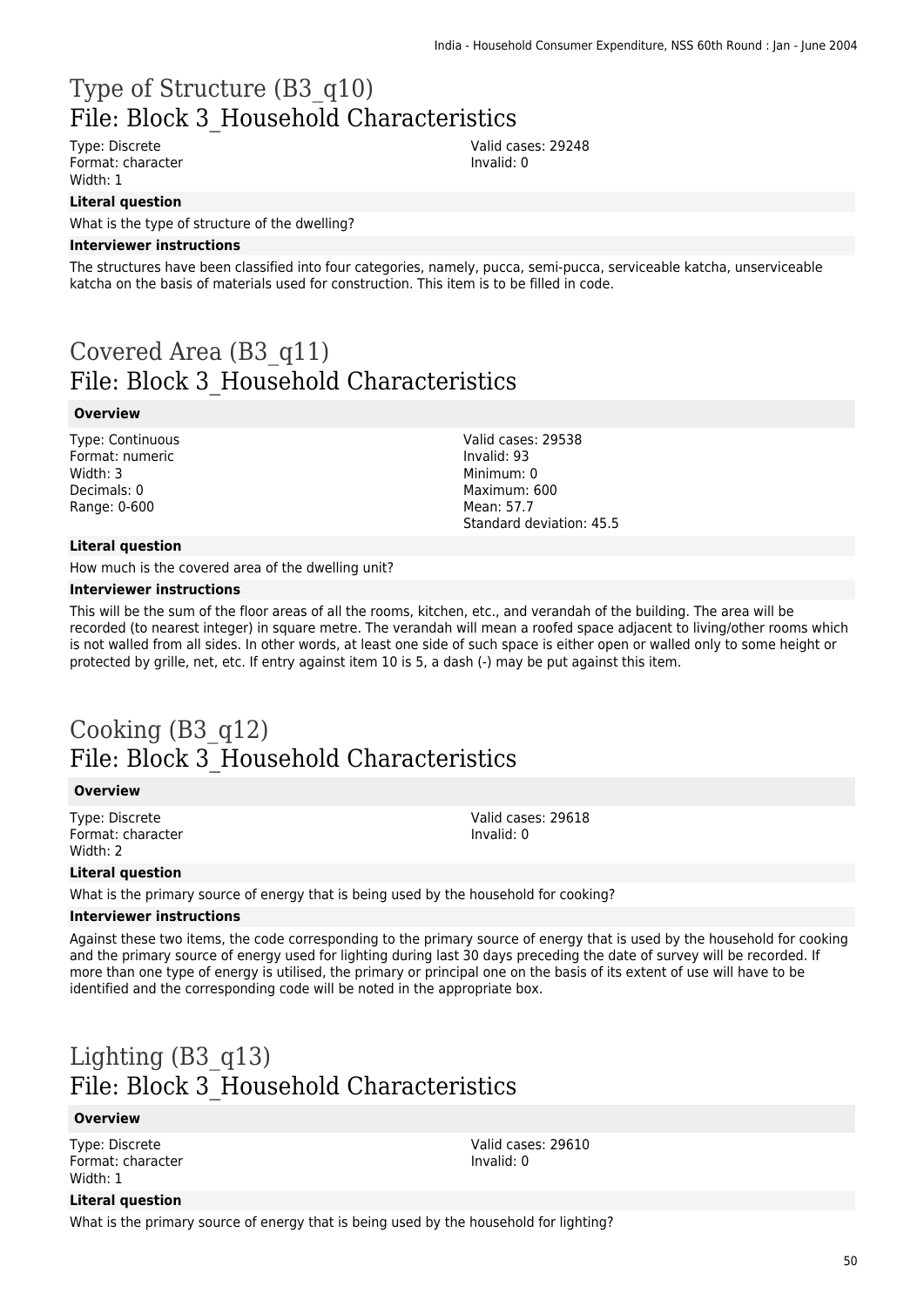# Lighting  $(B3q13)$ File: Block 3\_Household Characteristics

### **Interviewer instructions**

Against these two items, the code corresponding to the primary source of energy that is used by the household for cooking and the primary source of energy used for lighting during last 30 days preceding the date of survey will be recorded. If more than one type of energy is utilised, the primary or principal one on the basis of its extent of use will have to be identified and the corresponding code will be noted in the appropriate box.

# Hhld. Exp.-Purchase (B3\_q14) File: Block 3\_Household Characteristics

#### **Overview**

Type: Continuous Format: numeric Width: 6 Decimals: 0 Range: 0-963358

Valid cases: 29506 Invalid: 125 Minimum: 0 Maximum: 963358 Mean: 3191.5 Standard deviation: 7468.1

### **Literal question**

How much did the household spend on purchases and other cash payments made for its members' needs during the last 30 days?

# Hhld. Exp.-Home-Produced Stock (B3\_q15) File: Block 3\_Household Characteristics

### **Overview**

Type: Continuous Format: numeric Width: 6 Decimals: 0 Range: 0-137224

#### **Literal question**

Minimum: 0 Maximum: 137224 Mean: 966.2 Standard deviation: 1441.3

Valid cases: 16552 Invalid: 13079

Did the household members use any goods grown/produced by the household for their own consumption during the last 30 days? If so, how much? What was the estimated value of such goods consumed at ex farm/factory price? Goods may be cereals, pulses, vegetables, milk, firewood & chips, cow dung, footwear, clothes, etc.

# Hhld. Exp.-Receipts in Exchange (B3\_q16) File: Block 3\_Household Characteristics

### **Overview**

Type: Continuous Format: numeric Width: 5 Decimals: 0 Range: 0-10000

Valid cases: 2640 Invalid: 26991 Minimum: 0 Maximum: 10000 Mean: 247.6 Standard deviation: 467.6

#### **Literal question**

Whether the household consumed any goods and services which have been procured or received against some goods or services of the household during the last 30 days? What is the estimated value of these goods and services at local retail prices?

#### **Interviewer instructions**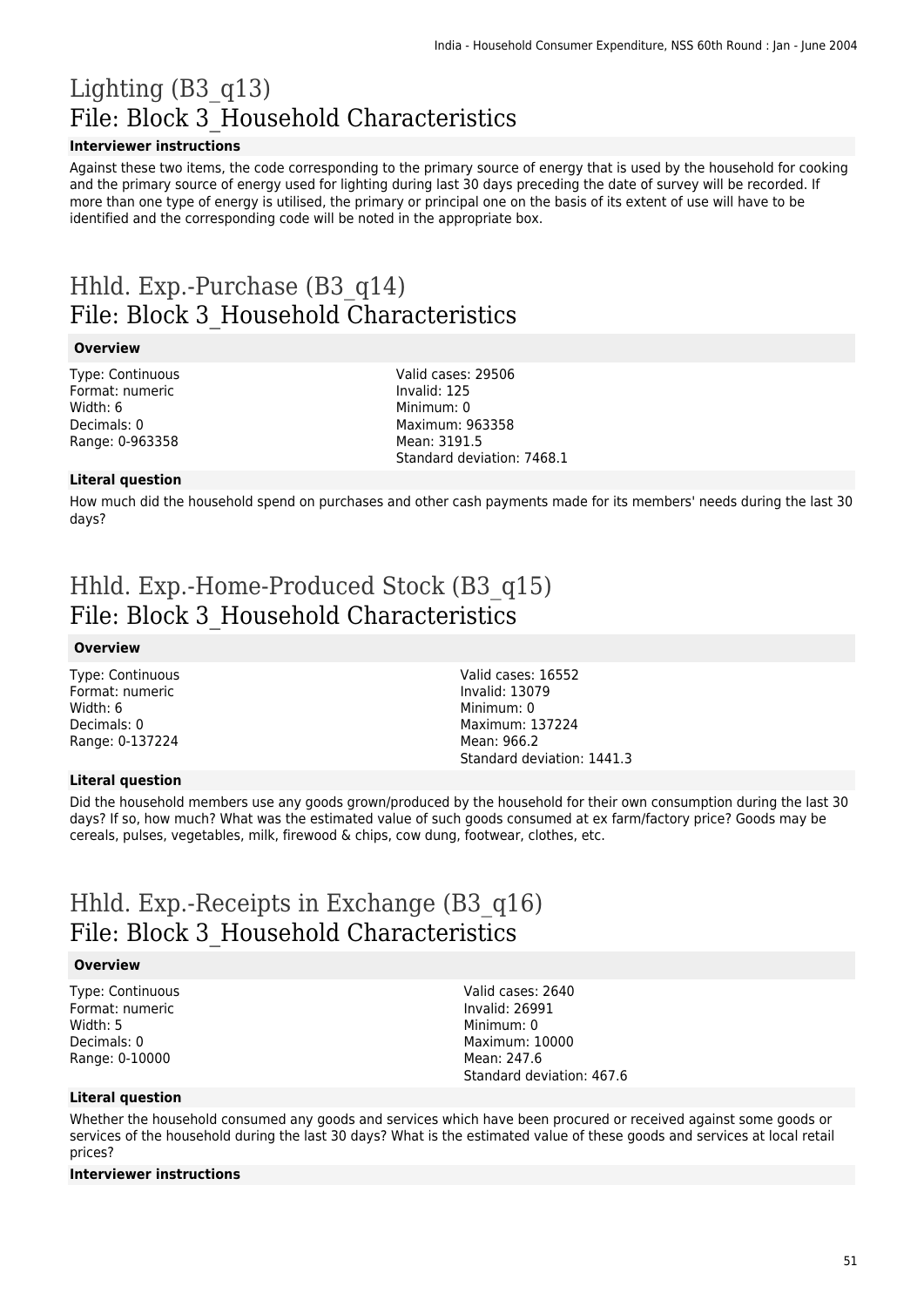# Hhld. Exp.-Receipts in Exchange (B3\_q16) File: Block 3\_Household Characteristics

For wage/salaried households such items may be perquisites like free electricity, free telephone services, free medical services, etc. Agricultural labourer may receive payments in kind such as in the form of crops/goods produced by the cultivator. A cultivator may make any payment for goods and services in terms of food grains, vegetables, etc. A barber may receive his payment in food grains, vegetables, etc. These are to be considered while recording information against this item.

# Hhld. Exp.-Gifts and Loans (B3\_q17) File: Block 3\_Household Characteristics

### **Overview**

Type: Continuous Format: numeric Width: 6 Decimals: 0 Range: 0-300000

Valid cases: 4190 Invalid: 25441 Minimum: 0 Maximum: 300000 Mean: 375.1 Standard deviation: 4745.5

### **Literal question**

Whether any goods and services were procured by way of gift or loan for household consumption during the last 30 days? What is the estimated value of these items at local retail prices? These items may be items of food, pan, tobacco and intoxicants, fuel and light, clothing and footwear.

# Hhld. Exp.-Free Collection (B3\_q18) File: Block 3\_Household Characteristics

### **Overview**

Type: Continuous Format: numeric Width: 5 Decimals: 0 Range: 0-40000

#### Valid cases: 12498 Invalid: 17133 Minimum: 0 Maximum: 40000 Mean: 195.7 Standard deviation: 537.9

### **Literal question**

Whether any item was procured by the household through free collection during the last 30 days for its consumption? What is the estimated value of these items at local retail prices? Normally, such items are firewood, cow dung, vegetables, honey or other forest products.

## Hhld. Exp.-Total (B3 q19) File: Block 3\_Household Characteristics

### **Overview**

Type: Continuous Format: numeric Width: 6 Decimals: 0 Range: 0-964508

Valid cases: 29598 Invalid: 33 Minimum: 0 Maximum: 964508 Mean: 3879.7 Standard deviation: 7880.8

#### **Interviewer instructions**

This will be obtained as the sum of items 14-18.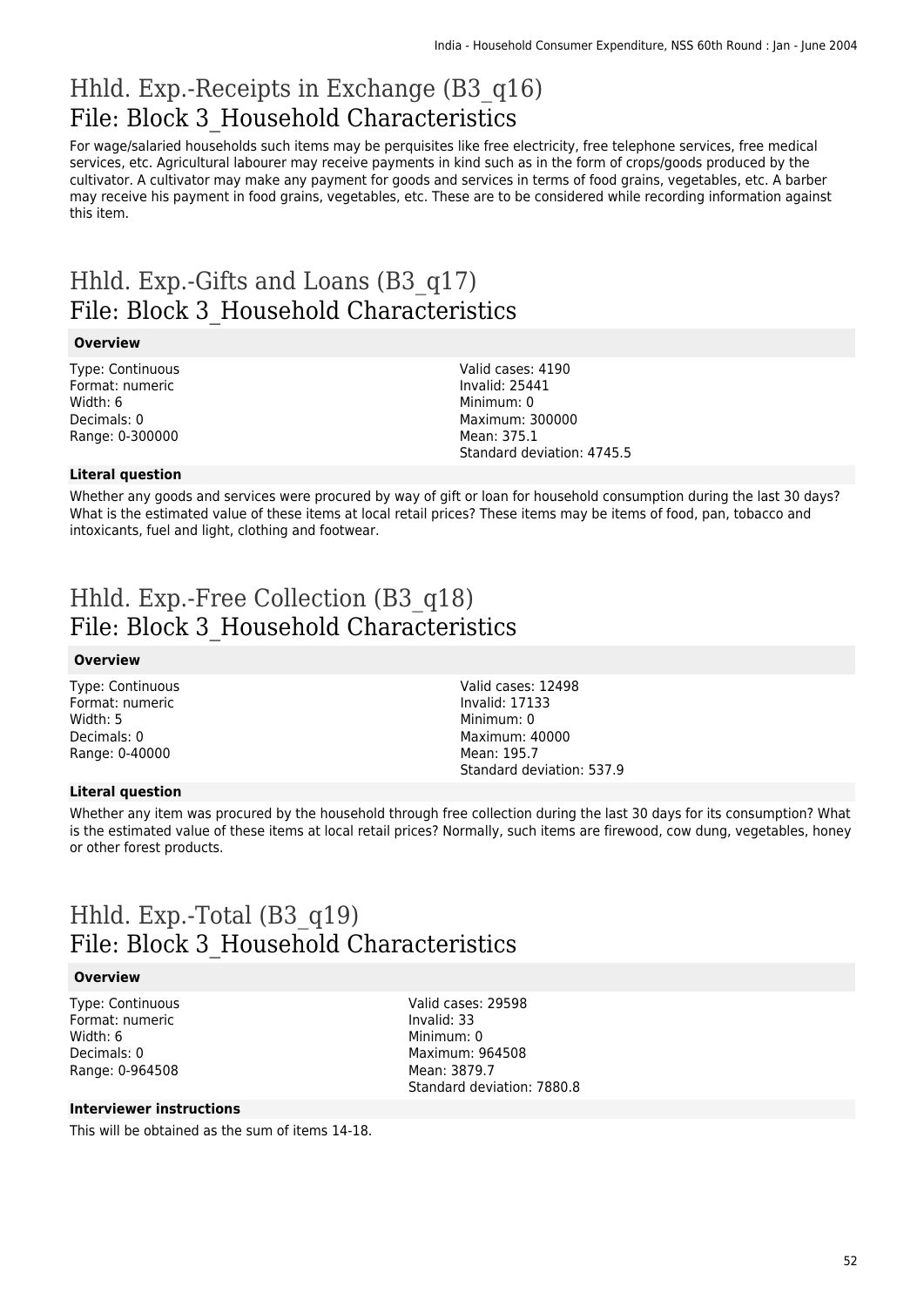# MPCE (Rs.0.00) (B3\_q20) File: Block 3\_Household Characteristics

### **Overview**

Type: Continuous Format: numeric Width: 8 Decimals: 2 Range: 41.95-38331.82 Valid cases: 29631 Invalid: 0 Minimum: 42 Maximum: 38331.8 Mean: 955 Standard deviation: 876.4

# Performed any ceremony? (B3\_q21) File: Block 3\_Household Characteristics

### **Overview**

Type: Discrete Format: character Width: 1

Valid cases: 29613 Invalid: 0

### **Description**

Ceremonies are frequently performed to solemnize some events of life such as birth, marriage, etc. There are also rites consequent upon the death of a person. Such ceremonies may be performed by household members as required under the social/religious customs without incurring expenditure for entertaining guests. On the other hand, some households may spend a considerable amount of money for entertaining guests with meals during these occasions. Only the latter type of ceremony, in other words, only those ceremonies on which guests are entertained with meals (not just snacks) will be considered for the purposes of item 15 as ceremonies performed. Even an occasion which is not a traditional occasion for celebration or social gathering will be considered a ceremony if meals are served to a large number of guests by the household.

#### **Literal question**

Did the household perform any ceremony during the last 30 days?

#### **Interviewer instructions**

If the household performs any ceremony during the last 30 days, then code '1' will be recorded against this item. Otherwise, '2' will be recorded.

### No. of meals served to outsiders (B3\_q22) File: Block 3\_Household Characteristics

#### **Overview**

Type: Continuous Format: numeric Width: 4 Decimals: 0

Valid cases: 20524 Invalid: 9107

#### **Literal question**

How many no. of meals were served to non-household members during the last 30 days?

#### **Interviewer instructions**

The total number of meals served to non-household members during the last 30 days will be recorded against this item.

### Purchase from Ration etc. (B3\_q23) File: Block 3\_Household Characteristics

#### **Overview**

Type: Discrete Format: character Width: 1 **Literal question**

Valid cases: 29601 Invalid: 0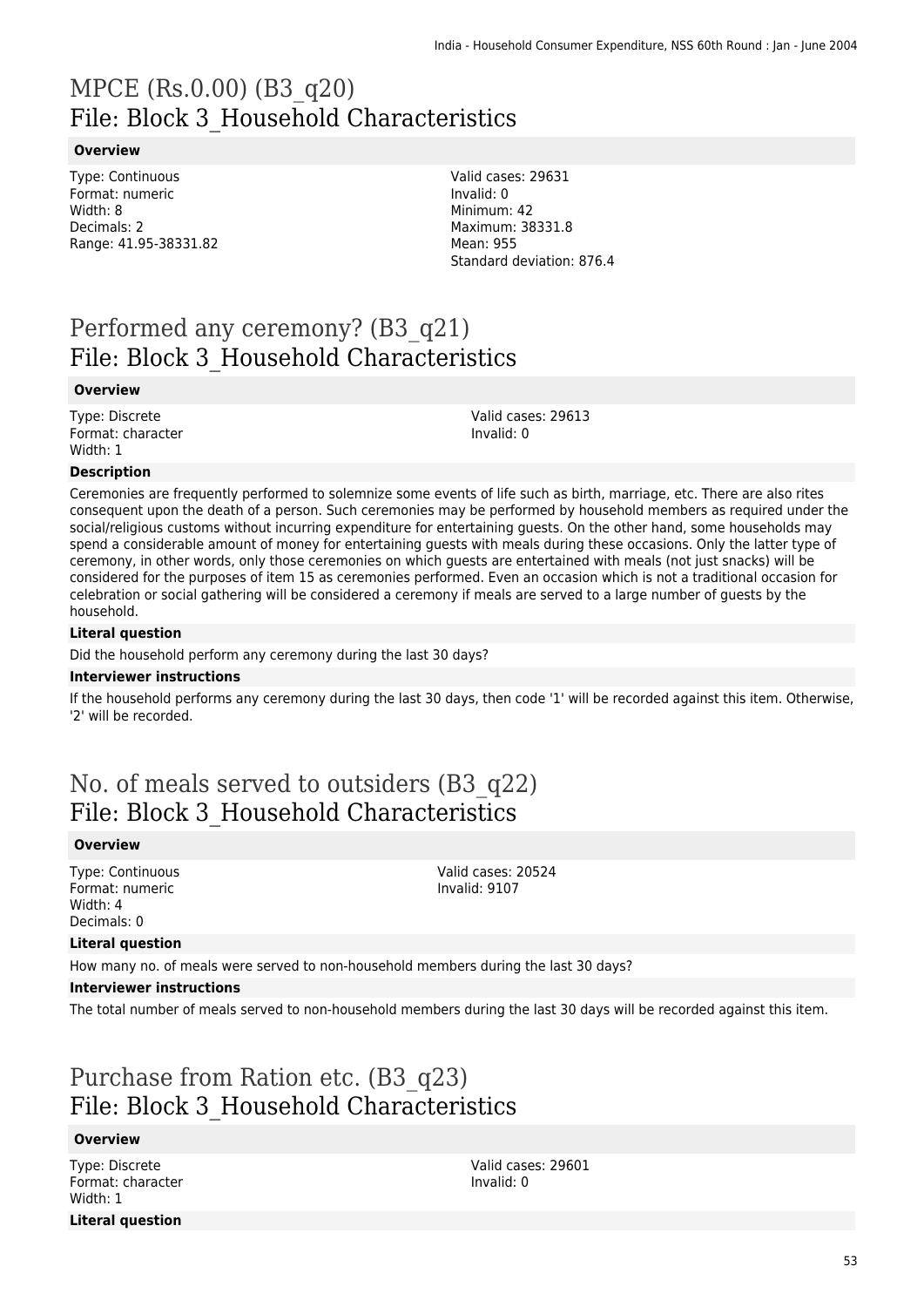# Purchase from Ration etc. (B3\_q23) File: Block 3\_Household Characteristics

Did the household purchase any cereal from ration/fair price shop during the last 30 days?

### **Interviewer instructions**

The answer against this question will be recorded in code. The codes are: yes-1, no-2. Purchase of food grains by workers from shops run by their employer at concessional or subsidised rates (this is prevalent, for example, in tea garden areas) will not be considered as purchase from ration/fair price shop.

# NSS (NSS) File: Block 3\_Household Characteristics

### **Overview**

Type: Discrete Format: character Width: 2

Valid cases: 29631 Invalid: 0

# NSC (NSC) File: Block 3\_Household Characteristics

### **Overview**

Type: Discrete Format: character Width: 2

Valid cases: 29631 Invalid: 0

# Multiplier (MLT) File: Block 3\_Household Characteristics

### **Overview**

Type: Continuous Format: numeric Width: 9 Decimals: 2 Range: 9.75-245916 Valid cases: 29631 Invalid: 0 Minimum: 9.8 Maximum: 245916 Mean: 13418.1 Standard deviation: 14333.4

## Sub sample Multiplier (Wgt\_SubSample) File: Block 3\_Household Characteristics

### **Overview**

Type: Continuous Format: numeric Width: 7 Decimals: 2 Range: 0.0975-2459.16 Valid cases: 29631 Invalid: 0 Minimum: 0.1 Maximum: 2459.2 Mean: 134.2 Standard deviation: 143.3

# Combined Multiplier (Wgt\_Combined) File: Block 3\_Household Characteristics

#### **Overview**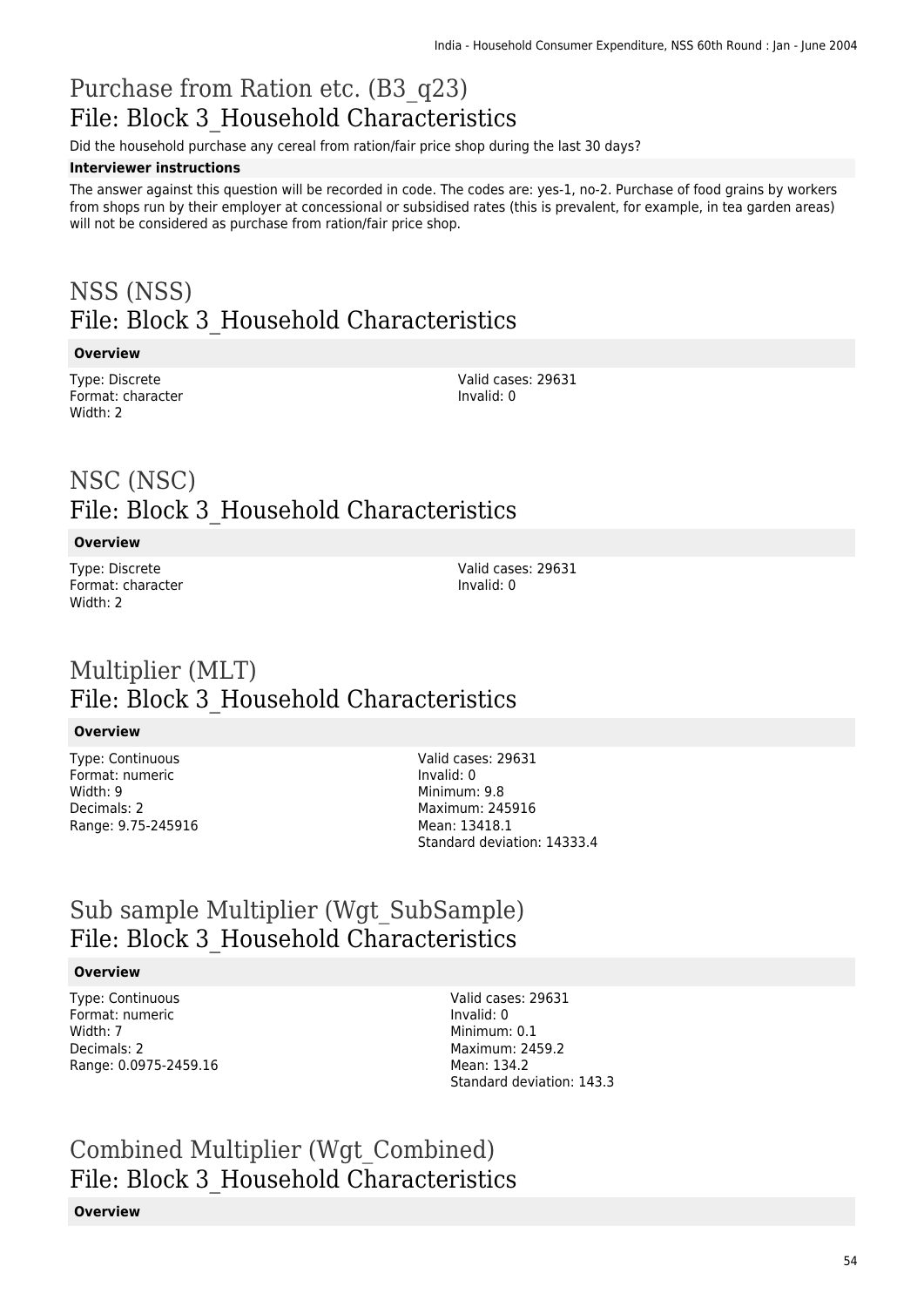# Combined Multiplier (Wgt\_Combined) File: Block 3\_Household Characteristics

Type: Continuous Format: numeric Width: 7 Decimals: 2 Range: 0.04875-1229.58

Valid cases: 29631 Invalid: 0 Minimum: 0 Maximum: 1229.6 Mean: 67.1 Standard deviation: 71.7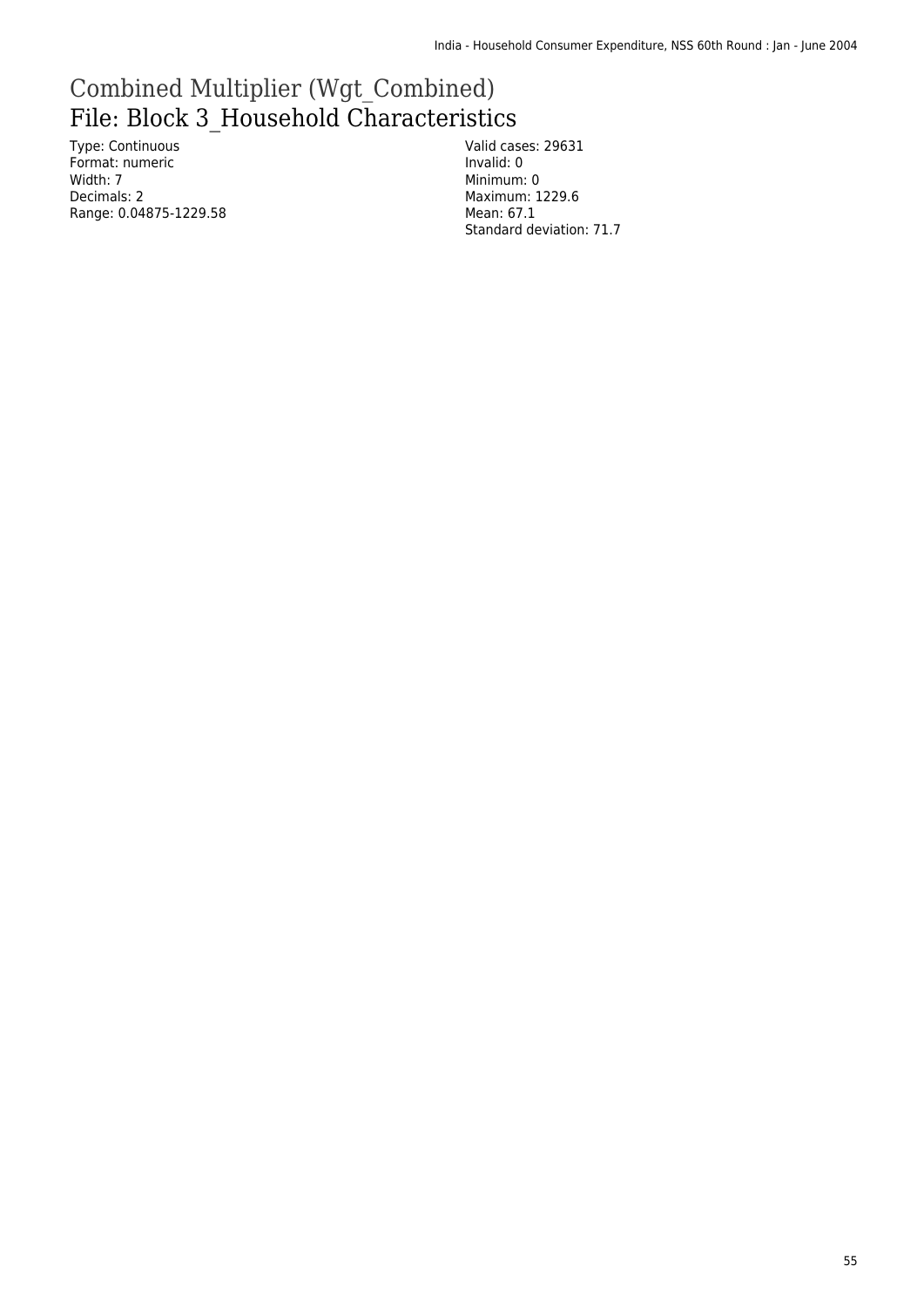### Primary key - unique identifier for a member in the household (Person\_key) File: Block 4\_Person records

### **Overview**

Type: Discrete Format: character Width: 12

Valid cases: 152669 Invalid: 0

## Key to identify a household (HHID) File: Block 4\_Person records

### **Overview**

Type: Discrete Format: character Width: 10

Valid cases: 152669 Invalid: 0

# Centre code,Round,Shift (CentreCodeRoundShift) File: Block 4\_Person records

### **Overview**

Type: Discrete Format: character Width: 3

Valid cases: 152669 Invalid: 0

# LOT/FSU number (Vill\_Blk\_Slno) File: Block 4\_Person records

### **Overview**

Type: Discrete Format: character Width: 5

Valid cases: 152669 Invalid: 0

Valid cases: 152669

Invalid: 0

### **Description**

The first-stage units are census villages in the rural sector and the NSSO urban frame survey (UFS) blocks in the urban sector. This variable indicates the serial number assigned to such units.

## Round (Round) File: Block 4\_Person records

#### **Overview**

Type: Discrete Format: character Width: 2

#### **Description**

Indicates the NSS round number of this survey.

### Schedule Number (ScheduleNumber) File: Block 4\_Person records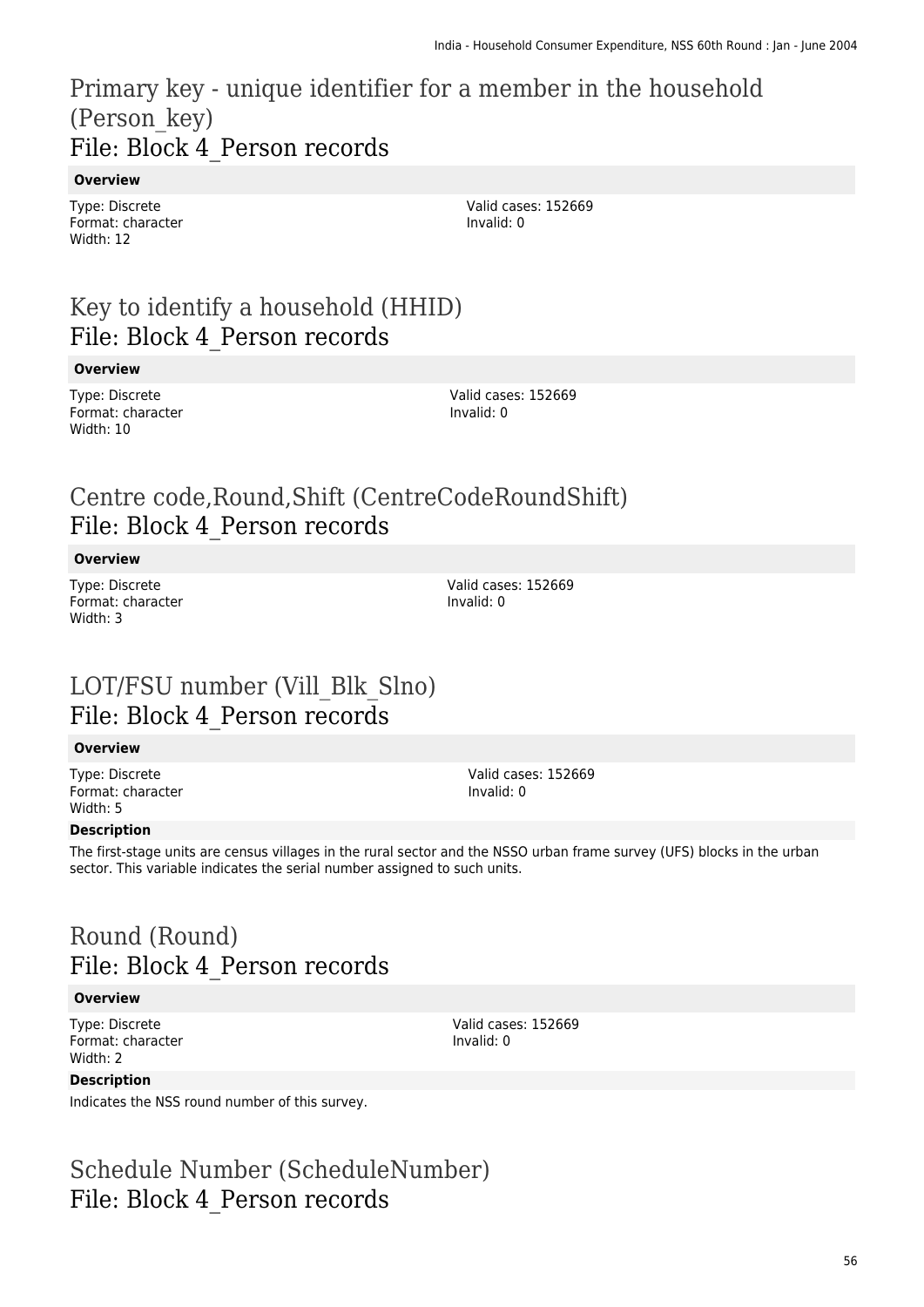# Schedule Number (ScheduleNumber) File: Block 4\_Person records

### **Overview**

Type: Discrete Format: character Width: 3

### **Description**

Indicates the schedule number of this survey.

# Schedule Type (ScheduleType) File: Block 4\_Person records

#### **Overview**

Type: Discrete Format: character Width: 1

Valid cases: 152669 Invalid: 0

Valid cases: 152669

Invalid: 0

# Sample (Sample) File: Block 4\_Person records

### **Overview**

Type: Discrete Format: character Width: 1

Valid cases: 152669 Invalid: 0

Valid cases: 152669

Invalid: 0

### Sector (Sector) File: Block 4\_Person records

### **Overview**

Type: Discrete Format: character Width: 1

#### **Description**

Sector : A word used for the rural-urban demarcation.

## State-Region (St\_Region) File: Block 4\_Person records

#### **Overview**

Type: Discrete Format: character Width: 3

Valid cases: 152669 Invalid: 0

### **Description**

Regions are hierarchical domains of study below the level of State/ Union Territory in the NSS.

State (State) File: Block 4\_Person records

57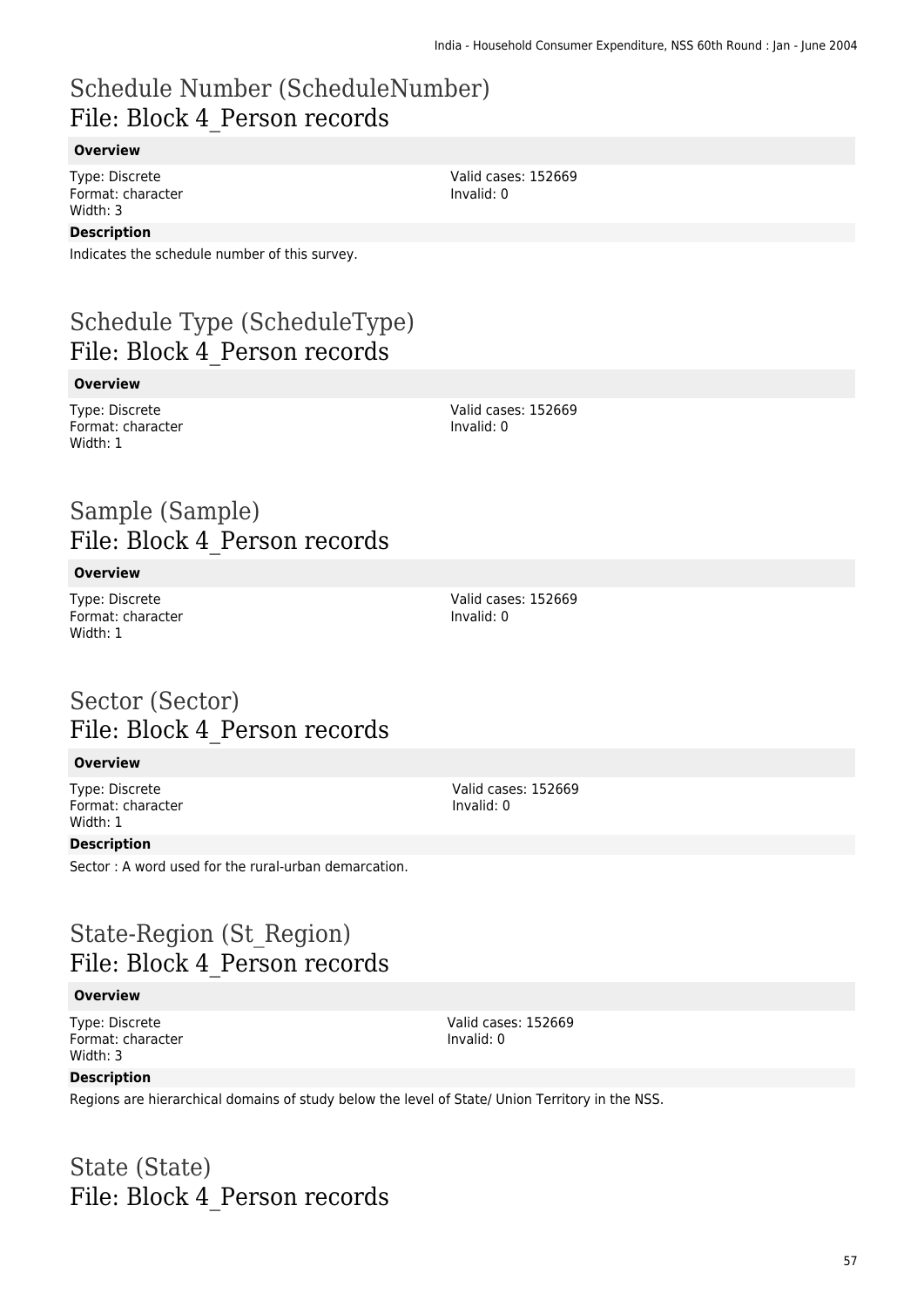# State (State) File: Block 4\_Person records

### **Overview**

Type: Discrete Format: character Width: 2

Valid cases: 152669 Invalid: 0

# District (District) File: Block 4\_Person records

### **Overview**

Type: Discrete Format: character Width: 2

Valid cases: 152669 Invalid: 0

# Stratum Number (Stratum) File: Block 4\_Person records

### **Overview**

Type: Discrete Format: character Width: 2

### **Description**

Within each district of a State/ UT, two basic strata were formed: (i) rural stratum comprising of all rural areas of the district and (ii) urban stratum comprising of all the urban areas of the district.

# Sub-Round (SubRound) File: Block 4\_Person records

#### **Overview**

Type: Discrete Format: character Width: 1

Valid cases: 152669 Invalid: 0

### **Description**

The survey period of six months of this round was divided into two sub-rounds of three months duration. Equal number of sample villages and blocks were allotted for survey in each of these sub-rounds.

# Sub-Sample (SubSample) File: Block 4\_Person records

### **Overview**

Type: Discrete Format: character Width: 1

### **Description**

Valid cases: 152669 Invalid: 0

Valid cases: 152669 Invalid: 0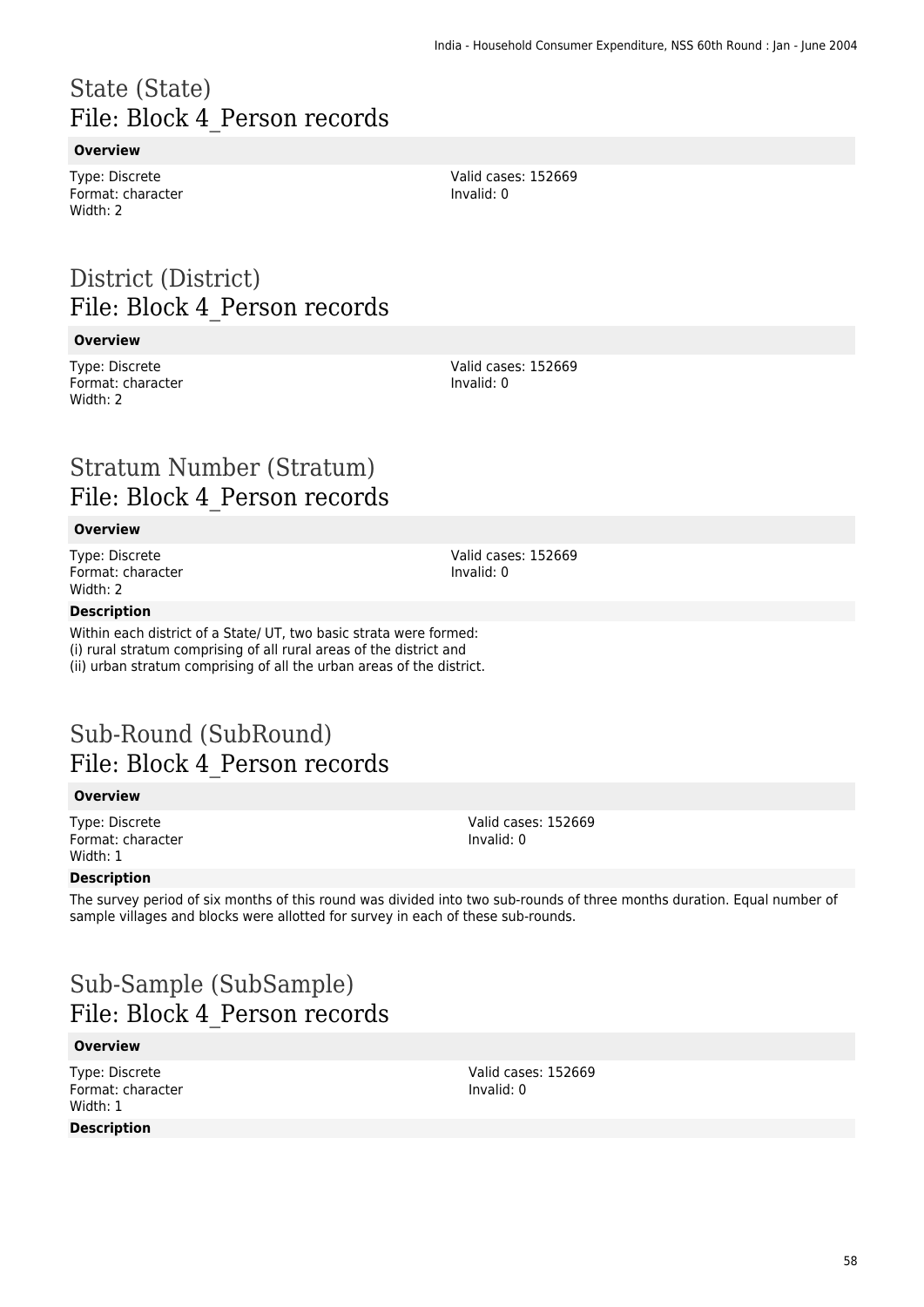# Sub-Sample (SubSample) File: Block 4\_Person records

An important feature of the NSS sampling design is that the total sample of first stage units is drawn in the form of two or more independent and parallel samples, termed as interpenetrating sub-samples. Each sub- sample is drawn by the same sampling scheme and is capable of providing valid estimates of the population parameters. The comparison of sub-sample wise estimates shows the margin of uncertainty associated with the combined sample estimate.

Interpenetrating sub-samples have been used in NSS (i) to obtain valid estimates from each sub-round (season) of the survey round, and (ii) to ensure that Central and State samples for any State/ UT cover independent and equally valid samples of units.

The samples surveyed by the NSSO staff are termed as Central sample and the matched samples surveyed by State Government staff are termed as State sample.

# FOD Sub-Region (FODSubRegion) File: Block 4\_Person records

### **Overview**

Type: Discrete Format: character Width: 4

Valid cases: 152669 Invalid: 0

# Hamlet-Group/Sub-Block no. (HamletGroup\_SubBlkNo) File: Block 4\_Person records

### **Overview**

Type: Discrete Format: character Width: 1

Valid cases: 152669 Invalid: 0

### Second Stage Stratum (Stage2\_Stratum) File: Block 4\_Person records

### **Overview**

Type: Discrete Format: character Width: 1

Valid cases: 152669 Invalid: 0

## HHS No. (Hhold\_no) File: Block 4\_Person records

### **Overview**

Type: Discrete Format: character Width: 2

Valid cases: 152669 Invalid: 0

# Level (Lvl) File: Block 4\_Person records

**Overview**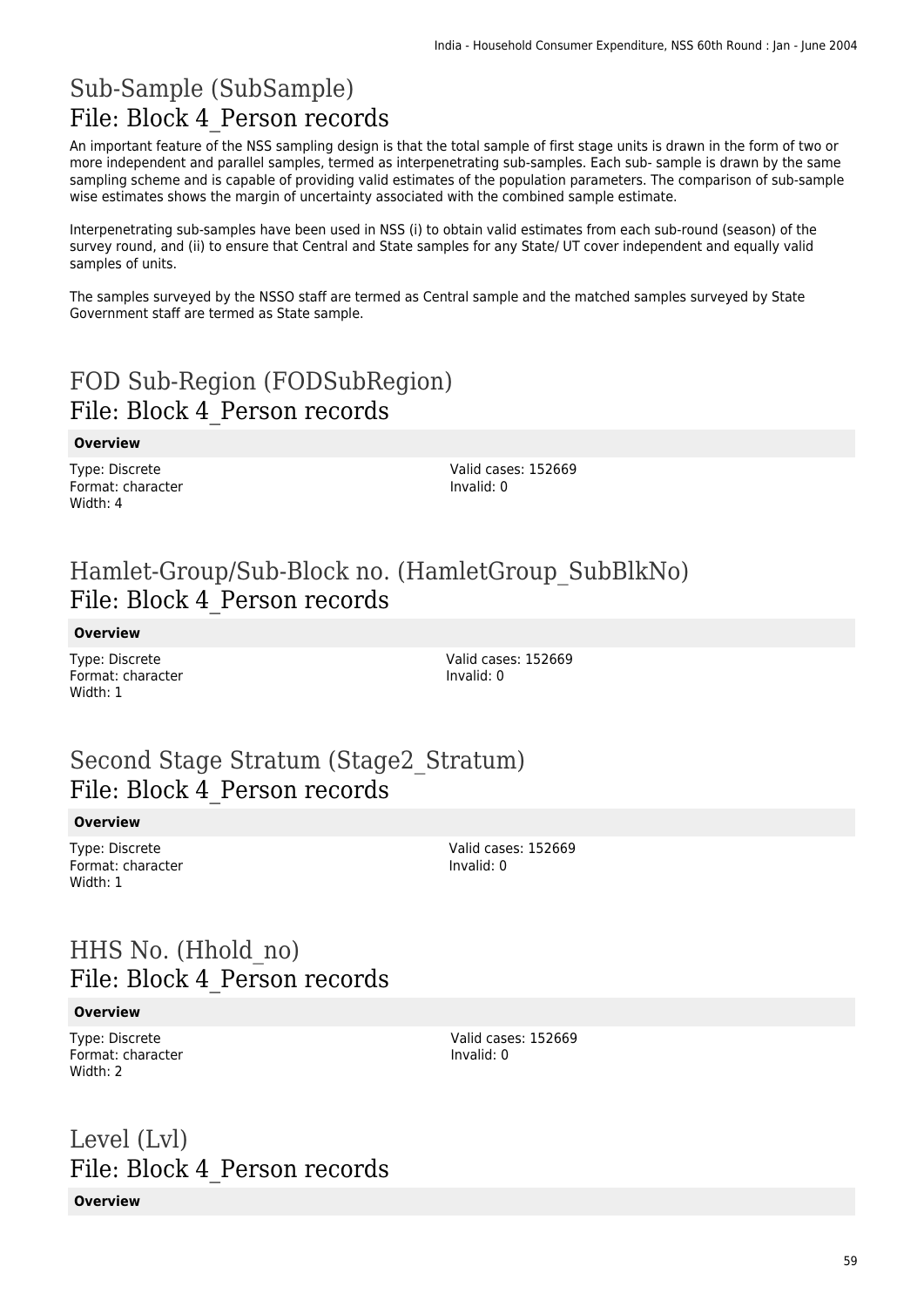# Level (Lvl) File: Block 4\_Person records

Type: Discrete Format: character Width: 2

Valid cases: 152669 Invalid: 0

# Person Srl No. (B4\_q1) File: Block 4\_Person records

### **Overview**

Type: Discrete Format: character Width: 2

#### **Interviewer instructions**

All the members of the sample household will be listed in block 4 using a continuous serial number in column (1). In the list, the head of the household will appear first followed by head's spouse, the first son, first son's wife and their children, second son, second son's wife and their children and so on. After the sons are enumerated, the daughters will be listed followed by other relations, dependants, servants, etc.

### Relation (B4\_q3) File: Block 4\_Person records

#### **Overview**

Type: Discrete Format: character Width: 1

#### **Literal question**

What is your relation to head of the household?

#### **Interviewer instructions**

The family relationship of each member of the household with the head of the household (for the head, the relationship is 'self') expressed in terms of specified codes will be recorded in this column.

### Sex  $(B4q4)$ File: Block 4\_Person records

#### **Overview**

Type: Discrete Format: character Width: 1

Valid cases: 152669 Invalid: 0

Valid cases: 152669

Invalid: 0

### **Literal question**

Sex of the member

#### **Interviewer instructions**

For each and every member of the household, sex in terms of the code (male-1, female-2) will be recorded in this column. For eunuch, code '1' will be recorded.

## Age (B4\_q5) File: Block 4\_Person records

#### **Overview**

Valid cases: 152669 Invalid: 0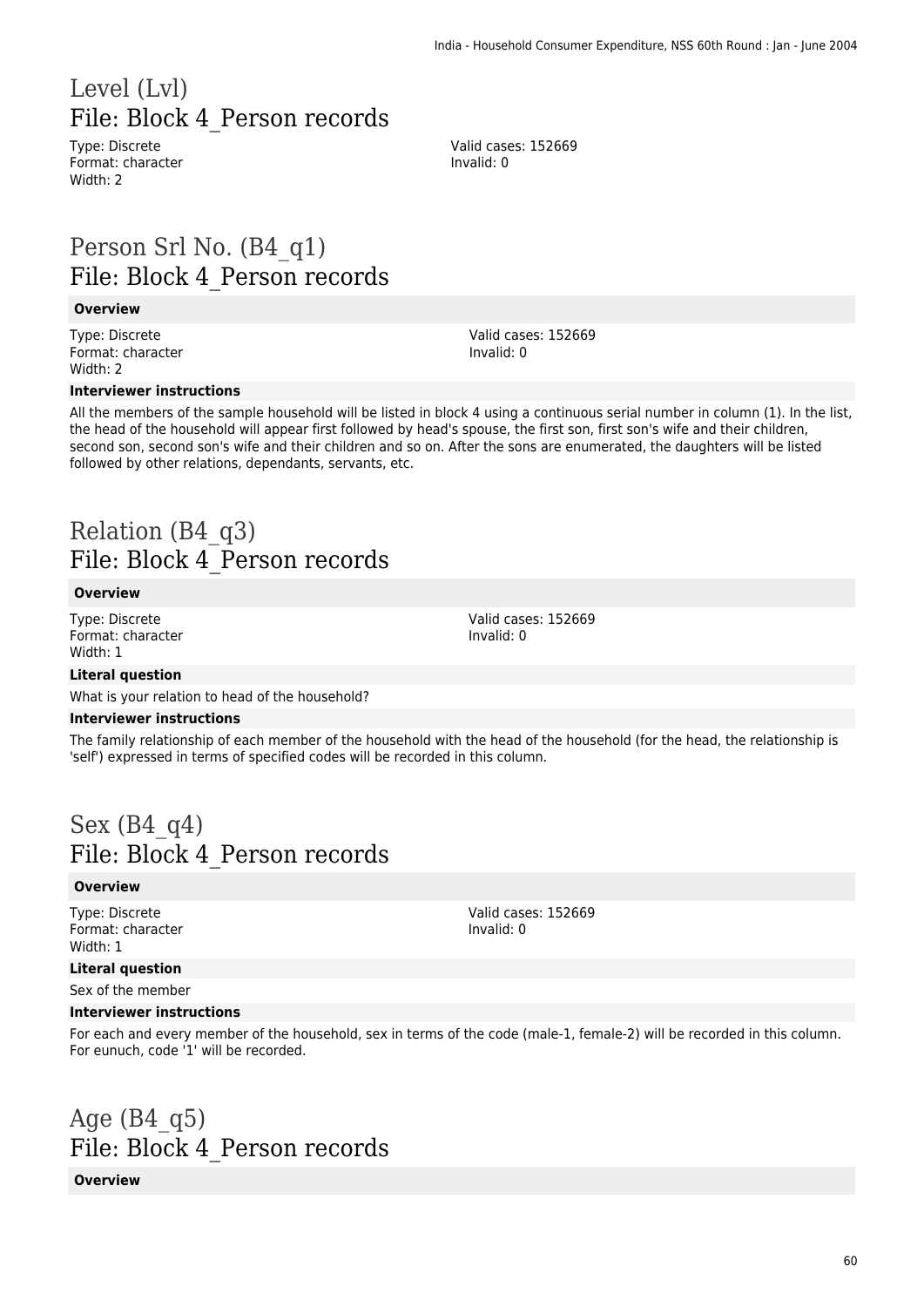# Age (B4\_q5) File: Block 4\_Person records

Type: Continuous Format: numeric Width: 3 Decimals: 0 Range: 0-282

#### **Literal question**

Age of the member

#### **Interviewer instructions**

The age in completed years of all the members listed will be ascertained and recorded in this column. For infants below one year of age, '0' will be entered. As a departure from earlier rounds, the age above 99 will be recorded in three digits.

# Marital Status (B4\_q6) File: Block 4\_Person records

#### **Overview**

Type: Discrete Format: character Width: 1

Valid cases: 152647 Invalid: 0

Valid cases: 152354

Invalid: 0

Valid cases: 152669

Standard deviation: 19.3

Invalid: 0 Minimum: 0 Maximum: 282 Mean: 27.2

#### **Literal question**

Marital status of the member

#### **Interviewer instructions**

The marital status of each member will be recorded in terms of the specified code in this column.

# Education (B4 $q7$ ) File: Block 4\_Person records

#### **Overview**

Type: Discrete Format: character Width: 2

#### **Literal question**

Education of the member

#### **Interviewer instructions**

Information regarding the level of general education attained by the members of the household listed will be recorded in this column in terms of the specified codes. For the purpose of making entries in this column, only the course successfully completed will be considered. For instance, for a person who has studied up to say, first year B.A., his/her educational attainment will be considered as higher secondary (code 07). For a person who has studied up to 12th standard but has not appeared for the final examination or has failed, his/her educational attainment will be considered under 'secondary' (code 06).

## Days Stayed away (B4\_q8) File: Block 4\_Person records

#### **Overview**

Type: Continuous Format: numeric Width: 2 Decimals: 0 Range: 0-30

Valid cases: 38178 Invalid: 114491 Minimum: 0 Maximum: 30 Mean: 2 Standard deviation: 5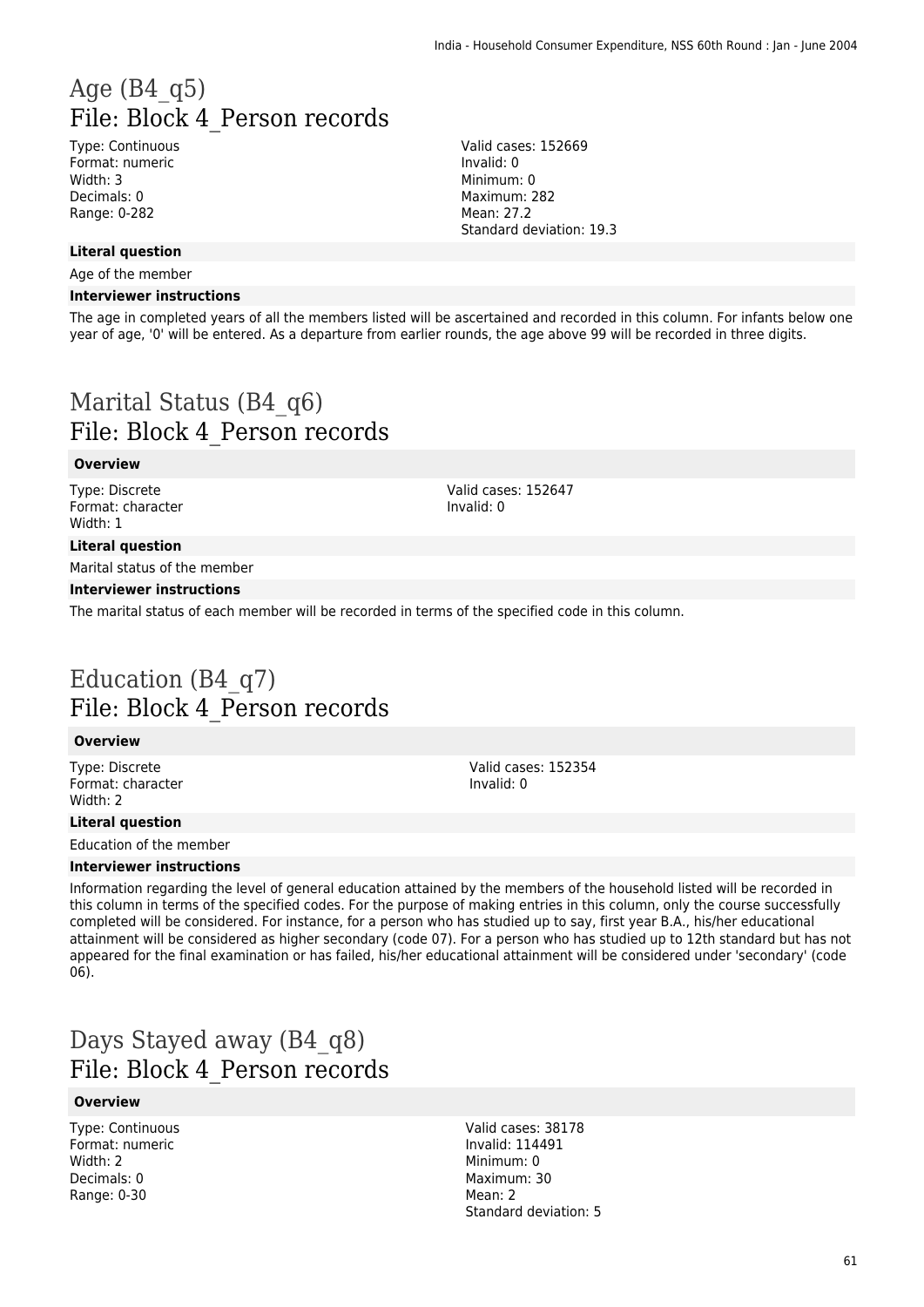# Days Stayed away (B4\_q8) File: Block 4\_Person records

### **Literal question**

How many days a member has stayed away from the household?

#### **Interviewer instructions**

The number of days for which the member 'stayed away from home' during the 30 days preceding the date of enquiry should be recorded here. A continuous absence from home for 24 hours will be reckoned as a 'day stayed away'. That is, the entry will be made in completed number of days and any fraction of a day will be ignored. The location of the place where the person stayed, having been away from his/her own household, may also be within the same village/town and staying away will not only mean physical absence but also non-participation in food consumption from his/her own household. For example, if a member stayed away for two days, but consumed food prepared at home during these two days, then that member will not be considered for this item as staying away. For members who did not stay away for even 1 day during the last 30 days, zero (0) will be recorded.

# No. of Meals per day (B4\_q9) File: Block 4\_Person records

#### **Overview**

Type: Continuous Format: numeric Width: 1 Decimals: 0 Range: 0-3

Valid cases: 152426 Invalid: 243 Minimum: 0 Maximum: 3 Mean: 2.4 Standard deviation: 0.6

#### **Description**

A 'meal' is composed of one or more readily eatable (generally cooked) items of food, the usually major constituent of which is cereals. The meals consumed by a person twice or thrice a day provide him/her the required energy (calorie) and other nutrients for living and for pursuing his/her normal avocations. A 'meal', as opposed to 'snacks', 'nashta' or 'high tea', contains larger quantum and variety of food. In rare cases, a full meal may contain larger quantity of non-cereal food. Even then, if the quantum of food in a plate is heavy as a meal, the contents of the food plate will also be considered as a 'meal'. Sometimes the contents of a 'nashta' may not be very different from the contents of a 'meal'. The difference in quantity will therefore be the guiding factor for deciding whether the plate is to be labelled as a 'meal' or a 'nashta'.

#### **Literal question**

How many meals do you usually take in a day?

#### **Interviewer instructions**

The number of meals consumed by a person is usually reported as 2 or 3. In rare cases, one may come across a person who may be taking food only once in a day or more than three times a day. While in the former case the number of meals for the person will be 1 per day, in the latter case, however, only 3 should be entered. That is, in this column, the recorded number of meals taken in a day, even if it is reported to be higher, should not exceed 3. A breast-fed baby does not directly share the food consumed by members of the household. Hence for such babies the entry in this column will be '0'.

# Meals (School) (B4\_q10) File: Block 4\_Person records

#### **Overview**

Type: Continuous Format: numeric Width: 2 Decimals: 0 Range: 0-90

Valid cases: 20865 Invalid: 131804 Minimum: 0 Maximum: 90 Mean: 2 Standard deviation: 6.6

#### **Literal question**

If you or any member of the household take meals free of cost from school, balwadi etc, then how many such meals are taken in a day?

#### **Interviewer instructions**

Columns (10), (11) and (12) pertain to meals taken away from home without payment.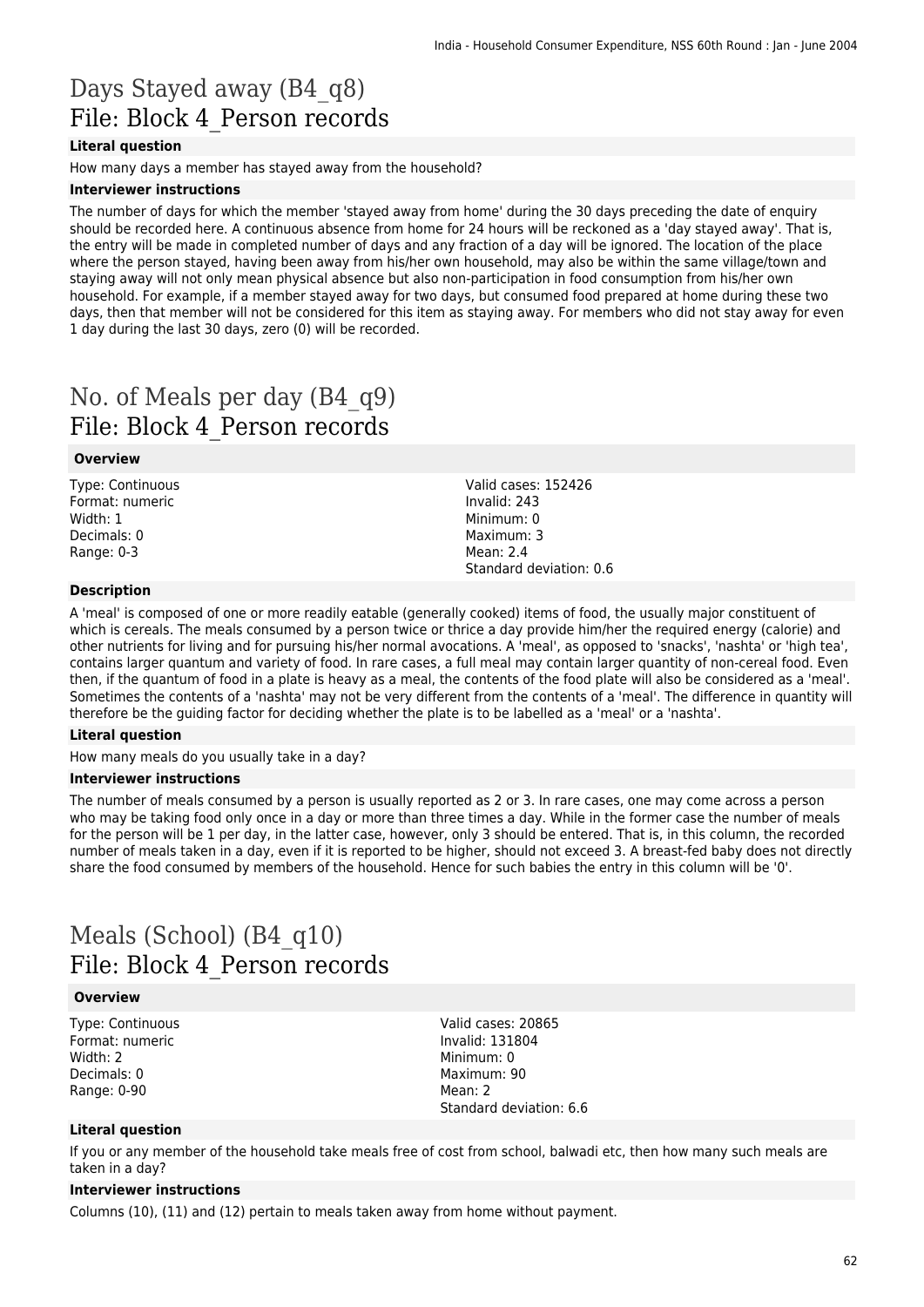# Meals (Employer) (B4\_q11) File: Block 4\_Person records

### **Overview**

Type: Continuous Format: numeric Width: 2 Decimals: 0 Range: 0-90

Valid cases: 19424 Invalid: 133245 Minimum: 0 Maximum: 90 Mean: 0.7 Standard deviation: 5.7

### **Literal question**

If you or any member of the household take meals free of cost from employer, then how many such meals do you take in a day?

#### **Interviewer instructions**

Columns (10), (11) and (12) pertain to meals taken away from home without payment.

## Meals (Others) (B4\_q12) File: Block 4\_Person records

### **Overview**

Type: Continuous Format: numeric Width: 2 Decimals: 0 Range: 0-90

Valid cases: 29744 Invalid: 122925 Minimum: 0 Maximum: 90 Mean: 5.2 Standard deviation: 12.5

#### **Literal question**

If you or any member of the household take meals free of cost from others, then how many such meals do you take in a day?

### **Interviewer instructions**

Columns (10), (11) and (12) pertain to meals taken away from home without payment.

### Meals (Payment) (B4\_q13) File: Block 4\_Person records

#### **Overview**

Type: Continuous Format: numeric Width: 2 Decimals: 0 Range: 0-90

Valid cases: 22189 Invalid: 130480 Minimum: 0 Maximum: 90 Mean: 2.7 Standard deviation: 10.6

#### **Literal question**

If you or any member of the household take meals away from home on payment, then how many such meals do you take?

Meals(At Home) (B4\_q14) File: Block 4\_Person records

#### **Overview**

63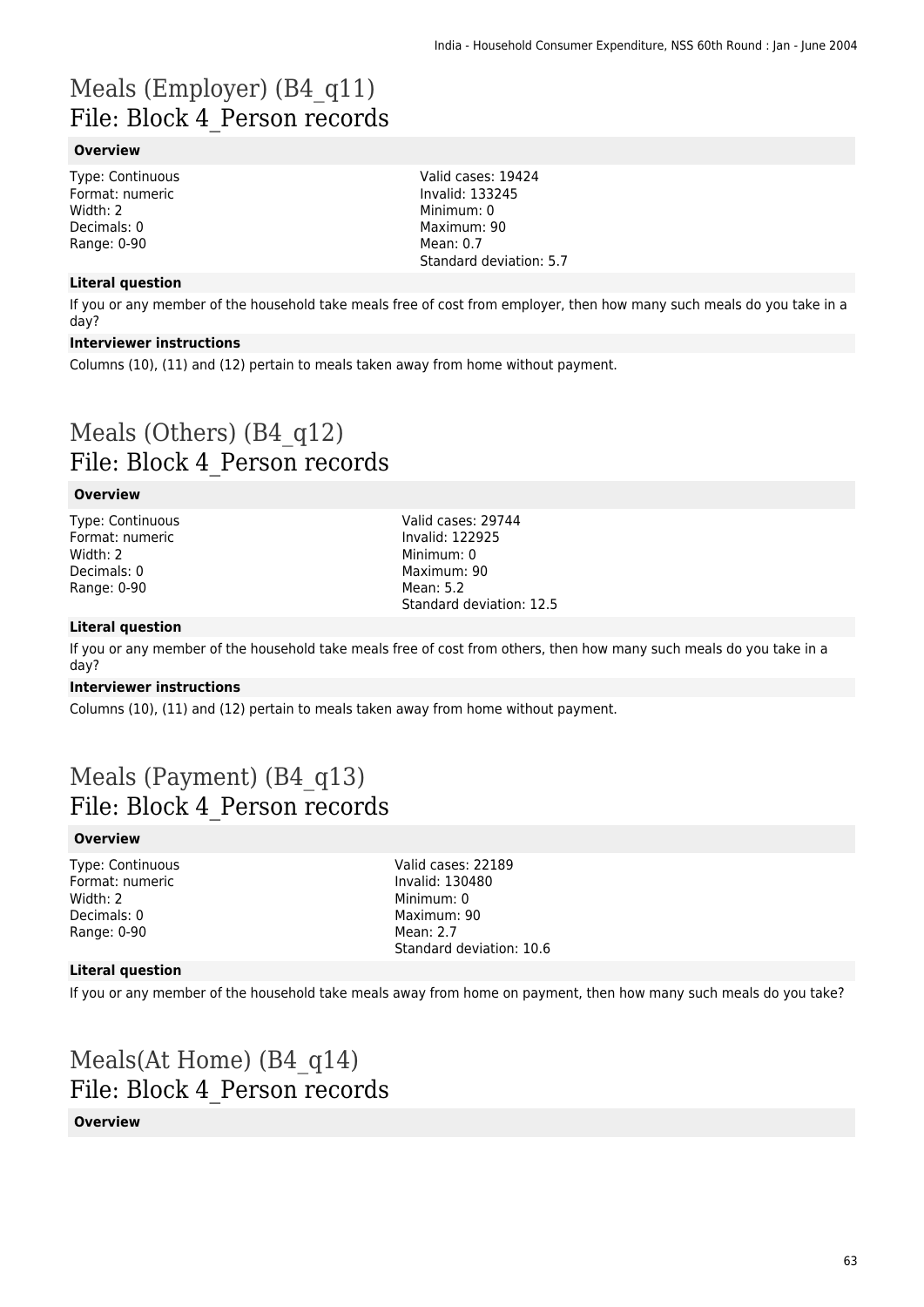# Meals(At Home) (B4\_q14) File: Block 4\_Person records

Type: Continuous Format: numeric Width: 2 Decimals: 0 Range: 0-99

### **Literal question**

How many meals are taken at home in a day?

## NSS (NSS) File: Block 4\_Person records

#### **Overview**

Type: Discrete Format: character Width: 2

Minimum: 0 Maximum: 99 Mean: 71.1 Standard deviation: 18

Valid cases: 151645 Invalid: 1024

> Valid cases: 152669 Invalid: 0

### NSC (NSC) File: Block 4\_Person records

#### **Overview**

Type: Discrete Format: character Width: 2

Valid cases: 152669 Invalid: 0

## Multiplier (MLT) File: Block 4\_Person records

#### **Overview**

Type: Continuous Format: numeric Width: 9 Decimals: 2 Range: 9.75-245916 Valid cases: 152669 Invalid: 0 Minimum: 9.8 Maximum: 245916 Mean: 12746.7 Standard deviation: 13853.8

# Sub sample Multiplier (Wgt\_SubSample) File: Block 4\_Person records

### **Overview**

Type: Continuous Format: numeric Width: 7 Decimals: 2 Range: 0.0975-2459.16 Valid cases: 152669 Invalid: 0 Minimum: 0.1 Maximum: 2459.2 Mean: 127.5 Standard deviation: 138.5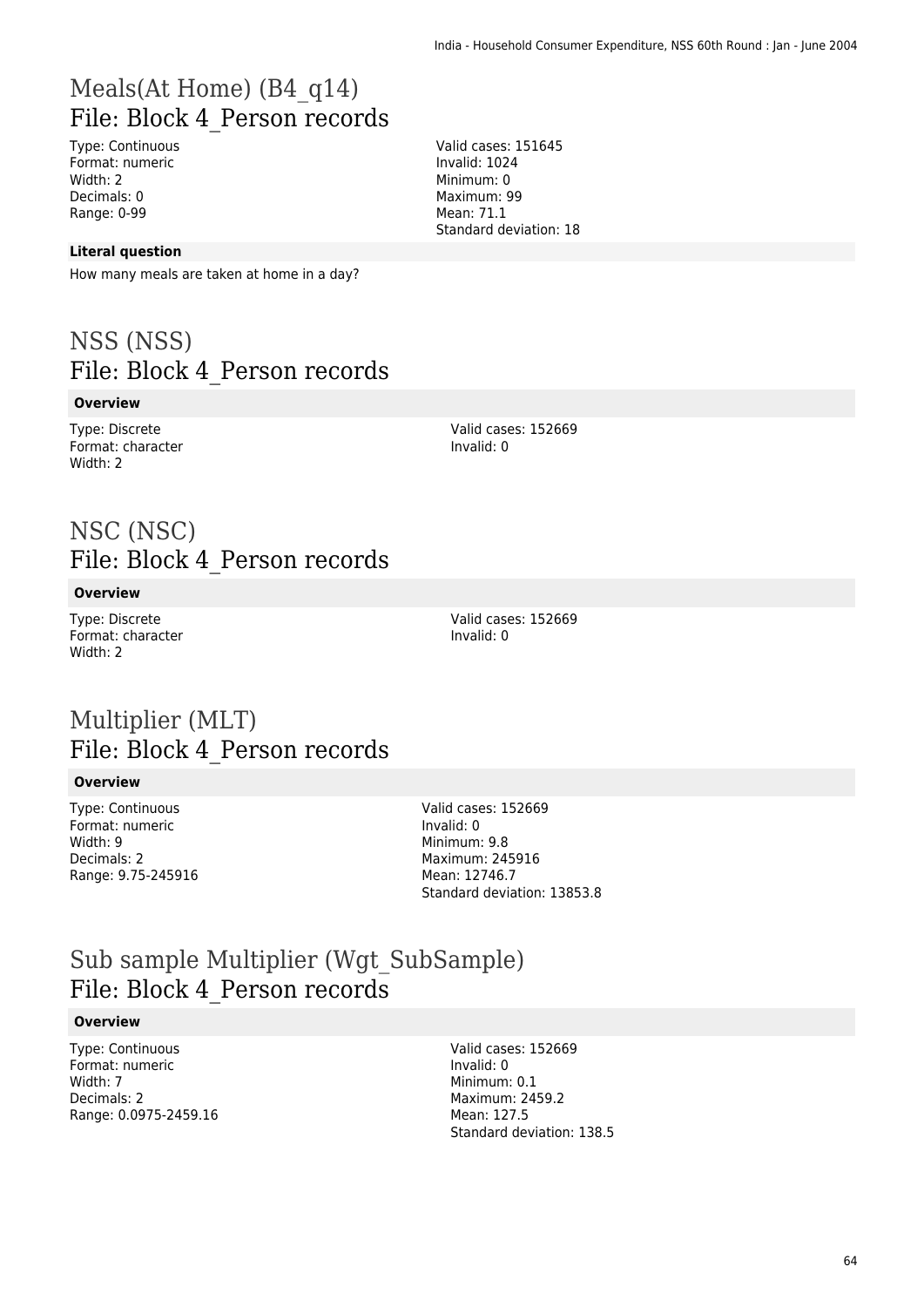# Combined Multiplier (Wgt\_Combined) File: Block 4\_Person records

### **Overview**

Type: Continuous Format: numeric Width: 7 Decimals: 2 Range: 0.04875-1229.58

Valid cases: 152669 Invalid: 0 Minimum: 0 Maximum: 1229.6 Mean: 63.7 Standard deviation: 69.3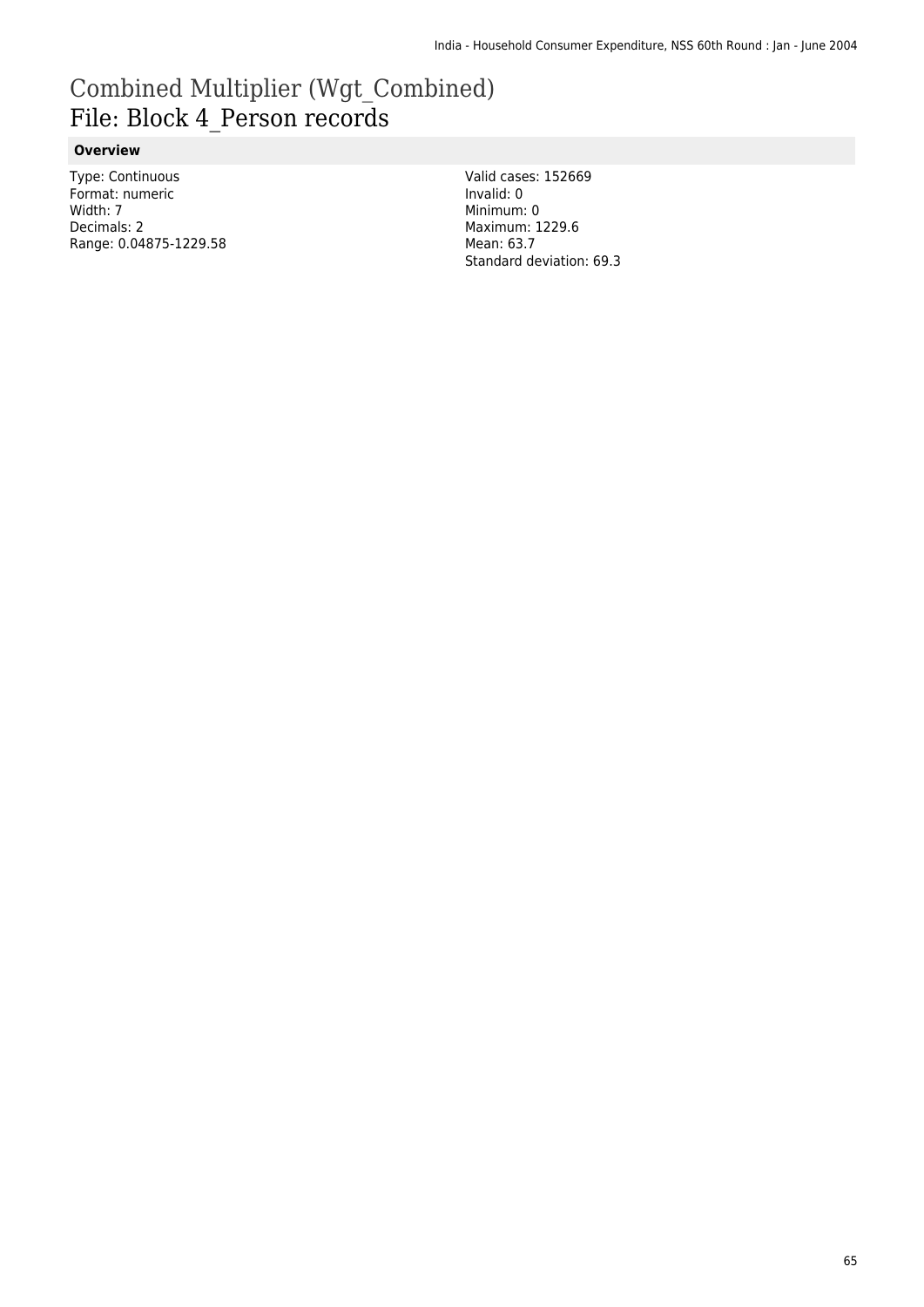# Key to identify a household (HHID) File: Block 5 Monthly household expenditure on cereals, pulses, milk, sugar and salt

### **Overview**

Type: Discrete Format: character Width: 10

Valid cases: 395840 Invalid: 0

# Centre code,Round,Shift (CentreCodeRoundShift) File: Block 5 Monthly household expenditure on cereals, pulses, milk, sugar and salt

### **Overview**

Type: Discrete Format: character Width: 3

Valid cases: 395840 Invalid: 0

# LOT/FSU number (Vill\_Blk\_Slno) File: Block 5 Monthly household expenditure on cereals, pulses, milk, sugar and salt

### **Overview**

Type: Discrete Format: character Width: 5

Valid cases: 395840 Invalid: 0

### **Description**

The first-stage units are census villages in the rural sector and the NSSO urban frame survey (UFS) blocks in the urban sector. This variable indicates the serial number assigned to such units.

# Round (Round) File: Block 5 Monthly household expenditure on cereals, pulses, milk, sugar and salt

### **Overview**

Type: Discrete Format: character Width: 2

### **Description**

Indicates the NSS round number of this survey.

# Schedule Number (ScheduleNumber) File: Block 5 Monthly household expenditure on cereals, pulses, milk, sugar and salt

### **Overview**

Type: Discrete Format: character Width: 3

Valid cases: 395840 Invalid: 0

Valid cases: 395840

Invalid: 0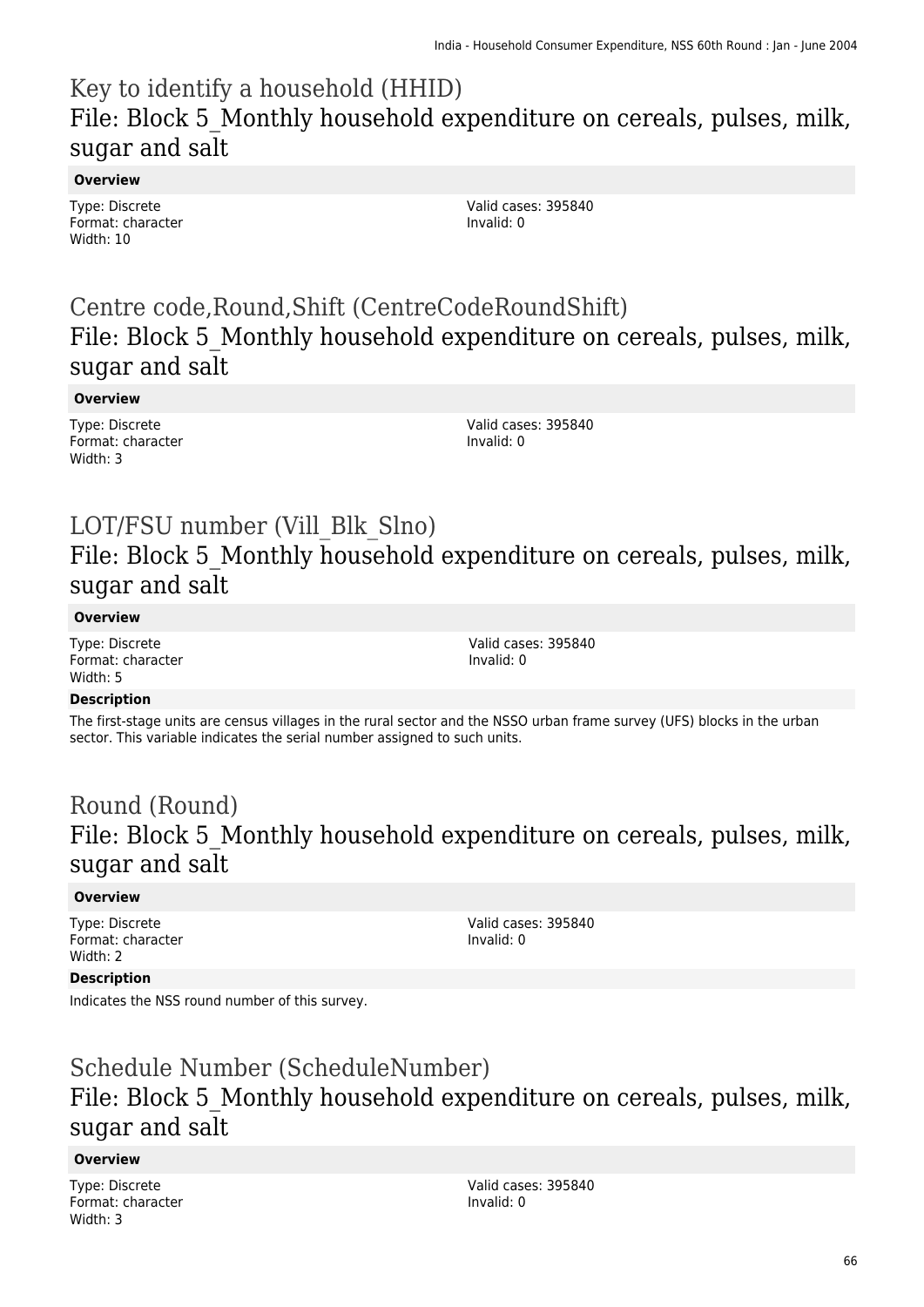# Schedule Number (ScheduleNumber)

# File: Block 5 Monthly household expenditure on cereals, pulses, milk, sugar and salt

**Description**

Indicates the schedule number of this survey.

# Schedule Type (ScheduleType) File: Block 5 Monthly household expenditure on cereals, pulses, milk, sugar and salt

### **Overview**

Type: Discrete Format: character Width: 1

Valid cases: 395840 Invalid: 0

# Sample (Sample) File: Block 5 Monthly household expenditure on cereals, pulses, milk, sugar and salt

### **Overview**

Type: Discrete Format: character Width: 1

Valid cases: 395840 Invalid: 0

# Sector (Sector) File: Block 5 Monthly household expenditure on cereals, pulses, milk, sugar and salt

### **Overview**

Type: Discrete Format: character Width: 1

Valid cases: 395840 Invalid: 0

### **Description**

Sector : A word used for the rural-urban demarcation.

# State-Region (St\_Region) File: Block 5 Monthly household expenditure on cereals, pulses, milk, sugar and salt

### **Overview**

Type: Discrete Format: character Width: 3

Valid cases: 395840 Invalid: 0

### **Description**

Regions are hierarchical domains of study below the level of State/ Union Territory in the NSS.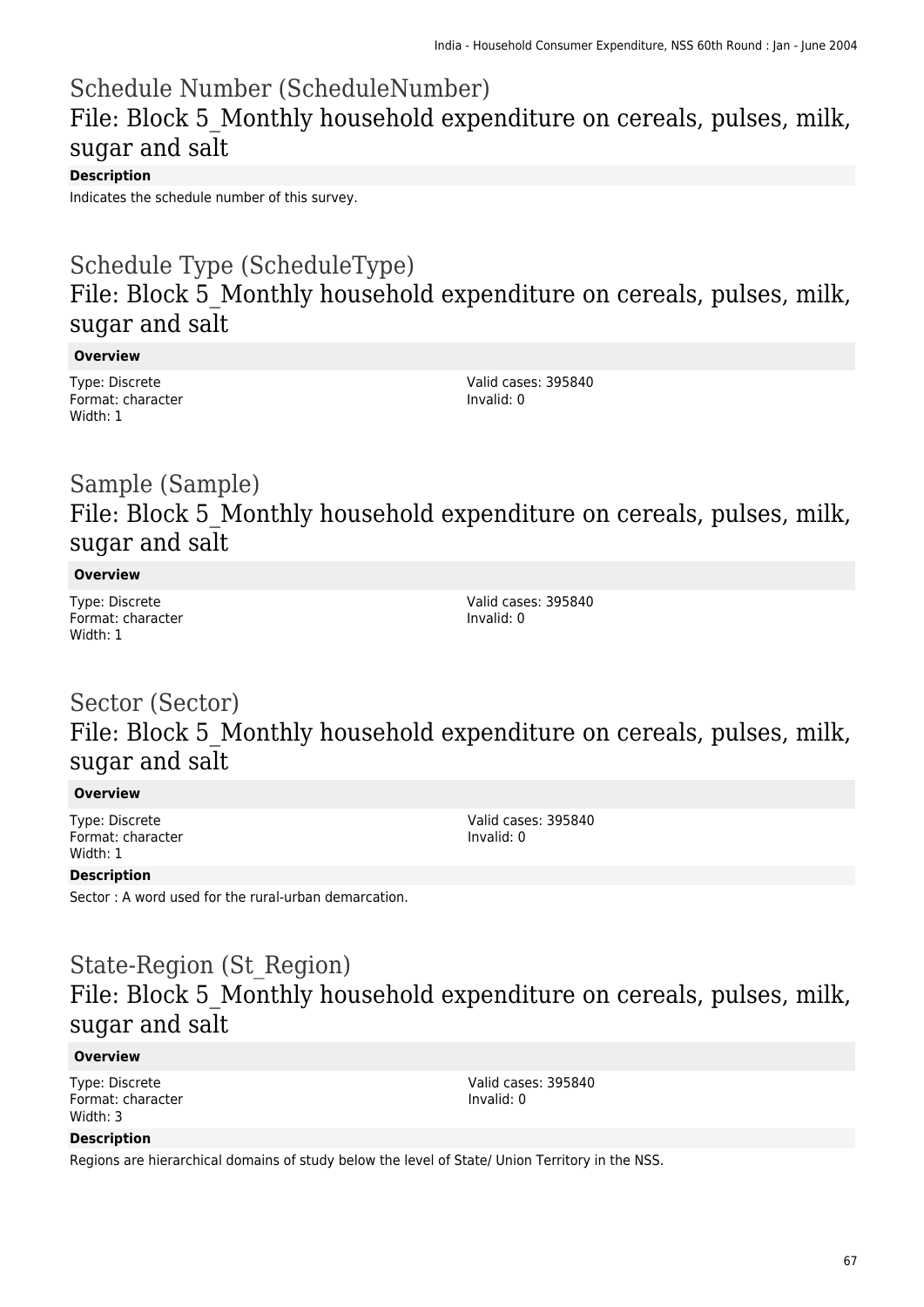# State (State) File: Block 5 Monthly household expenditure on cereals, pulses, milk, sugar and salt

### **Overview**

Type: Discrete Format: character Width: 2

Valid cases: 395840 Invalid: 0

## District (District) File: Block 5 Monthly household expenditure on cereals, pulses, milk, sugar and salt

### **Overview**

Type: Discrete Format: character Width: 2

Valid cases: 395840 Invalid: 0

## Stratum Number (Stratum) File: Block 5 Monthly household expenditure on cereals, pulses, milk, sugar and salt

### **Overview**

Type: Discrete Format: character Width: 2

Valid cases: 395840 Invalid: 0

### **Description**

Within each district of a State/ UT, two basic strata were formed: (i) rural stratum comprising of all rural areas of the district and (ii) urban stratum comprising of all the urban areas of the district.

# Sub-Round (SubRound) File: Block 5 Monthly household expenditure on cereals, pulses, milk, sugar and salt

### **Overview**

Type: Discrete Format: character Width: 1

Valid cases: 395840 Invalid: 0

### **Description**

The survey period of six months of this round was divided into two sub-rounds of three months duration. Equal number of sample villages and blocks were allotted for survey in each of these sub-rounds.

# Sub-Sample (SubSample) File: Block 5 Monthly household expenditure on cereals, pulses, milk, sugar and salt

### **Overview**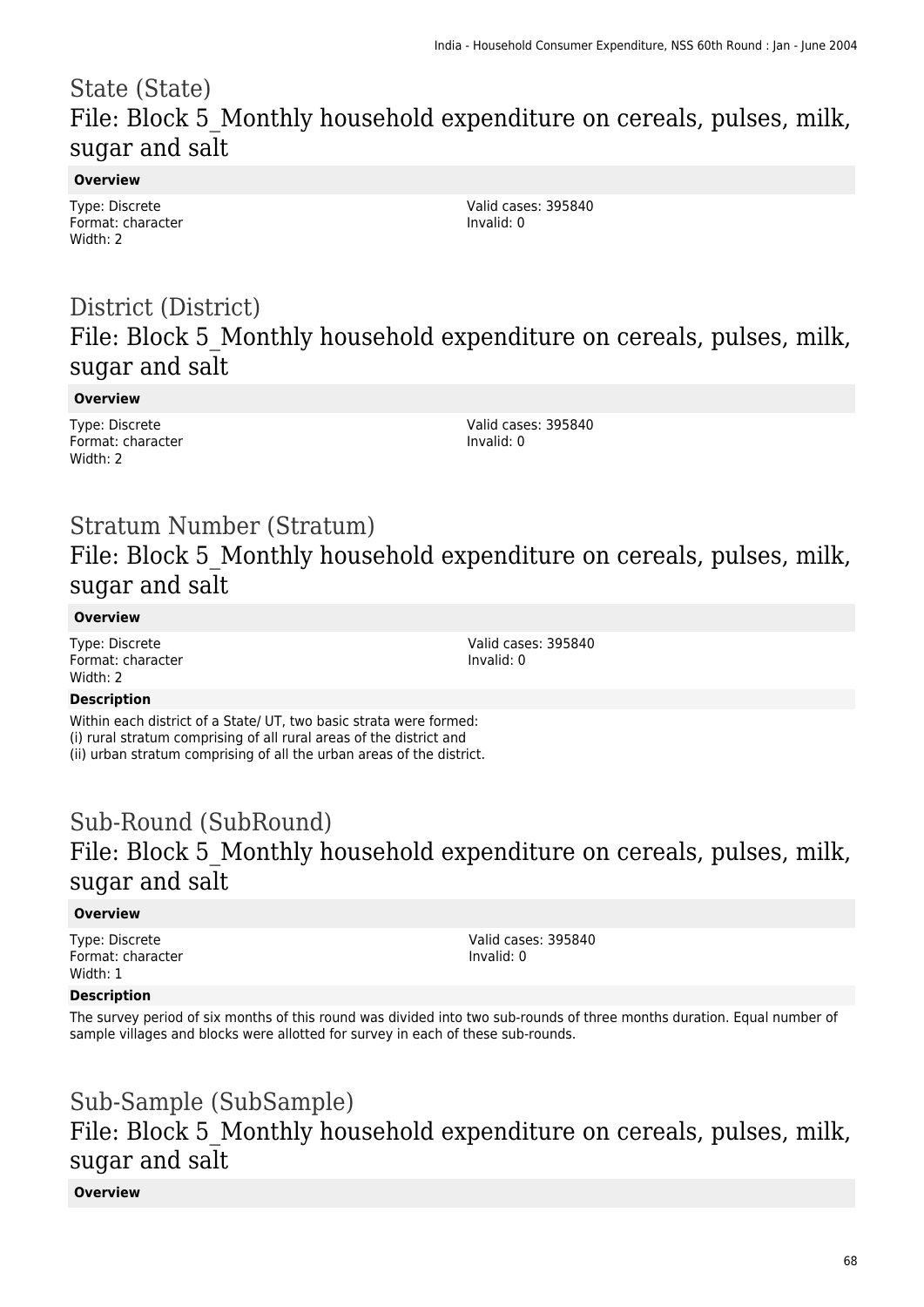## Sub-Sample (SubSample) File: Block 5 Monthly household expenditure on cereals, pulses, milk, sugar and salt

Type: Discrete Format: character Width: 1

Valid cases: 395840 Invalid: 0

### **Description**

An important feature of the NSS sampling design is that the total sample of first stage units is drawn in the form of two or more independent and parallel samples, termed as interpenetrating sub-samples. Each sub- sample is drawn by the same sampling scheme and is capable of providing valid estimates of the population parameters. The comparison of sub-sample wise estimates shows the margin of uncertainty associated with the combined sample estimate.

Interpenetrating sub-samples have been used in NSS (i) to obtain valid estimates from each sub-round (season) of the survey round, and (ii) to ensure that Central and State samples for any State/ UT cover independent and equally valid samples of units.

The samples surveyed by the NSSO staff are termed as Central sample and the matched samples surveyed by State Government staff are termed as State sample.

# FOD Sub-Region (FODSubRegion) File: Block 5 Monthly household expenditure on cereals, pulses, milk, sugar and salt

### **Overview**

Type: Discrete Format: character Width: 4

Valid cases: 395840 Invalid: 0

### Hamlet-Group/Sub-Block no. (HamletGroup\_SubBlkNo) File: Block 5 Monthly household expenditure on cereals, pulses, milk, sugar and salt

#### **Overview**

Type: Discrete Format: character Width: 1

Valid cases: 395840 Invalid: 0

### Second Stage Stratum (Stage2\_Stratum) File: Block 5 Monthly household expenditure on cereals, pulses, milk, sugar and salt

#### **Overview**

Type: Discrete Format: character Width: 1

Valid cases: 395840 Invalid: 0

## HHS No. (Hhold\_no) File: Block 5 Monthly household expenditure on cereals, pulses, milk, sugar and salt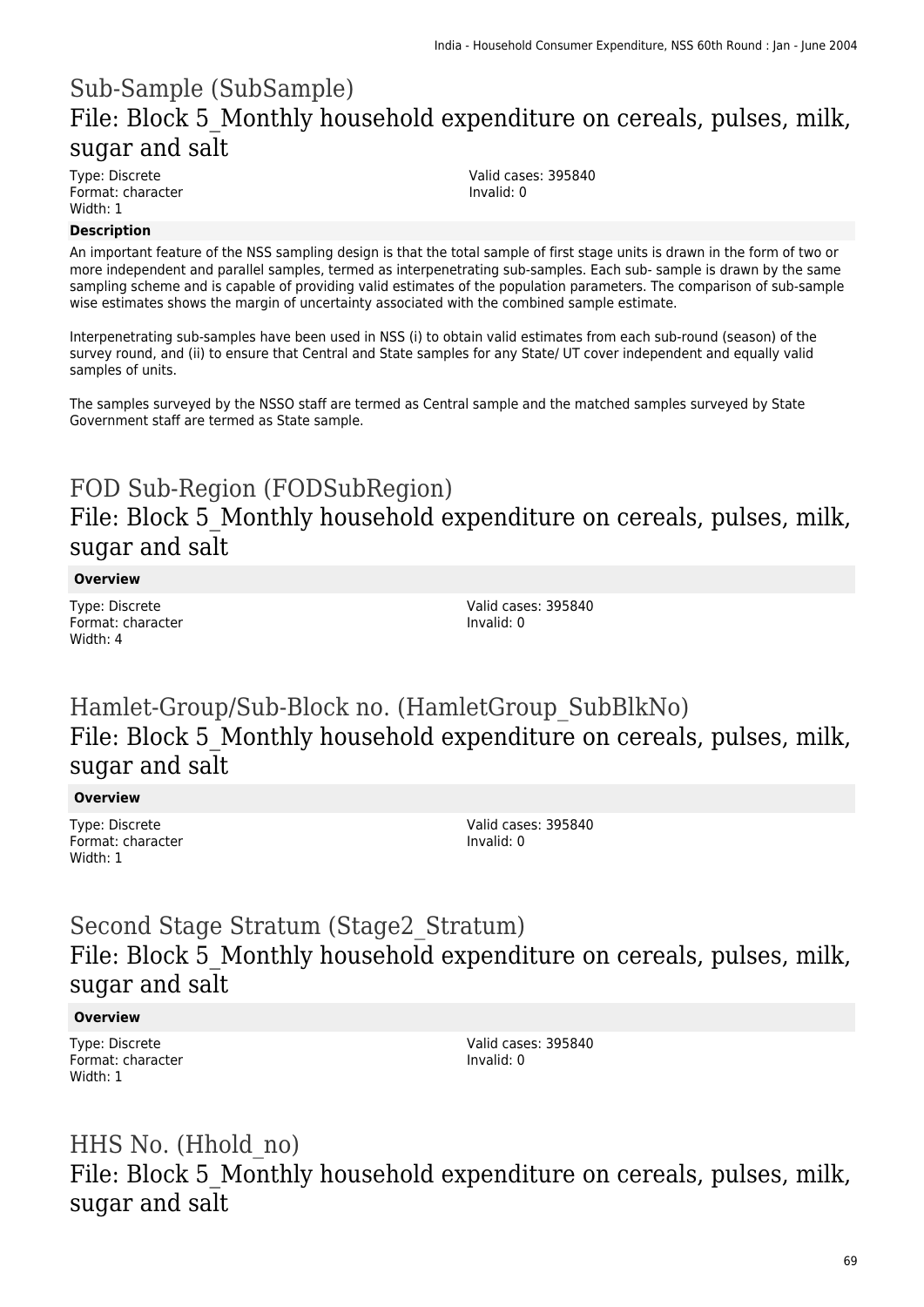# HHS No. (Hhold\_no) File: Block 5 Monthly household expenditure on cereals, pulses, milk, sugar and salt

### **Overview**

Type: Discrete Format: character Width: 2

Valid cases: 395840 Invalid: 0

# Level (Lvl) File: Block 5 Monthly household expenditure on cereals, pulses, milk, sugar and salt

### **Overview**

Type: Discrete Format: character Width: 2

Valid cases: 395840 Invalid: 0

# Block 5 Item Code (B5\_q1) File: Block 5 Monthly household expenditure on cereals, pulses, milk, sugar and salt

### **Overview**

Type: Discrete Format: character Width: 3

Valid cases: 395840 Invalid: 0

Valid cases: 370458 Invalid: 25382 Minimum: 0 Maximum: 9100 Mean: 13.5

Standard deviation: 31.6

## Quantity  $(0.00)$  (B5 $q3$ ) File: Block 5 Monthly household expenditure on cereals, pulses, milk, sugar and salt

### **Overview**

Type: Continuous Format: numeric Width: 7 Decimals: 2 Range: 0.01-9100

### **Literal question**

How much quantity of the item was consumed by the household in the last 30 days?

Value (Rs. 0.00) (B5\_q4) File: Block 5 Monthly household expenditure on cereals, pulses, milk, sugar and salt

### **Overview**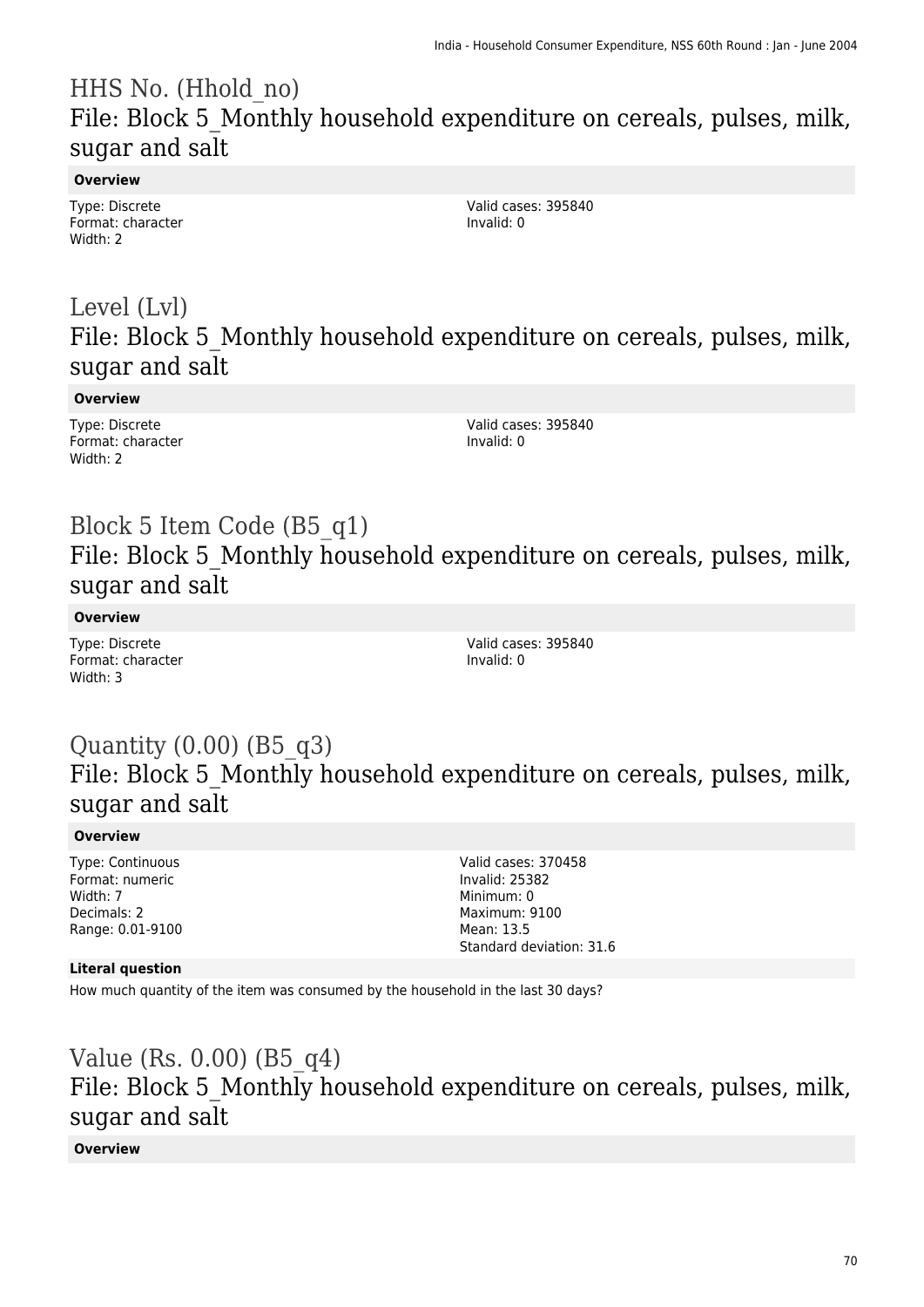## Value (Rs. 0.00) (B5\_q4) File: Block 5 Monthly household expenditure on cereals, pulses, milk, sugar and salt

Type: Continuous Format: numeric Width: 8 Decimals: 2 Range: 0.15-11562 Valid cases: 395840 Invalid: 0 Minimum: 0.2 Maximum: 11562 Mean: 162.2 Standard deviation: 279.1

Valid cases: 284685

Invalid: 0

### **Literal question**

What was the value of the items consumed by the household in the last 30 days?

# Source Code (B5\_q5) File: Block 5 Monthly household expenditure on cereals, pulses, milk, sugar and salt

### **Overview**

Type: Discrete Format: character Width: 1

#### **Literal question**

What was the source of obtaining the item?

#### **Interviewer instructions**

Consumption of an item during the last 30 days may be made out of one or more sources. The source from which the item has been procured and consumed by the household will be recorded in terms of codes.

### NSS (NSS) File: Block 5 Monthly household expenditure on cereals, pulses, milk, sugar and salt

#### **Overview**

Type: Discrete Format: character Width: 2

Valid cases: 395840 Invalid: 0

## NSC (NSC) File: Block 5 Monthly household expenditure on cereals, pulses, milk, sugar and salt

#### **Overview**

Type: Discrete Format: character Width: 2

Valid cases: 395840 Invalid: 0

# Multiplier (MLT)

File: Block 5 Monthly household expenditure on cereals, pulses, milk, sugar and salt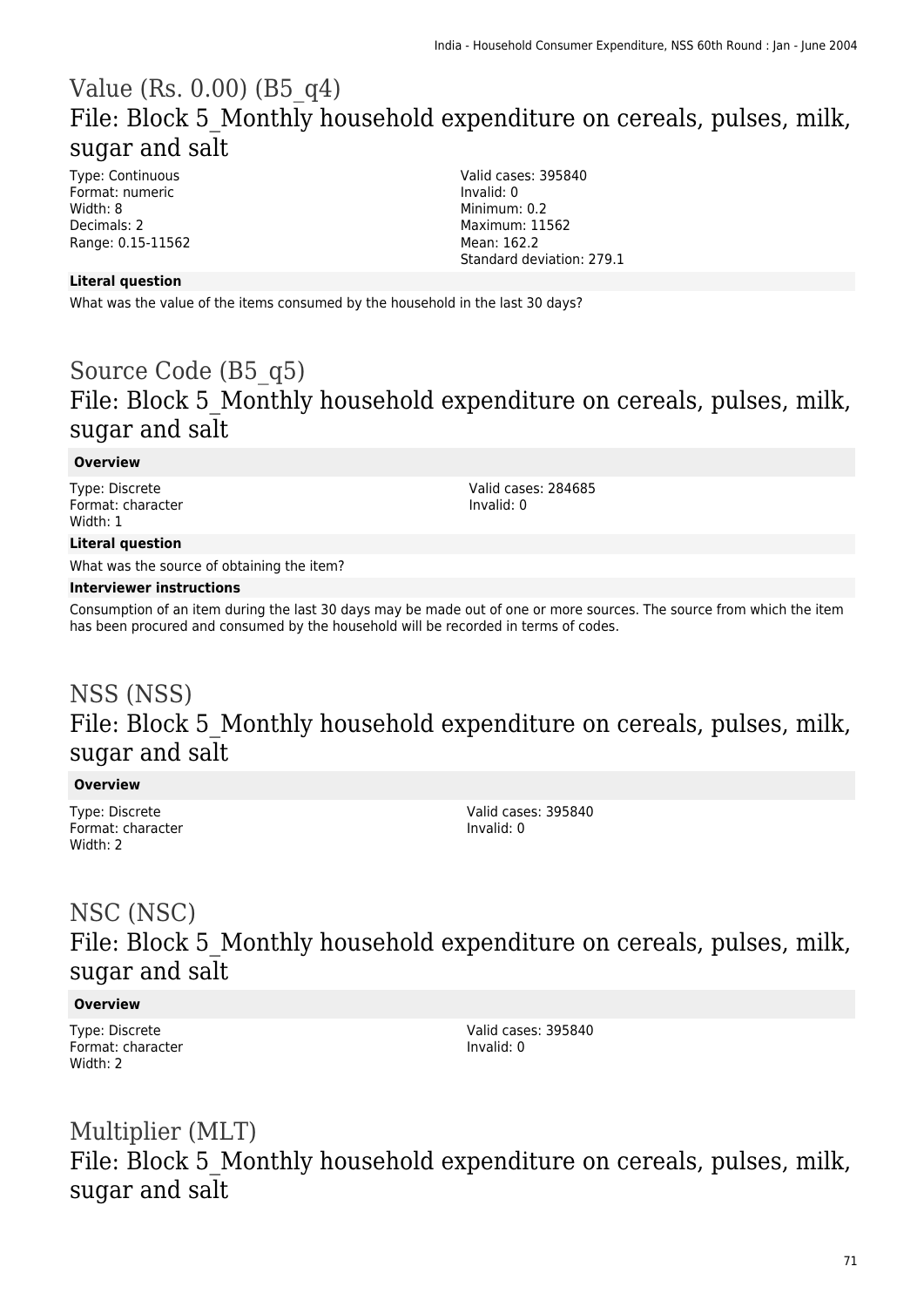## Multiplier (MLT) File: Block 5 Monthly household expenditure on cereals, pulses, milk, sugar and salt

### **Overview**

Type: Continuous Format: numeric Width: 9 Decimals: 2 Range: 9.75-245916 Valid cases: 395840 Invalid: 0 Minimum: 9.8 Maximum: 245916 Mean: 13128.8 Standard deviation: 14123.3

# Sub sample Multiplier (Wgt\_SubSample) File: Block 5 Monthly household expenditure on cereals, pulses, milk, sugar and salt

### **Overview**

Type: Continuous Format: numeric Width: 7 Decimals: 2 Range: 0.0975-2459.16

Valid cases: 395840 Invalid: 0 Minimum: 0.1 Maximum: 2459.2 Mean: 131.3 Standard deviation: 141.2

# Combined Multiplier (Wgt\_Combined) File: Block 5 Monthly household expenditure on cereals, pulses, milk, sugar and salt

### **Overview**

Type: Continuous Format: numeric Width: 7 Decimals: 2 Range: 0.04875-1229.58

Valid cases: 395840 Invalid: 0 Minimum: 0 Maximum: 1229.6 Mean: 65.6 Standard deviation: 70.6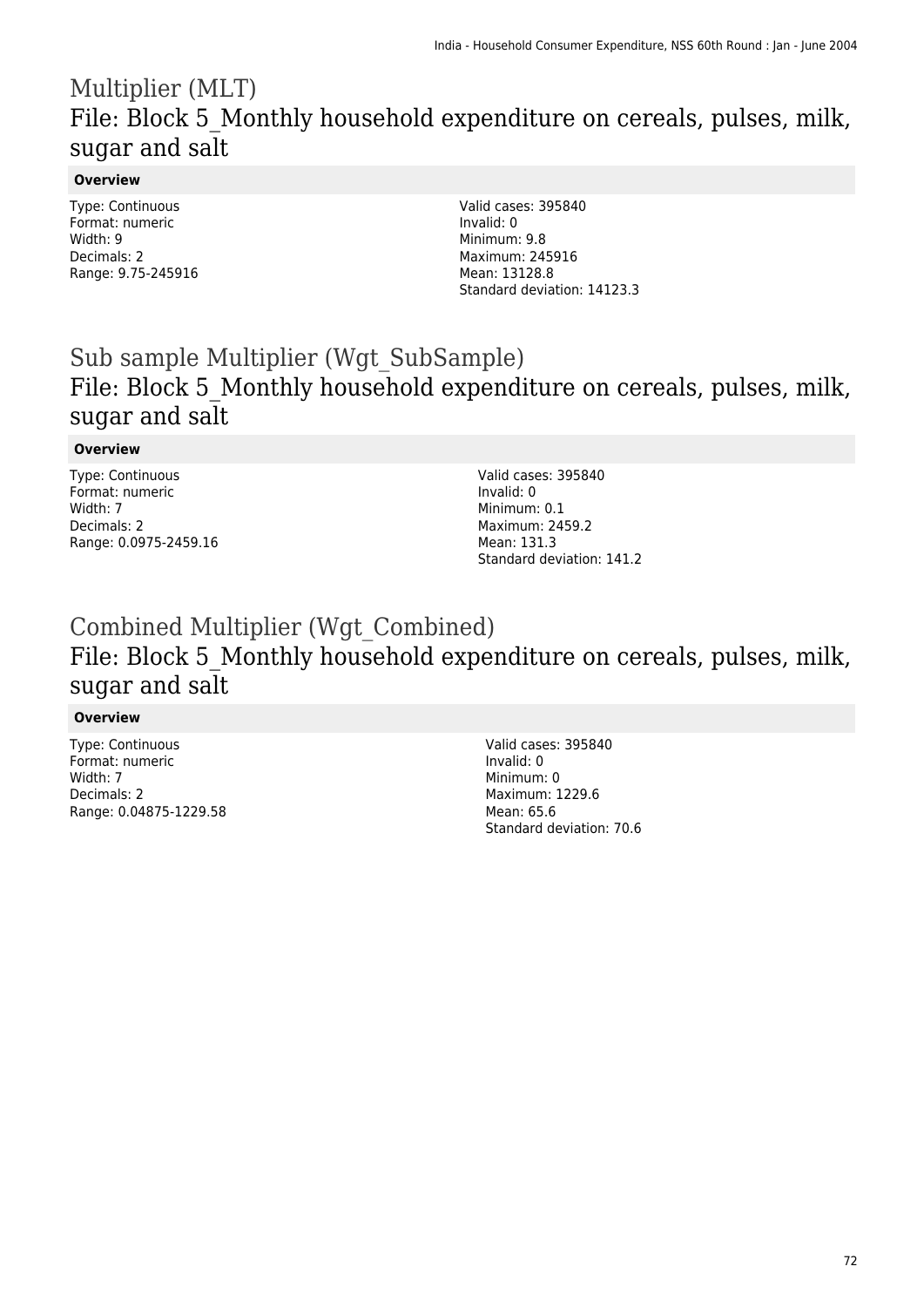### Key to identify a household (HHID) File: Block 6 Weekly consumption of edible oil, egg, fish and meat, vegetables, fruits, spices, beverages and processed food and pan, tobacco and intoxicants

### **Overview**

Type: Discrete Format: character Width: 10

Valid cases: 910195 Invalid: 0

Centre code,Round,Shift (CentreCodeRoundShift) File: Block 6 Weekly consumption of edible oil, egg, fish and meat, vegetables, fruits, spices, beverages and processed food and pan, tobacco and intoxicants

**Overview**

Type: Discrete Format: character Width: 3

Valid cases: 910195 Invalid: 0

# LOT/FSU number (Vill\_Blk\_Slno)

File: Block 6 Weekly consumption of edible oil, egg, fish and meat, vegetables, fruits, spices, beverages and processed food and pan, tobacco and intoxicants

### **Overview**

Type: Discrete Format: character Width: 5

Valid cases: 910195 Invalid: 0

### **Description**

The first-stage units are census villages in the rural sector and the NSSO urban frame survey (UFS) blocks in the urban sector. This variable indicates the serial number assigned to such units.

# Round (Round) File: Block 6 Weekly consumption of edible oil, egg, fish and meat, vegetables, fruits, spices, beverages and processed food and pan, tobacco and intoxicants

### **Overview**

Type: Discrete Format: character Width: 2

Valid cases: 910195 Invalid: 0

### **Description**

Indicates the NSS round number of this survey.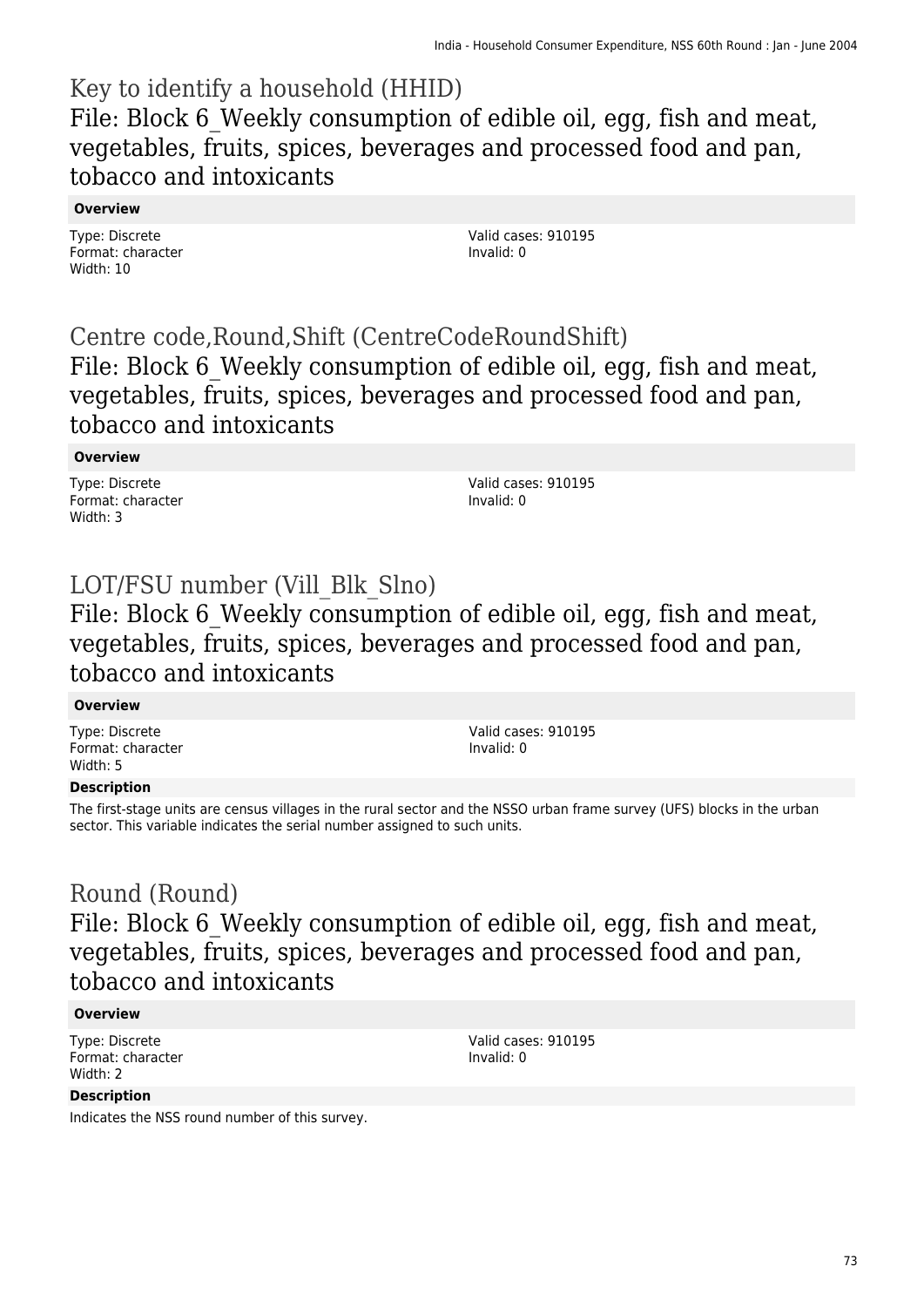### Schedule Number (ScheduleNumber) File: Block 6 Weekly consumption of edible oil, egg, fish and meat, vegetables, fruits, spices, beverages and processed food and pan, tobacco and intoxicants

### **Overview**

Type: Discrete Format: character Width: 3

**Description**

Indicates the schedule number of this survey.

### Schedule Type (ScheduleType)

File: Block 6 Weekly consumption of edible oil, egg, fish and meat, vegetables, fruits, spices, beverages and processed food and pan, tobacco and intoxicants

### **Overview**

Type: Discrete Format: character Width: 1

Valid cases: 910195 Invalid: 0

Valid cases: 910195

Invalid: 0

### Sample (Sample)

File: Block 6 Weekly consumption of edible oil, egg, fish and meat, vegetables, fruits, spices, beverages and processed food and pan, tobacco and intoxicants

### **Overview**

Type: Discrete Format: character Width: 1

Valid cases: 910195 Invalid: 0

Valid cases: 910195

Invalid: 0

### Sector (Sector) File: Block 6 Weekly consumption of edible oil, egg, fish and meat, vegetables, fruits, spices, beverages and processed food and pan, tobacco and intoxicants

### **Overview**

Type: Discrete Format: character Width: 1

### **Description**

Sector : A word used for the rural-urban demarcation.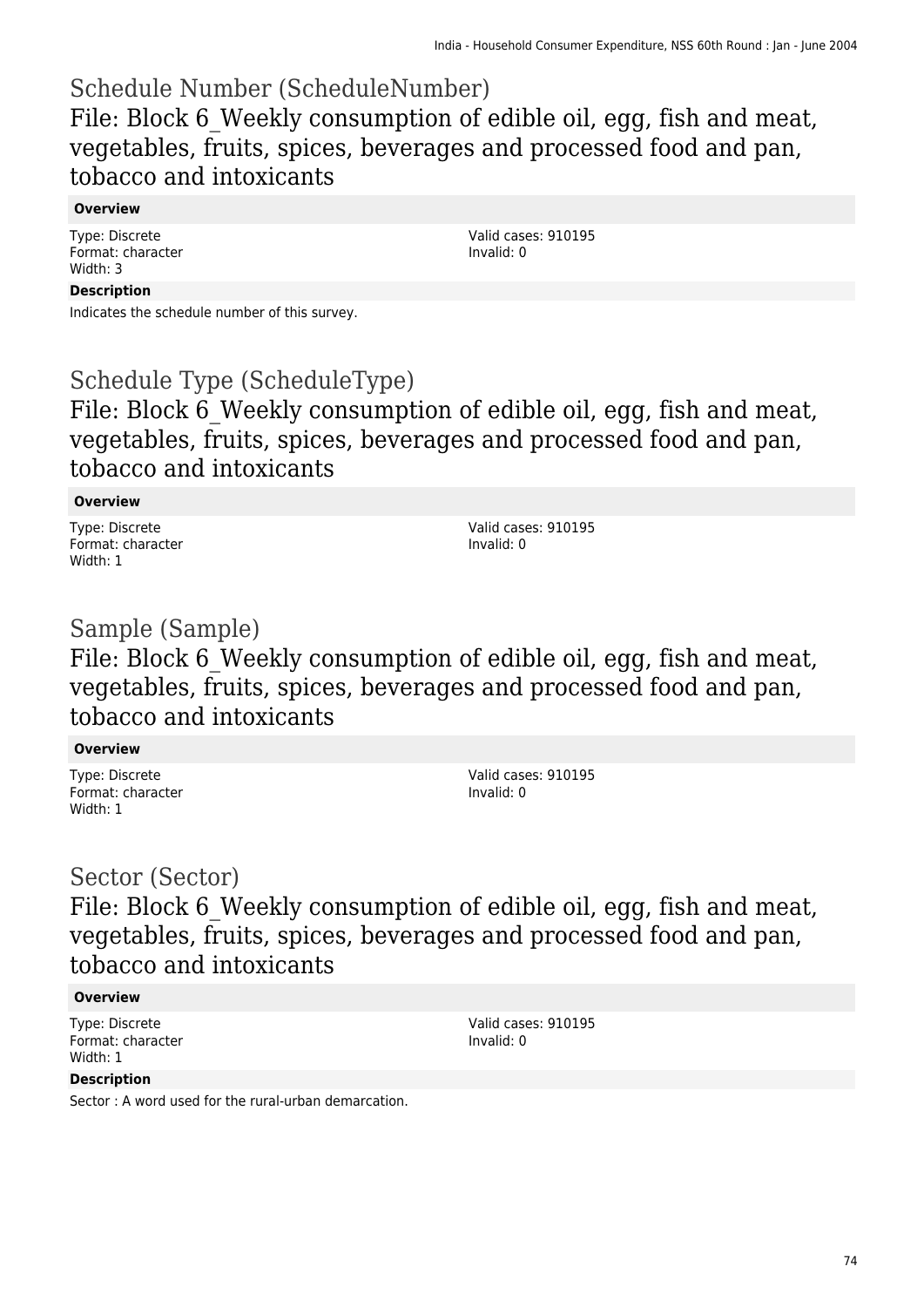### State-Region (St\_Region) File: Block 6 Weekly consumption of edible oil, egg, fish and meat, vegetables, fruits, spices, beverages and processed food and pan, tobacco and intoxicants

### **Overview**

Type: Discrete Format: character Width: 3

Valid cases: 910195 Invalid: 0

### **Description**

Regions are hierarchical domains of study below the level of State/ Union Territory in the NSS.

State (State) File: Block 6 Weekly consumption of edible oil, egg, fish and meat, vegetables, fruits, spices, beverages and processed food and pan, tobacco and intoxicants

### **Overview**

Type: Discrete Format: character Width: 2

Valid cases: 910195 Invalid: 0

### District (District)

File: Block 6 Weekly consumption of edible oil, egg, fish and meat, vegetables, fruits, spices, beverages and processed food and pan, tobacco and intoxicants

### **Overview**

Type: Discrete Format: character Width: 2

Valid cases: 910195 Invalid: 0

### Stratum Number (Stratum)

File: Block 6 Weekly consumption of edible oil, egg, fish and meat, vegetables, fruits, spices, beverages and processed food and pan, tobacco and intoxicants

### **Overview**

Type: Discrete Format: character Width: 2

Valid cases: 910195 Invalid: 0

### **Description**

Within each district of a State/ UT, two basic strata were formed:

- (i) rural stratum comprising of all rural areas of the district and
- (ii) urban stratum comprising of all the urban areas of the district.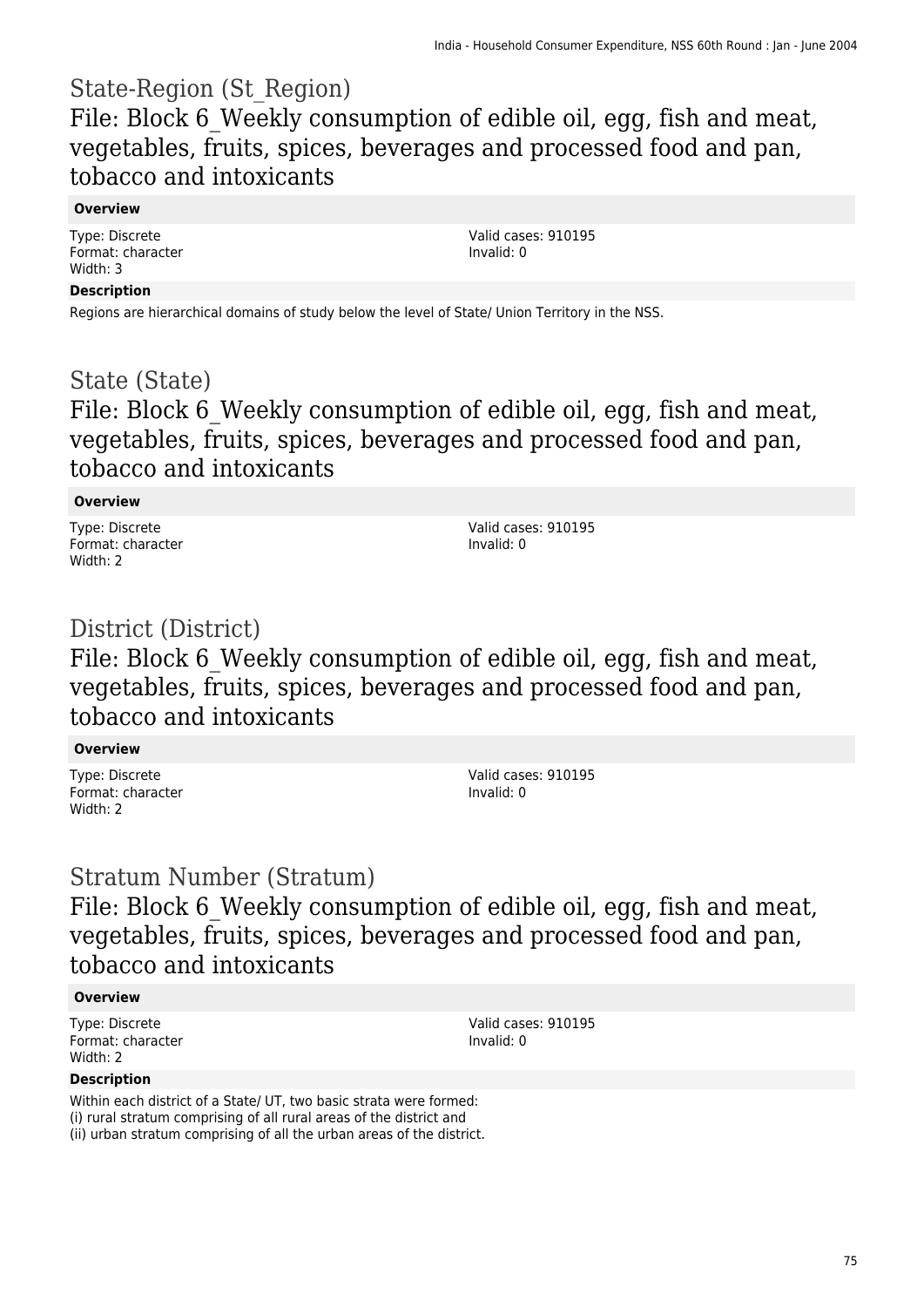### Sub-Round (SubRound) File: Block 6 Weekly consumption of edible oil, egg, fish and meat, vegetables, fruits, spices, beverages and processed food and pan, tobacco and intoxicants

### **Overview**

Type: Discrete Format: character Width: 1

#### Valid cases: 910195 Invalid: 0

### **Description**

The survey period of six months of this round was divided into two sub-rounds of three months duration. Equal number of sample villages and blocks were allotted for survey in each of these sub-rounds.

### Sub-Sample (SubSample) File: Block 6 Weekly consumption of edible oil, egg, fish and meat, vegetables, fruits, spices, beverages and processed food and pan, tobacco and intoxicants

### **Overview**

Type: Discrete Format: character Width: 1

Valid cases: 910195 Invalid: 0

### **Description**

An important feature of the NSS sampling design is that the total sample of first stage units is drawn in the form of two or more independent and parallel samples, termed as interpenetrating sub-samples. Each sub- sample is drawn by the same sampling scheme and is capable of providing valid estimates of the population parameters. The comparison of sub-sample wise estimates shows the margin of uncertainty associated with the combined sample estimate.

Interpenetrating sub-samples have been used in NSS (i) to obtain valid estimates from each sub-round (season) of the survey round, and (ii) to ensure that Central and State samples for any State/ UT cover independent and equally valid samples of units.

The samples surveyed by the NSSO staff are termed as Central sample and the matched samples surveyed by State Government staff are termed as State sample.

FOD Sub-Region (FODSubRegion) File: Block 6 Weekly consumption of edible oil, egg, fish and meat, vegetables, fruits, spices, beverages and processed food and pan, tobacco and intoxicants

### **Overview**

Type: Discrete Format: character Width: 4

Valid cases: 910195 Invalid: 0

Hamlet-Group/Sub-Block no. (HamletGroup\_SubBlkNo) File: Block 6 Weekly consumption of edible oil, egg, fish and meat, vegetables, fruits, spices, beverages and processed food and pan, tobacco and intoxicants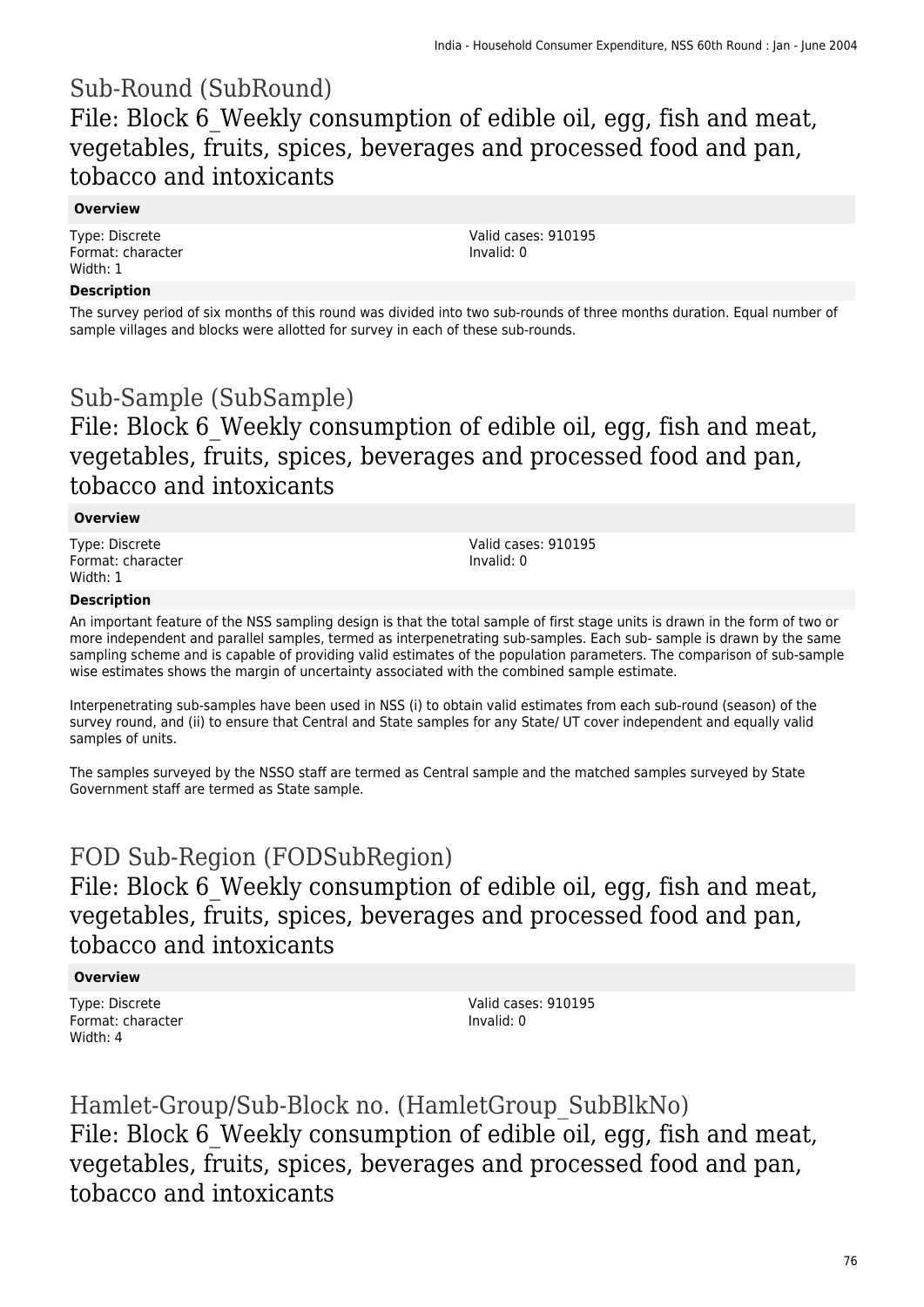Hamlet-Group/Sub-Block no. (HamletGroup\_SubBlkNo) File: Block 6 Weekly consumption of edible oil, egg, fish and meat, vegetables, fruits, spices, beverages and processed food and pan, tobacco and intoxicants

### **Overview**

Type: Discrete Format: character Width: 1

Valid cases: 910195 Invalid: 0

Second Stage Stratum (Stage2\_Stratum)

File: Block 6 Weekly consumption of edible oil, egg, fish and meat, vegetables, fruits, spices, beverages and processed food and pan, tobacco and intoxicants

### **Overview**

Type: Discrete Format: character Width: 1

Valid cases: 910195 Invalid: 0

### HHS No. (Hhold\_no)

File: Block 6 Weekly consumption of edible oil, egg, fish and meat, vegetables, fruits, spices, beverages and processed food and pan, tobacco and intoxicants

### **Overview**

Type: Discrete Format: character Width: 2

Valid cases: 910195 Invalid: 0

### Level (Lvl)

File: Block 6 Weekly consumption of edible oil, egg, fish and meat, vegetables, fruits, spices, beverages and processed food and pan, tobacco and intoxicants

### **Overview**

Type: Discrete Format: character Width: 2

Valid cases: 910195 Invalid: 0

### Block 6 Item Code (B6\_q1)

File: Block 6 Weekly consumption of edible oil, egg, fish and meat, vegetables, fruits, spices, beverages and processed food and pan, tobacco and intoxicants

### **Overview**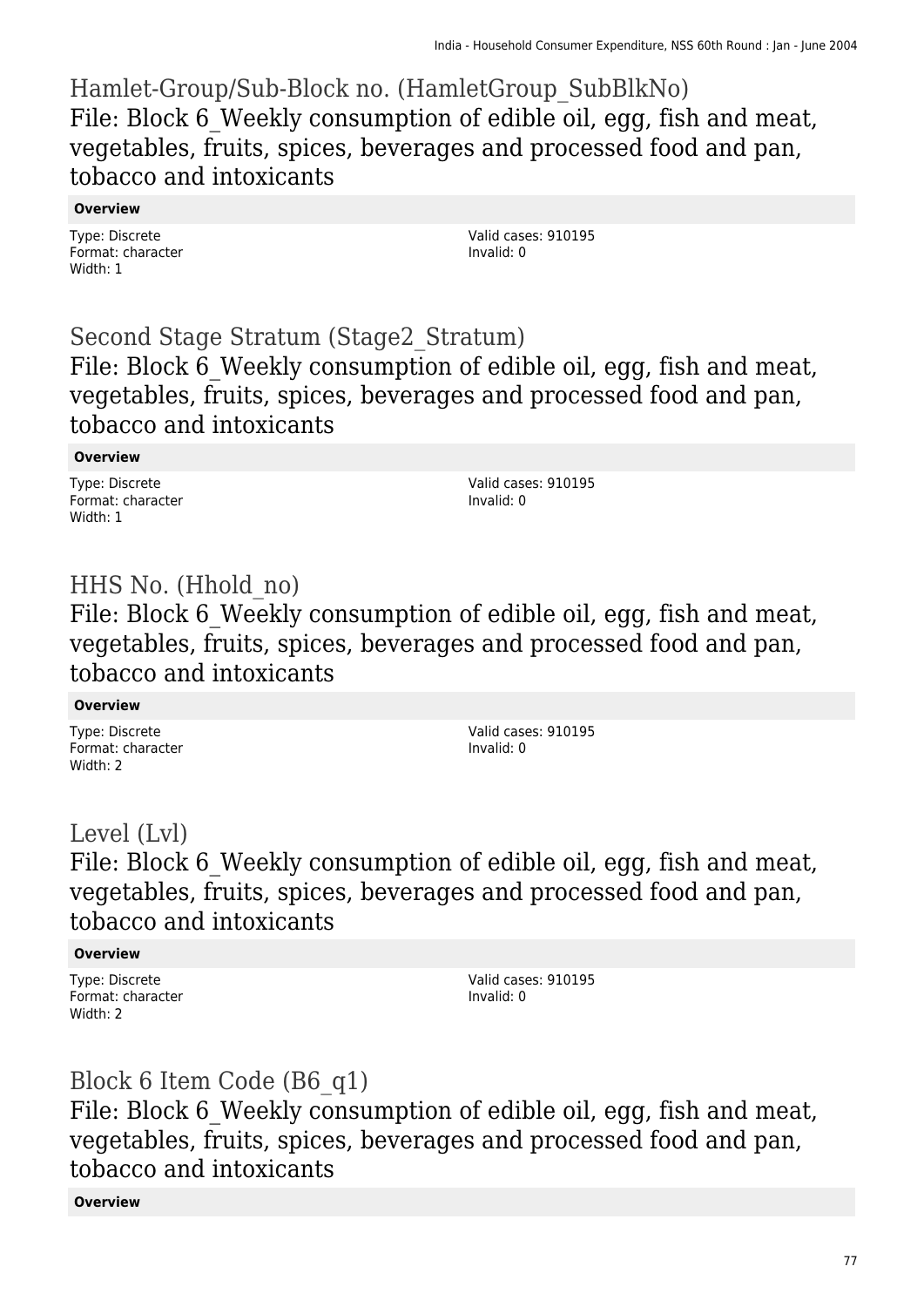### Block 6 Item Code (B6\_q1) File: Block 6 Weekly consumption of edible oil, egg, fish and meat, vegetables, fruits, spices, beverages and processed food and pan, tobacco and intoxicants

Type: Discrete Format: character Width: 3

Valid cases: 910195 Invalid: 0

Valid cases: 767273 Invalid: 142922 Minimum: 0 Maximum: 27500 Mean: 82.8

Standard deviation: 256.9

### Quantity (0.00) (B6\_q3) File: Block 6 Weekly consumption of edible oil, egg, fish and meat, vegetables, fruits, spices, beverages and processed food and pan, tobacco and intoxicants

### **Overview**

Type: Continuous Format: numeric Width: 8 Decimals: 2 Range: 0-27500

### **Literal question**

How much quantity of the item was consumed by the household in the last 7 days?

### Value (Rs. 0.00) (B6\_q4) File: Block 6 Weekly consumption of edible oil, egg, fish and meat, vegetables, fruits, spices, beverages and processed food and pan, tobacco and intoxicants

### **Overview**

Type: Continuous Format: numeric Width: 8 Decimals: 2 Range: 0.01-23061 Valid cases: 910194 Invalid: 1 Minimum: 0 Maximum: 23061 Mean: 40.5 Standard deviation: 97.7

### **Literal question**

What was the value of the items consumed by the household in the last 7 days?

Source Code (B6\_q5) File: Block 6 Weekly consumption of edible oil, egg, fish and meat, vegetables, fruits, spices, beverages and processed food and pan, tobacco and intoxicants

### **Overview**

Type: Discrete Format: character Width: 1

Valid cases: 713762 Invalid: 0

#### **Literal question** What was the source of obtaining the item?

78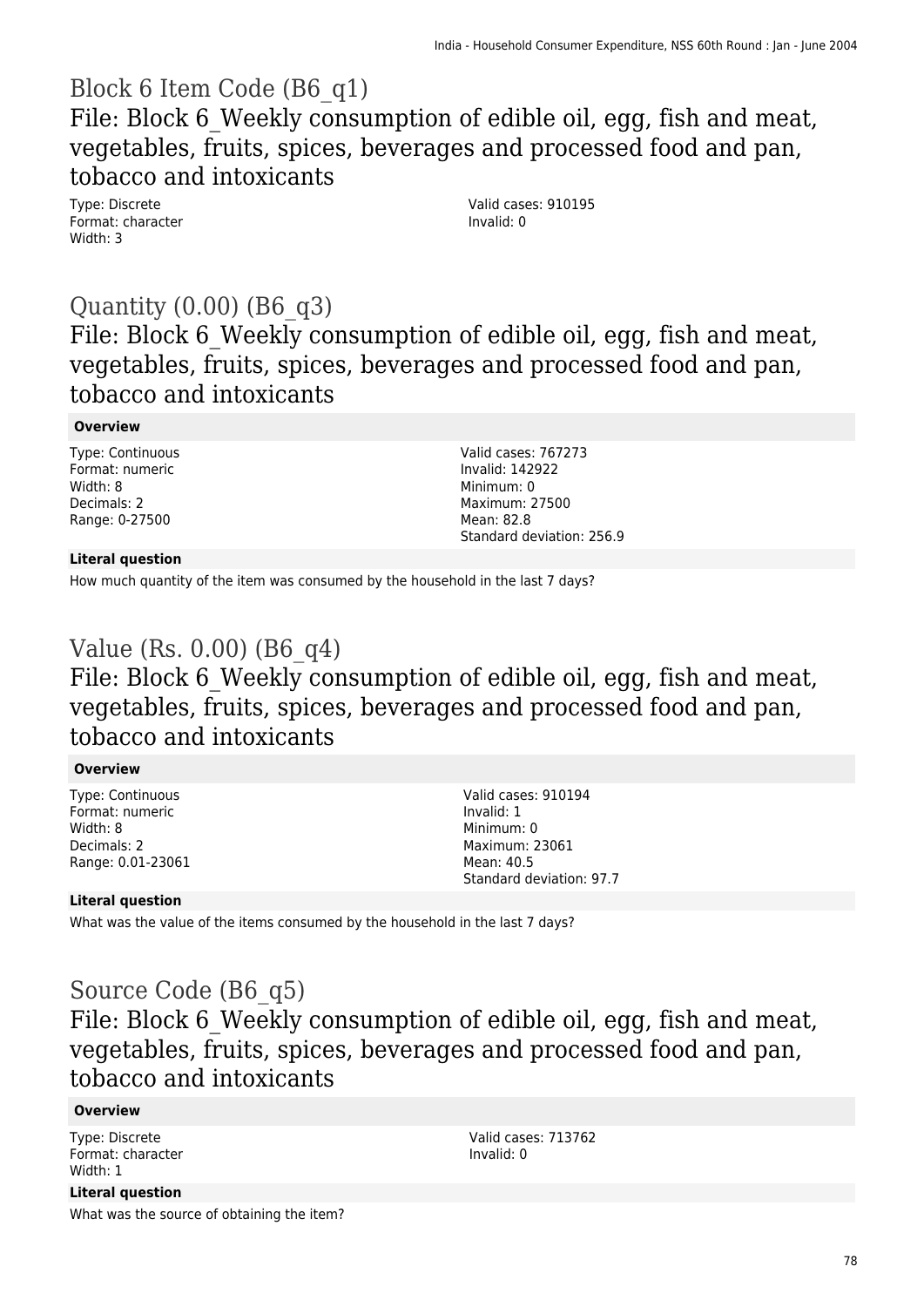### Source Code (B6\_q5) File: Block 6 Weekly consumption of edible oil, egg, fish and meat, vegetables, fruits, spices, beverages and processed food and pan, tobacco and intoxicants

### **Interviewer instructions**

Consumption of an item during the last 30 days may be made out of one or more sources. The source from which the item has been procured and consumed by the household will be recorded in terms of codes.

NSS (NSS) File: Block 6 Weekly consumption of edible oil, egg, fish and meat, vegetables, fruits, spices, beverages and processed food and pan, tobacco and intoxicants

### **Overview**

Type: Discrete Format: character Width: 2

Valid cases: 910195 Invalid: 0

# NSC (NSC) File: Block 6 Weekly consumption of edible oil, egg, fish and meat, vegetables, fruits, spices, beverages and processed food and pan, tobacco and intoxicants

### **Overview**

Type: Discrete Format: character Width: 2

Valid cases: 910195 Invalid: 0

### Multiplier (MLT) File: Block 6 Weekly consumption of edible oil, egg, fish and meat, vegetables, fruits, spices, beverages and processed food and pan, tobacco and intoxicants

### **Overview**

Type: Continuous Format: numeric Width: 9 Decimals: 2 Range: 9.75-245916 Valid cases: 910195 Invalid: 0 Minimum: 9.8 Maximum: 245916 Mean: 13074.1 Standard deviation: 14174.5

Sub sample Multiplier (Wgt\_SubSample)

File: Block 6 Weekly consumption of edible oil, egg, fish and meat, vegetables, fruits, spices, beverages and processed food and pan, tobacco and intoxicants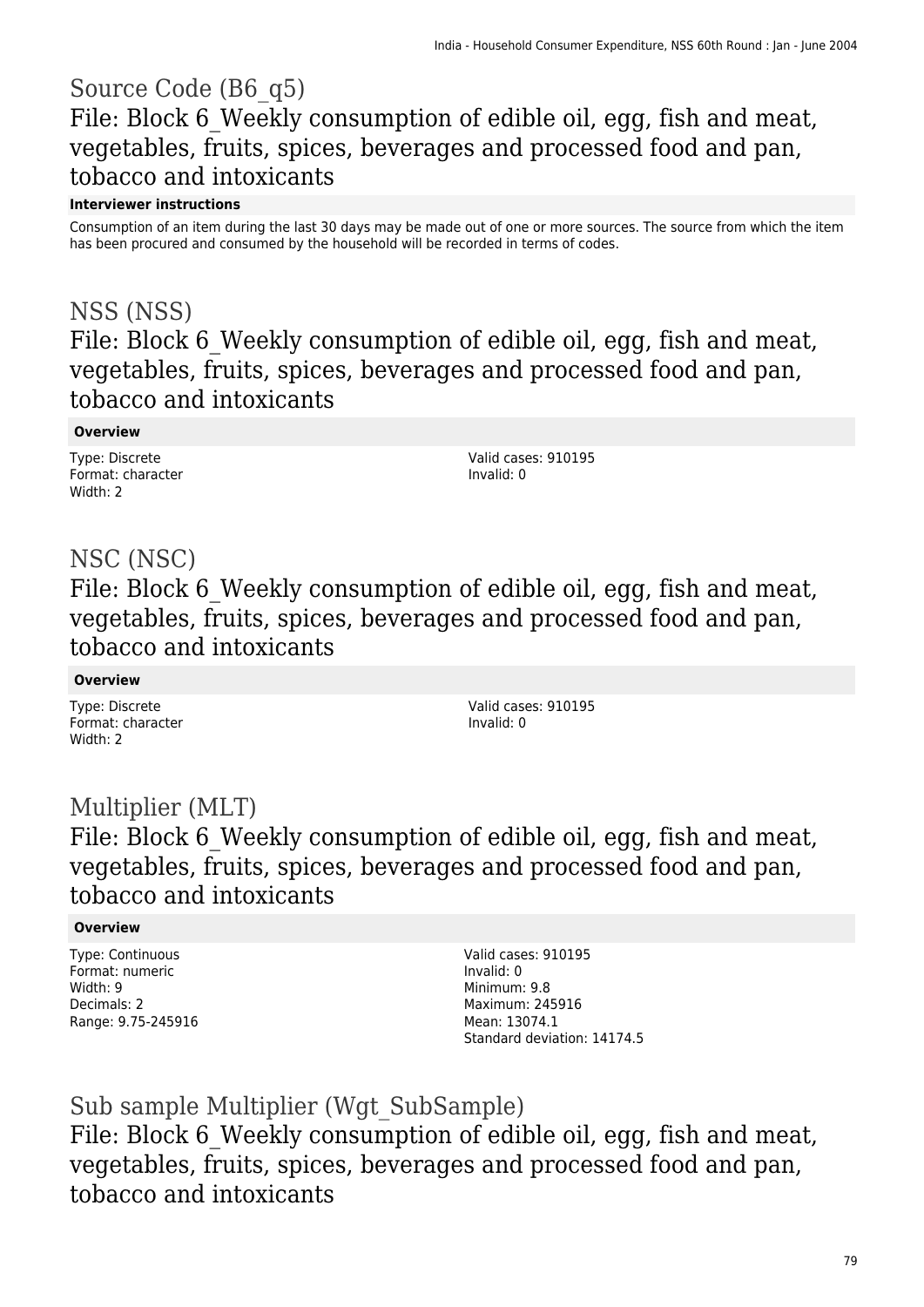### Sub sample Multiplier (Wgt\_SubSample) File: Block 6 Weekly consumption of edible oil, egg, fish and meat, vegetables, fruits, spices, beverages and processed food and pan, tobacco and intoxicants

### **Overview**

Type: Continuous Format: numeric Width: 7 Decimals: 2 Range: 0.0975-2459.16 Valid cases: 910195 Invalid: 0 Minimum: 0.1 Maximum: 2459.2 Mean: 130.7 Standard deviation: 141.7

# Combined Multiplier (Wgt\_Combined) File: Block 6 Weekly consumption of edible oil, egg, fish and meat, vegetables, fruits, spices, beverages and processed food and pan, tobacco and intoxicants

### **Overview**

Type: Continuous Format: numeric Width: 7 Decimals: 2 Range: 0.04875-1229.58

Valid cases: 910195 Invalid: 0 Minimum: 0 Maximum: 1229.6 Mean: 65.4 Standard deviation: 70.9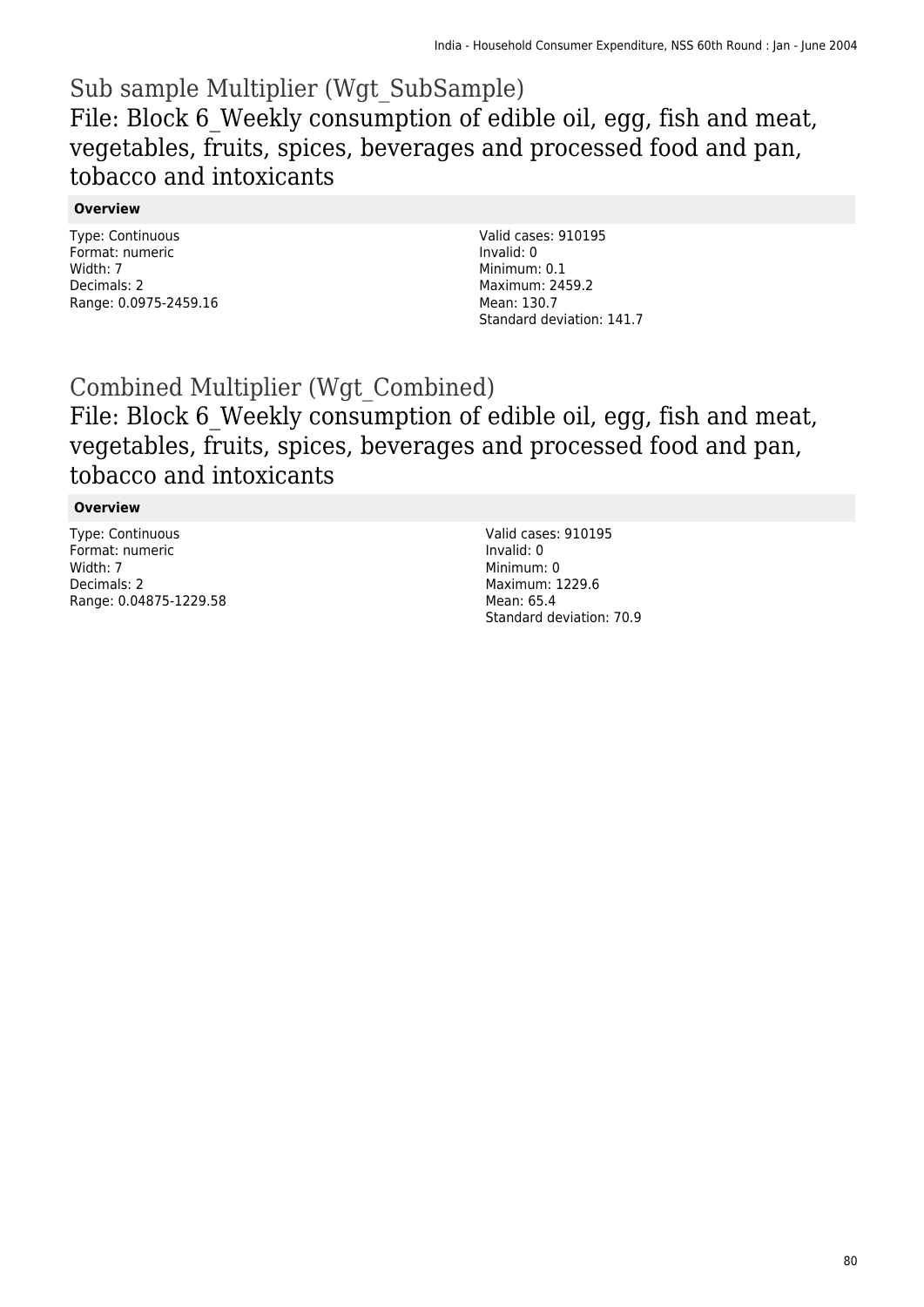# Key to identify a household (HHID) File: Block 7 Monthly consumption of fuel & light

#### **Overview**

Type: Discrete Format: character Width: 10

Valid cases: 149188 Invalid: 0

# Centre code,Round,Shift (CentreCodeRoundShift) File: Block 7 Monthly consumption of fuel & light

#### **Overview**

Type: Discrete Format: character Width: 3

Valid cases: 149188 Invalid: 0

### LOT/FSU number (Vill\_Blk\_Slno) File: Block 7 Monthly consumption of fuel & light

### **Overview**

Type: Discrete Format: character Width: 5

Valid cases: 149188 Invalid: 0

#### **Description**

The first-stage units are census villages in the rural sector and the NSSO urban frame survey (UFS) blocks in the urban sector. This variable indicates the serial number assigned to such units.

### Round (Round) File: Block 7 Monthly consumption of fuel & light

#### **Overview**

Type: Discrete Format: character Width: 2

Valid cases: 149188 Invalid: 0

### **Description**

Indicates the NSS round number of this survey.

# Schedule Number (ScheduleNumber) File: Block 7 Monthly consumption of fuel & light

#### **Overview**

Type: Discrete Format: character Width: 3

Valid cases: 149188 Invalid: 0

#### **Description**

Indicates the schedule number of this survey.

### Schedule Type (ScheduleType) File: Block 7 Monthly consumption of fuel & light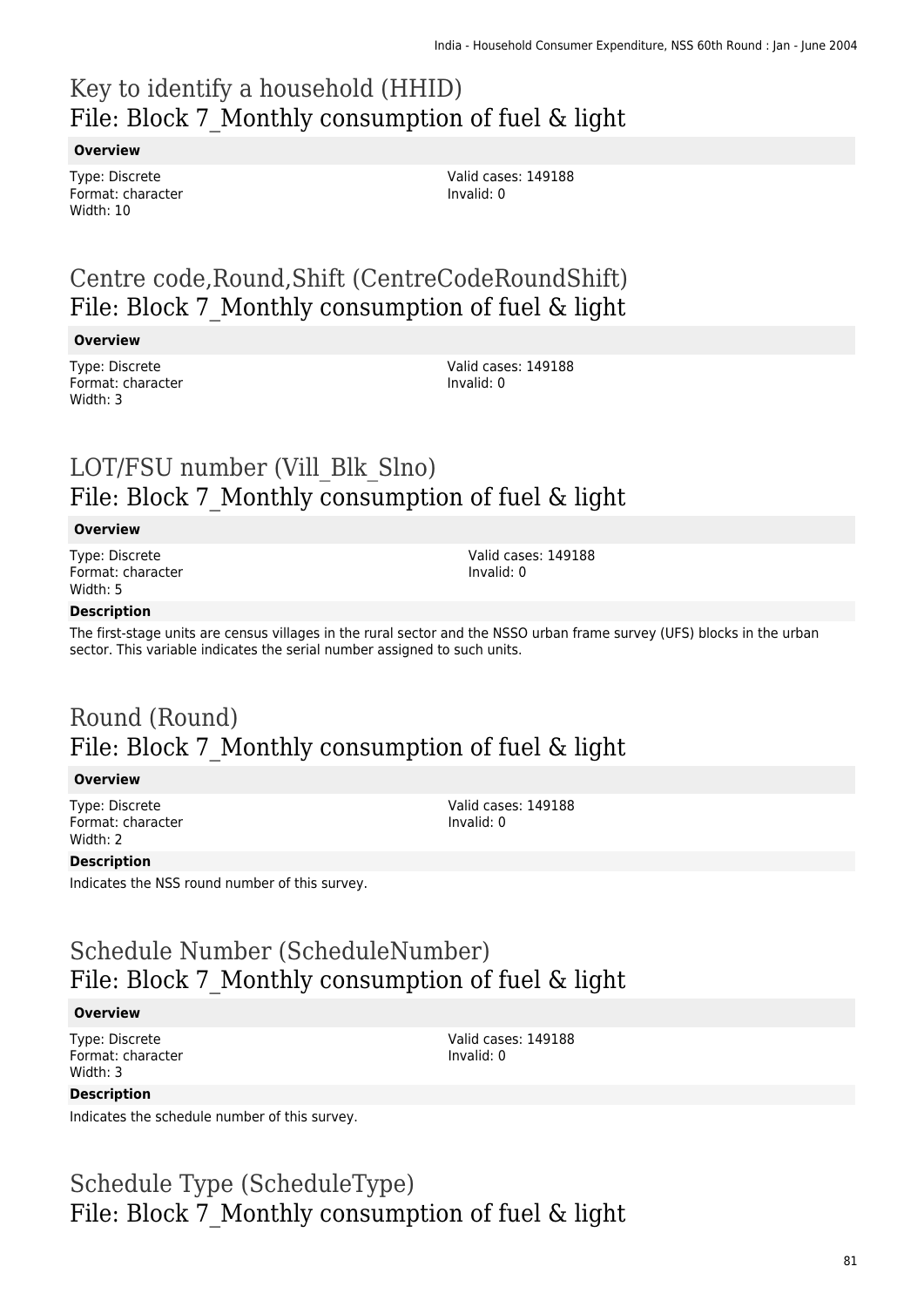# Schedule Type (ScheduleType) File: Block 7 Monthly consumption of fuel & light

### **Overview**

Type: Discrete Format: character Width: 1

Valid cases: 149188 Invalid: 0

# Sample (Sample) File: Block 7 Monthly consumption of fuel & light

#### **Overview**

Type: Discrete Format: character Width: 1

Valid cases: 149188 Invalid: 0

# Sector (Sector) File: Block 7 Monthly consumption of fuel & light

### **Overview**

Type: Discrete Format: character Width: 1

Valid cases: 149188 Invalid: 0

### **Description**

Sector : A word used for the rural-urban demarcation.

### State-Region (St\_Region) File: Block 7 Monthly consumption of fuel & light

### **Overview**

Type: Discrete Format: character Width: 3

Valid cases: 149188 Invalid: 0

### **Description**

Regions are hierarchical domains of study below the level of State/ Union Territory in the NSS.

### State (State) File: Block 7 Monthly consumption of fuel & light

#### **Overview**

Type: Discrete Format: character Width: 2

Valid cases: 149188 Invalid: 0

### District (District) File: Block 7 Monthly consumption of fuel & light **Overview**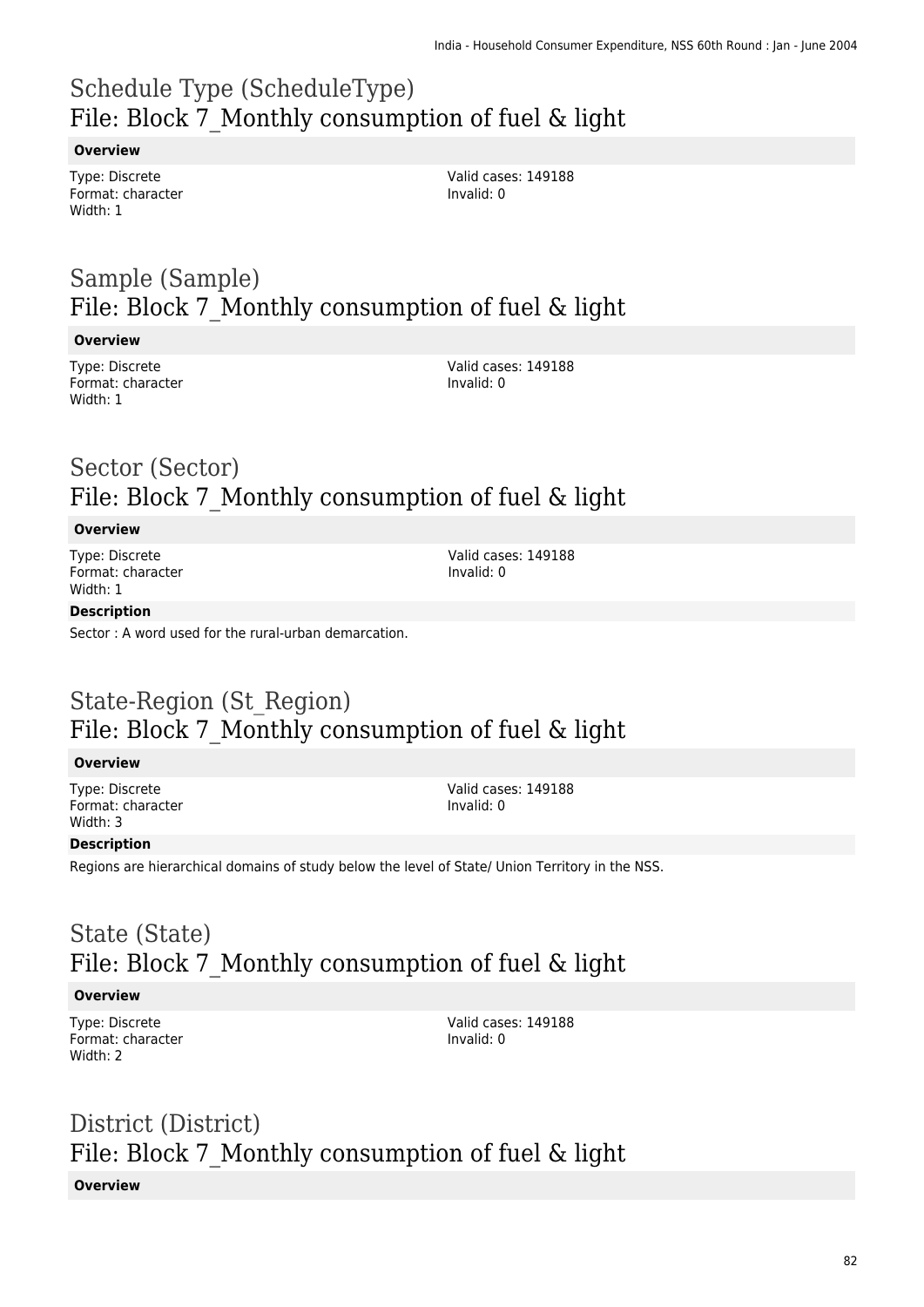# District (District) File: Block 7 Monthly consumption of fuel & light

Type: Discrete Format: character Width: 2

Valid cases: 149188 Invalid: 0

### Stratum Number (Stratum) File: Block 7 Monthly consumption of fuel & light

### **Overview**

Type: Discrete Format: character Width: 2

Valid cases: 149188 Invalid: 0

### **Description**

Within each district of a State/ UT, two basic strata were formed: (i) rural stratum comprising of all rural areas of the district and (ii) urban stratum comprising of all the urban areas of the district.

# Sub-Round (SubRound) File: Block 7 Monthly consumption of fuel & light

#### **Overview**

Type: Discrete Format: character Width: 1

Valid cases: 149188 Invalid: 0

### **Description**

The survey period of six months of this round was divided into two sub-rounds of three months duration. Equal number of sample villages and blocks were allotted for survey in each of these sub-rounds.

### Sub-Sample (SubSample) File: Block 7 Monthly consumption of fuel & light

#### **Overview**

Type: Discrete Format: character Width: 1

Valid cases: 149188 Invalid: 0

### **Description**

An important feature of the NSS sampling design is that the total sample of first stage units is drawn in the form of two or more independent and parallel samples, termed as interpenetrating sub-samples. Each sub- sample is drawn by the same sampling scheme and is capable of providing valid estimates of the population parameters. The comparison of sub-sample wise estimates shows the margin of uncertainty associated with the combined sample estimate.

Interpenetrating sub-samples have been used in NSS (i) to obtain valid estimates from each sub-round (season) of the survey round, and (ii) to ensure that Central and State samples for any State/ UT cover independent and equally valid samples of units.

The samples surveyed by the NSSO staff are termed as Central sample and the matched samples surveyed by State Government staff are termed as State sample.

### FOD Sub-Region (FODSubRegion) File: Block 7 Monthly consumption of fuel & light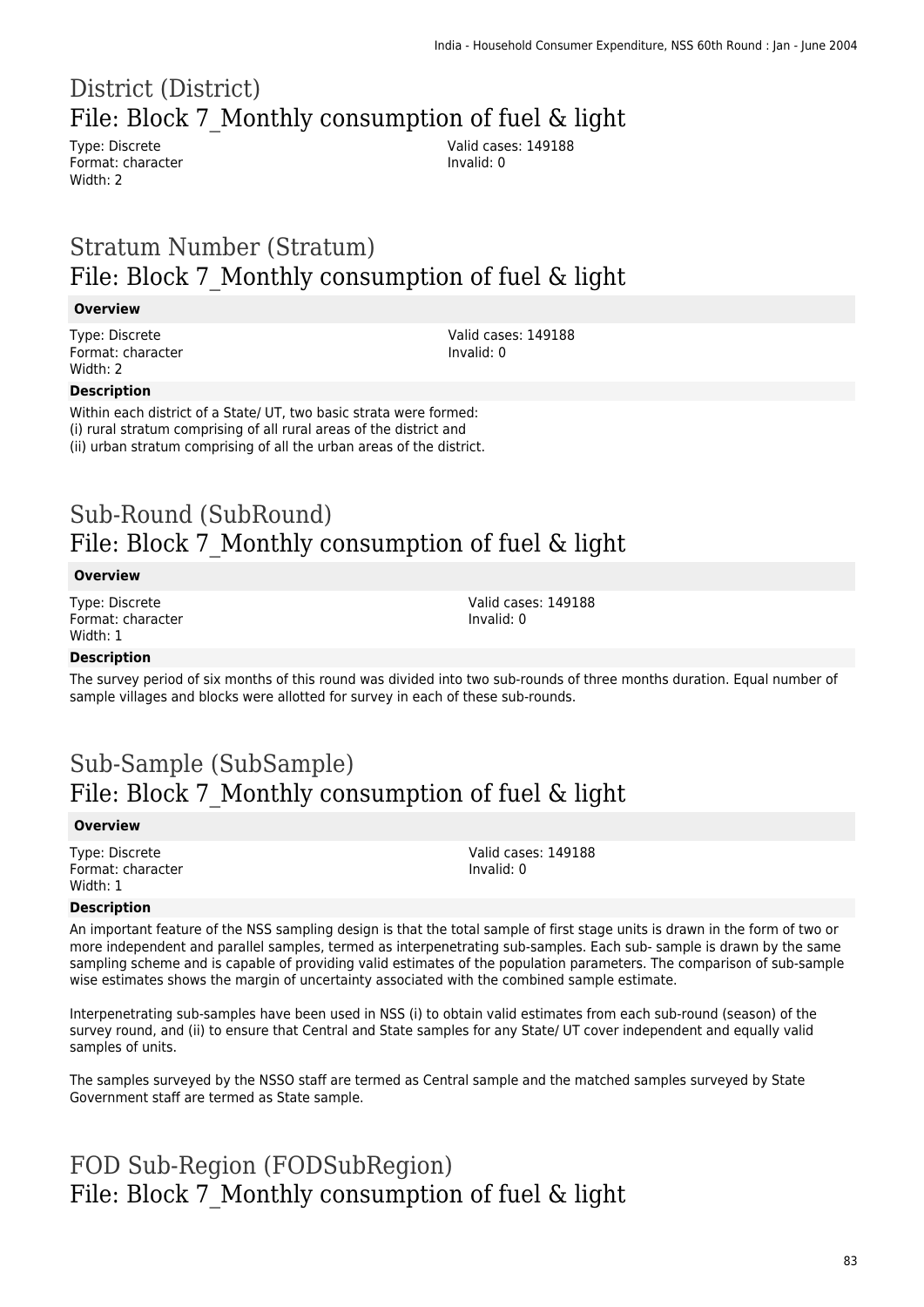# FOD Sub-Region (FODSubRegion) File: Block 7 Monthly consumption of fuel & light

#### **Overview**

Type: Discrete Format: character Width: 4

Valid cases: 149188 Invalid: 0

## Hamlet-Group/Sub-Block no. (HamletGroup\_SubBlkNo) File: Block 7 Monthly consumption of fuel & light

### **Overview**

Type: Discrete Format: character Width: 1

Valid cases: 149188 Invalid: 0

### Second Stage Stratum (Stage2\_Stratum) File: Block 7 Monthly consumption of fuel & light

### **Overview**

Type: Discrete Format: character Width: 1

Valid cases: 149188 Invalid: 0

### HHS No. (Hhold\_no) File: Block 7 Monthly consumption of fuel & light

### **Overview**

Type: Discrete Format: character Width: 2

Valid cases: 149188 Invalid: 0

### Level (Lvl) File: Block 7 Monthly consumption of fuel & light

### **Overview**

Type: Discrete Format: character Width: 2

Valid cases: 149188 Invalid: 0

### Block 7 Item Code (B7\_q1) File: Block 7 Monthly consumption of fuel & light

### **Overview**

Type: Discrete Format: character Width: 3

Valid cases: 149188 Invalid: 0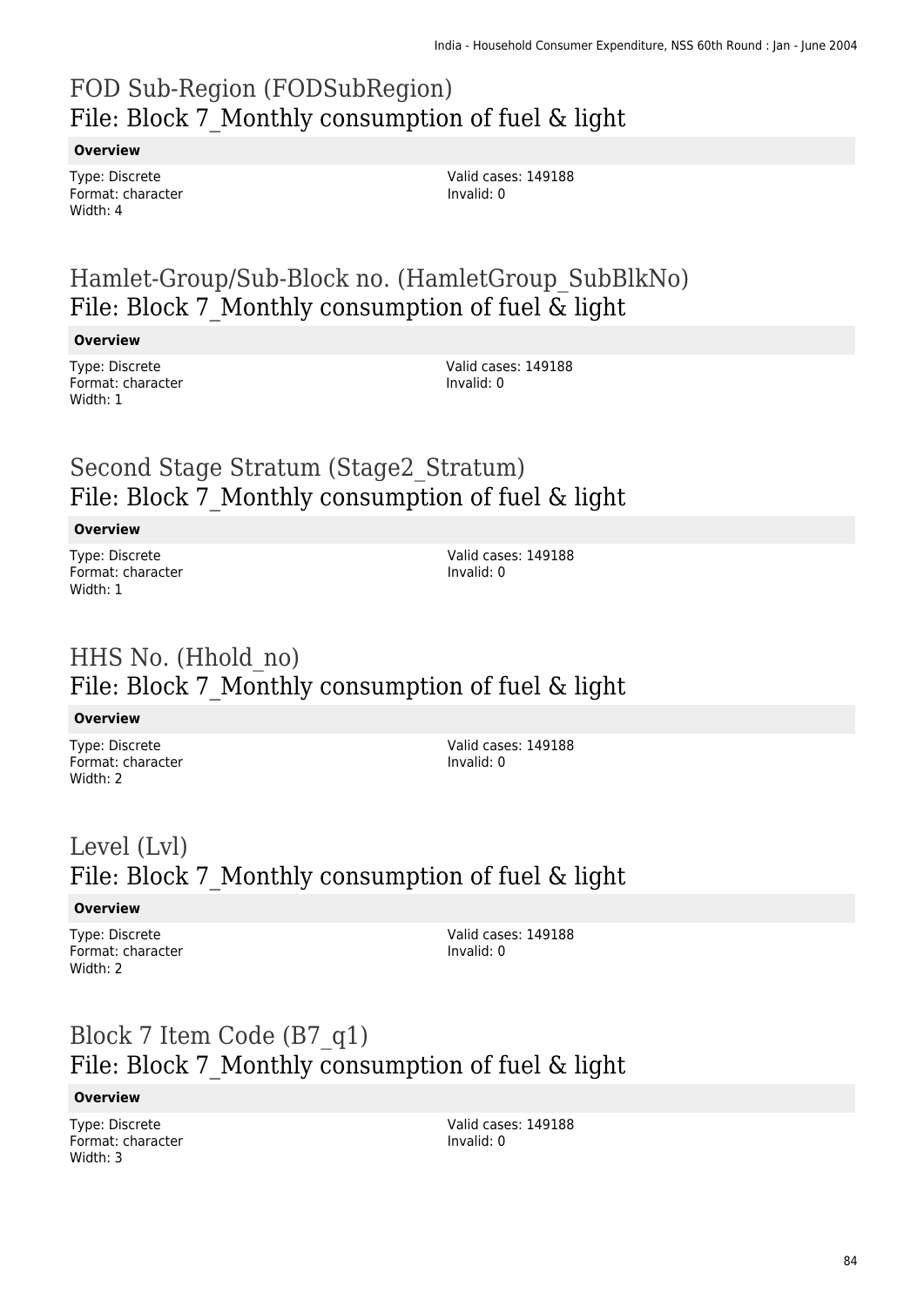# Quantity (0.00) (B7\_q3) File: Block 7 Monthly consumption of fuel & light

### **Overview**

Type: Continuous Format: numeric Width: 7 Decimals: 2 Range: 0.01-7000 Valid cases: 109099 Invalid: 40089 Minimum: 0 Maximum: 7000 Mean: 44.5 Standard deviation: 80.7

### **Literal question**

How much quantity of the item was consumed by the household in the last 30 days?

### Value (Rs. 0.00) (B7\_q4) File: Block 7 Monthly consumption of fuel & light

### **Overview**

Type: Continuous Format: numeric Width: 7 Decimals: 2 Range: 0.5-5060

Valid cases: 149188 Invalid: 0 Minimum: 0.5 Maximum: 5060 Mean: 140.8 Standard deviation: 183.4

#### **Literal question**

What was the value of the items consumed by the household in the last 30 days?

### Source Code (B7\_q5) File: Block 7 Monthly consumption of fuel & light

#### **Overview**

Type: Discrete Format: character Width: 1

Valid cases: 119133 Invalid: 0

### **Literal question**

What was the source of obtaining the item?

#### **Interviewer instructions**

Consumption of an item during the last 30 days may be made out of one or more sources. The source from which the item has been procured and consumed by the household will be recorded in terms of codes.

# NSS (NSS) File: Block 7 Monthly consumption of fuel & light

#### **Overview**

Type: Discrete Format: character Width: 2

Valid cases: 149188 Invalid: 0

# NSC (NSC) File: Block 7 Monthly consumption of fuel & light

### **Overview**

85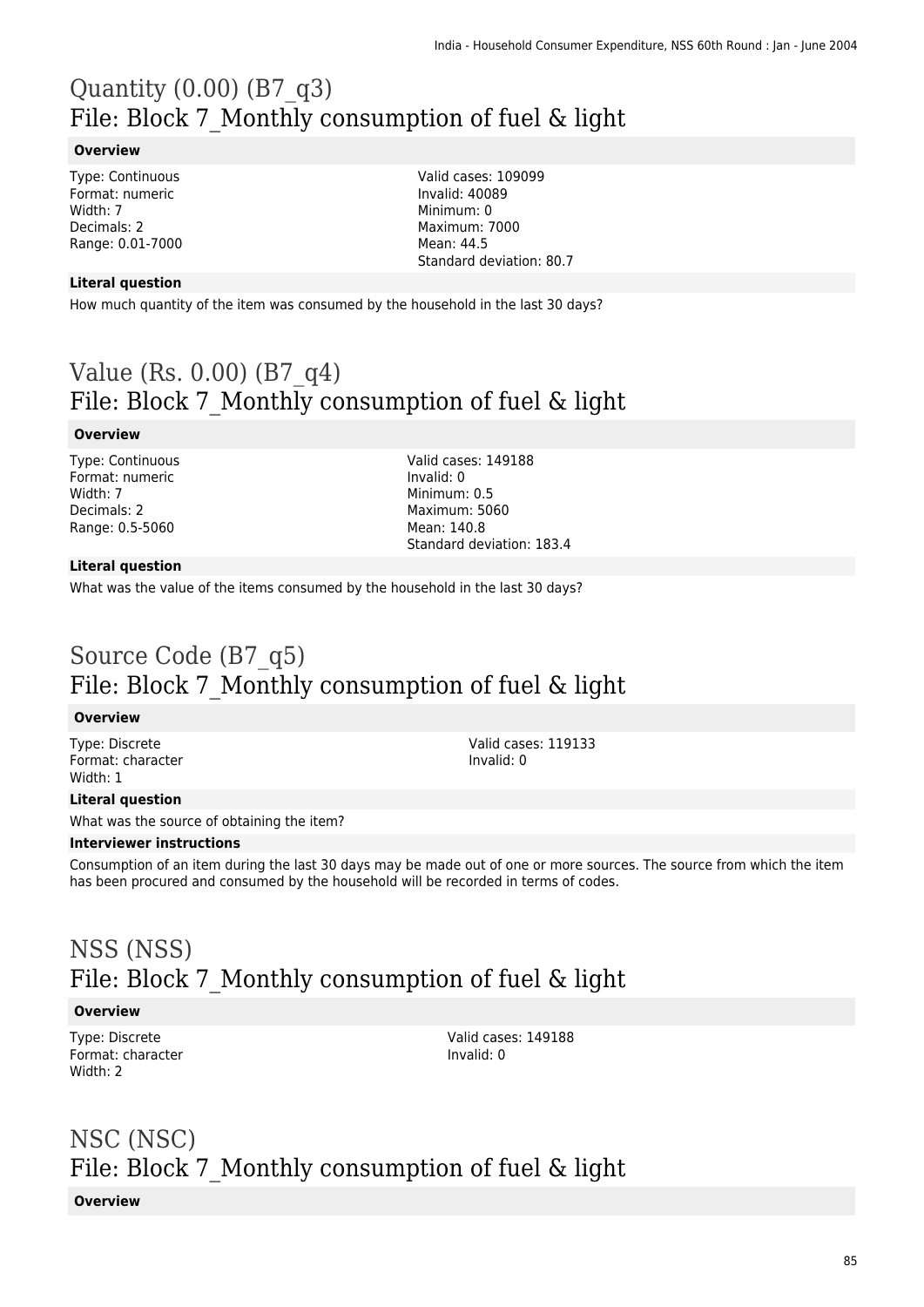# NSC (NSC) File: Block 7 Monthly consumption of fuel & light

Type: Discrete Format: character Width: 2

Valid cases: 149188 Invalid: 0

# Multiplier (MLT) File: Block 7 Monthly consumption of fuel & light

#### **Overview**

Type: Continuous Format: numeric Width: 9 Decimals: 2 Range: 9.75-245916 Valid cases: 149188 Invalid: 0 Minimum: 9.8 Maximum: 245916 Mean: 13320.7 Standard deviation: 14207.2

### Sub sample Multiplier (Wgt\_SubSample) File: Block 7 Monthly consumption of fuel & light

#### **Overview**

Type: Continuous Format: numeric Width: 7 Decimals: 2 Range: 0.0975-2459.16 Valid cases: 149188 Invalid: 0 Minimum: 0.1 Maximum: 2459.2 Mean: 133.2 Standard deviation: 142.1

### Combined Multiplier (Wgt\_Combined) File: Block 7 Monthly consumption of fuel & light

### **Overview**

Type: Continuous Format: numeric Width: 7 Decimals: 2 Range: 0.04875-1229.58

Valid cases: 149188 Invalid: 0 Minimum: 0 Maximum: 1229.6 Mean: 66.6 Standard deviation: 71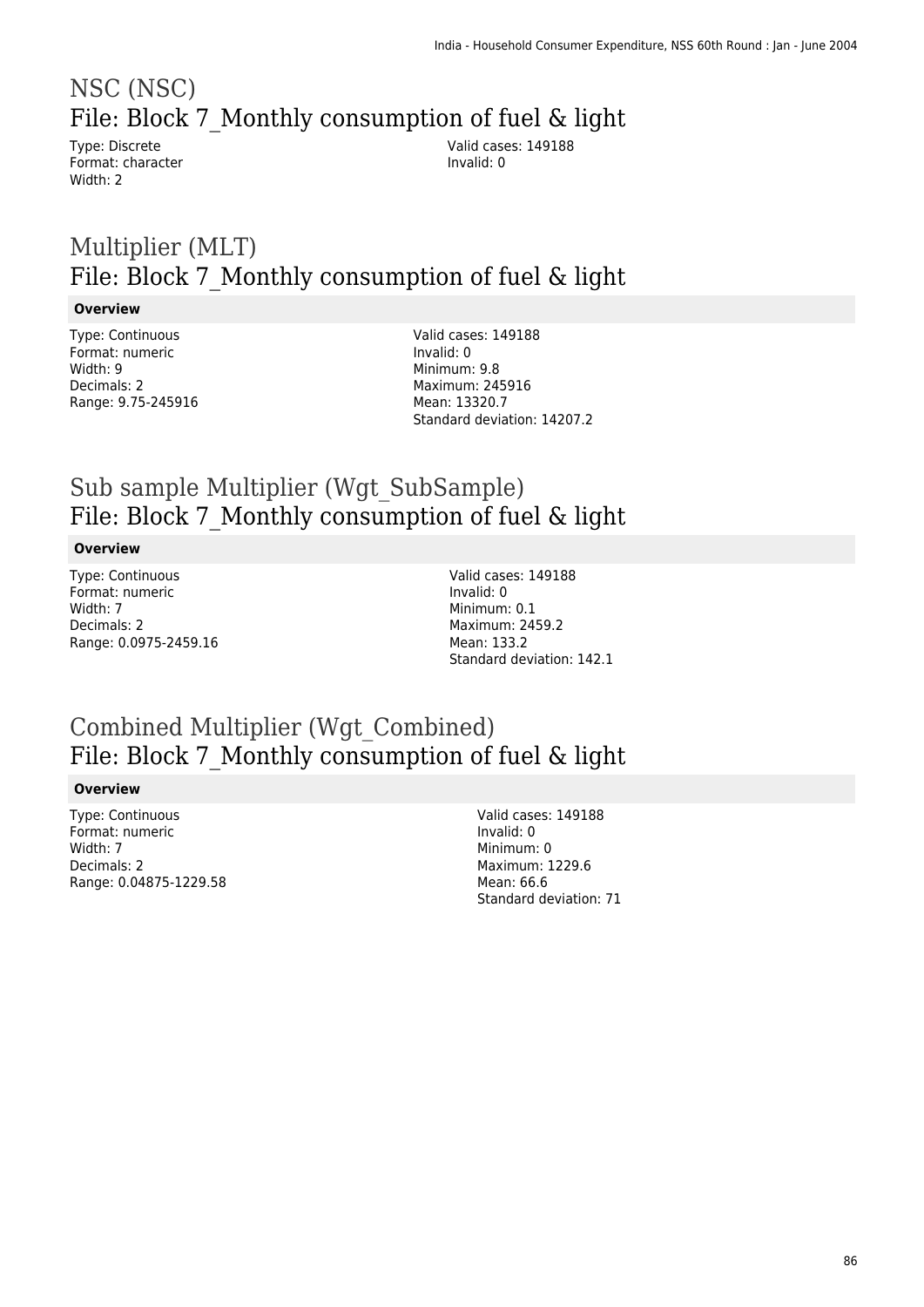# Key to identify a household (HHID) File: Block 8\_Annual consumption of clothing

#### **Overview**

Type: Discrete Format: character Width: 10

Valid cases: 269037 Invalid: 0

# Centre code,Round,Shift (CentreCodeRoundShift) File: Block 8 Annual consumption of clothing

#### **Overview**

Type: Discrete Format: character Width: 3

Valid cases: 269037 Invalid: 0

### LOT/FSU number (Vill\_Blk\_Slno) File: Block 8 Annual consumption of clothing

#### **Overview**

Type: Discrete Format: character Width: 5

Valid cases: 269037 Invalid: 0

#### **Description**

The first-stage units are census villages in the rural sector and the NSSO urban frame survey (UFS) blocks in the urban sector. This variable indicates the serial number assigned to such units.

### Round (Round) File: Block 8\_Annual consumption of clothing

#### **Overview**

Type: Discrete Format: character Width: 2

Valid cases: 269037 Invalid: 0

### **Description**

Indicates the NSS round number of this survey.

# Schedule Number (ScheduleNumber) File: Block 8 Annual consumption of clothing

#### **Overview**

Type: Discrete Format: character Width: 3

Valid cases: 269037 Invalid: 0

#### **Description**

Indicates the schedule number of this survey.

### Schedule Type (ScheduleType) File: Block 8 Annual consumption of clothing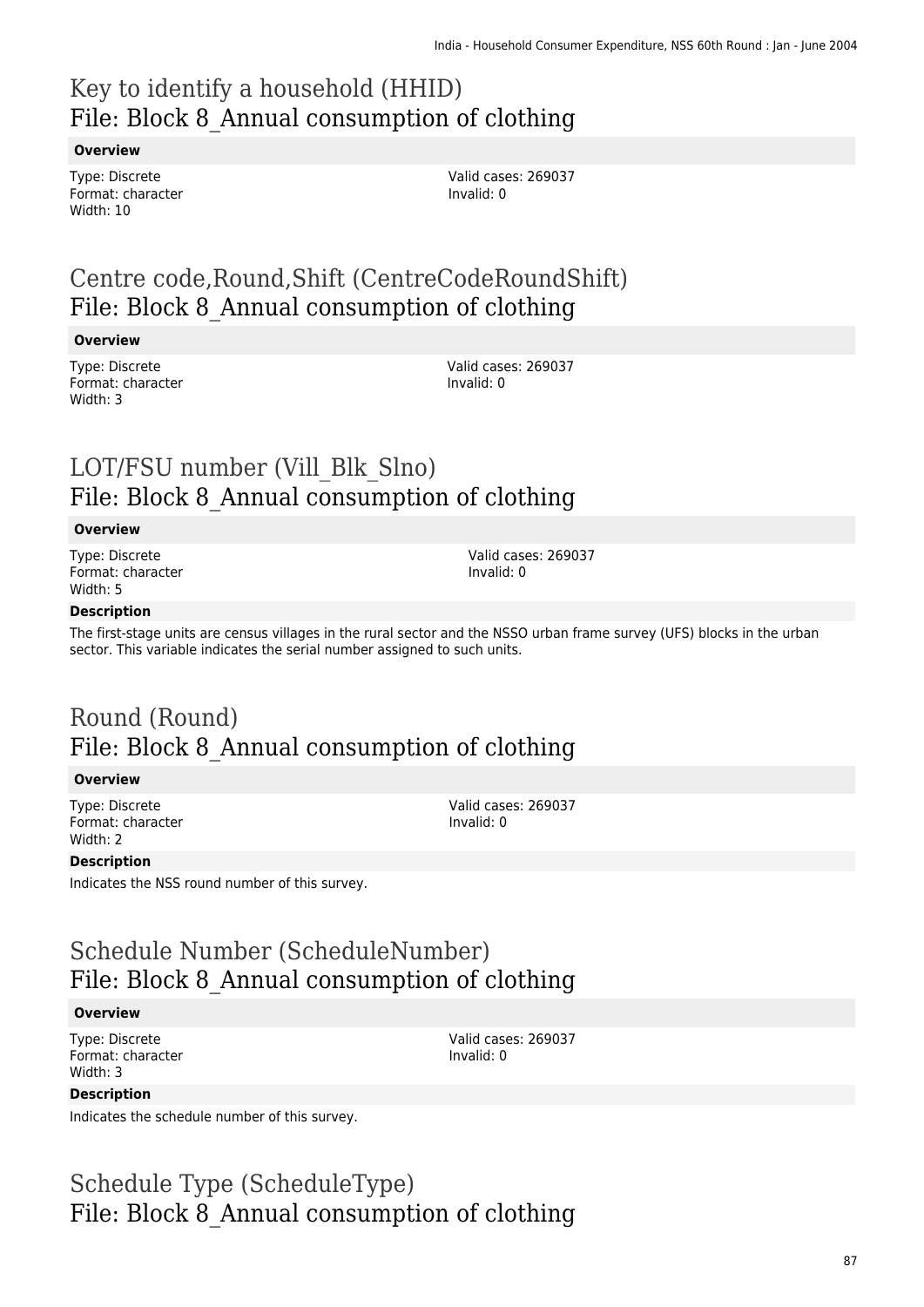# Schedule Type (ScheduleType) File: Block 8\_Annual consumption of clothing

#### **Overview**

Type: Discrete Format: character Width: 1

Valid cases: 269037 Invalid: 0

# Sample (Sample) File: Block 8\_Annual consumption of clothing

### **Overview**

Type: Discrete Format: character Width: 1

Valid cases: 269037 Invalid: 0

# Sector (Sector) File: Block 8\_Annual consumption of clothing

### **Overview**

Type: Discrete Format: character Width: 1

Valid cases: 269037 Invalid: 0

### **Description**

Sector : A word used for the rural-urban demarcation.

### State-Region (St\_Region) File: Block 8 Annual consumption of clothing

### **Overview**

Type: Discrete Format: character Width: 3

Valid cases: 269037 Invalid: 0

### **Description**

Regions are hierarchical domains of study below the level of State/ Union Territory in the NSS.

### State (State) File: Block 8\_Annual consumption of clothing

#### **Overview**

Type: Discrete Format: character Width: 2

Valid cases: 269037 Invalid: 0

### District (District) File: Block 8 Annual consumption of clothing **Overview**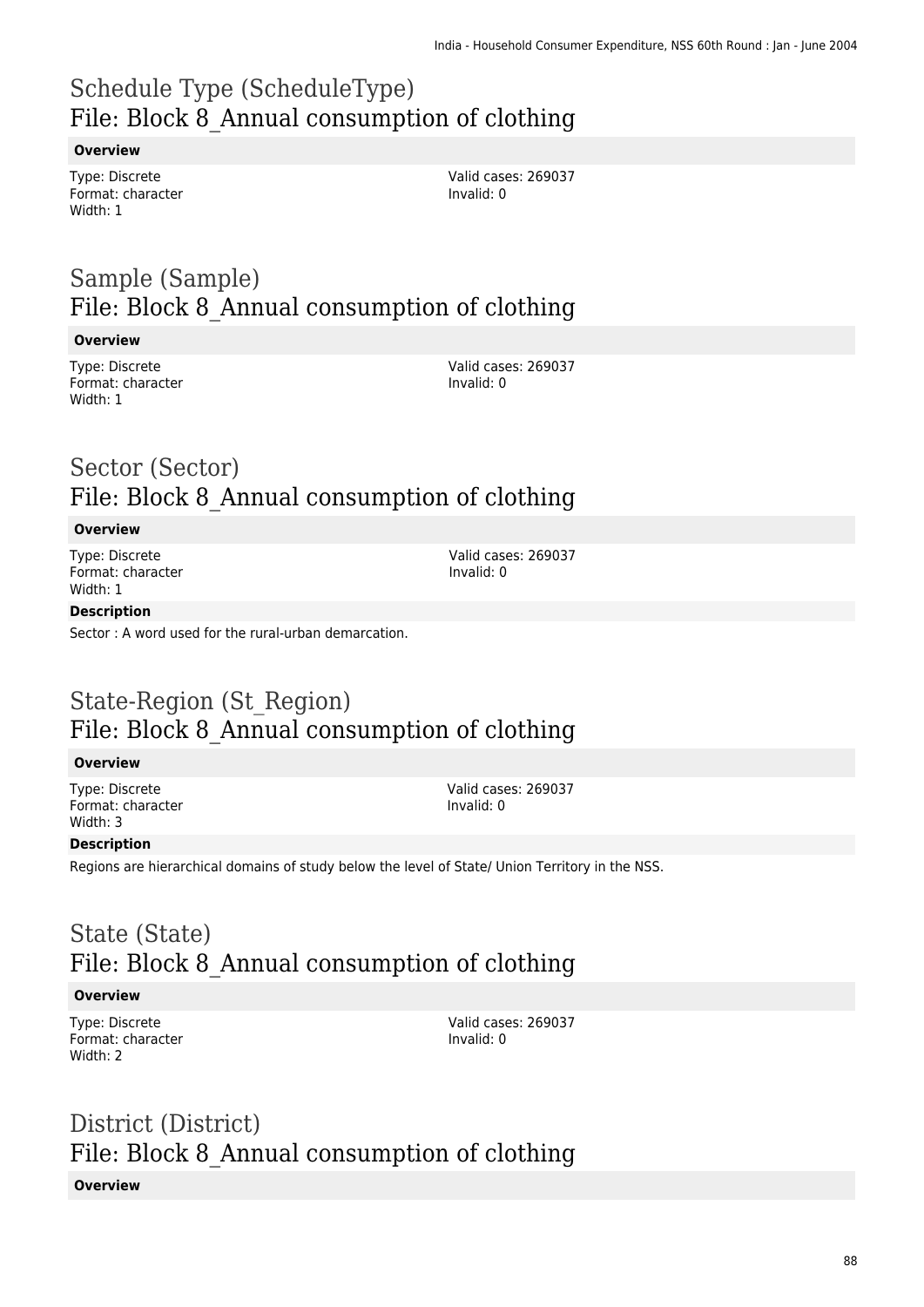# District (District) File: Block 8\_Annual consumption of clothing

Type: Discrete Format: character Width: 2

Valid cases: 269037 Invalid: 0

### Stratum Number (Stratum) File: Block 8 Annual consumption of clothing

### **Overview**

Type: Discrete Format: character Width: 2

Valid cases: 269037 Invalid: 0

### **Description**

Within each district of a State/ UT, two basic strata were formed: (i) rural stratum comprising of all rural areas of the district and (ii) urban stratum comprising of all the urban areas of the district.

# Sub-Round (SubRound) File: Block 8\_Annual consumption of clothing

#### **Overview**

Type: Discrete Format: character Width: 1

Valid cases: 269037 Invalid: 0

### **Description**

The survey period of six months of this round was divided into two sub-rounds of three months duration. Equal number of sample villages and blocks were allotted for survey in each of these sub-rounds.

### Sub-Sample (SubSample) File: Block 8\_Annual consumption of clothing

### **Overview**

Type: Discrete Format: character Width: 1

Valid cases: 269037 Invalid: 0

### **Description**

An important feature of the NSS sampling design is that the total sample of first stage units is drawn in the form of two or more independent and parallel samples, termed as interpenetrating sub-samples. Each sub- sample is drawn by the same sampling scheme and is capable of providing valid estimates of the population parameters. The comparison of sub-sample wise estimates shows the margin of uncertainty associated with the combined sample estimate.

Interpenetrating sub-samples have been used in NSS (i) to obtain valid estimates from each sub-round (season) of the survey round, and (ii) to ensure that Central and State samples for any State/ UT cover independent and equally valid samples of units.

The samples surveyed by the NSSO staff are termed as Central sample and the matched samples surveyed by State Government staff are termed as State sample.

### FOD Sub-Region (FODSubRegion) File: Block 8 Annual consumption of clothing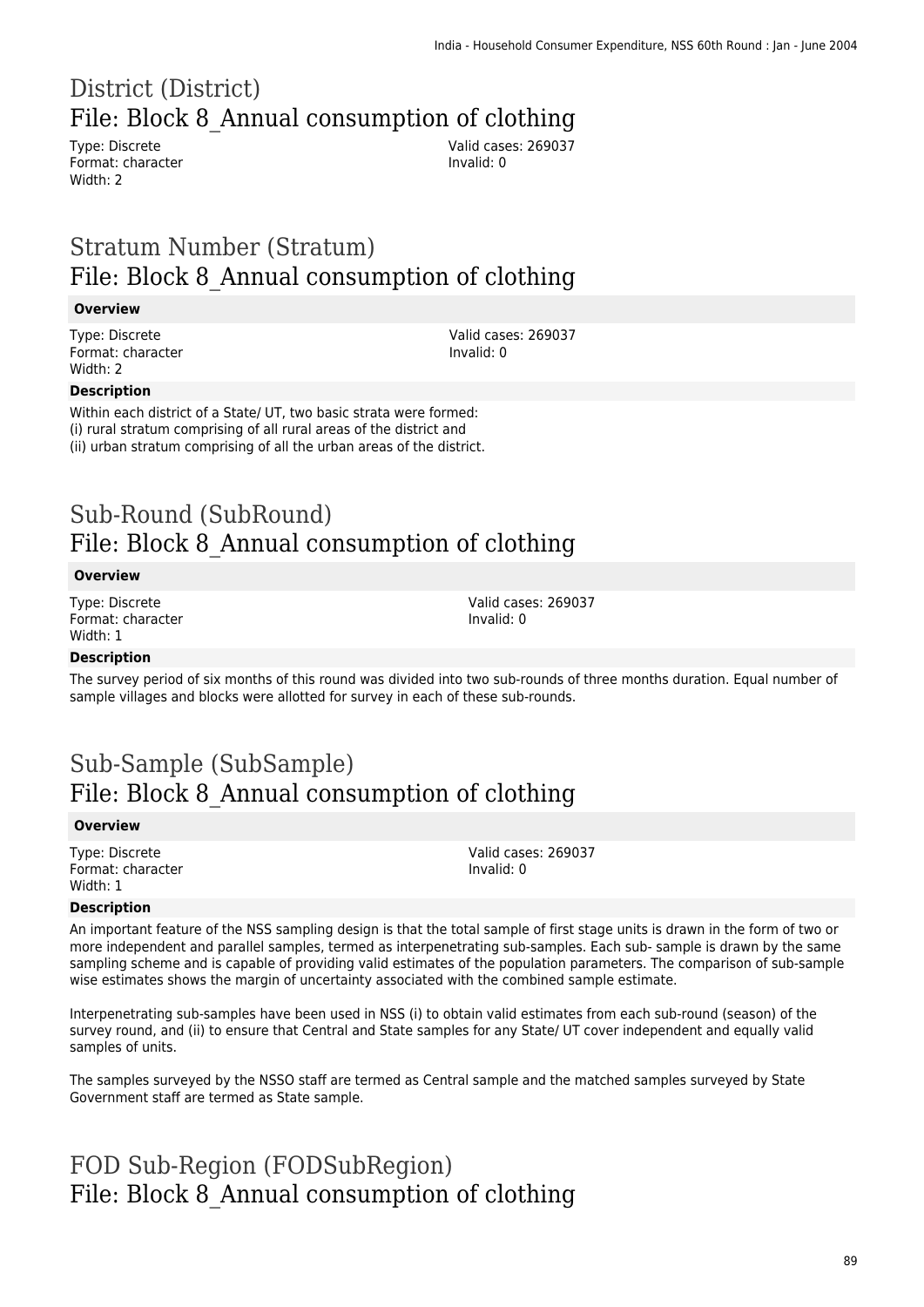# FOD Sub-Region (FODSubRegion) File: Block 8\_Annual consumption of clothing

#### **Overview**

Type: Discrete Format: character Width: 4

Valid cases: 269037 Invalid: 0

# Hamlet-Group/Sub-Block no. (HamletGroup\_SubBlkNo) File: Block 8\_Annual consumption of clothing

#### **Overview**

Type: Discrete Format: character Width: 1

Valid cases: 269037 Invalid: 0

### Second Stage Stratum (Stage2\_Stratum) File: Block 8 Annual consumption of clothing

### **Overview**

Type: Discrete Format: character Width: 1

Valid cases: 269037 Invalid: 0

### HHS No. (Hhold\_no) File: Block 8 Annual consumption of clothing

### **Overview**

Type: Discrete Format: character Width: 2

Valid cases: 269037 Invalid: 0

### Level (Lvl) File: Block 8 Annual consumption of clothing

### **Overview**

Type: Discrete Format: character Width: 2

Valid cases: 269037 Invalid: 0

### Block 8 Item Code (B8\_q1) File: Block 8 Annual consumption of clothing

### **Overview**

Type: Discrete Format: character Width: 3

Valid cases: 269037 Invalid: 0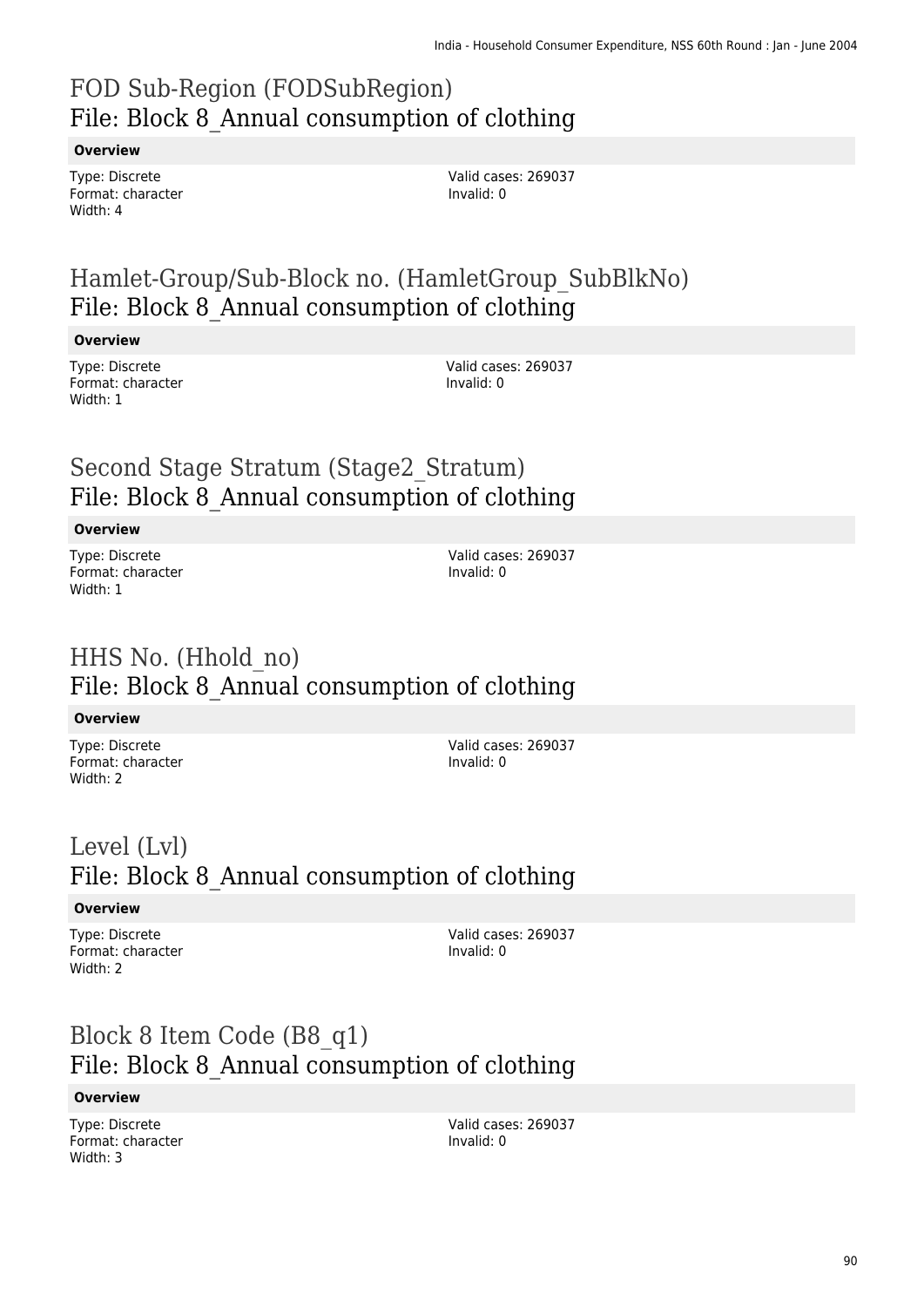# Quantity (0.00) (B8\_q3) File: Block 8\_Annual consumption of clothing

### **Overview**

Type: Continuous Format: numeric Width: 8 Decimals: 2 Range: 0.01-55000 Valid cases: 214557 Invalid: 54480 Minimum: 0 Maximum: 55000 Mean: 20.7 Standard deviation: 315

#### **Literal question**

How much quantity of the item was consumed by the household in the last 365 days?

### Value (Rs. 0.00) (B8\_q4) File: Block 8\_Annual consumption of clothing

#### **Overview**

Type: Continuous Format: numeric Width: 9 Decimals: 2 Range: 1-127000

Valid cases: 269037 Invalid: 0 Minimum: 1 Maximum: 127000 Mean: 700.4 Standard deviation: 1263.9

#### **Literal question**

What was the value of the items consumed by the household in the last 365 days?

## NSS (NSS) File: Block 8\_Annual consumption of clothing

#### **Overview**

Type: Discrete Format: character Width: 2

Valid cases: 269037 Invalid: 0

### NSC (NSC) File: Block 8 Annual consumption of clothing

#### **Overview**

Type: Discrete Format: character Width: 2

Valid cases: 269037 Invalid: 0

# Multiplier (MLT) File: Block 8 Annual consumption of clothing

#### **Overview**

Type: Continuous Format: numeric Width: 9 Decimals: 2 Range: 9.75-245916 Valid cases: 269037 Invalid: 0 Minimum: 9.8 Maximum: 245916 Mean: 12949.9 Standard deviation: 13944.8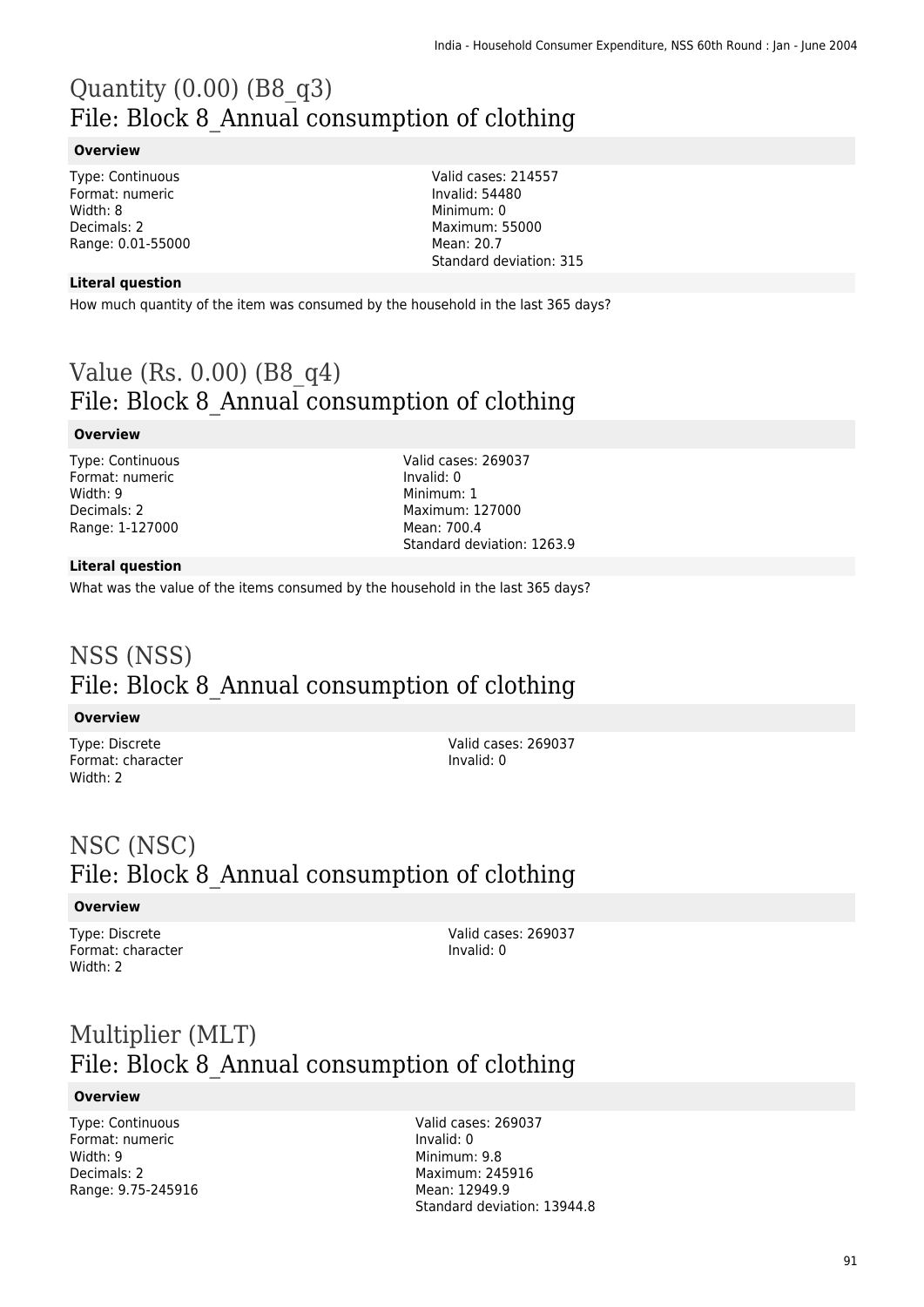# Sub sample Multiplier (Wgt\_SubSample) File: Block 8\_Annual consumption of clothing

### **Overview**

Type: Continuous Format: numeric Width: 7 Decimals: 2 Range: 0.0975-2459.16 Valid cases: 269037 Invalid: 0 Minimum: 0.1 Maximum: 2459.2 Mean: 129.5 Standard deviation: 139.4

# Combined Multiplier (Wgt\_Combined) File: Block 8\_Annual consumption of clothing

#### **Overview**

Type: Continuous Format: numeric Width: 7 Decimals: 2 Range: 0.04875-1229.58

Valid cases: 269037 Invalid: 0 Minimum: 0 Maximum: 1229.6 Mean: 64.8 Standard deviation: 69.7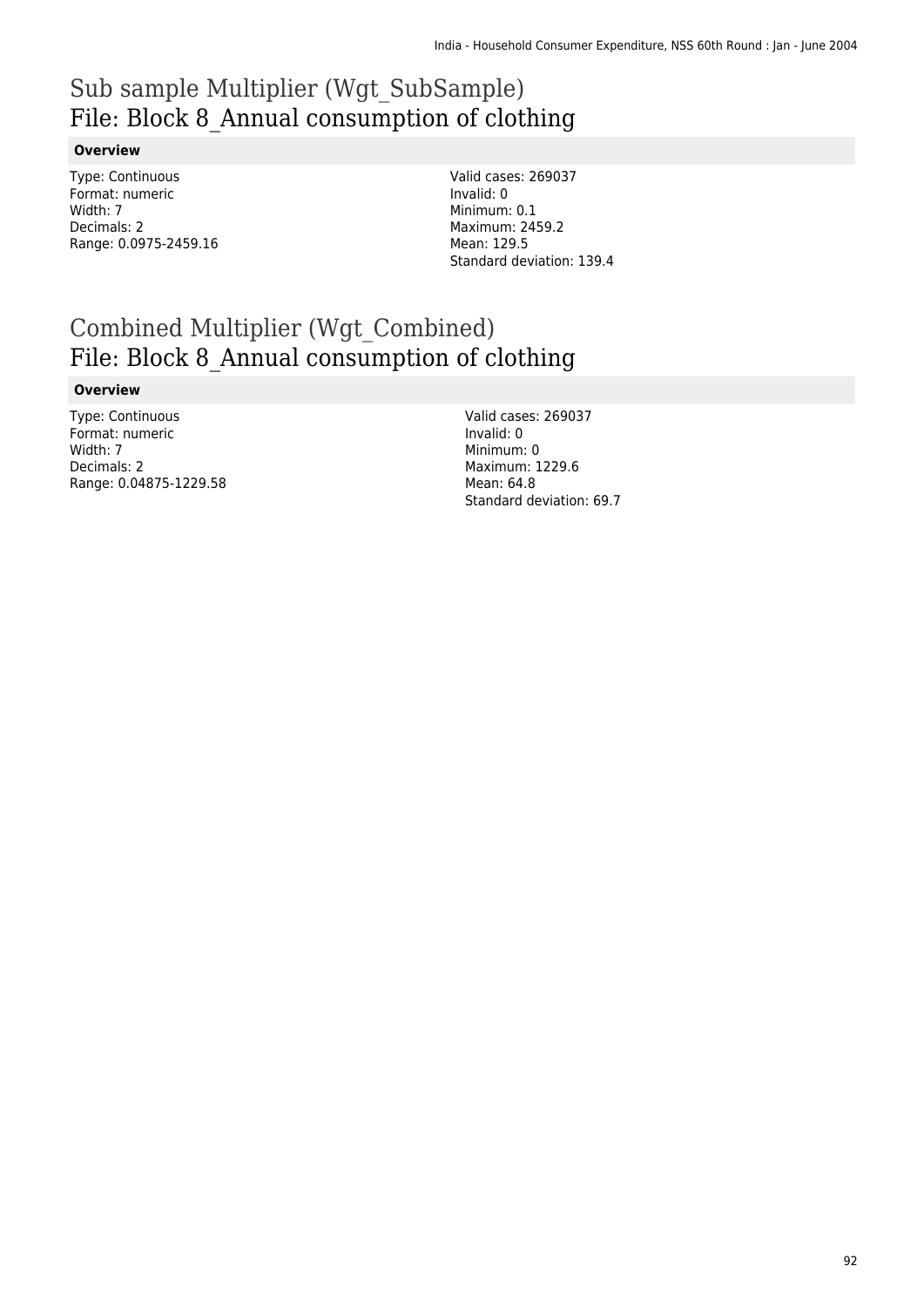# Key to identify a household (HHID) File: Block 9\_Annual consumption of footwear

#### **Overview**

Type: Discrete Format: character Width: 10

Valid cases: 88386 Invalid: 0

# Centre code,Round,Shift (CentreCodeRoundShift) File: Block 9 Annual consumption of footwear

#### **Overview**

Type: Discrete Format: character Width: 3

Valid cases: 88386 Invalid: 0

### LOT/FSU number (Vill\_Blk\_Slno) File: Block 9 Annual consumption of footwear

#### **Overview**

Type: Discrete Format: character Width: 5

Valid cases: 88386 Invalid: 0

#### **Description**

The first-stage units are census villages in the rural sector and the NSSO urban frame survey (UFS) blocks in the urban sector. This variable indicates the serial number assigned to such units.

### Round (Round) File: Block 9 Annual consumption of footwear

#### **Overview**

Type: Discrete Format: character Width: 2

Valid cases: 88386 Invalid: 0

### **Description**

Indicates the NSS round number of this survey.

# Schedule Number (ScheduleNumber) File: Block 9\_Annual consumption of footwear

#### **Overview**

Type: Discrete Format: character Width: 3

Valid cases: 88386 Invalid: 0

### **Description**

Indicates the schedule number of this survey.

### Schedule Type (ScheduleType) File: Block 9 Annual consumption of footwear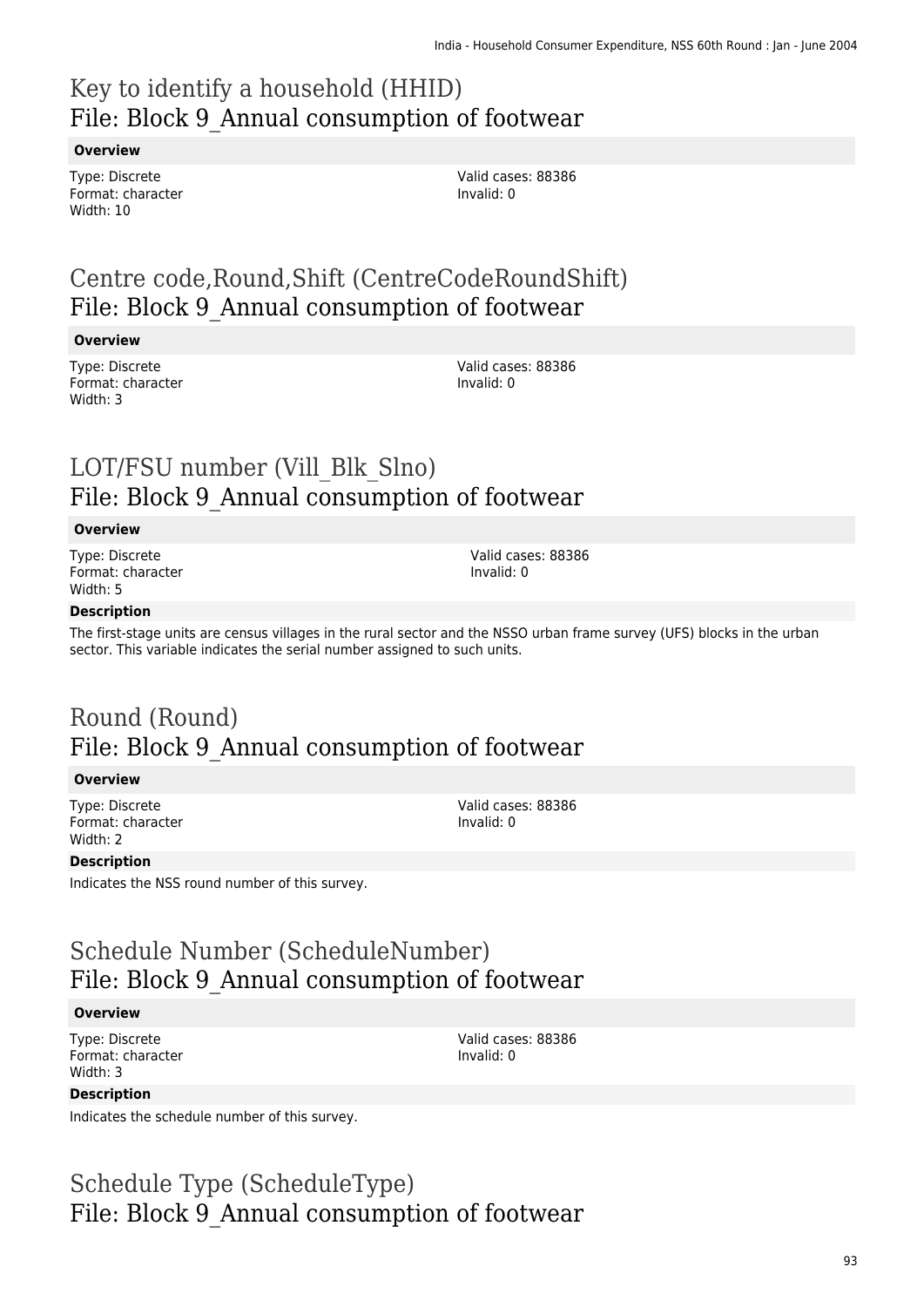### Schedule Type (ScheduleType) File: Block 9\_Annual consumption of footwear

#### **Overview**

Type: Discrete Format: character Width: 1

Valid cases: 88386 Invalid: 0

# Sample (Sample) File: Block 9 Annual consumption of footwear

#### **Overview**

Type: Discrete Format: character Width: 1

Valid cases: 88386 Invalid: 0

### Sector (Sector) File: Block 9\_Annual consumption of footwear

### **Overview**

Type: Discrete Format: character Width: 1

Valid cases: 88386 Invalid: 0

#### **Description**

Sector : A word used for the rural-urban demarcation.

### State-Region (St\_Region) File: Block 9 Annual consumption of footwear

### **Overview**

Type: Discrete Format: character Width: 3

Valid cases: 88386 Invalid: 0

#### **Description**

Regions are hierarchical domains of study below the level of State/ Union Territory in the NSS.

### State (State) File: Block 9\_Annual consumption of footwear

#### **Overview**

Type: Discrete Format: character Width: 2

Valid cases: 88386 Invalid: 0

# District (District) File: Block 9\_Annual consumption of footwear

#### **Overview**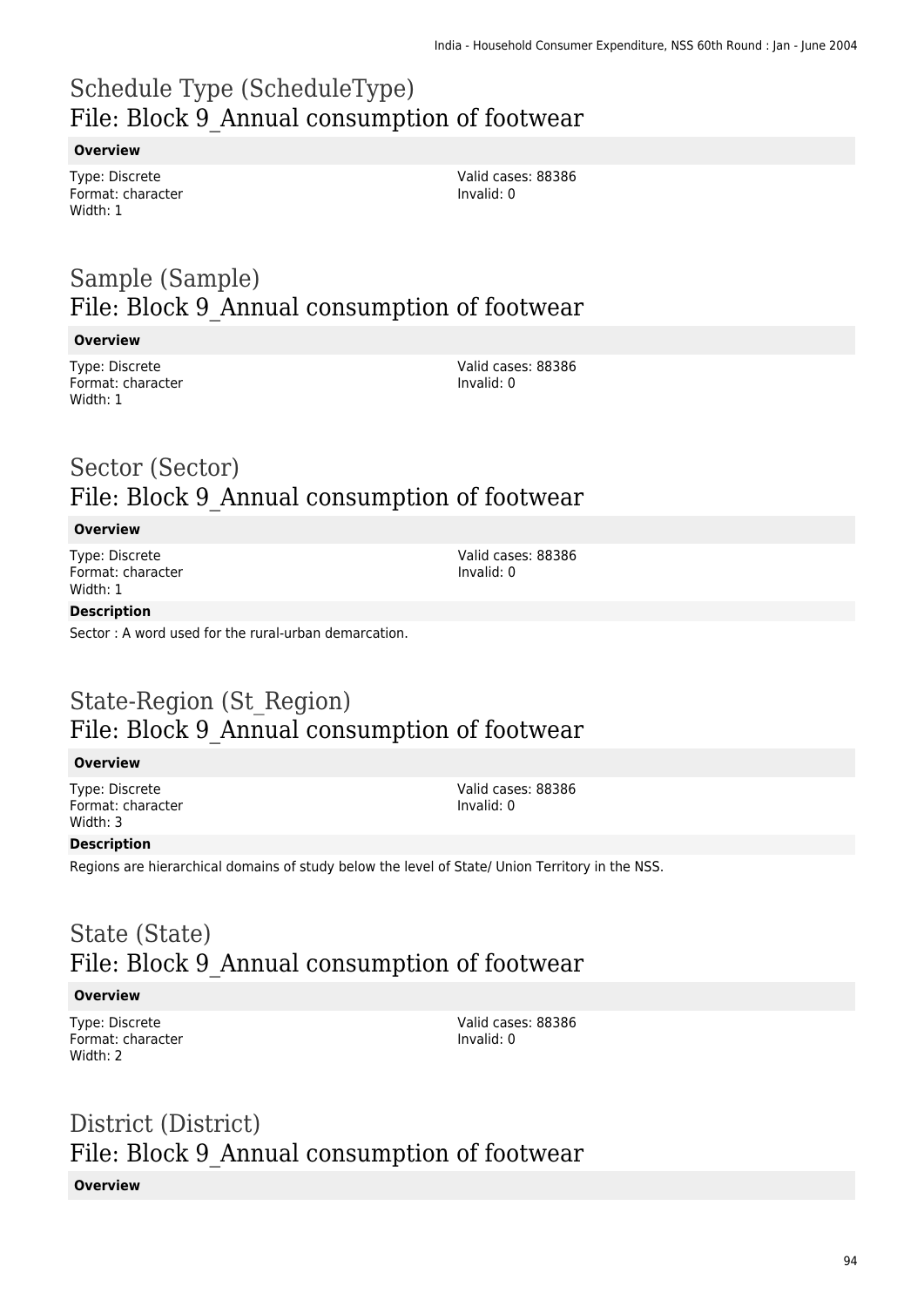# District (District) File: Block 9\_Annual consumption of footwear

Type: Discrete Format: character Width: 2

Valid cases: 88386 Invalid: 0

### Stratum Number (Stratum) File: Block 9 Annual consumption of footwear

### **Overview**

Type: Discrete Format: character Width: 2

Valid cases: 88386 Invalid: 0

### **Description**

Within each district of a State/ UT, two basic strata were formed: (i) rural stratum comprising of all rural areas of the district and (ii) urban stratum comprising of all the urban areas of the district.

# Sub-Round (SubRound) File: Block 9 Annual consumption of footwear

### **Overview**

Type: Discrete Format: character Width: 1

Valid cases: 88386 Invalid: 0

### **Description**

The survey period of six months of this round was divided into two sub-rounds of three months duration. Equal number of sample villages and blocks were allotted for survey in each of these sub-rounds.

### Sub-Sample (SubSample) File: Block 9 Annual consumption of footwear

### **Overview**

Type: Discrete Format: character Width: 1

Valid cases: 88386 Invalid: 0

### **Description**

An important feature of the NSS sampling design is that the total sample of first stage units is drawn in the form of two or more independent and parallel samples, termed as interpenetrating sub-samples. Each sub- sample is drawn by the same sampling scheme and is capable of providing valid estimates of the population parameters. The comparison of sub-sample wise estimates shows the margin of uncertainty associated with the combined sample estimate.

Interpenetrating sub-samples have been used in NSS (i) to obtain valid estimates from each sub-round (season) of the survey round, and (ii) to ensure that Central and State samples for any State/ UT cover independent and equally valid samples of units.

The samples surveyed by the NSSO staff are termed as Central sample and the matched samples surveyed by State Government staff are termed as State sample.

# FOD Sub-Region (FODSubRegion) File: Block 9\_Annual consumption of footwear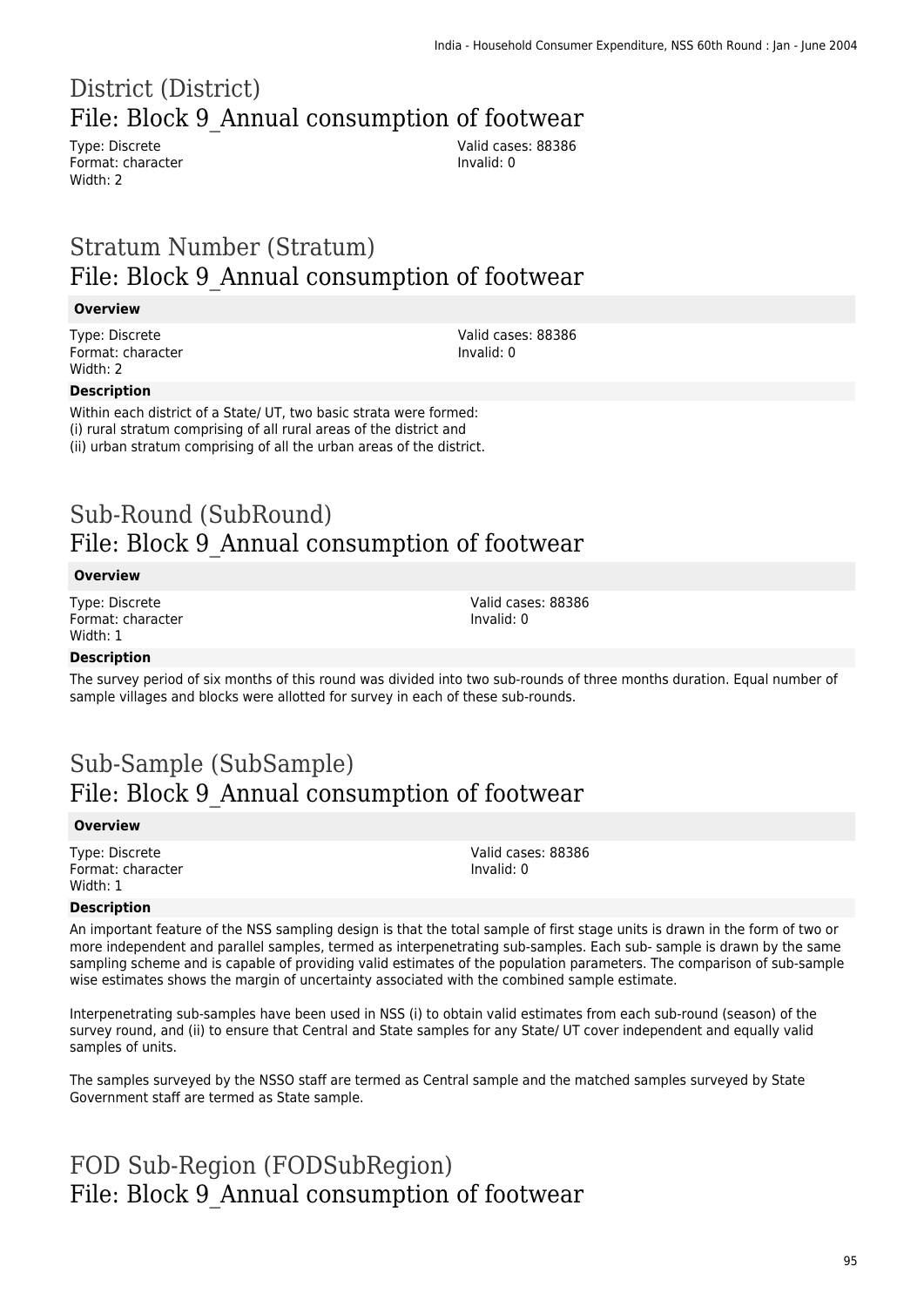# FOD Sub-Region (FODSubRegion) File: Block 9\_Annual consumption of footwear

#### **Overview**

Type: Discrete Format: character Width: 4

Valid cases: 88386 Invalid: 0

# Hamlet-Group/Sub-Block no. (HamletGroup\_SubBlkNo) File: Block 9 Annual consumption of footwear

### **Overview**

Type: Discrete Format: character Width: 1

Valid cases: 88386 Invalid: 0

### Second Stage Stratum (Stage2\_Stratum) File: Block 9 Annual consumption of footwear

### **Overview**

Type: Discrete Format: character Width: 1

Valid cases: 88386 Invalid: 0

### HHS No. (Hhold\_no) File: Block 9\_Annual consumption of footwear

### **Overview**

Type: Discrete Format: character Width: 2

Valid cases: 88386 Invalid: 0

### Level (Lvl) File: Block 9\_Annual consumption of footwear

### **Overview**

Type: Discrete Format: character Width: 2

Valid cases: 88386 Invalid: 0

### Block 9 Item Code (B9\_q1) File: Block 9 Annual consumption of footwear

### **Overview**

Type: Discrete Format: character Width: 3

Valid cases: 88386 Invalid: 0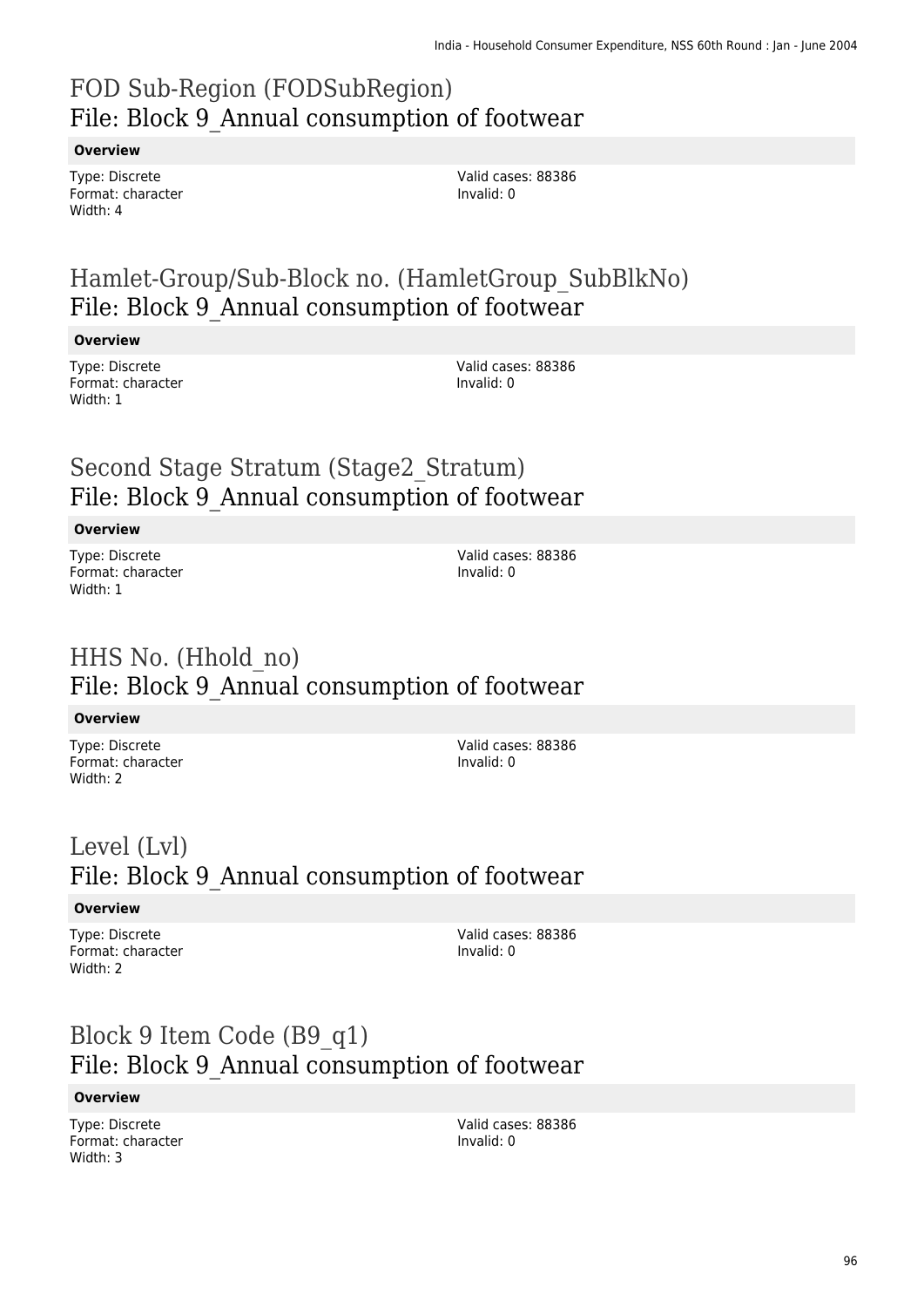# Quantity (0.00) (B9\_q3) File: Block 9\_Annual consumption of footwear

#### **Overview**

Type: Continuous Format: numeric Width: 5 Decimals: 2 Range: 0-32.03

Valid cases: 88378 Invalid: 8 Minimum: 0 Maximum: 32 Mean: 0 Standard deviation: 0.2

#### **Literal question**

How much quantity of the item was consumed by the household in the last 365 days?

### Value (Rs. 0.00) (B9\_q4) File: Block 9\_Annual consumption of footwear

#### **Overview**

Type: Continuous Format: numeric Width: 8 Decimals: 2 Range: 0.2-10000 Valid cases: 88386 Invalid: 0 Minimum: 0.2 Maximum: 10000 Mean: 376.1 Standard deviation: 468.7

#### **Literal question**

What was the value of the items consumed by the household in the last 365 days?

### NSS (NSS) File: Block 9\_Annual consumption of footwear

#### **Overview**

Type: Discrete Format: character Width: 2

Valid cases: 88386 Invalid: 0

### NSC (NSC) File: Block 9\_Annual consumption of footwear

#### **Overview**

Type: Discrete Format: character Width: 2

Valid cases: 88386 Invalid: 0

# Multiplier (MLT) File: Block 9 Annual consumption of footwear

#### **Overview**

Type: Continuous Format: numeric Width: 9 Decimals: 2 Range: 9.75-245916 Valid cases: 88386 Invalid: 0 Minimum: 9.8 Maximum: 245916 Mean: 12521.4 Standard deviation: 13936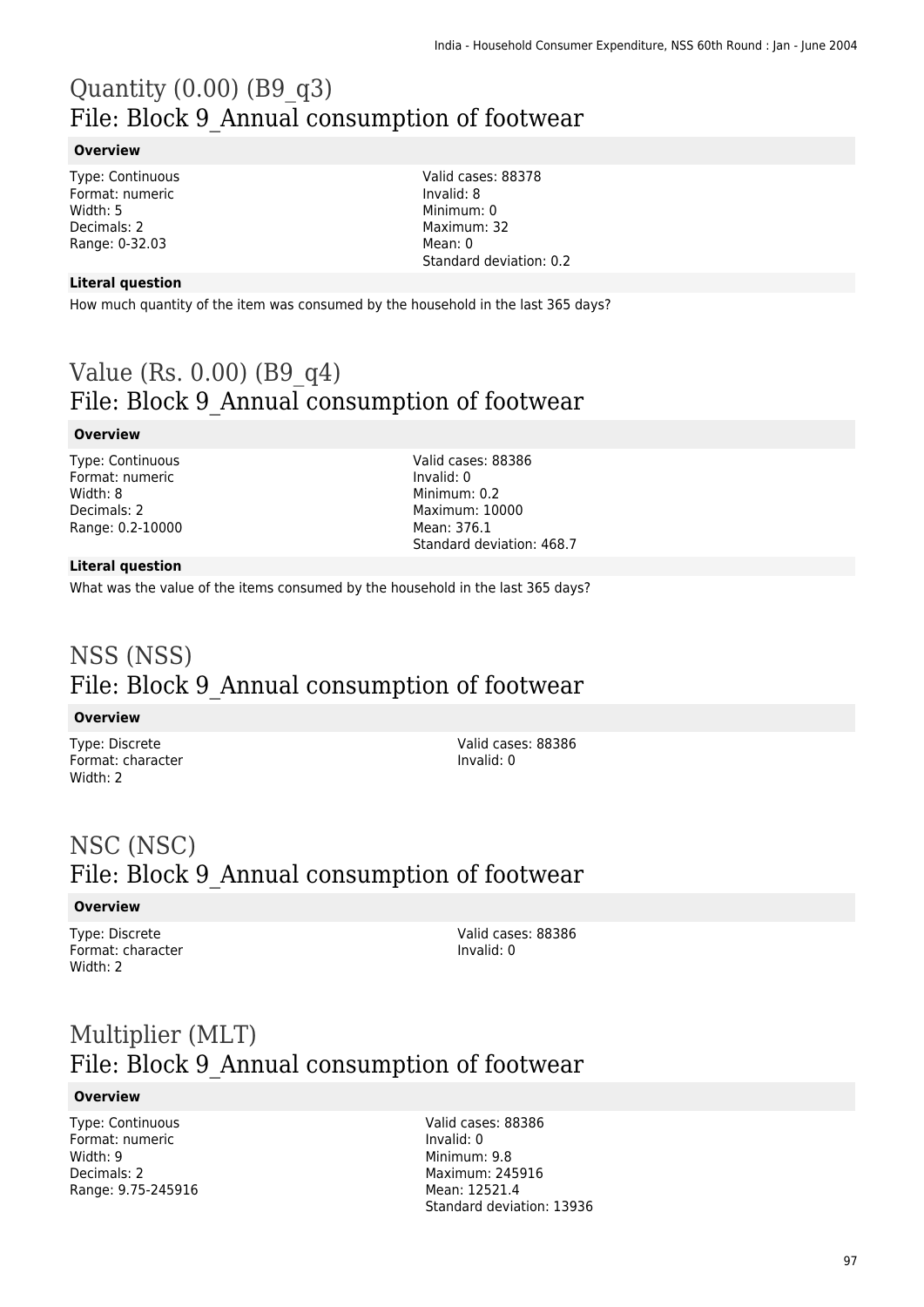# Sub sample Multiplier (Wgt\_SubSample) File: Block 9\_Annual consumption of footwear

### **Overview**

Type: Continuous Format: numeric Width: 7 Decimals: 2 Range: 0.0975-2459.16 Valid cases: 88386 Invalid: 0 Minimum: 0.1 Maximum: 2459.2 Mean: 125.2 Standard deviation: 139.4

# Combined Multiplier (Wgt\_Combined) File: Block 9\_Annual consumption of footwear

#### **Overview**

Type: Continuous Format: numeric Width: 7 Decimals: 2 Range: 0.04875-1229.58

Valid cases: 88386 Invalid: 0 Minimum: 0 Maximum: 1229.6 Mean: 62.6 Standard deviation: 69.7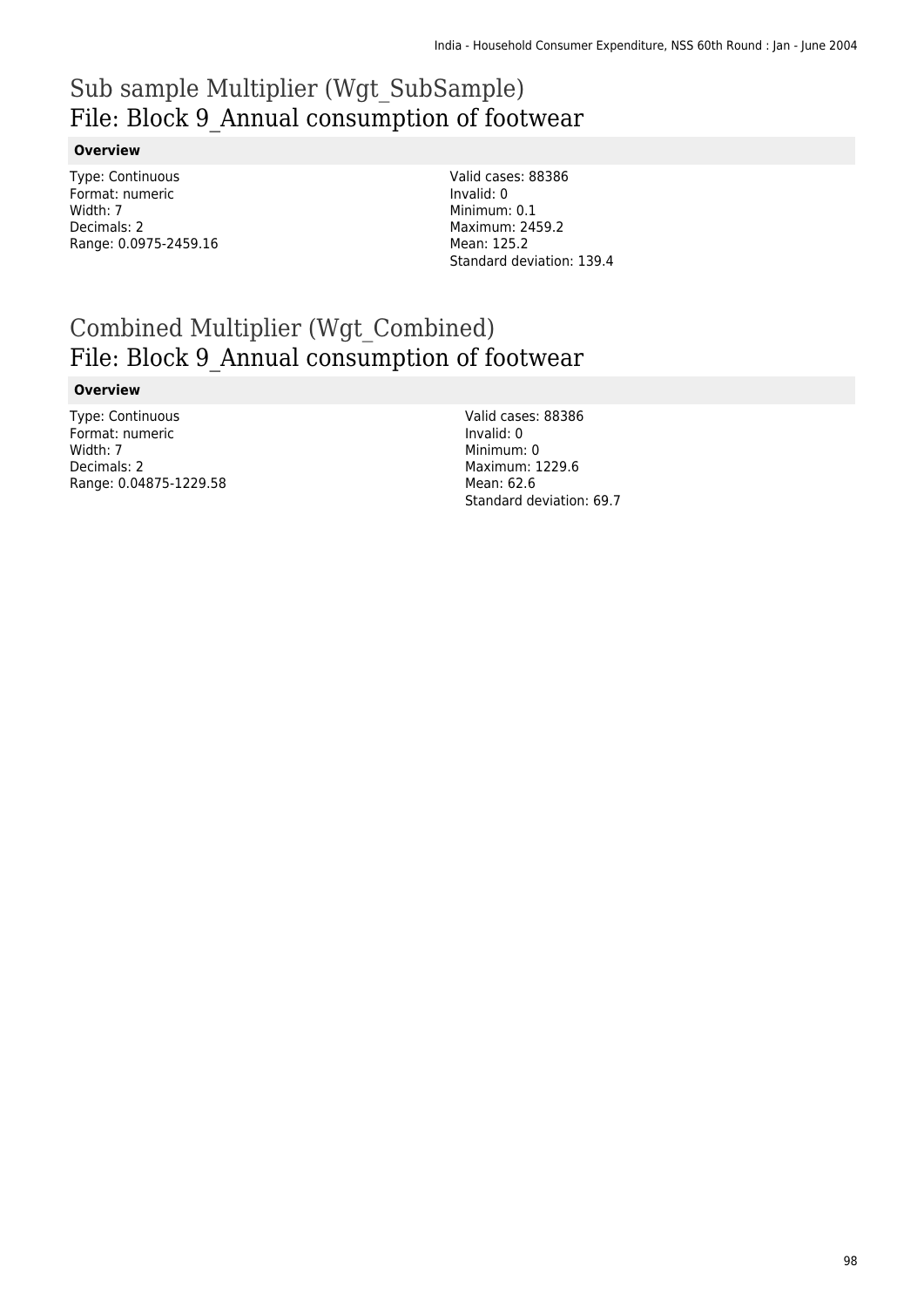### Key to identify a household (HHID) File: Block 10\_Annual expenditure on education and medical (institutional) goods and services

### **Overview**

Type: Discrete Format: character Width: 10

Valid cases: 101674 Invalid: 0

### Centre code,Round,Shift (CentreCodeRoundShift) File: Block 10 Annual expenditure on education and medical (institutional) goods and services

### **Overview**

Type: Discrete Format: character Width: 3

Valid cases: 101674 Invalid: 0

### LOT/FSU number (Vill\_Blk\_Slno) File: Block 10\_Annual expenditure on education and medical (institutional) goods and services

### **Overview**

Type: Discrete Format: character Width: 5

Valid cases: 101674 Invalid: 0

### **Description**

The first-stage units are census villages in the rural sector and the NSSO urban frame survey (UFS) blocks in the urban sector. This variable indicates the serial number assigned to such units.

### Round (Round) File: Block 10 Annual expenditure on education and medical (institutional) goods and services

### **Overview**

Type: Discrete Format: character Width: 2

### **Description**

Valid cases: 101674 Invalid: 0

Indicates the NSS round number of this survey.

# Schedule Number (ScheduleNumber) File: Block 10 Annual expenditure on education and medical (institutional) goods and services

### **Overview**

Type: Discrete Format: character Width: 3

Valid cases: 101674 Invalid: 0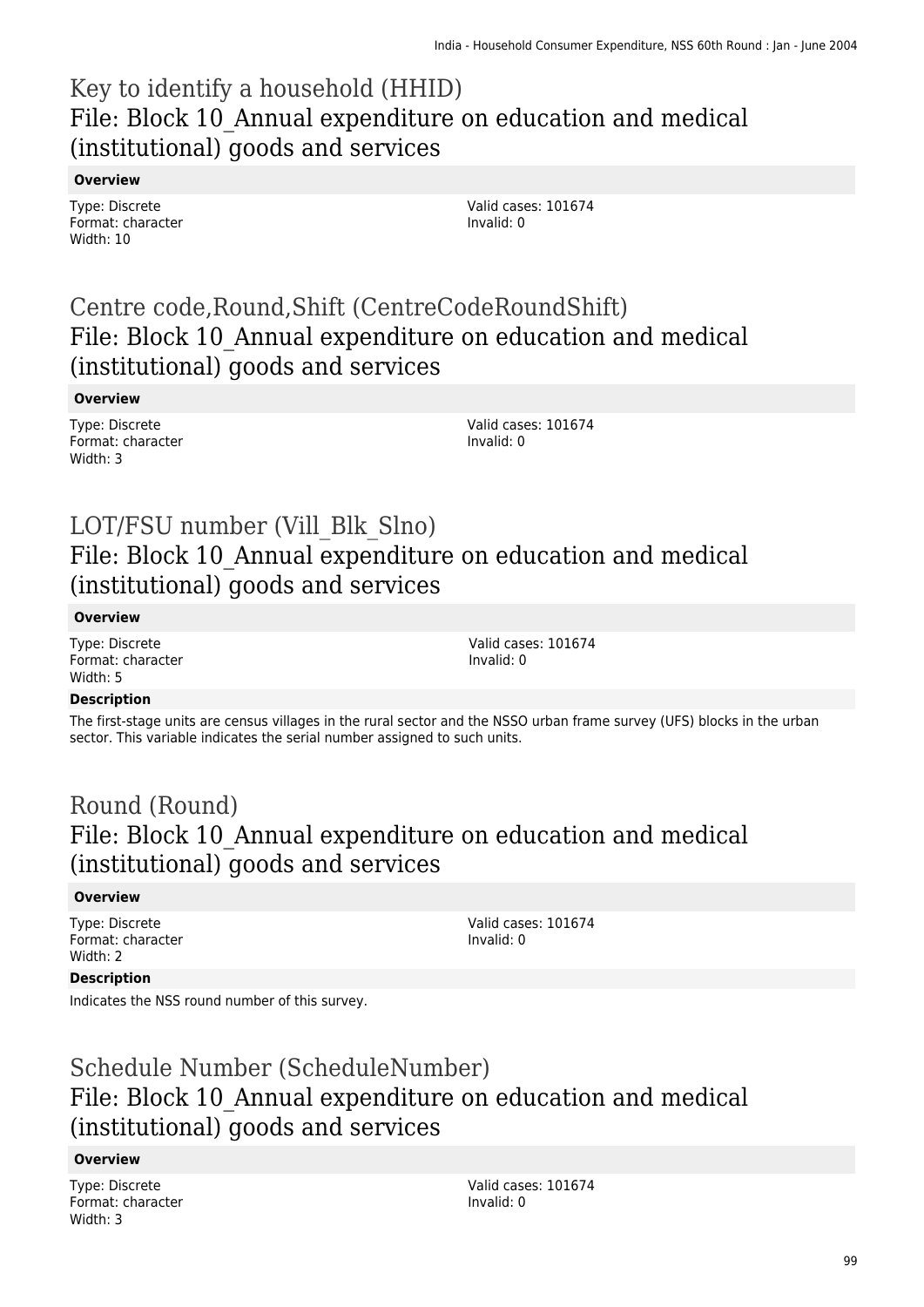# Schedule Number (ScheduleNumber) File: Block 10\_Annual expenditure on education and medical (institutional) goods and services

### **Description**

Indicates the schedule number of this survey.

# Schedule Type (ScheduleType) File: Block 10\_Annual expenditure on education and medical (institutional) goods and services

**Overview**

Type: Discrete Format: character Width: 1

Valid cases: 101674 Invalid: 0

# Sample (Sample) File: Block 10\_Annual expenditure on education and medical (institutional) goods and services

### **Overview**

Type: Discrete Format: character Width: 1

Valid cases: 101674 Invalid: 0

# Sector (Sector) File: Block 10\_Annual expenditure on education and medical (institutional) goods and services

### **Overview**

Type: Discrete Format: character Width: 1

Valid cases: 101674 Invalid: 0

### **Description**

Sector : A word used for the rural-urban demarcation.

### State-Region (St\_Region) File: Block 10\_Annual expenditure on education and medical (institutional) goods and services

### **Overview**

Type: Discrete Format: character Width: 3

Valid cases: 101674 Invalid: 0

### **Description**

Regions are hierarchical domains of study below the level of State/ Union Territory in the NSS.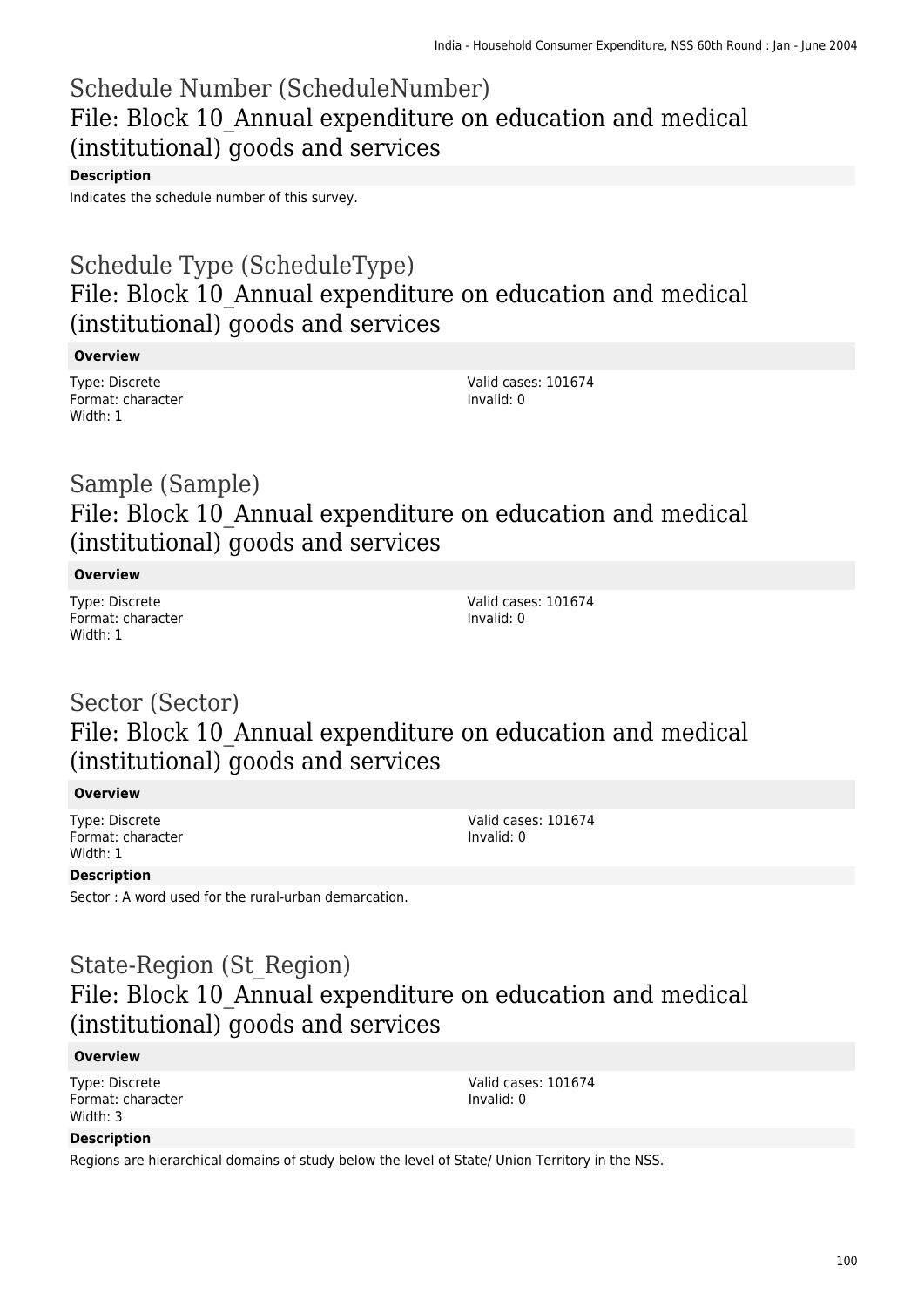### State (State) File: Block 10 Annual expenditure on education and medical (institutional) goods and services

### **Overview**

Type: Discrete Format: character Width: 2

Valid cases: 101674 Invalid: 0

# District (District) File: Block 10\_Annual expenditure on education and medical (institutional) goods and services

### **Overview**

Type: Discrete Format: character Width: 2

Valid cases: 101674 Invalid: 0

### Stratum Number (Stratum) File: Block 10\_Annual expenditure on education and medical (institutional) goods and services

### **Overview**

Type: Discrete Format: character Width: 2

Valid cases: 101674 Invalid: 0

### **Description**

Within each district of a State/ UT, two basic strata were formed: (i) rural stratum comprising of all rural areas of the district and (ii) urban stratum comprising of all the urban areas of the district.

# Sub-Round (SubRound) File: Block 10 Annual expenditure on education and medical (institutional) goods and services

### **Overview**

Type: Discrete Format: character Width: 1

Valid cases: 101674 Invalid: 0

### **Description**

The survey period of six months of this round was divided into two sub-rounds of three months duration. Equal number of sample villages and blocks were allotted for survey in each of these sub-rounds.

# Sub-Sample (SubSample) File: Block 10 Annual expenditure on education and medical (institutional) goods and services

### **Overview**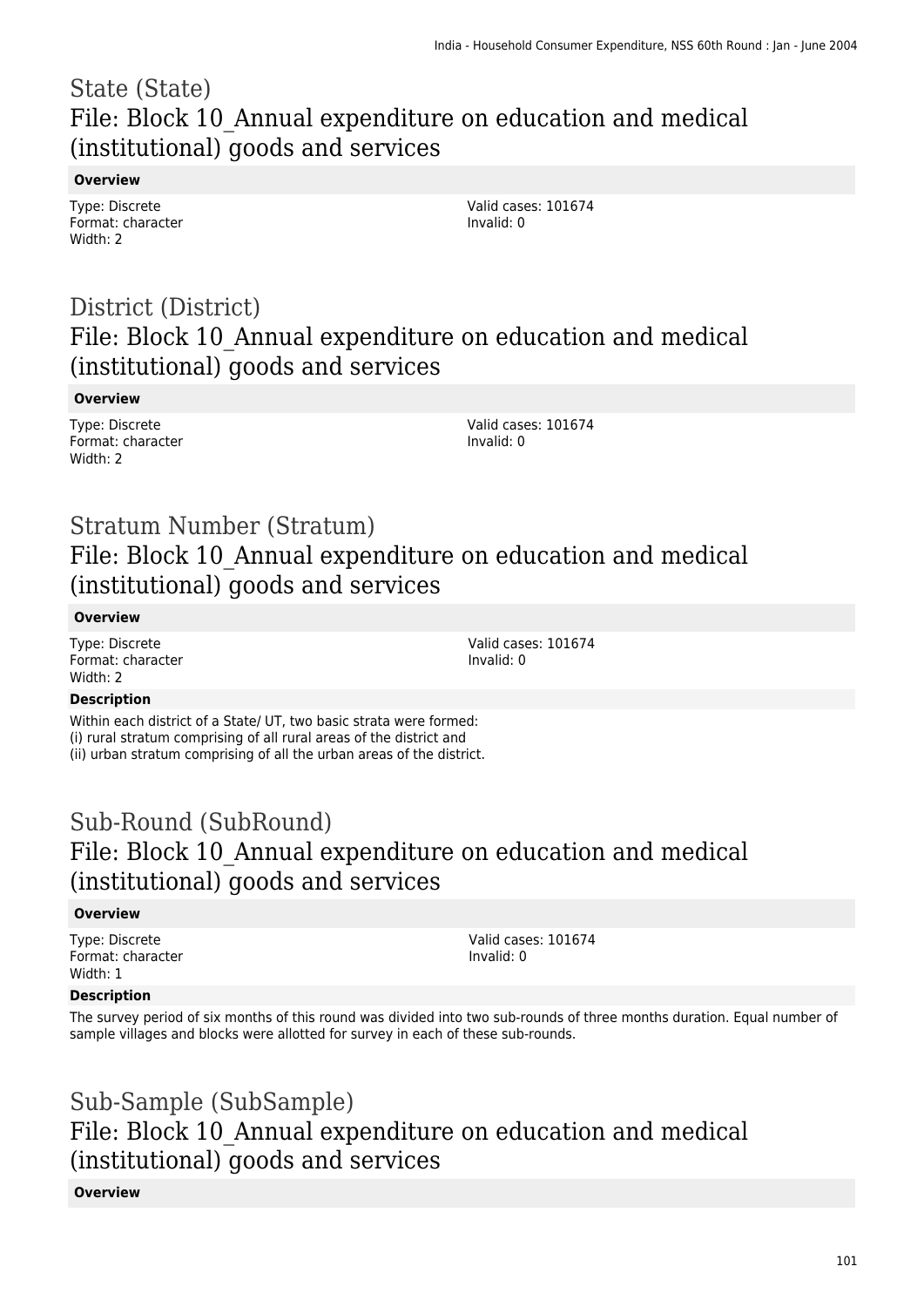### Sub-Sample (SubSample) File: Block 10\_Annual expenditure on education and medical (institutional) goods and services

Type: Discrete Format: character Width: 1

Valid cases: 101674 Invalid: 0

#### **Description**

An important feature of the NSS sampling design is that the total sample of first stage units is drawn in the form of two or more independent and parallel samples, termed as interpenetrating sub-samples. Each sub- sample is drawn by the same sampling scheme and is capable of providing valid estimates of the population parameters. The comparison of sub-sample wise estimates shows the margin of uncertainty associated with the combined sample estimate.

Interpenetrating sub-samples have been used in NSS (i) to obtain valid estimates from each sub-round (season) of the survey round, and (ii) to ensure that Central and State samples for any State/ UT cover independent and equally valid samples of units.

The samples surveyed by the NSSO staff are termed as Central sample and the matched samples surveyed by State Government staff are termed as State sample.

# FOD Sub-Region (FODSubRegion) File: Block 10\_Annual expenditure on education and medical (institutional) goods and services

#### **Overview**

Type: Discrete Format: character Width: 4

Valid cases: 101674 Invalid: 0

### Hamlet-Group/Sub-Block no. (HamletGroup\_SubBlkNo) File: Block 10 Annual expenditure on education and medical (institutional) goods and services

**Overview**

Type: Discrete Format: character Width: 1

Valid cases: 101674 Invalid: 0

### Second Stage Stratum (Stage2\_Stratum) File: Block 10\_Annual expenditure on education and medical (institutional) goods and services

### **Overview**

Type: Discrete Format: character Width: 1

Valid cases: 101674 Invalid: 0

HHS No. (Hhold\_no) File: Block 10\_Annual expenditure on education and medical (institutional) goods and services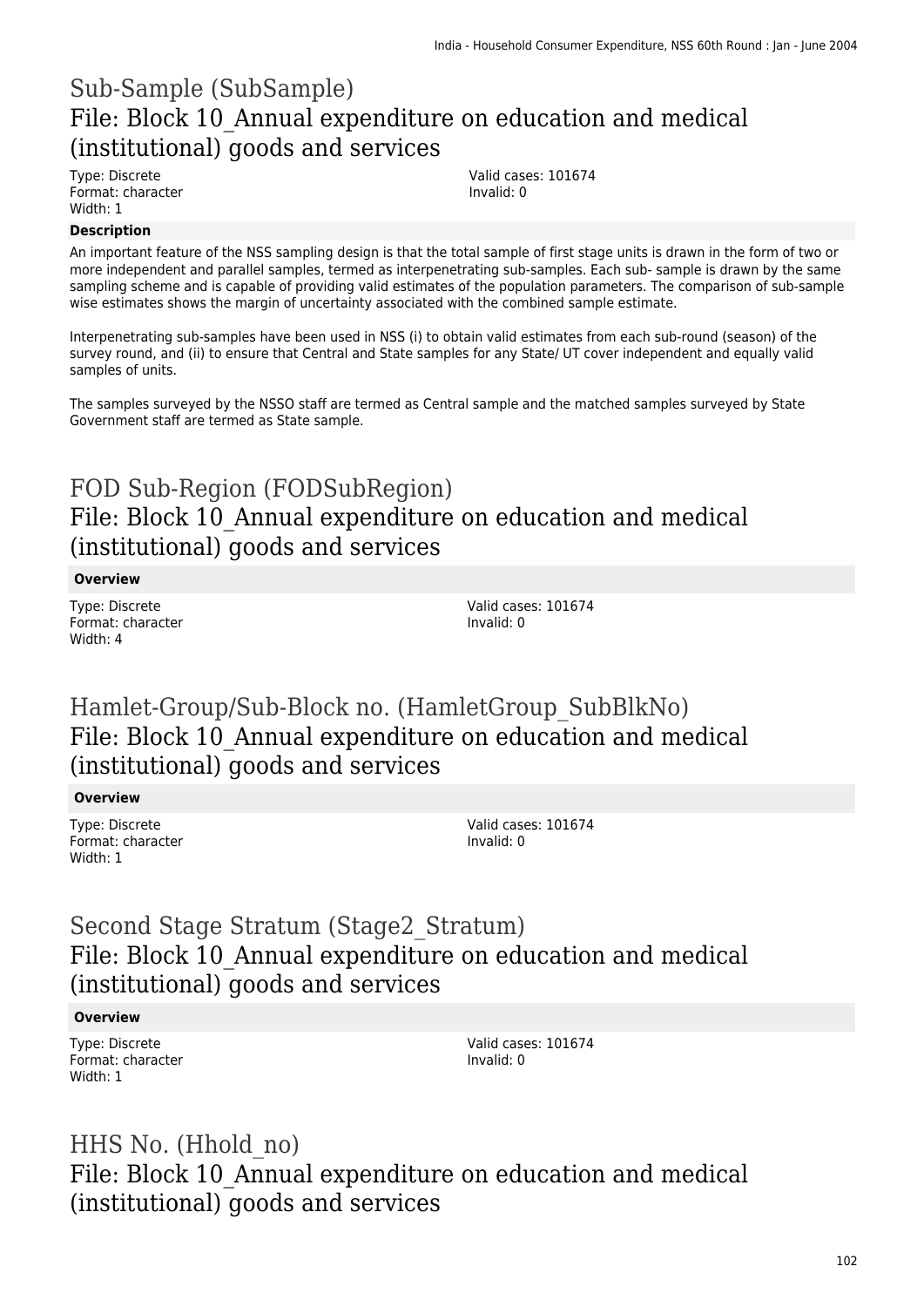### HHS No. (Hhold\_no) File: Block 10\_Annual expenditure on education and medical (institutional) goods and services

### **Overview**

Type: Discrete Format: character Width: 2

Valid cases: 101674 Invalid: 0

# Level (Lvl) File: Block 10\_Annual expenditure on education and medical (institutional) goods and services

### **Overview**

Type: Discrete Format: character Width: 2

Valid cases: 101674 Invalid: 0

### Block 10 Item Code (B10\_q1) File: Block 10\_Annual expenditure on education and medical (institutional) goods and services

### **Overview**

Type: Discrete Format: character Width: 3

Valid cases: 101674 Invalid: 0

Valid cases: 101674

Standard deviation: 5615.1

Invalid: 0 Minimum: 1 Maximum: 300000 Mean: 1885.1

### Value (Rs. 0.00) (B10\_q3) File: Block 10 Annual expenditure on education and medical (institutional) goods and services

### **Overview**

Type: Continuous Format: numeric Width: 9 Decimals: 2 Range: 1-300000

### **Literal question**

What was the value of the items consumed by the household in the last 365 days?

NSS (NSS) File: Block 10 Annual expenditure on education and medical (institutional) goods and services

### **Overview**

Type: Discrete Format: character Width: 2

Valid cases: 101674 Invalid: 0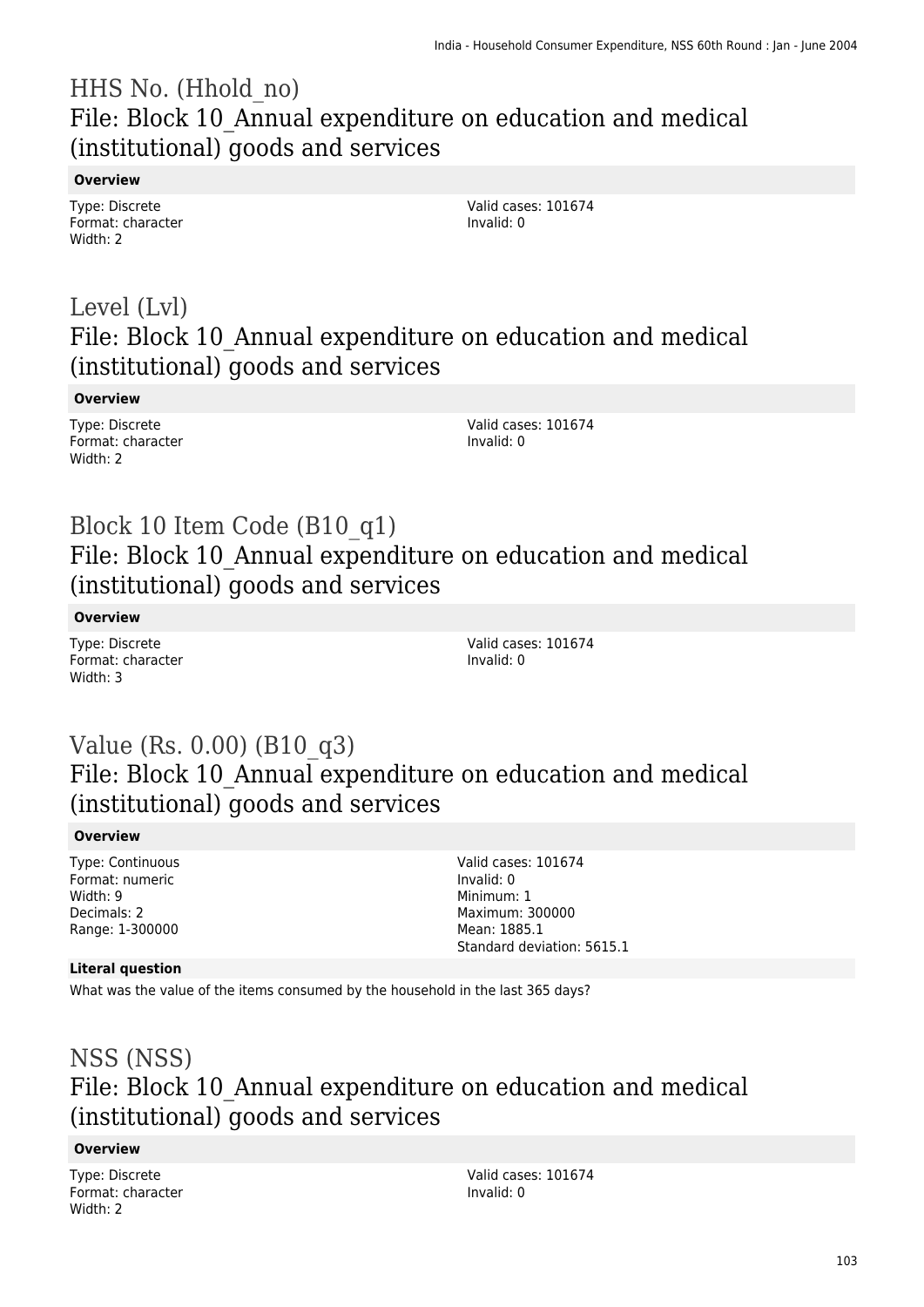### NSC (NSC) File: Block 10 Annual expenditure on education and medical (institutional) goods and services

### **Overview**

Type: Discrete Format: character Width: 2

Valid cases: 101674 Invalid: 0

# Multiplier (MLT) File: Block 10\_Annual expenditure on education and medical (institutional) goods and services

### **Overview**

Type: Continuous Format: numeric Width: 9 Decimals: 2 Range: 9.75-245916 Valid cases: 101674 Invalid: 0 Minimum: 9.8 Maximum: 245916 Mean: 12000.7 Standard deviation: 13800.2

### Sub sample Multiplier (Wgt\_SubSample) File: Block 10\_Annual expenditure on education and medical (institutional) goods and services

### **Overview**

Type: Continuous Format: numeric Width: 7 Decimals: 2 Range: 0.0975-2459.16

Valid cases: 101674 Invalid: 0 Minimum: 0.1 Maximum: 2459.2 Mean: 120 Standard deviation: 138

### Combined Multiplier (Wgt\_Combined) File: Block 10 Annual expenditure on education and medical (institutional) goods and services

### **Overview**

Type: Continuous Format: numeric Width: 7 Decimals: 2 Range: 0.04875-1229.58 Valid cases: 101674 Invalid: 0 Minimum: 0 Maximum: 1229.6 Mean: 60 Standard deviation: 69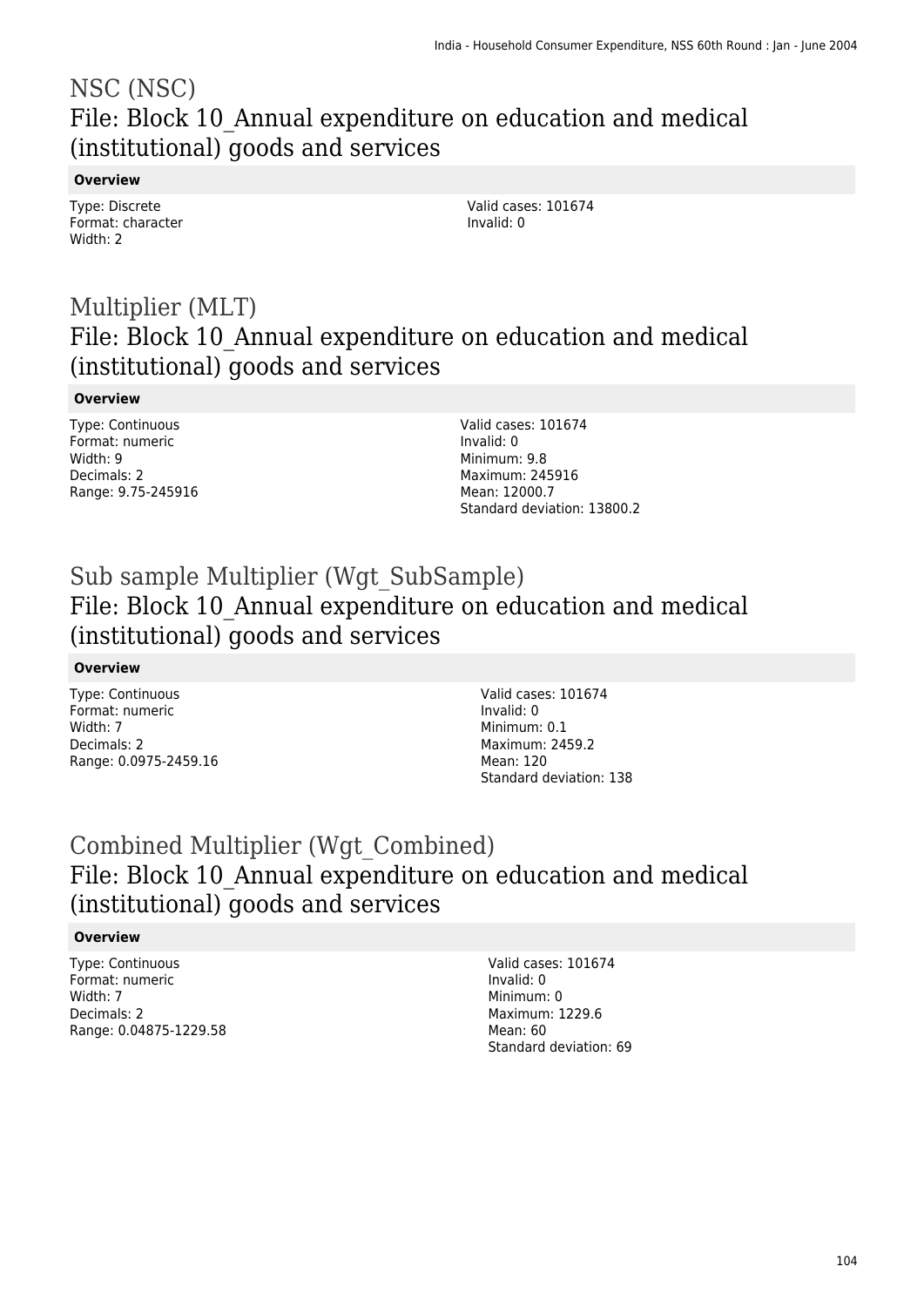### Key to identify a household (HHID) File: Block 11\_Monthly expenditure on miscellaneous goods and services including medical (non-institutional), rents and taxes

### **Overview**

Type: Discrete Format: character Width: 10

Valid cases: 575976 Invalid: 0

### Centre code,Round,Shift (CentreCodeRoundShift) File: Block 11 Monthly expenditure on miscellaneous goods and services including medical (non-institutional), rents and taxes

### **Overview**

Type: Discrete Format: character Width: 3

Valid cases: 575976 Invalid: 0

### LOT/FSU number (Vill\_Blk\_Slno) File: Block 11 Monthly expenditure on miscellaneous goods and services including medical (non-institutional), rents and taxes

### **Overview**

Type: Discrete Format: character Width: 5

Valid cases: 575976 Invalid: 0

### **Description**

The first-stage units are census villages in the rural sector and the NSSO urban frame survey (UFS) blocks in the urban sector. This variable indicates the serial number assigned to such units.

### Round (Round) File: Block 11 Monthly expenditure on miscellaneous goods and services including medical (non-institutional), rents and taxes

### **Overview**

Type: Discrete Format: character Width: 2

### **Description**

Valid cases: 575976 Invalid: 0

Indicates the NSS round number of this survey.

# Schedule Number (ScheduleNumber) File: Block 11 Monthly expenditure on miscellaneous goods and services including medical (non-institutional), rents and taxes

### **Overview**

Type: Discrete Format: character Width: 3

Valid cases: 575976 Invalid: 0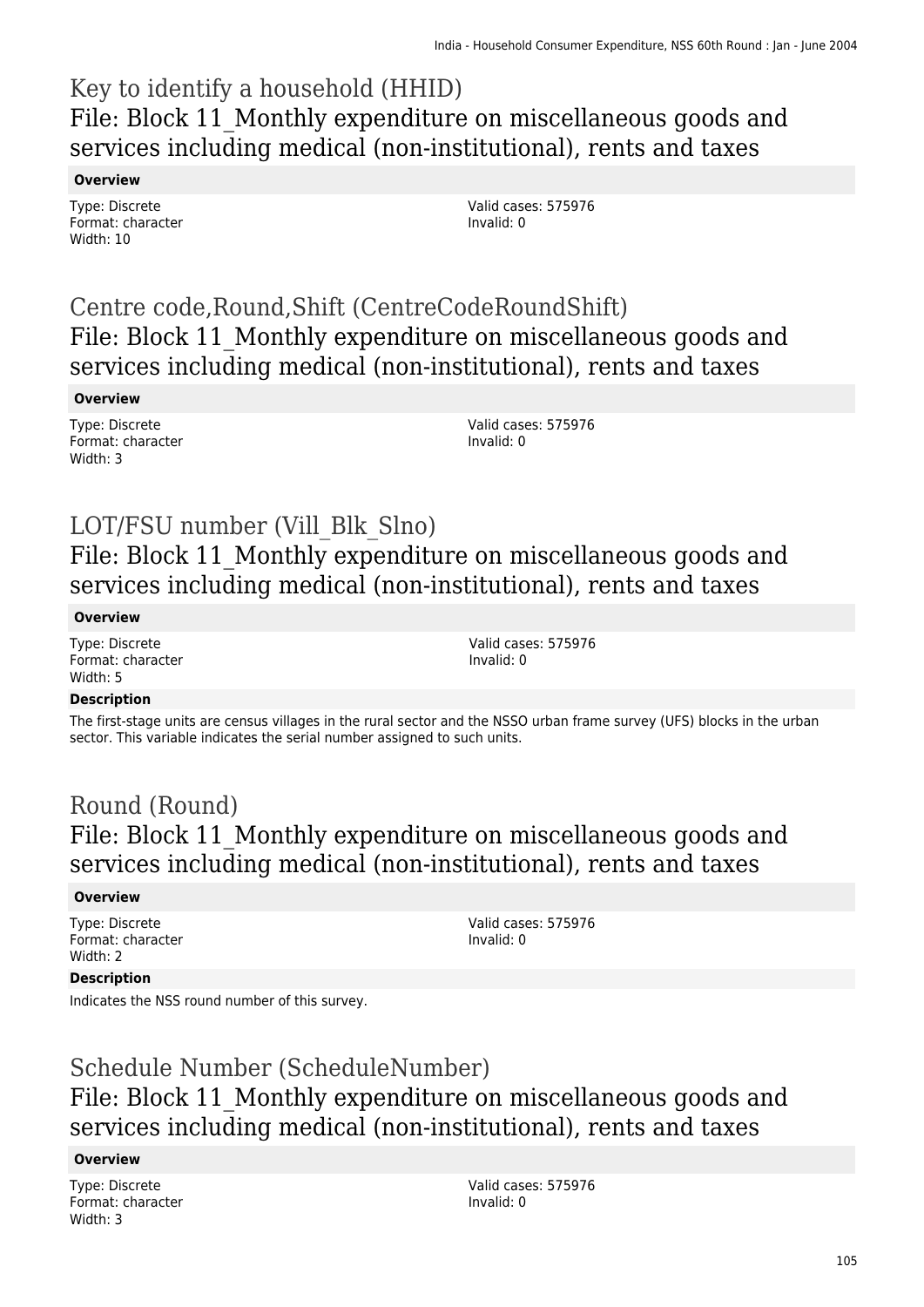### Schedule Number (ScheduleNumber)

File: Block 11 Monthly expenditure on miscellaneous goods and services including medical (non-institutional), rents and taxes

**Description**

Indicates the schedule number of this survey.

### Schedule Type (ScheduleType) File: Block 11 Monthly expenditure on miscellaneous goods and services including medical (non-institutional), rents and taxes

**Overview**

Type: Discrete Format: character Width: 1

Valid cases: 575976 Invalid: 0

# Sample (Sample) File: Block 11 Monthly expenditure on miscellaneous goods and services including medical (non-institutional), rents and taxes

### **Overview**

Type: Discrete Format: character Width: 1

Valid cases: 575976 Invalid: 0

### Sector (Sector) File: Block 11 Monthly expenditure on miscellaneous goods and services including medical (non-institutional), rents and taxes

### **Overview**

Type: Discrete Format: character Width: 1

Valid cases: 575976 Invalid: 0

### **Description**

Sector : A word used for the rural-urban demarcation.

### State-Region (St\_Region) File: Block 11 Monthly expenditure on miscellaneous goods and services including medical (non-institutional), rents and taxes

### **Overview**

Type: Discrete Format: character Width: 3

Valid cases: 575976 Invalid: 0

### **Description**

Regions are hierarchical domains of study below the level of State/ Union Territory in the NSS.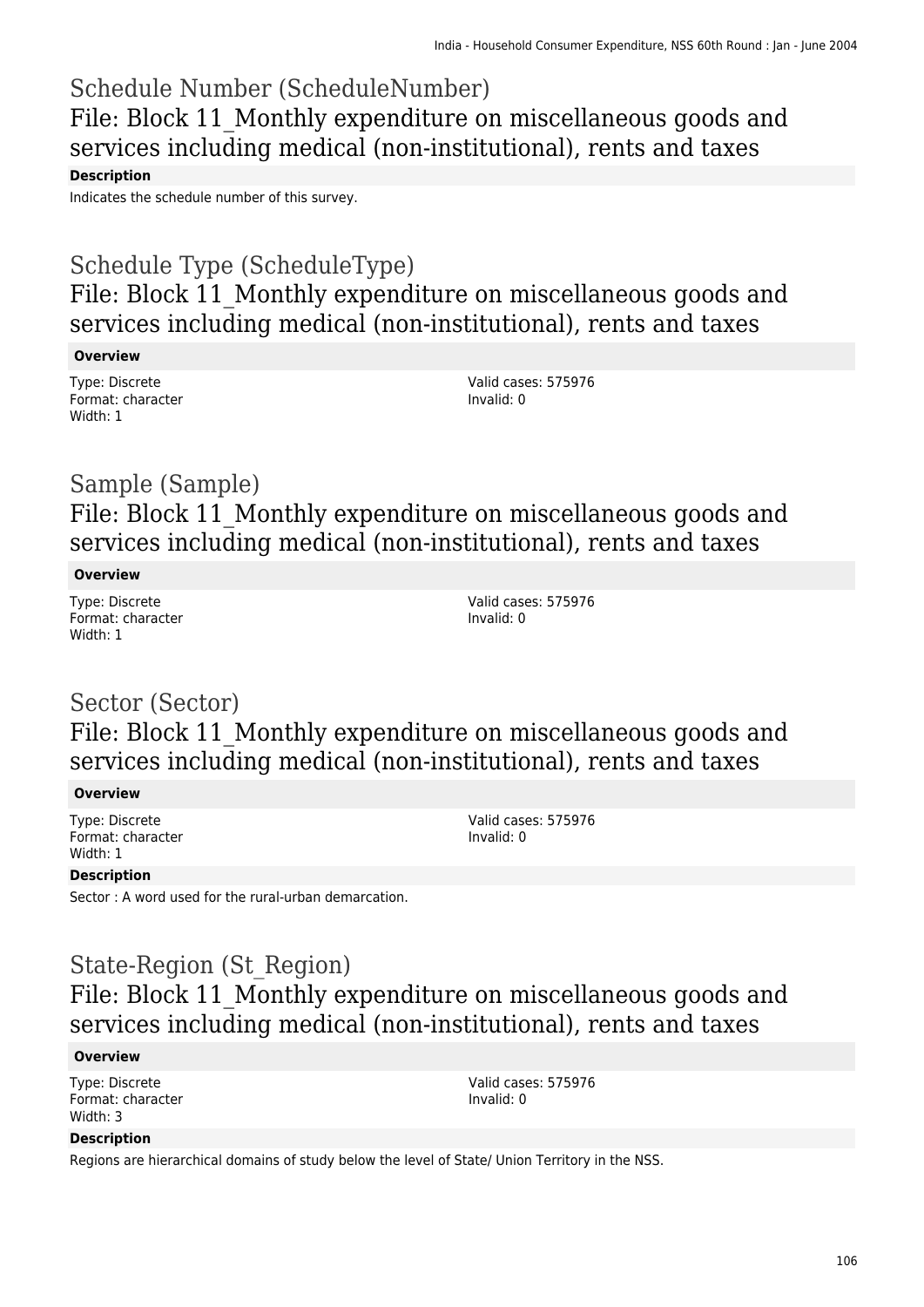### State (State) File: Block 11 Monthly expenditure on miscellaneous goods and services including medical (non-institutional), rents and taxes

### **Overview**

Type: Discrete Format: character Width: 2

Valid cases: 575976 Invalid: 0

### District (District) File: Block 11 Monthly expenditure on miscellaneous goods and services including medical (non-institutional), rents and taxes

### **Overview**

Type: Discrete Format: character Width: 2

Valid cases: 575976 Invalid: 0

### Stratum Number (Stratum) File: Block 11 Monthly expenditure on miscellaneous goods and services including medical (non-institutional), rents and taxes

### **Overview**

Type: Discrete Format: character Width: 2

Valid cases: 575976 Invalid: 0

### **Description**

Within each district of a State/ UT, two basic strata were formed: (i) rural stratum comprising of all rural areas of the district and (ii) urban stratum comprising of all the urban areas of the district.

### Sub-Round (SubRound) File: Block 11 Monthly expenditure on miscellaneous goods and services including medical (non-institutional), rents and taxes

### **Overview**

Type: Discrete Format: character Width: 1

Valid cases: 575976 Invalid: 0

### **Description**

The survey period of six months of this round was divided into two sub-rounds of three months duration. Equal number of sample villages and blocks were allotted for survey in each of these sub-rounds.

Sub-Sample (SubSample) File: Block 11 Monthly expenditure on miscellaneous goods and services including medical (non-institutional), rents and taxes **Overview**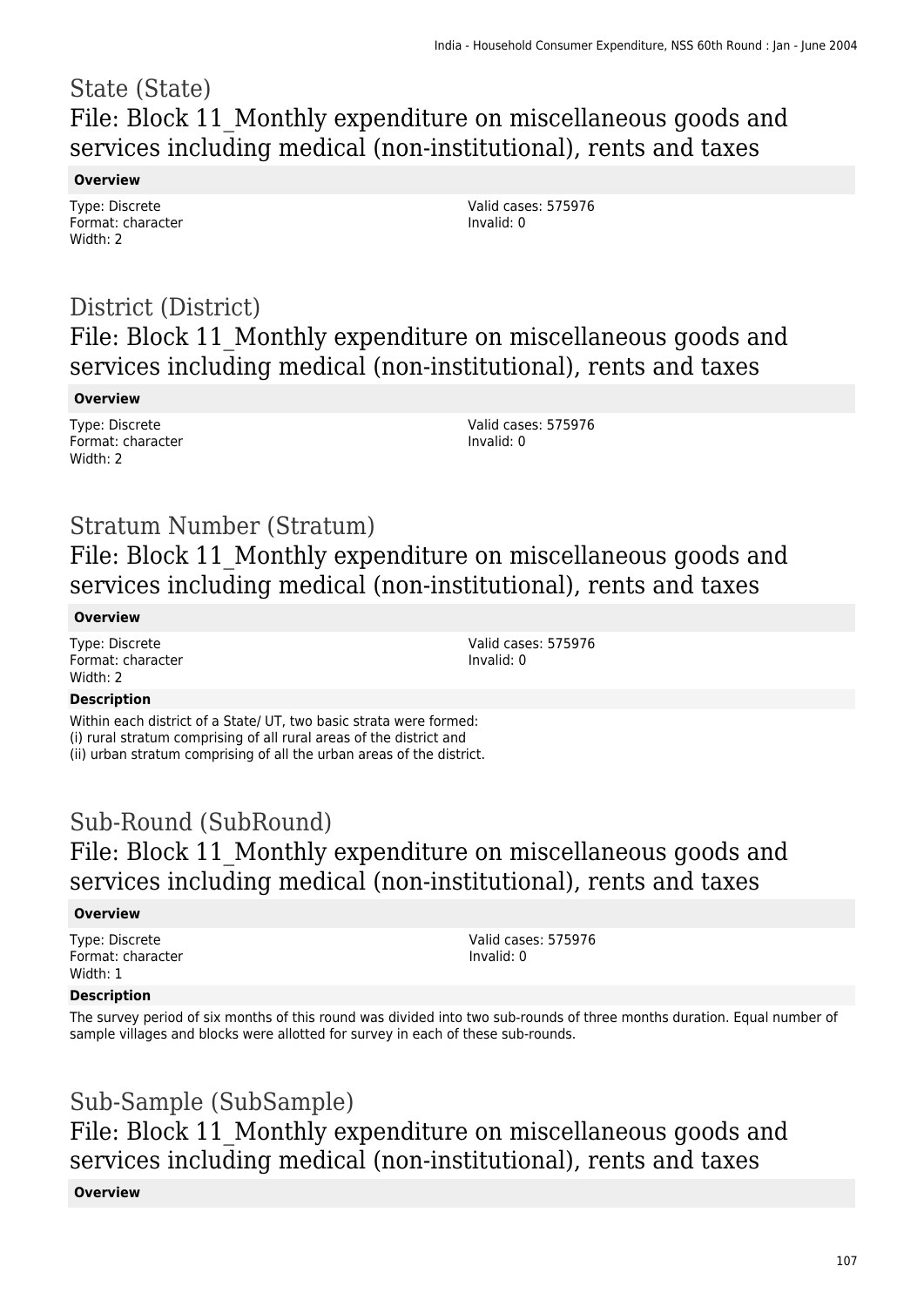### Sub-Sample (SubSample) File: Block 11 Monthly expenditure on miscellaneous goods and services including medical (non-institutional), rents and taxes

Type: Discrete Format: character Width: 1

Valid cases: 575976 Invalid: 0

### **Description**

An important feature of the NSS sampling design is that the total sample of first stage units is drawn in the form of two or more independent and parallel samples, termed as interpenetrating sub-samples. Each sub- sample is drawn by the same sampling scheme and is capable of providing valid estimates of the population parameters. The comparison of sub-sample wise estimates shows the margin of uncertainty associated with the combined sample estimate.

Interpenetrating sub-samples have been used in NSS (i) to obtain valid estimates from each sub-round (season) of the survey round, and (ii) to ensure that Central and State samples for any State/ UT cover independent and equally valid samples of units.

The samples surveyed by the NSSO staff are termed as Central sample and the matched samples surveyed by State Government staff are termed as State sample.

# FOD Sub-Region (FODSubRegion) File: Block 11 Monthly expenditure on miscellaneous goods and services including medical (non-institutional), rents and taxes

### **Overview**

Type: Discrete Format: character Width: 4

Valid cases: 575976 Invalid: 0

Hamlet-Group/Sub-Block no. (HamletGroup\_SubBlkNo) File: Block 11 Monthly expenditure on miscellaneous goods and services including medical (non-institutional), rents and taxes

**Overview**

Type: Discrete Format: character Width: 1

Valid cases: 575976 Invalid: 0

Second Stage Stratum (Stage2\_Stratum) File: Block 11 Monthly expenditure on miscellaneous goods and services including medical (non-institutional), rents and taxes

### **Overview**

Type: Discrete Format: character Width: 1

Valid cases: 575976 Invalid: 0

# HHS No. (Hhold\_no) File: Block 11 Monthly expenditure on miscellaneous goods and services including medical (non-institutional), rents and taxes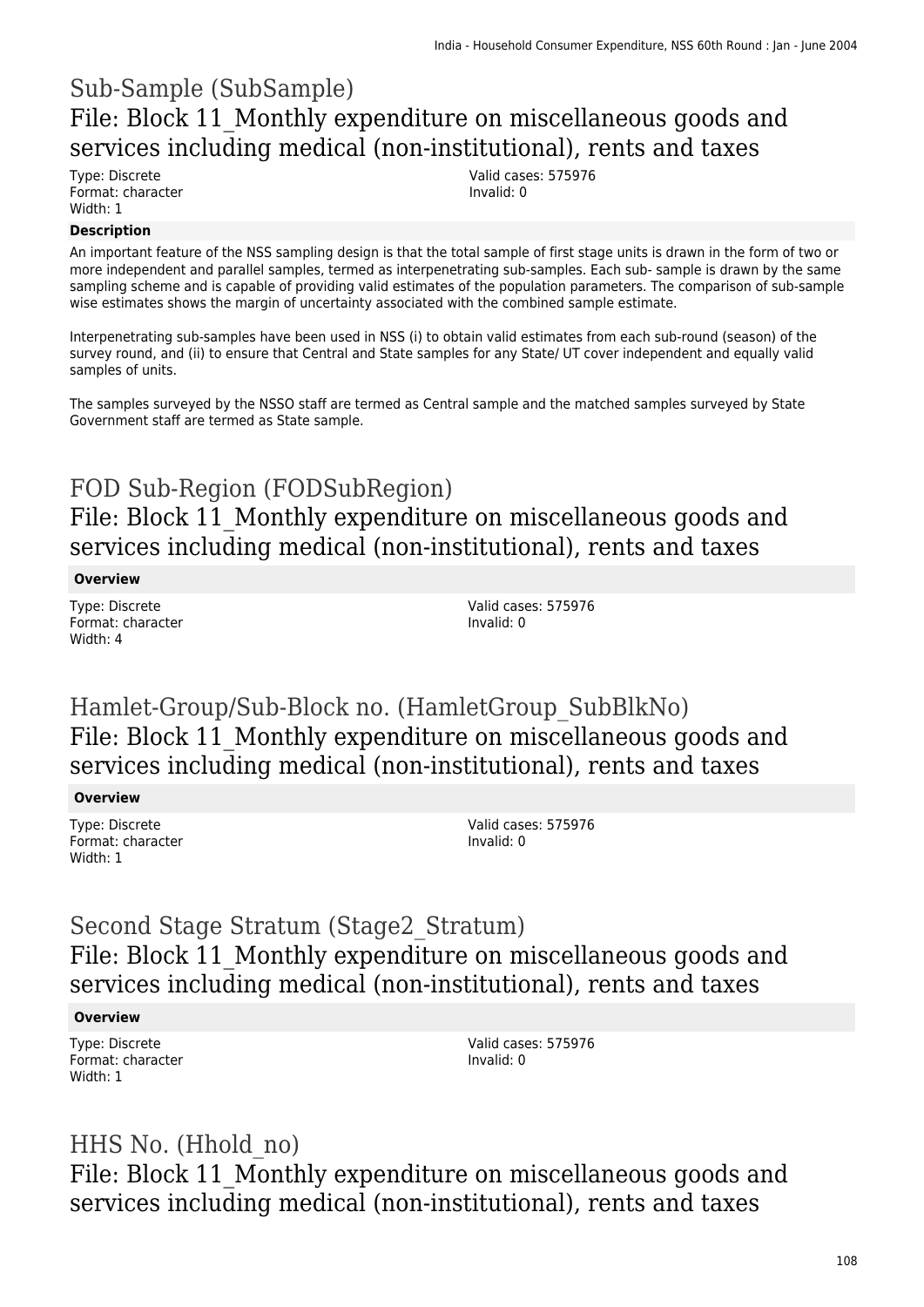### HHS No. (Hhold\_no) File: Block 11 Monthly expenditure on miscellaneous goods and services including medical (non-institutional), rents and taxes

#### **Overview**

Type: Discrete Format: character Width: 2

Valid cases: 575976 Invalid: 0

### Level (Lvl) File: Block 11 Monthly expenditure on miscellaneous goods and services including medical (non-institutional), rents and taxes

#### **Overview**

Type: Discrete Format: character Width: 2

Valid cases: 575976 Invalid: 0

### Block 11 Item Code (B11 q1) File: Block 11 Monthly expenditure on miscellaneous goods and services including medical (non-institutional), rents and taxes

#### **Overview**

Type: Discrete Format: character Width: 3

Valid cases: 575976 Invalid: 0

Valid cases: 575976

Standard deviation: 785.2

Invalid: 0 Minimum: 0.1 Maximum: 540100 Mean: 109.8

### Value (Rs. 0.00) (B11\_q3) File: Block 11 Monthly expenditure on miscellaneous goods and services including medical (non-institutional), rents and taxes

#### **Overview**

Type: Continuous Format: numeric Width: 9 Decimals: 2 Range: 0.05-540100

#### **Literal question**

What was the value of the items consumed by the household in the last 30 days?

### NSS (NSS) File: Block 11 Monthly expenditure on miscellaneous goods and services including medical (non-institutional), rents and taxes

#### **Overview**

Type: Discrete Format: character Width: 2

Valid cases: 575976 Invalid: 0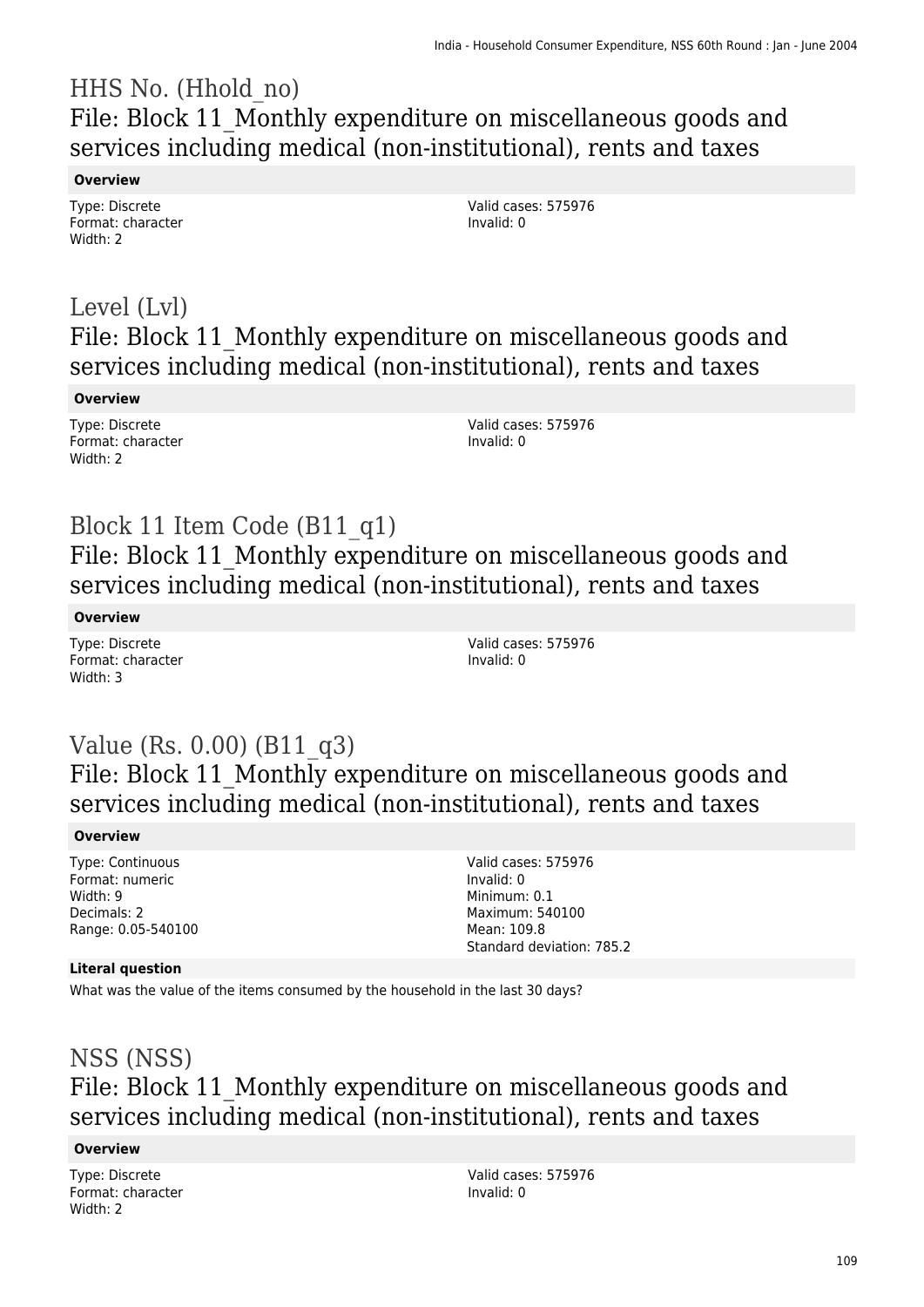### NSC (NSC) File: Block 11\_Monthly expenditure on miscellaneous goods and services including medical (non-institutional), rents and taxes

#### **Overview**

Type: Discrete Format: character Width: 2

Valid cases: 575976 Invalid: 0

### Multiplier (MLT) File: Block 11 Monthly expenditure on miscellaneous goods and services including medical (non-institutional), rents and taxes

#### **Overview**

Type: Continuous Format: numeric Width: 9 Decimals: 2 Range: 9.75-245916 Valid cases: 575976 Invalid: 0 Minimum: 9.8 Maximum: 245916 Mean: 12774.2 Standard deviation: 14083.4

# Sub sample Multiplier (Wgt\_SubSample)

File: Block 11 Monthly expenditure on miscellaneous goods and services including medical (non-institutional), rents and taxes

#### **Overview**

Type: Continuous Format: numeric Width: 7 Decimals: 2 Range: 0.0975-2459.16 Valid cases: 575976 Invalid: 0 Minimum: 0.1 Maximum: 2459.2 Mean: 127.7 Standard deviation: 140.8

### Combined Multiplier (Wgt\_Combined) File: Block 11 Monthly expenditure on miscellaneous goods and services including medical (non-institutional), rents and taxes

#### **Overview**

Type: Continuous Format: numeric Width: 7 Decimals: 2 Range: 0.04875-1229.58

Valid cases: 575976 Invalid: 0 Minimum: 0 Maximum: 1229.6 Mean: 63.9 Standard deviation: 70.4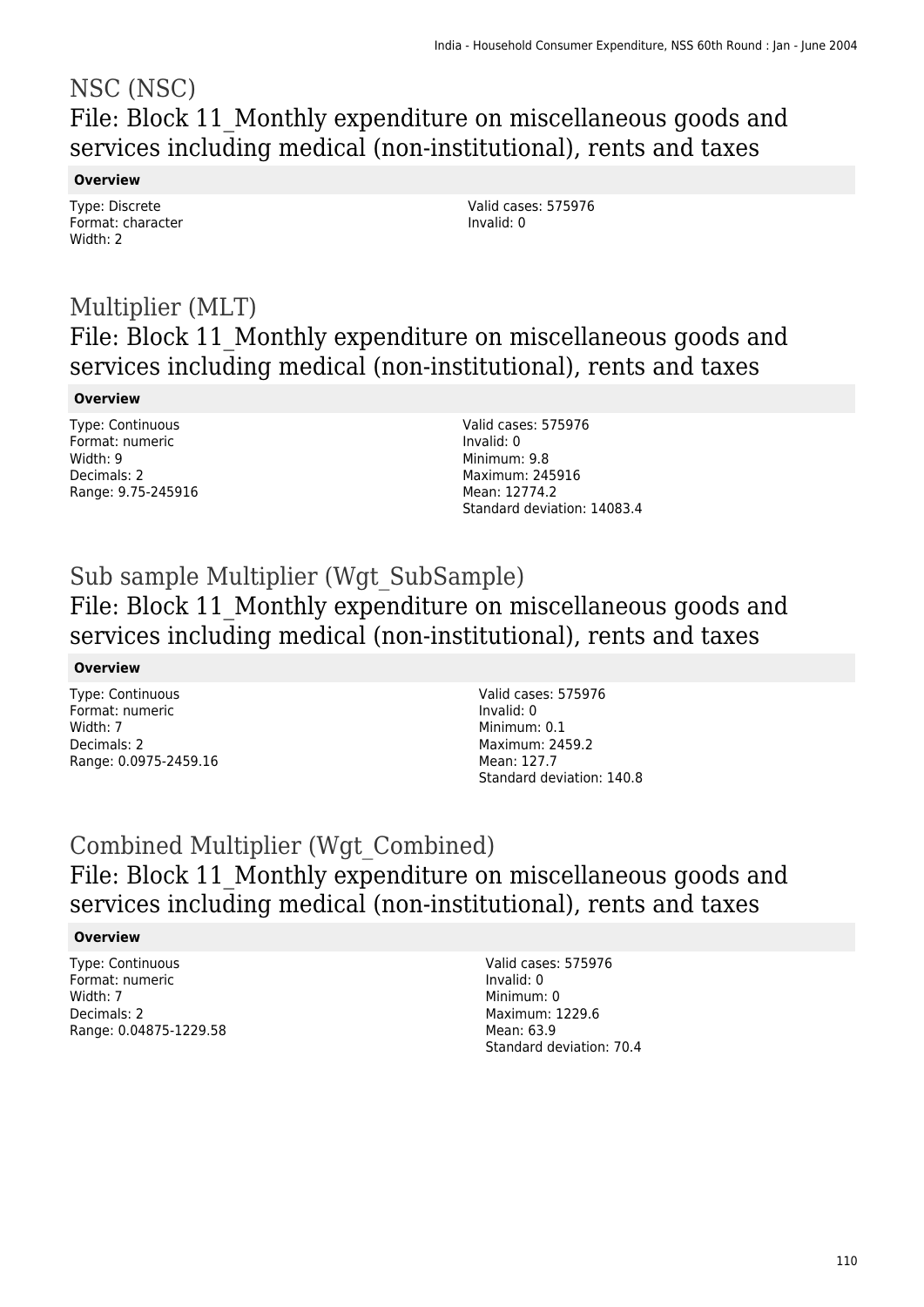### Key to identify a household (HHID) File: Block 12 Annual expenditure for purchase and construction (including repair and maintenance) of durable goods for domestic use

#### **Overview**

Type: Discrete Format: character Width: 10

Valid cases: 292692 Invalid: 0

### Centre code,Round,Shift (CentreCodeRoundShift) File: Block 12 Annual expenditure for purchase and construction (including repair and maintenance) of durable goods for domestic use

#### **Overview**

Type: Discrete Format: character Width: 3

Valid cases: 292692 Invalid: 0

### LOT/FSU number (Vill\_Blk\_Slno) File: Block 12 Annual expenditure for purchase and construction (including repair and maintenance) of durable goods for domestic use

#### **Overview**

Type: Discrete Format: character Width: 5

Valid cases: 292692 Invalid: 0

#### **Description**

The first-stage units are census villages in the rural sector and the NSSO urban frame survey (UFS) blocks in the urban sector. This variable indicates the serial number assigned to such units.

### Round (Round) File: Block 12 Annual expenditure for purchase and construction (including repair and maintenance) of durable goods for domestic use

#### **Overview**

Type: Discrete Format: character Width: 2

#### **Description**

Invalid: 0

Valid cases: 292692

Indicates the NSS round number of this survey.

# Schedule Number (ScheduleNumber) File: Block 12 Annual expenditure for purchase and construction (including repair and maintenance) of durable goods for domestic use

#### **Overview**

Type: Discrete Format: character Width: 3

Valid cases: 292692 Invalid: 0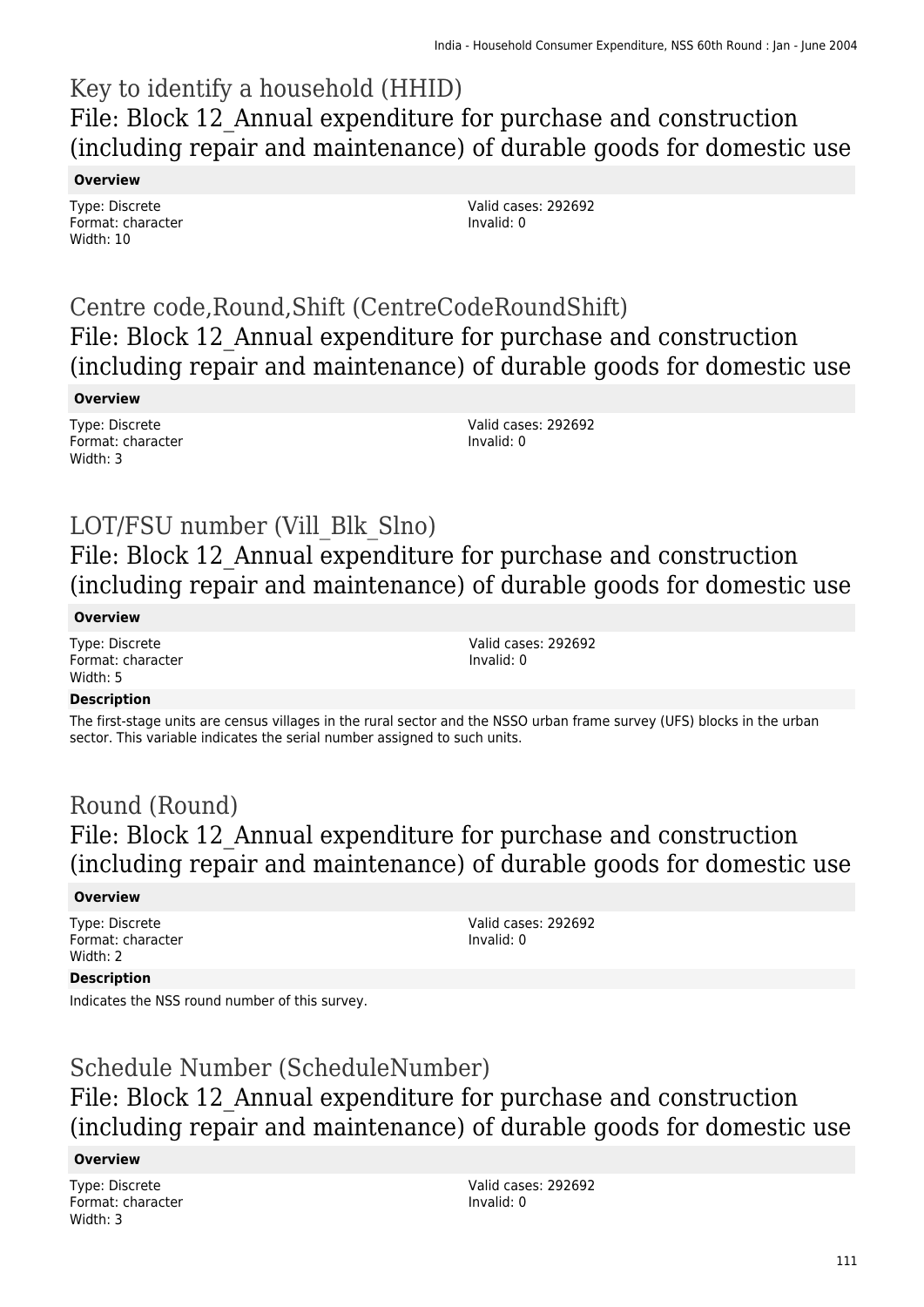### Schedule Number (ScheduleNumber)

File: Block 12 Annual expenditure for purchase and construction (including repair and maintenance) of durable goods for domestic use

**Description**

Indicates the schedule number of this survey.

# Schedule Type (ScheduleType) File: Block 12 Annual expenditure for purchase and construction (including repair and maintenance) of durable goods for domestic use

**Overview**

Type: Discrete Format: character Width: 1

Valid cases: 292692 Invalid: 0

# Sample (Sample)

File: Block 12 Annual expenditure for purchase and construction (including repair and maintenance) of durable goods for domestic use

#### **Overview**

Type: Discrete Format: character Width: 1

Valid cases: 292692 Invalid: 0

# Sector (Sector) File: Block 12 Annual expenditure for purchase and construction (including repair and maintenance) of durable goods for domestic use

#### **Overview**

Type: Discrete Format: character Width: 1

Valid cases: 292692 Invalid: 0

#### **Description**

Sector : A word used for the rural-urban demarcation.

### State-Region (St\_Region) File: Block 12 Annual expenditure for purchase and construction (including repair and maintenance) of durable goods for domestic use

#### **Overview**

Type: Discrete Format: character Width: 3

Valid cases: 292692 Invalid: 0

#### **Description**

Regions are hierarchical domains of study below the level of State/ Union Territory in the NSS.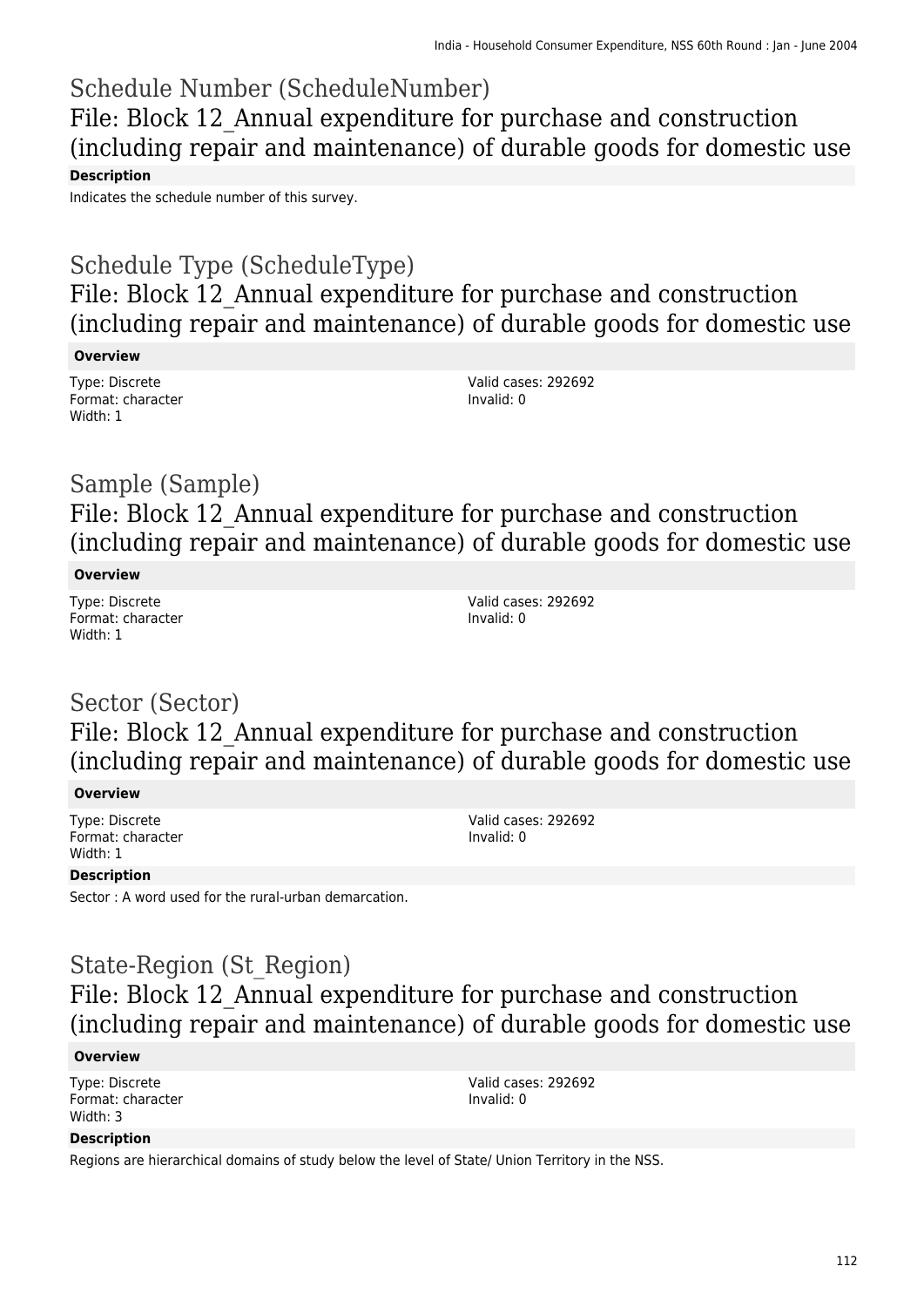# State (State) File: Block 12 Annual expenditure for purchase and construction (including repair and maintenance) of durable goods for domestic use

#### **Overview**

Type: Discrete Format: character Width: 2

Valid cases: 292692 Invalid: 0

### District (District) File: Block 12 Annual expenditure for purchase and construction (including repair and maintenance) of durable goods for domestic use

#### **Overview**

Type: Discrete Format: character Width: 2

Valid cases: 292692 Invalid: 0

# Stratum Number (Stratum)

File: Block 12 Annual expenditure for purchase and construction (including repair and maintenance) of durable goods for domestic use

#### **Overview**

Type: Discrete Format: character Width: 2

Valid cases: 292692 Invalid: 0

#### **Description**

Within each district of a State/ UT, two basic strata were formed: (i) rural stratum comprising of all rural areas of the district and (ii) urban stratum comprising of all the urban areas of the district.

### Sub-Round (SubRound) File: Block 12 Annual expenditure for purchase and construction (including repair and maintenance) of durable goods for domestic use

#### **Overview**

Type: Discrete Format: character Width: 1

Valid cases: 292692 Invalid: 0

#### **Description**

The survey period of six months of this round was divided into two sub-rounds of three months duration. Equal number of sample villages and blocks were allotted for survey in each of these sub-rounds.

Sub-Sample (SubSample) File: Block 12 Annual expenditure for purchase and construction (including repair and maintenance) of durable goods for domestic use **Overview**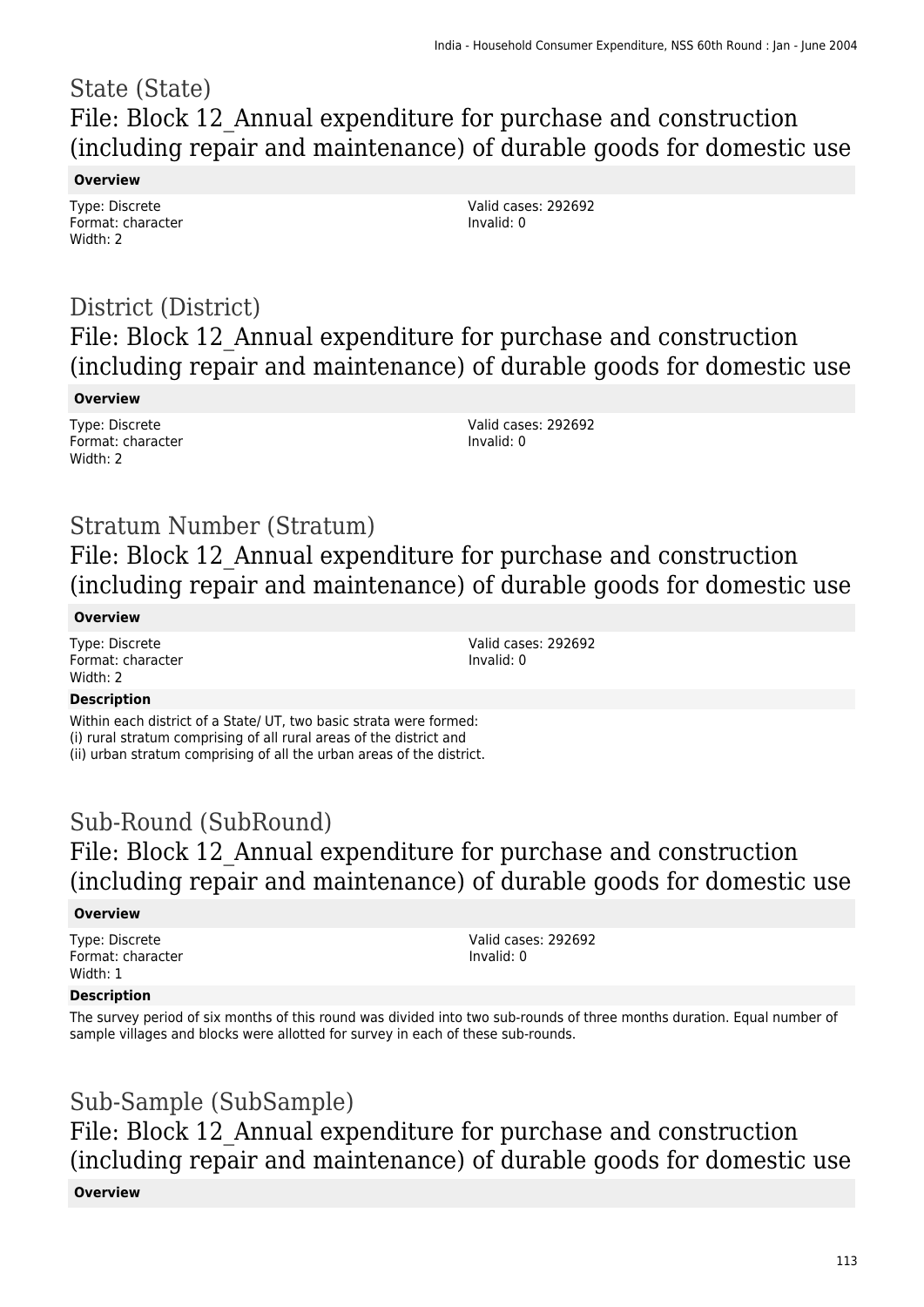### Sub-Sample (SubSample) File: Block 12 Annual expenditure for purchase and construction (including repair and maintenance) of durable goods for domestic use

Type: Discrete Format: character Width: 1

Valid cases: 292692 Invalid: 0

#### **Description**

An important feature of the NSS sampling design is that the total sample of first stage units is drawn in the form of two or more independent and parallel samples, termed as interpenetrating sub-samples. Each sub- sample is drawn by the same sampling scheme and is capable of providing valid estimates of the population parameters. The comparison of sub-sample wise estimates shows the margin of uncertainty associated with the combined sample estimate.

Interpenetrating sub-samples have been used in NSS (i) to obtain valid estimates from each sub-round (season) of the survey round, and (ii) to ensure that Central and State samples for any State/ UT cover independent and equally valid samples of units.

The samples surveyed by the NSSO staff are termed as Central sample and the matched samples surveyed by State Government staff are termed as State sample.

# FOD Sub-Region (FODSubRegion) File: Block 12 Annual expenditure for purchase and construction (including repair and maintenance) of durable goods for domestic use

#### **Overview**

Type: Discrete Format: character Width: 4

Valid cases: 292692 Invalid: 0

### Hamlet-Group/Sub-Block no. (HamletGroup\_SubBlkNo) File: Block 12 Annual expenditure for purchase and construction (including repair and maintenance) of durable goods for domestic use

**Overview**

Type: Discrete Format: character Width: 1

Valid cases: 292692 Invalid: 0

Second Stage Stratum (Stage2\_Stratum) File: Block 12 Annual expenditure for purchase and construction (including repair and maintenance) of durable goods for domestic use

#### **Overview**

Type: Discrete Format: character Width: 1

Valid cases: 292692 Invalid: 0

# HHS No. (Hhold\_no) File: Block 12 Annual expenditure for purchase and construction (including repair and maintenance) of durable goods for domestic use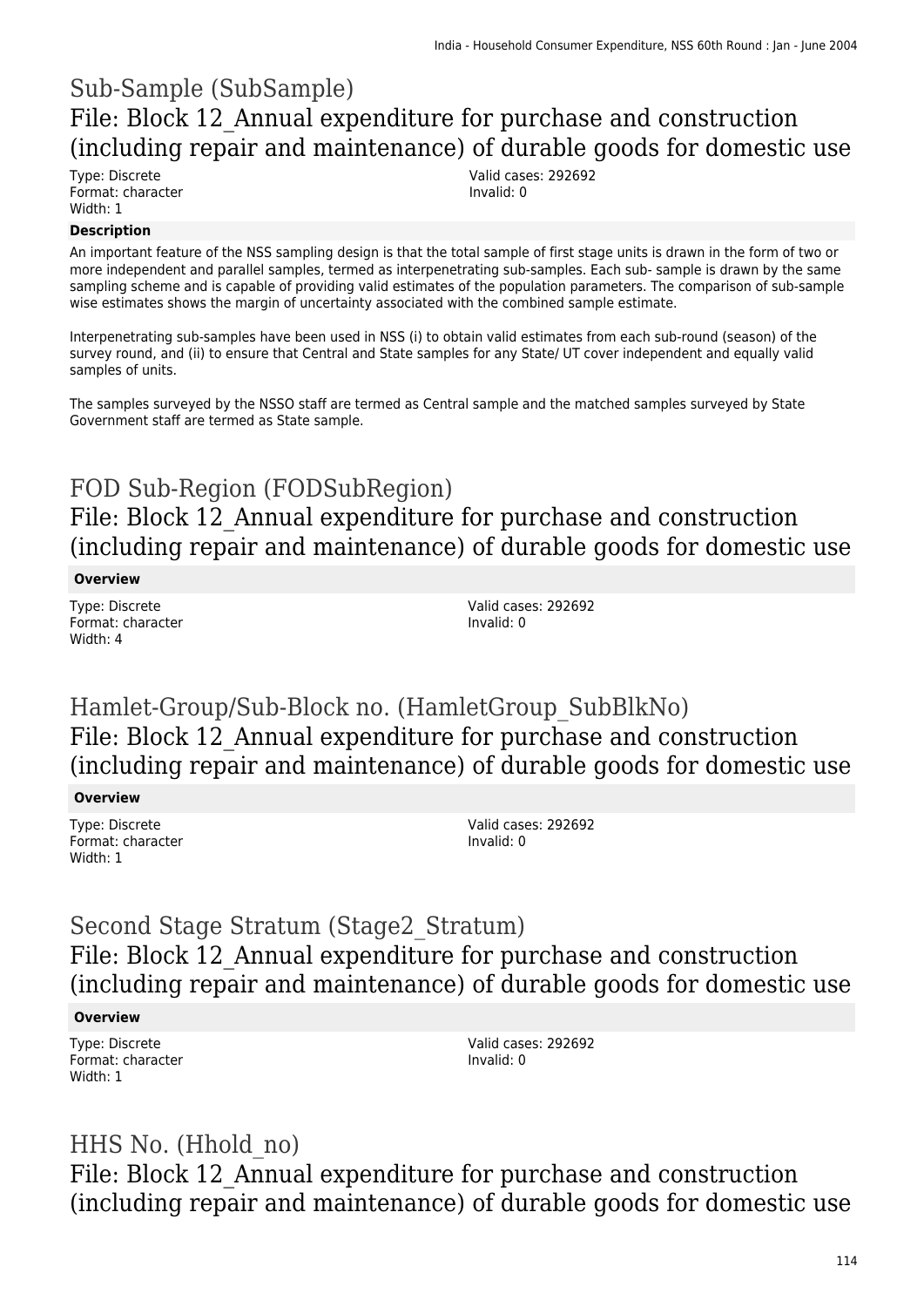## HHS No. (Hhold\_no) File: Block 12 Annual expenditure for purchase and construction (including repair and maintenance) of durable goods for domestic use

#### **Overview**

Type: Discrete Format: character Width: 2

Valid cases: 292692 Invalid: 0

### Level (Lvl) File: Block 12 Annual expenditure for purchase and construction (including repair and maintenance) of durable goods for domestic use

#### **Overview**

Type: Discrete Format: character Width: 2

Valid cases: 292692 Invalid: 0

### Block 12 Item Code (B12\_q1) File: Block 12 Annual expenditure for purchase and construction (including repair and maintenance) of durable goods for domestic use

#### **Overview**

Type: Discrete Format: character Width: 3

Valid cases: 292692 Invalid: 0

Valid cases: 172851 Invalid: 119841 Minimum: 0 Maximum: 31 Mean: 1.8

Standard deviation: 1.6

### No. In use (B12\_q3) File: Block 12 Annual expenditure for purchase and construction (including repair and maintenance) of durable goods for domestic use

#### **Overview**

Type: Continuous Format: numeric Width: 2 Decimals: 0 Range: 0-31

#### **Literal question**

How many durable items are being used by the household since last 365 days?

#### **Interviewer instructions**

The number in use on the date of survey of each item of durable goods will be entered in this column. It will also include those items which may not be in use temporarily but are likely to be put into use after repair/necessary servicing. For certain items the entry cell has been shaded in this column; it means column (3) need not be filled in.

No. of First-hand purchase (B12\_q4) File: Block 12 Annual expenditure for purchase and construction (including repair and maintenance) of durable goods for domestic use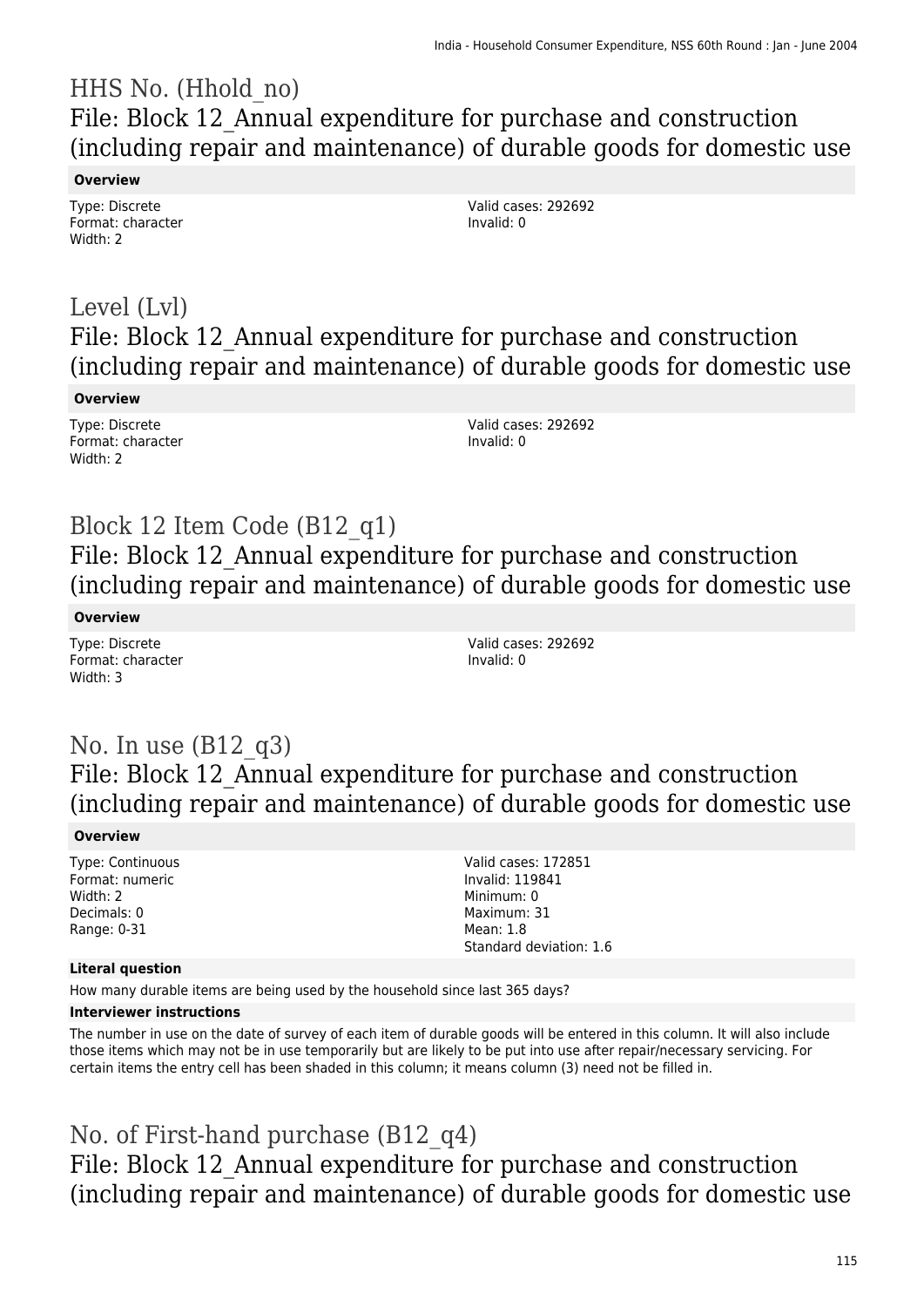### No. of First-hand purchase (B12\_q4) File: Block 12 Annual expenditure for purchase and construction (including repair and maintenance) of durable goods for domestic use

Valid cases: 7059 Invalid: 285633 Minimum: 0 Maximum: 36 Mean: 1.9

Standard deviation: 1.3

#### **Overview**

Type: Continuous Format: numeric Width: 2 Decimals: 0 Range: 0-36

#### **Literal question**

How many first hand purchased durable items are being used by the household since last 365 days?

#### **Interviewer instructions**

The number of each item of durable goods purchased (first-hand) for which some expenditure has been incurred during the reference period will be recorded in this column.

### Whether Hire-purchase? (B12\_q5) File: Block 12 Annual expenditure for purchase and construction (including repair and maintenance) of durable goods for domestic use

#### **Overview**

Type: Discrete Format: character Width: 1

Valid cases: 29817 Invalid: 0

#### **Literal question**

Whether the durable item that is being used is hire purchased by the household?

#### **Interviewer instructions**

If an item of durable goods is purchased on instalment payment and the expenditure made on it during the reference period consists of one or more such instalment payments, code 1 will be recorded in this column. Otherwise i.e., when durable goods are purchased and entire amount is paid during the reference period, code 2 will be recorded in this column.

Note: If more than one of a particular item are purchased during the reference period and some of them are purchased on hire-purchase basis and the remaining are purchased outright, then code 1 will be recorded in this column.

# Value of First-hand purchase (B12\_q6) File: Block 12 Annual expenditure for purchase and construction (including repair and maintenance) of durable goods for domestic use

#### **Overview**

Type: Continuous Format: numeric Width: 6 Decimals: 0 Range: 0-412870

Valid cases: 69529 Invalid: 223163 Minimum: 0 Maximum: 412870 Mean: 1522.2 Standard deviation: 8705.6

#### **Literal question**

What was the value of the first hand purchased item consumed by the household in the last 365 days?

#### **Interviewer instructions**

Value of first-hand purchase during the reference period will be entered in this column. The total amount paid during the reference period will be recorded here.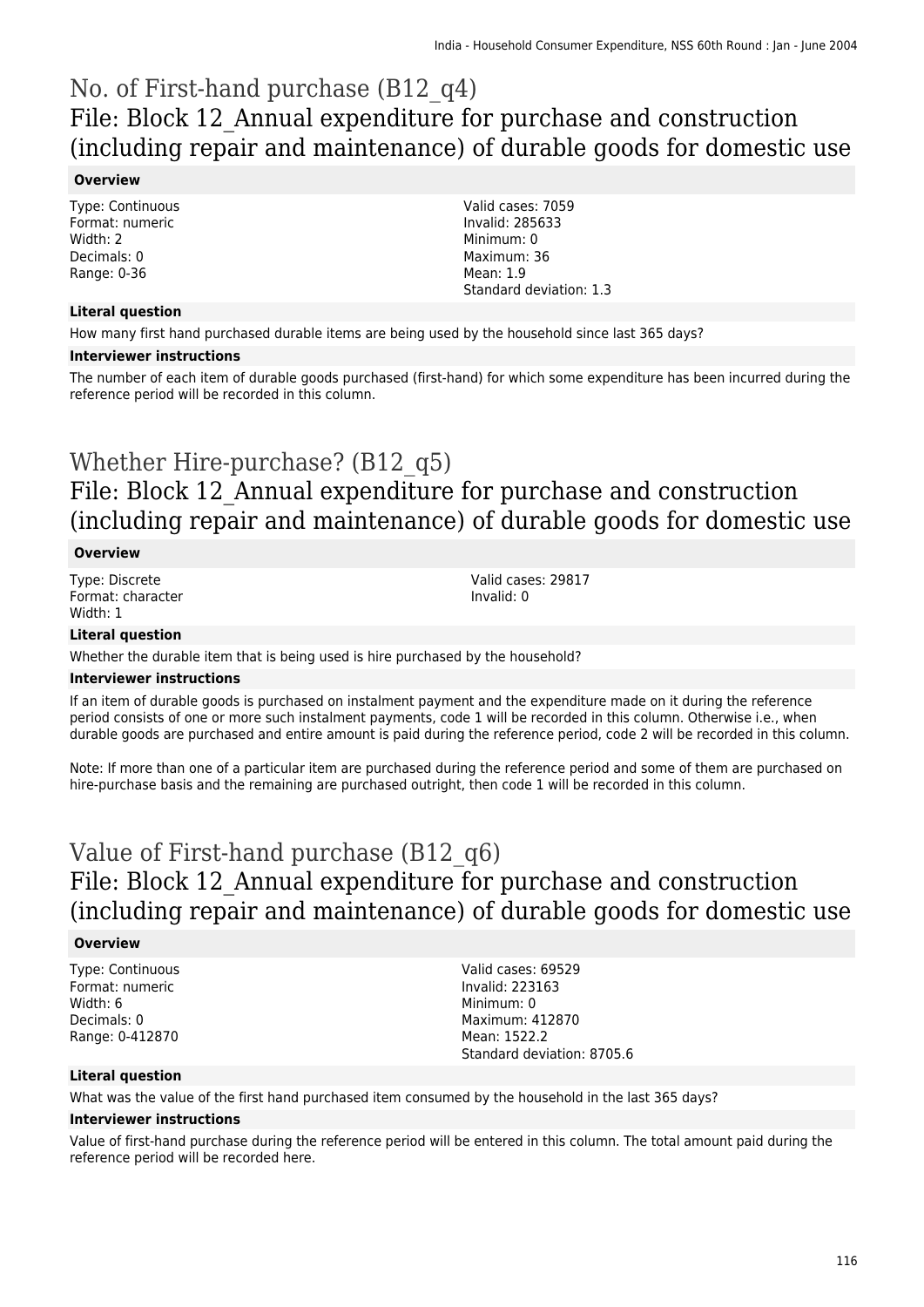### Cost of Raw material, service & repair (B12 q7) File: Block 12 Annual expenditure for purchase and construction (including repair and maintenance) of durable goods for domestic use

Valid cases: 97363 Invalid: 195329 Minimum: 0 Maximum: 1020000 Mean: 822.2

Standard deviation: 6819

#### **Overview**

Type: Continuous Format: numeric Width: 7 Decimals: 0 Range: 0-1020000

#### **Literal question**

How much total cost did the household bear on raw materials, service and repairs.

#### **Interviewer instructions**

This column is for recording expenditure on materials and services for construction, assemblage, repair and maintenance of all durable goods - first-hand as well as second-hand. Value of durable goods constructed will comprise value of raw materials, services and/or labour charges and any other charges. The total value of raw materials, services and labour charges will be recorded in this block. Here, expenditure incurred towards repair and maintenance of items purchased on second-hand will also be accounted.

Note: 1. The purchase value of a consumer durable constructed or repaired by an artisan for his/her domestic use will be the aggregate of the purchase value of the raw material components used and imputed value of his/her services for its construction/repairs.

2. If an article is repaired during the reference period by one of the sample household members then the repair charges will be imputed and recorded against appropriate item only if the household member is a professional for that repairing job.

# No. of Second-hand purchase (B12\_q8) File: Block 12 Annual expenditure for purchase and construction (including repair and maintenance) of durable goods for domestic use

#### **Overview**

Type: Continuous Format: numeric Width: 1 Decimals: 0 Range: 0-4

Valid cases: 185 Invalid: 292507 Minimum: 0 Maximum: 4 Mean: 1 Standard deviation: 0.3

#### **Literal question**

How many second hand purchased items are being used by the household since last 365 days?

#### **Interviewer instructions**

The number of each item of second-hand durable goods purchased during the reference period will be recorded in this column. An imported item of durables, even if second-hand, will be treated as first-hand purchase and information will be recorded against the relevant columns.

### Value of Second-hand purchase (B12\_q9) File: Block 12 Annual expenditure for purchase and construction (including repair and maintenance) of durable goods for domestic use

#### **Overview**

Type: Continuous Format: numeric Width: 6 Decimals: 0 Range: 0-700000

Valid cases: 693 Invalid: 291999 Minimum: 0 Maximum: 700000 Mean: 11503.1 Standard deviation: 51914.6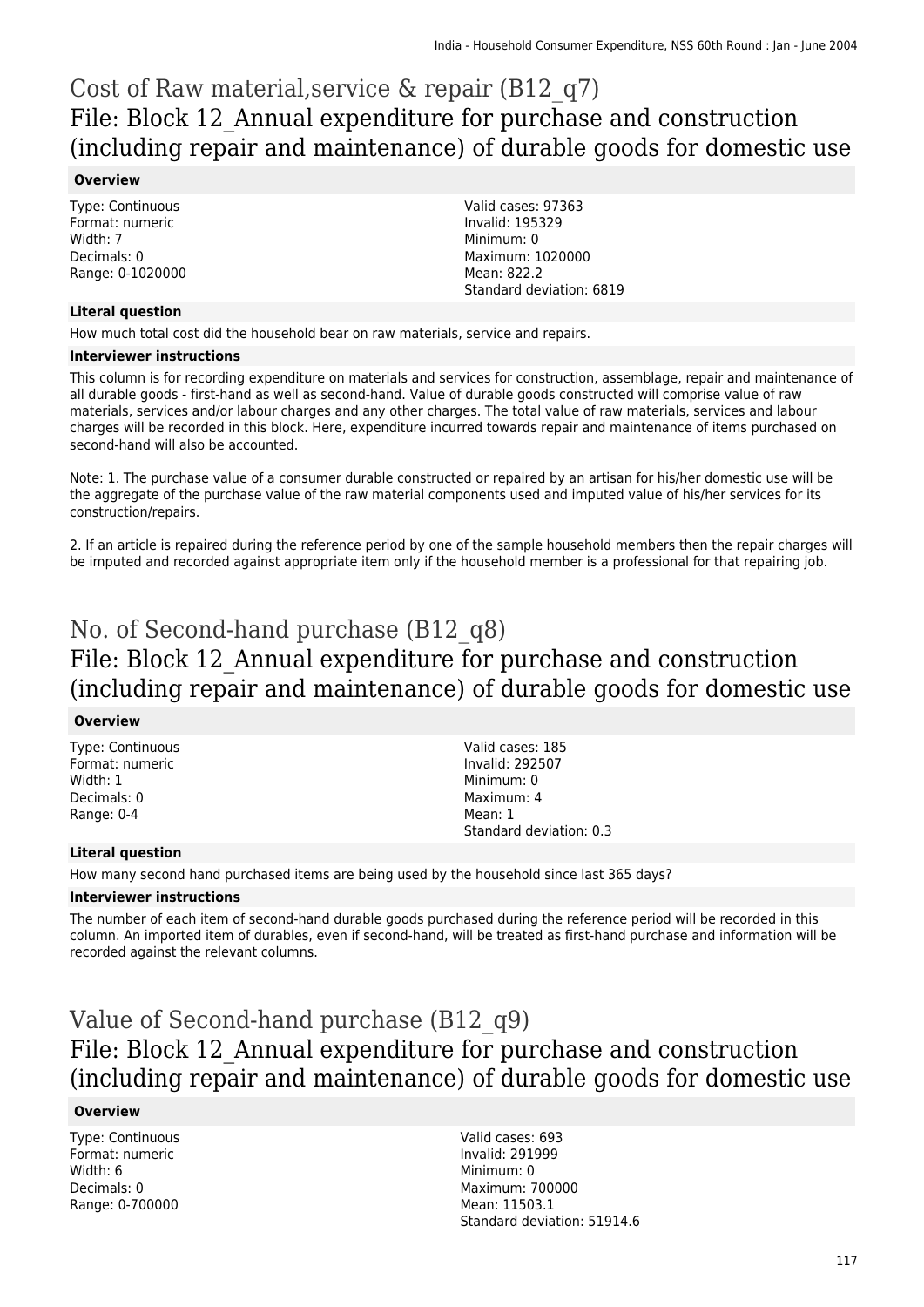# Value of Second-hand purchase (B12\_q9) File: Block 12 Annual expenditure for purchase and construction (including repair and maintenance) of durable goods for domestic use

#### **Literal question**

What was the value of the second hand purchased item consumed by the household in the last 365 days?

#### **Interviewer instructions**

Value of second-hand purchase during the reference period will be entered in this column.

### Total Expenditure (B12\_q10) File: Block 12 Annual expenditure for purchase and construction (including repair and maintenance) of durable goods for domestic use

#### **Overview**

Type: Continuous Format: numeric Width: 7 Decimals: 0 Range: 0-1116000 Valid cases: 148507 Invalid: 144185 Minimum: 0 Maximum: 1116000 Mean: 1305.4 Standard deviation: 9227.4

#### **Literal question**

How much total expenditure was incurred by the household in the last 365 days?

#### **Interviewer instructions**

It is the sum of value of first-hand purchase, cost of raw materials and services for construction and repair and value of the second-hand purchase. In other words, it means column (10) = column (6) + column (7) + column (9).

### NSS (NSS) File: Block 12 Annual expenditure for purchase and construction (including repair and maintenance) of durable goods for domestic use

#### **Overview**

Type: Discrete Format: character Width: 2

Valid cases: 292692 Invalid: 0

### NSC (NSC)

File: Block 12 Annual expenditure for purchase and construction (including repair and maintenance) of durable goods for domestic use

#### **Overview**

Type: Discrete Format: character Width: 2

Valid cases: 292692 Invalid: 0

# Multiplier (MLT)

File: Block 12 Annual expenditure for purchase and construction (including repair and maintenance) of durable goods for domestic use **Overview**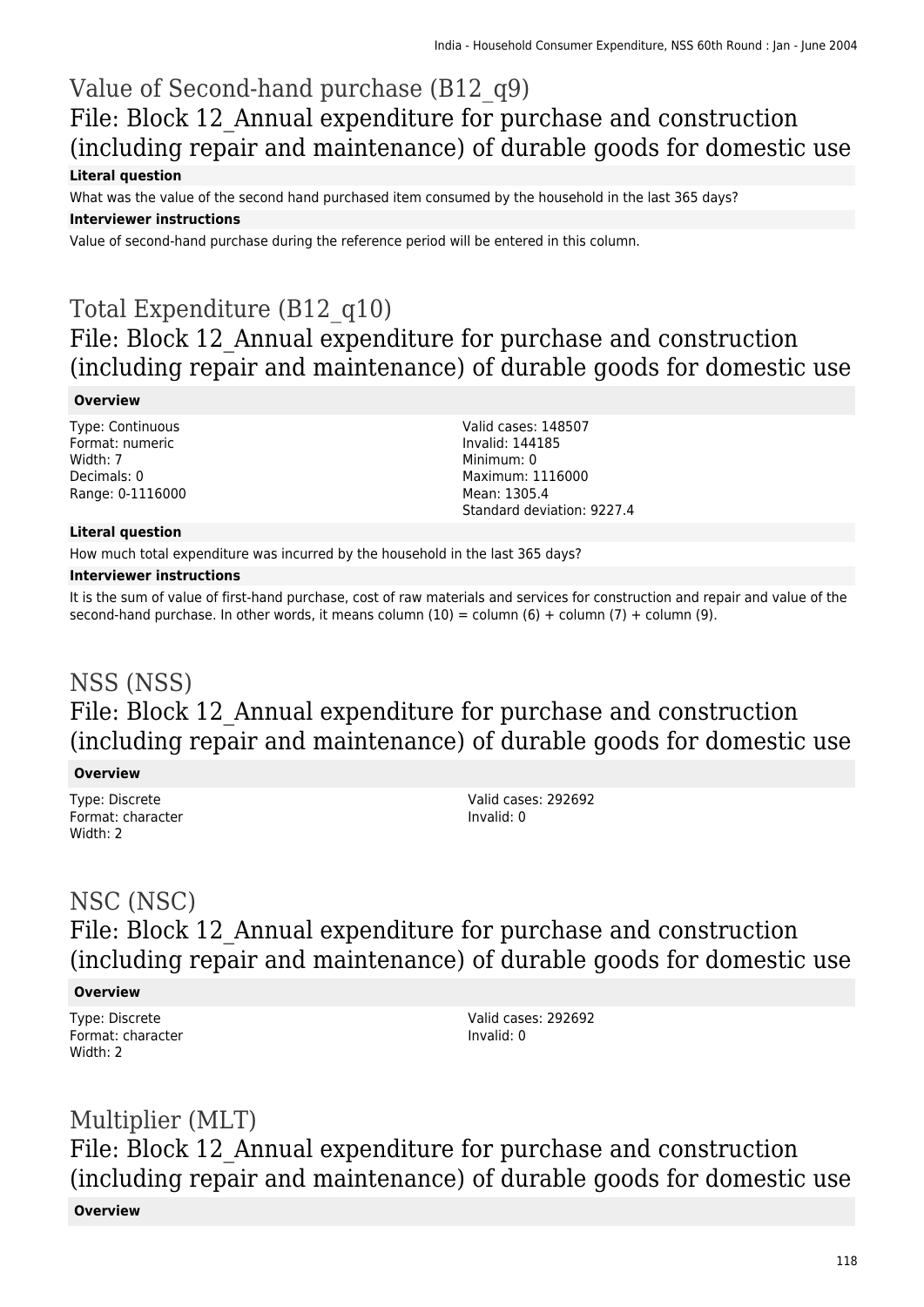### Multiplier (MLT) File: Block 12 Annual expenditure for purchase and construction (including repair and maintenance) of durable goods for domestic use

Type: Continuous Format: numeric Width: 9 Decimals: 2 Range: 9.75-245916 Valid cases: 292692 Invalid: 0 Minimum: 9.8 Maximum: 245916 Mean: 12061.2 Standard deviation: 13717.3

# Sub sample Multiplier (Wgt\_SubSample) File: Block 12 Annual expenditure for purchase and construction (including repair and maintenance) of durable goods for domestic use

#### **Overview**

Type: Continuous Format: numeric Width: 7 Decimals: 2 Range: 0.0975-2459.16 Valid cases: 292692 Invalid: 0 Minimum: 0.1 Maximum: 2459.2 Mean: 120.6 Standard deviation: 137.2

# Combined Multiplier (Wgt\_Combined)

### File: Block 12 Annual expenditure for purchase and construction (including repair and maintenance) of durable goods for domestic use

#### **Overview**

Type: Continuous Format: numeric Width: 7 Decimals: 2 Range: 0.04875-1229.58 Valid cases: 292692 Invalid: 0 Minimum: 0 Maximum: 1229.6 Mean: 60.3 Standard deviation: 68.6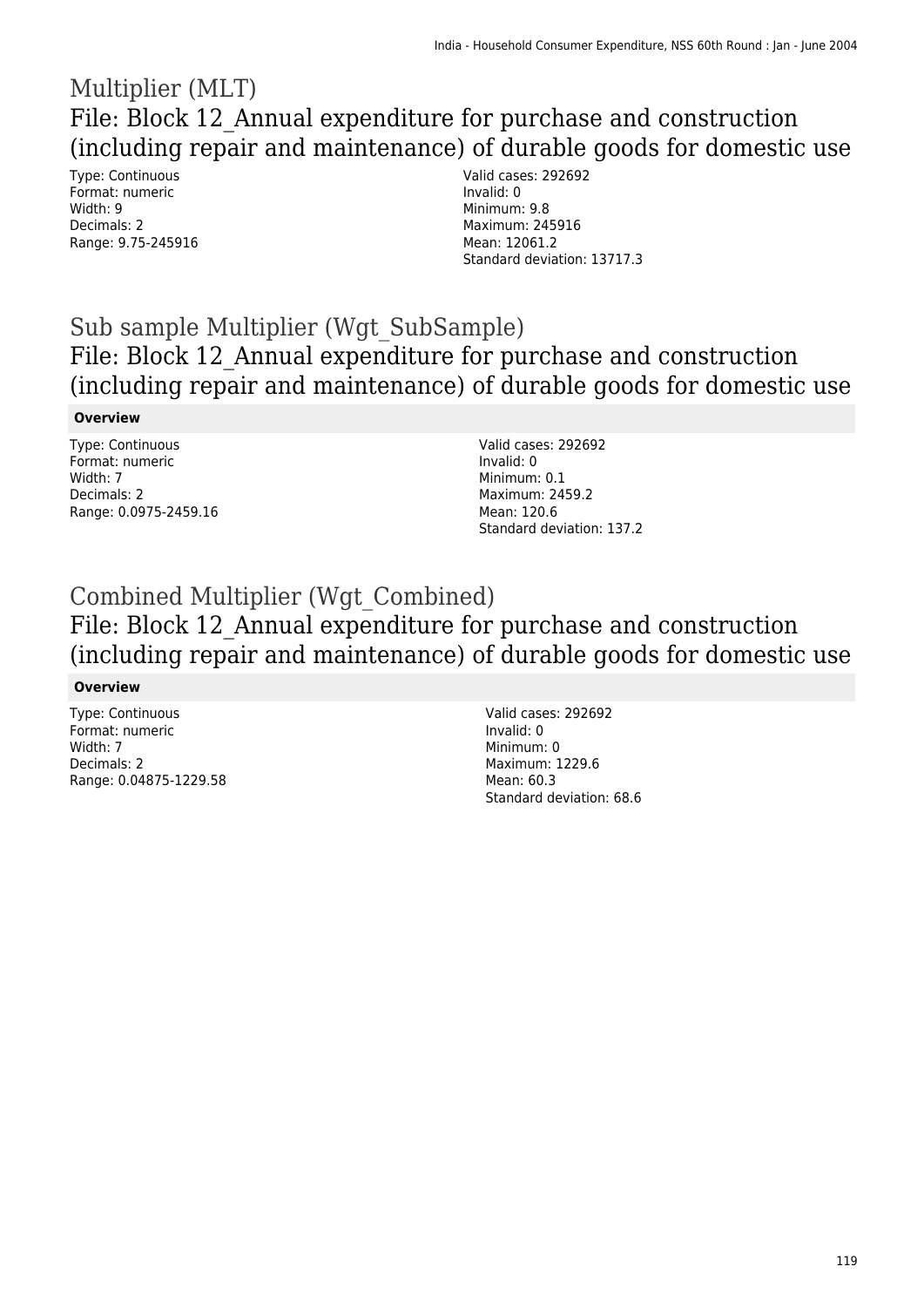# **Documentation**

### **Questionnaires**

### **Schedule 1.0 NSS Round 60**

Title Schedule 1.0 NSS Round 60 Author(s) National Sample Survey Organisation Department of Statistics Government of India Country India Language English Filename Schedule 60 1.pdf

### **Reports**

### **505\_Household Consumer Expenditure in India**

Title 505 Household Consumer Expenditure in India Author(s) National Sample Survey Organisation Department of Statistics Government of India Country India Language English Filename 505\_Household Consumer Expenditure in India.pdf

### **Technical documents**

### **Introduction, Concepts, Definitions And Procedures**

Title Introduction, Concepts, Definitions And Procedures Author(s) National Sample Survey Organisation Department of Statistics Government of India Country India Language English Filename Introduction Concepts, Definitions and Procedures.pdf

### **Schedule 1.0 Household Consumer Expenditure**

Title Schedule 1.0 Household Consumer Expenditure Author(s) National Sample Survey Organisation Department of Statistics Government of India Country India Language English Filename Schedule 1.0 Consumer Expenditure.pdf

### **Other materials**

### **LIST OF FOD SUB-REGIONS**

Title LIST OF FOD SUB-REGIONS